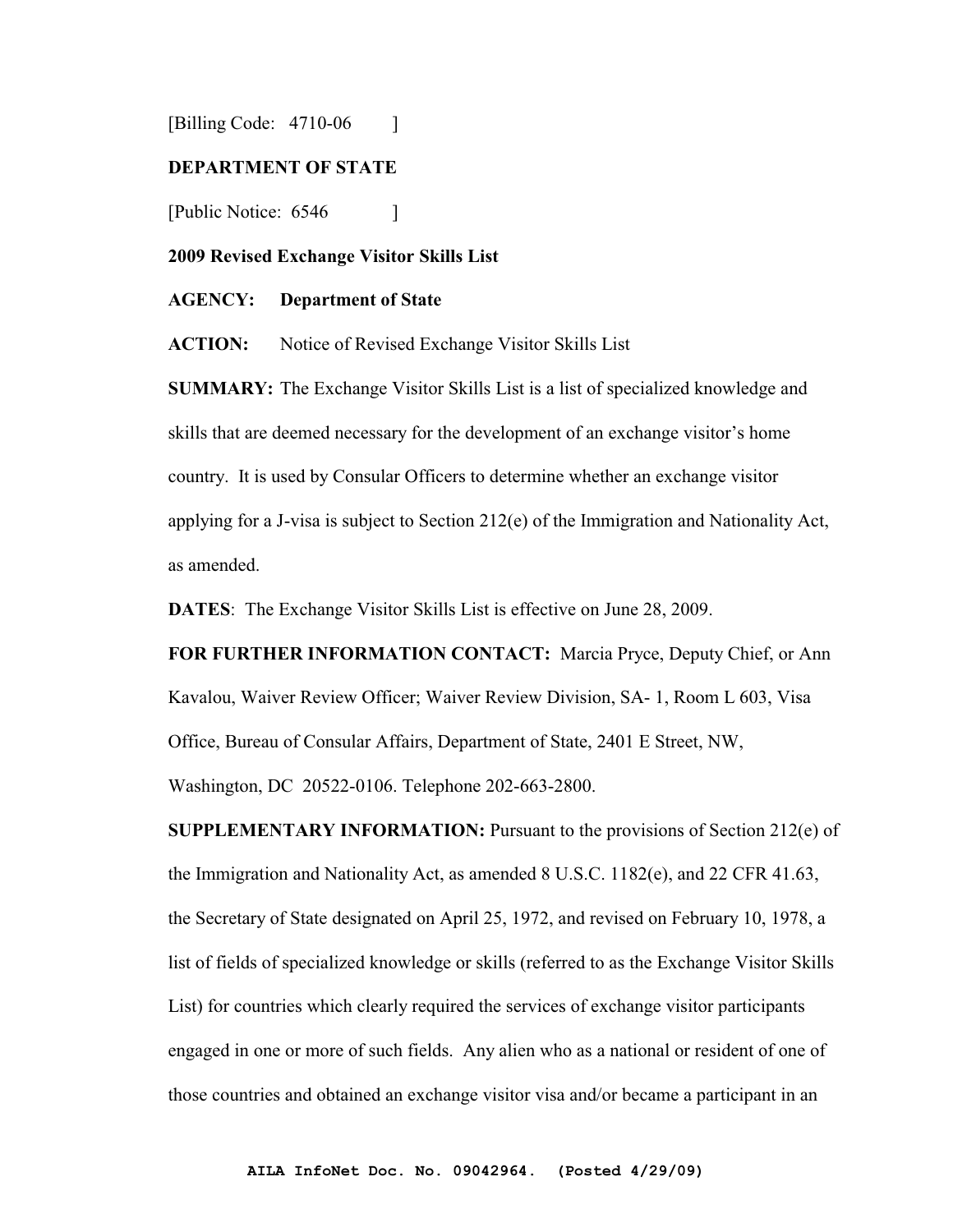Exchange Visitor Program involving a designated field of specialized knowledge or skill after the effective date of those public notices was subject to the two-year foreign residence (home country physical presence) requirement of Section 212(e) of the Immigration and Nationality Act as provided by said section and 22 CFR 41.63. The first Exchange Visitor Skills List was published in 1972. New lists were published on June 12, 1984 and January 16, 1997. Exchange visitors who entered the United States prior to the effective date shall continue to be governed by the 1997 Exchange Visitor Skills List, as amended. The Exchange Visitor Skills List which follows incorporates all previous revisions and amendments still in effect, and has been developed by the Waiver Review Division, Visa Office, Bureau of Consular Affairs, after consultation with foreign governments and overseas posts.

#### **The revised 2009 Exchange Visitor Skills List reads as follows:**

#### **INDEX TO CODES**

01) AGRICULTURE, AGRICULTURE OPERATIONS, AND RELATED SCIENCES

- 03) NATURAL RESOURCES AND CONSERVATION
- 04) ARCHITECTURE AND RELATED SERVICES
- 05) AREA, ETHNIC, CULTURAL, AND GENDER STUDIES
- 09) COMMUNICATION, JOURNALISM, AND RELATED PROGRAMS
- 10) COMMUNICATIONS TECHNOLOGIES, TECHNICIANS AND SUPPORT **SERVICES**
- 11) COMPUTER AND INFORMATION SCIENCES AND SUPPORT SERVICES
- 12) PERSONAL AND CULINARY SERVICES
- 13) EDUCATION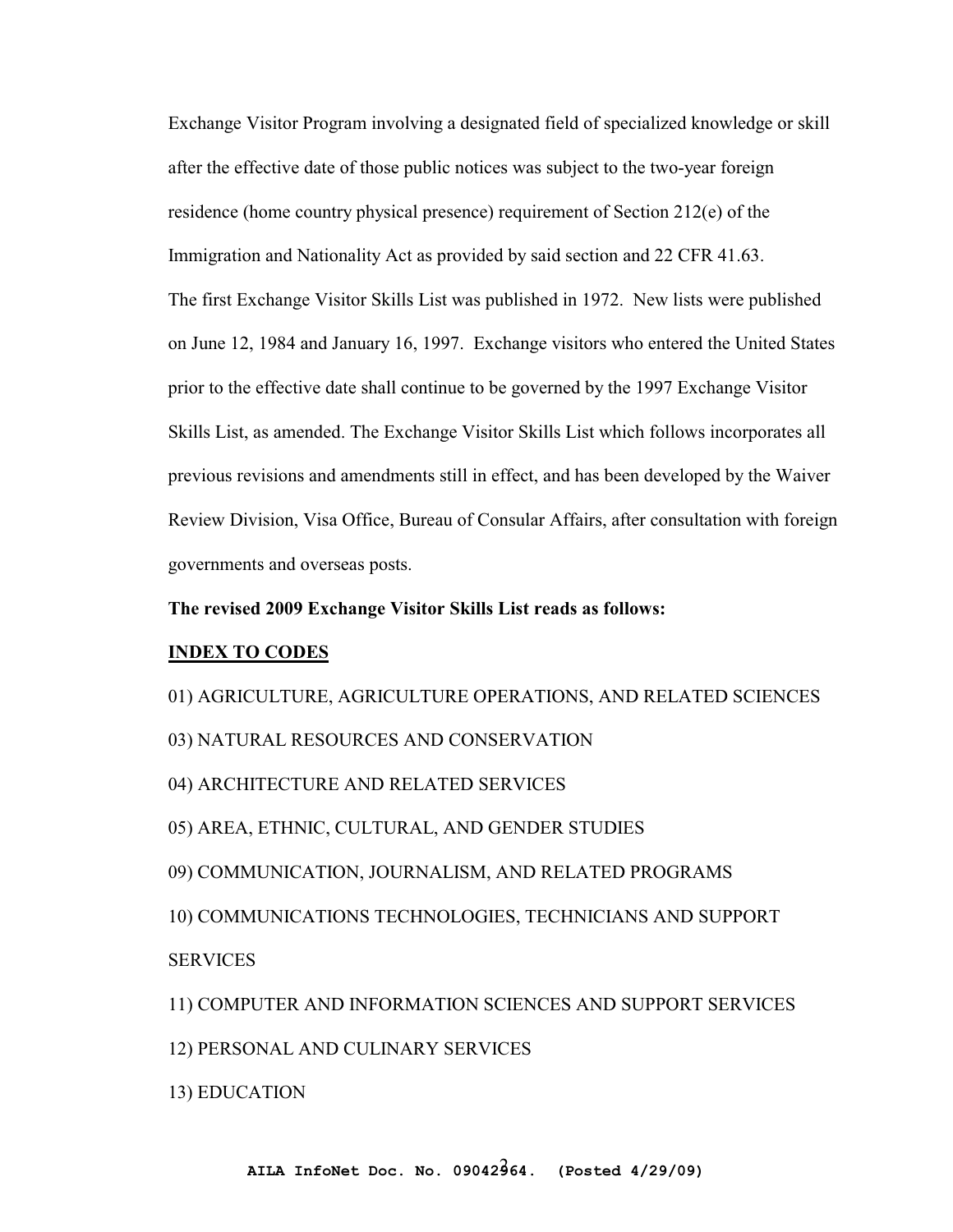14) ENGINEERING

- 15) ENGINEERING TECHNOLOGIES/TECHNICIANS
- 16) FOREIGN LANGUAGES, LITERATURES, AND LINGUISTICS
- 19) FAMILY AND CONSUMER SCIENCES/HUMAN SCIENCES
- 21) TECHNOLOGY EDUCATION/INDUSTRIAL ARTS
- 22) LEGAL PROFESSIONS AND STUDIES
- 23) ENGLISH LANGUAGE AND LITERATURE/LETTERS
- 24) LIBERAL ARTS AND SCIENCES, GENERAL STUDIES AND HUMANITIES
- 25) LIBRARY SCIENCE
- 26) BIOLOGICAL AND BIOMEDICAL SCIENCES
- 27) MATHEMATICS AND STATISTICS
- 29) MILITARY TECHNOLOGIES
- 31) PARKS, RECREATION, LEISURE, AND FITNESS STUDIES
- 38) PHILOSOPHY AND RELIGIOUS STUDIES
- 39) THEOLOGY AND RELIGIOUS VOCATIONS
- 40) PHYSICAL SCIENCES
- 41) SCIENCE TECHNOLOGIES/TECHNICIANS
- 42) PSYCHOLOGY
- 43) SECURITY AND PROTECTIVE SERVICES
- 44) PUBLIC ADMINISTRATION AND SOCIAL SERVICE PROFESSIONS
- 45) SOCIAL SCIENCES
- 46) CONSTRUCTION TRADES
- 47) MECHANIC AND REPAIR TECHNOLOGIES/TECHNICIANS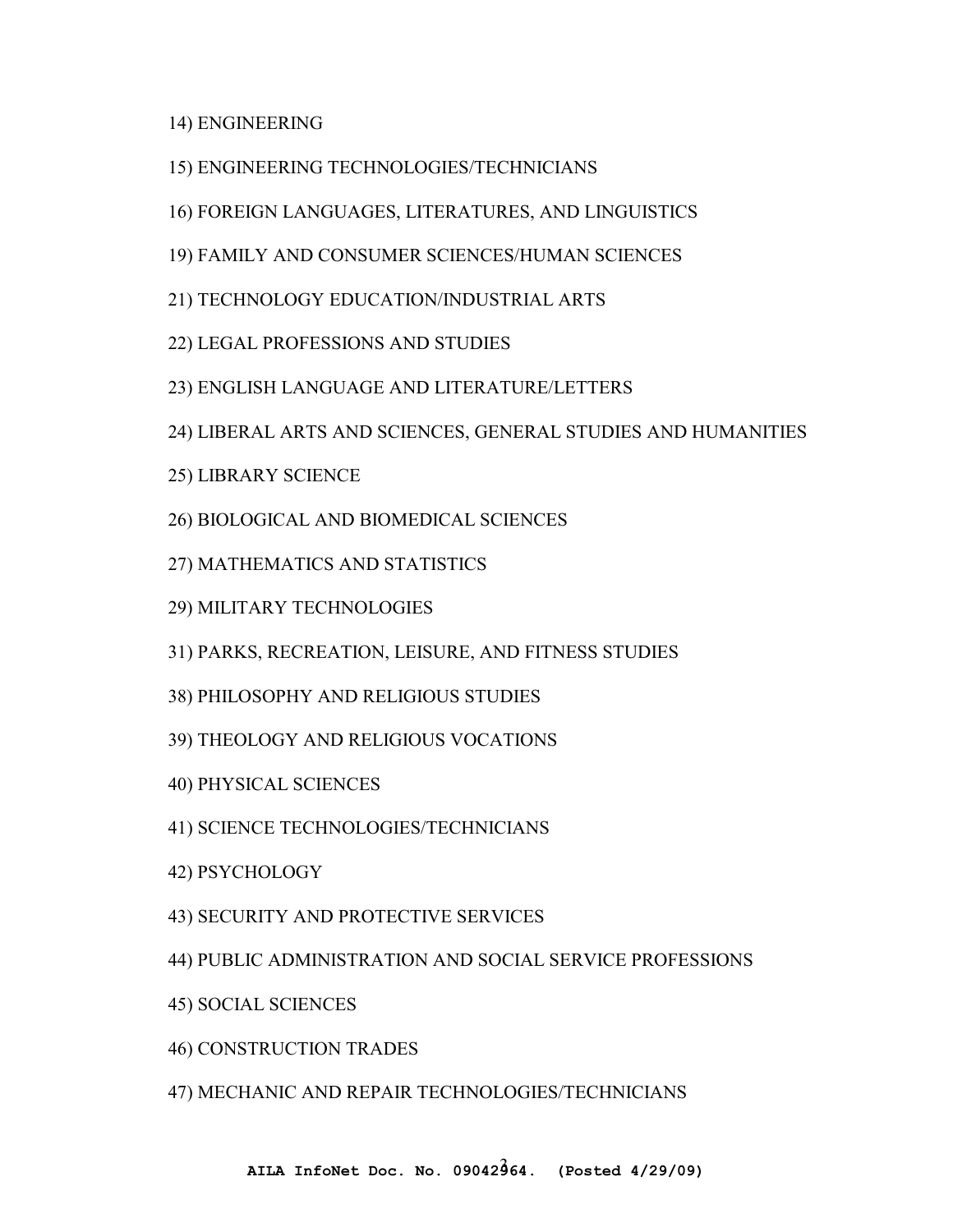## 48) PRECISION PRODUCTION

## 49) TRANSPORTATION AND MATERIALS MOVING

## 50) VISUAL AND PERFORMING ARTS

## 51) HEALTH PROFESSIONS AND RELATED CLINICAL SCIENCES

52) BUSINESS, MANAGEMENT, MARKETING, AND RELATED SUPPORT

**SERVICES** 

54) HISTORY

60) MEDICAL RESIDENCY PROGRAMS

**In groups that list a two-digit subject description with no four-digit subgroups following, the two-digit subject description is all-inclusive.**

**GROUP (1)** 

# **01) AGRICULTURE, AGRICULTURE OPERATIONS, AND RELATED**

## **SCIENCES**

- 01.00 Agriculture, General
- 01.01 Agricultural Business and Management (including Production Operations and Mechanization)
- 01.06 Applied Horticulture/Horticulture
- 01.09 Animal Sciences (including Agricultural Animal Breeding; Animal Health and Nutrition; Dairy Science; Livestock Management; and Poultry Science)
- 01.10 Food Science
- 01.11 Plant Sciences (including Crop Science; Horticulture Science; Agricultural and Horticultural Plant Breeding; Pest Management; and Range Science)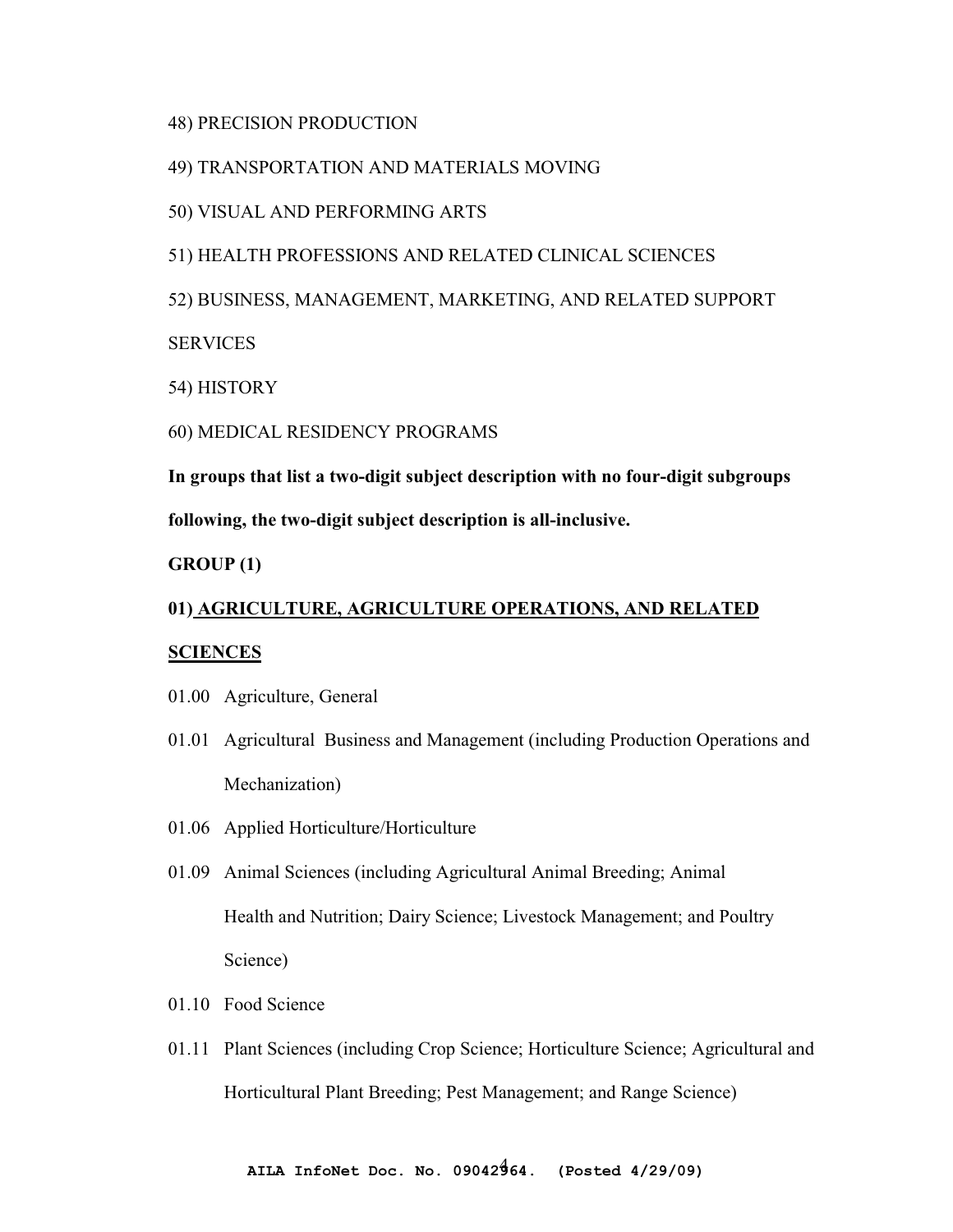## 01.12 Soil Science and Agronomy

## **GROUP (3)**

## **03) NATURAL RESOURCES AND CONSERVATION**

03.01 Natural Resources Conservation and Research & Environmental/

Wildlife/Wildlands Science/Studies (including Environmental Protection)

- 03.02 Natural Resources Management and Policy
- 03.03 Fishing and Fisheries Sciences and Management
- 03.05 Forestry

## **GROUP (4)**

# **04) ARCHITECTURE AND RELATED SERVICES**

04.02 Architecture (including Environmental, Interior & Landscape Design;

Architectural History; and Architectural Technology)

04.03 City/Urban, Community and Regional Planning; Architectural Urban Design and Planning

## **GROUP (5)**

# **05) AREA/REGIONAL, ETHNIC, CULTURAL, AND GENDER STUDIES GROUP (9)**

# **09) COMMUNICATION, JOURNALISM, AND RELATED PROGRAMS**

- 09.01 Communication and Media Studies
- 09.04 Journalism (including Broadcast Journalism; Photojournalism; On-Line/Webpage News)
- 09.07 Radio, Television, and Digital Communication (including Media/Multimedia)
- 09.09 Public Relations, Advertising, and Applied Communication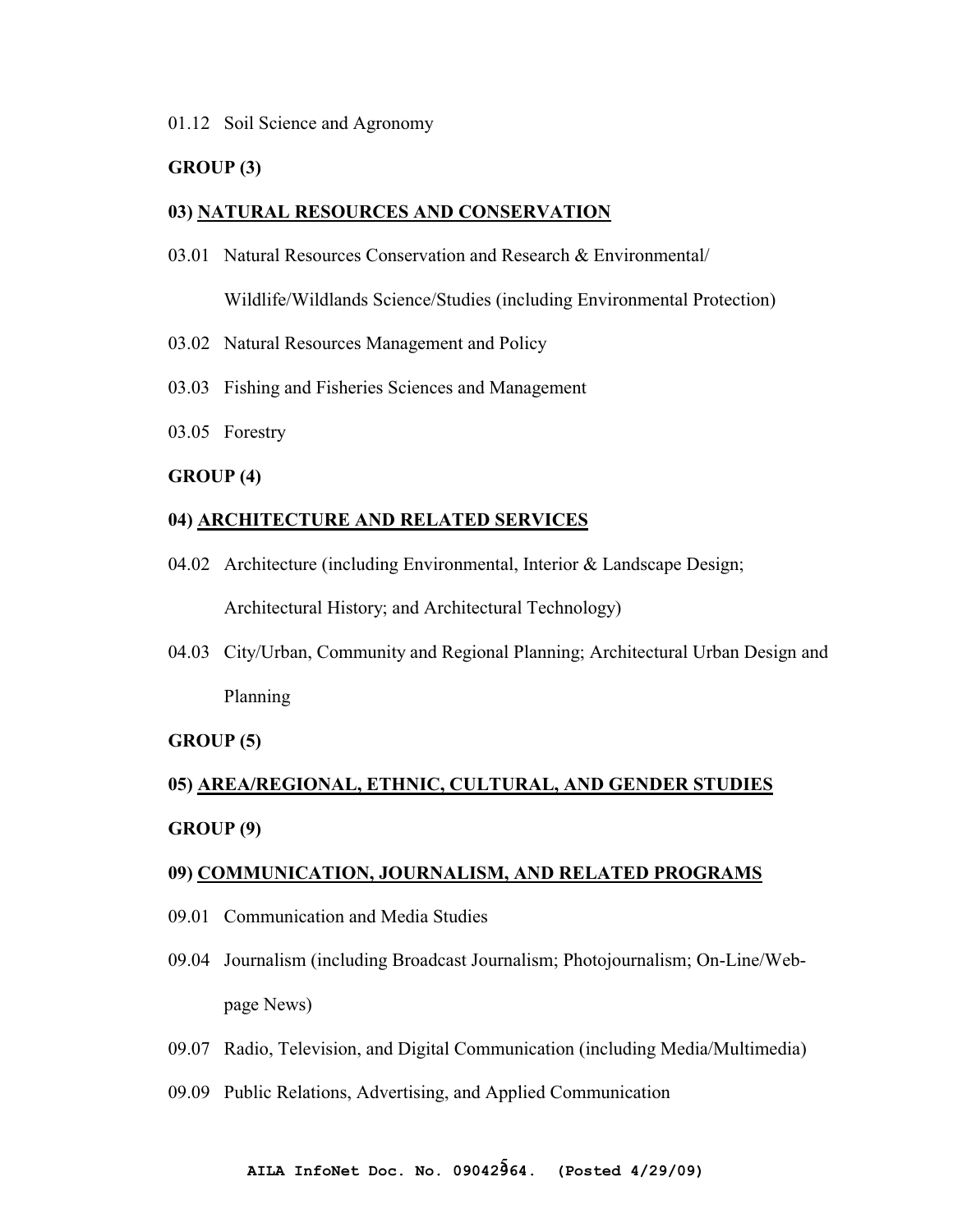# **GROUP (10)**

# **10) COMMUNICATIONS TECHNOLOGIES, TECHNICIANS AND SUPPORT SERVICES**

- 10.01 Communications Technology/Technicians
- 10.02 Audiovisual Communications Technologies/Technicians (including Photographic and Film/Video Technology/Technician and Assistant; Radio and Television Broadcasting Technology/Technician; and Recording Arts Technology/ Technician)
- 10.03 Graphic Communications (including Printing Management; Prepress/ Desktop Publishing and Digital Imaging Design; Animation; Interactive Technology; Video Graphics and Special Effects; Graphic and Printing Equipment Operator; Printing Press Operator; Computer Typography; and Composition Equipment Operator)

## **GROUP (11)**

#### **11) COMPUTER AND INFORMATION SCIENCES AND SUPPORT SERVICES**

- 11.01 Computer and Information Sciences, General (including Web Page Design; Database Administration; Cybernetics; Artificial Intelligence and Robotics and Information Technology)
- 11.02 Computer Programming
- 11.03 Data Processing
- 11.04 Information Science/Studies
- 11.05 Computer Systems Analysis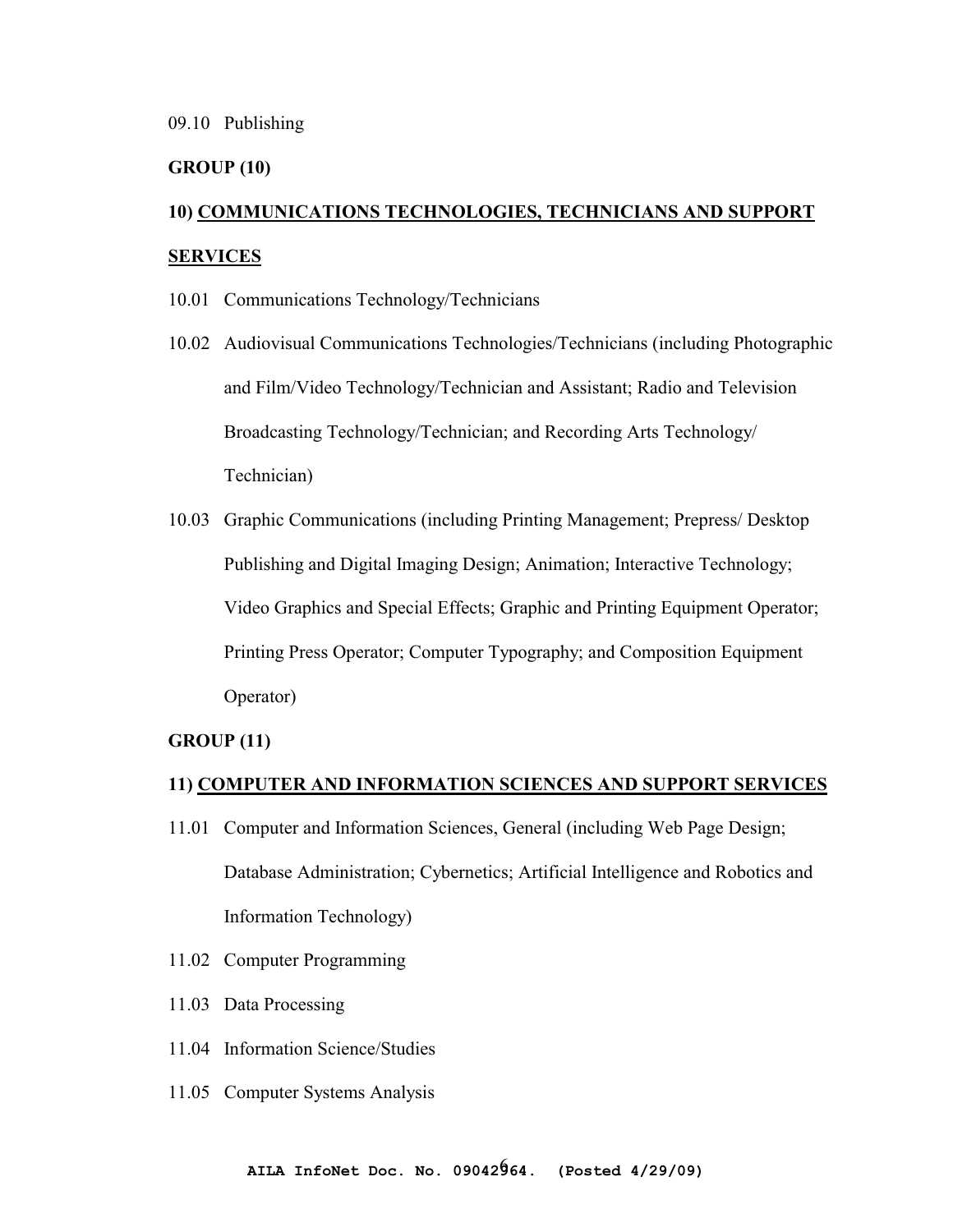- 11.06 Data Entry/Microcomputer Applications & Word Processing
- 11.07 Computer Science (including Systems Engineering)
- 11.10 Computer/Information Technology Administration and Management

## **GROUP (12)**

#### **12) PERSONAL AND CULINARY SERVICES**

- 12.03 Funeral & Mortuary Service
- 12.05 Cooking, Culinary Arts and Related Services (including Baking and Pastry Arts; Bartending; Culinary Arts/Chef Training; Restaurant, Culinary, and Catering Management; Food Preparation/ Professional Cooking; Meat Cutting; Food Service; Institutional Food Workers)

## **GROUP (13)**

#### **13) EDUCATION**

- 13.01 Education, General (including Educational Administration)
- 13.02 Bilingual, Multilingual, and Multicultural
- 13.03 Curriculum and Instruction (including Media Design)
- 13.06 Educational Assessment, Evaluation, and Research
- 13.09 Social and Philosophical Foundations of Education
- 13.10 Special Education and Teaching
- 13.11 Student Counseling and Personnel Services
- 13.12 Teacher Education and Professional Development, Specific Levels and Methods (including all types of levels and types of teaching including, but not limited to Adult and Continuing Education; Early Childhood, Elementary, Middle School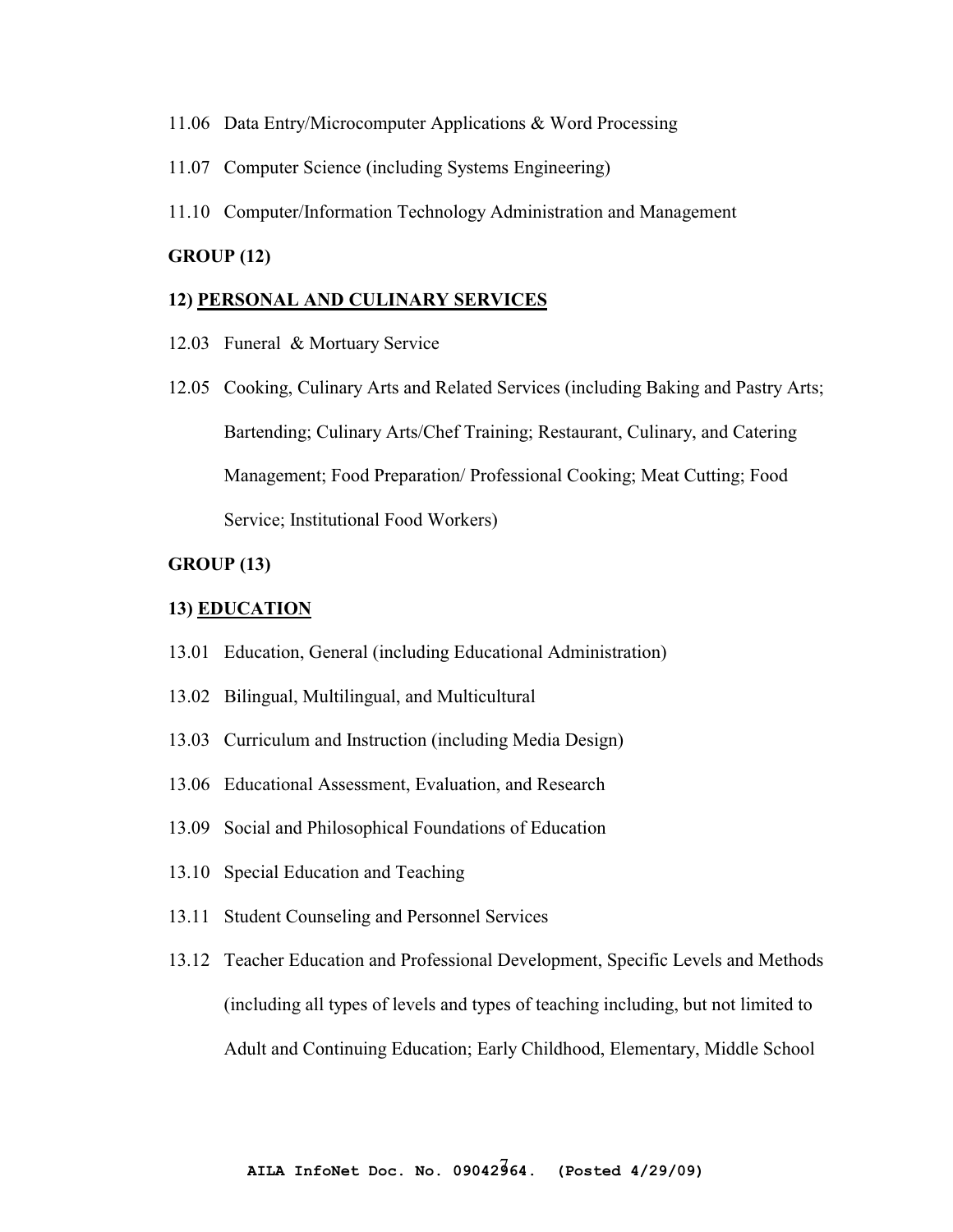and Secondary Education; Montessori Teacher Education; and Waldorf/Steiner Teacher Education)

13.13 Teacher Education and Professional Development, Specific Subject Areas (including, but not limited to Agriculture; Art; Business; Computers; Drama; Driver Safety; English, Foreign Languages; Geography; Health; History; Home Economics; Industrial Arts; Sales and Marketing; Math; Music; Physical Education; Psychology; Reading; Science; Social Studies; and Speech)

## **GROUP (14)**

#### **14) ENGINEERING**

- 14.01 Engineering, General
- 14.02 Aerospace, Aeronautical and Astronautical Engineering
- 14.03 Agricultural/Biological Engineering and Bioengineering
- 14.05 Biomedical/Medical Engineering
- 14.07 Chemical Engineering
- 14.08 Civil Engineering (including Geotechnical, Structural, Water Resources, and Transportation and Highway Engineering)
- 14.09 Computer Hardware and Software Engineering
- 14.10 Electrical, Electronics and Communications Engineering (including Radio Engineering)
- 14.14 Environmental Engineering (including Pollution Control; Waste and Hazardous Material Disposal)
- 14.18 Materials Engineering
- 14.19 Mechanical Engineering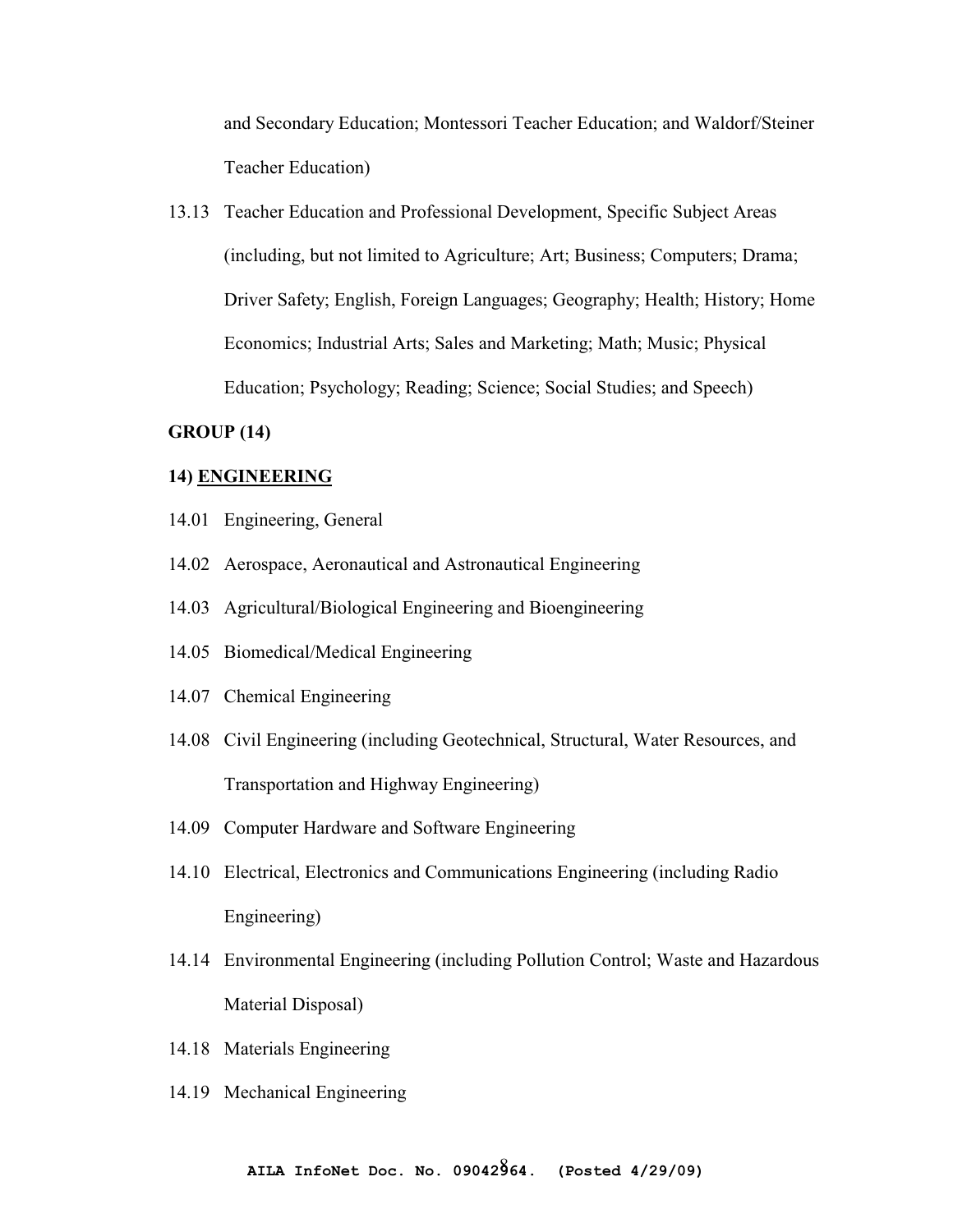- 14.20 Metallurgical Engineering
- 14.21 Mining and Mineral Engineering
- 14.22 Naval Architecture and Marine Engineering
- 14.23 Nuclear Engineering
- 14.24 Ocean Engineering
- 14.25 Energy Engineering & Tech. (including Petroleum and Natural Gas)
- 14.33 Construction Engineering
- 14.35 Industrial/Manufacturing Engineering
- 14.38 Surveying Engineering
- 14.39 Geological/Geophysical Engineering

## **GROUP (16)**

## **16) FOREIGN LANGUAGES, LITERATURES, AND LINGUISTICS** (including

Foreign Languages and Literatures; Linguistics; Language Interpretation and Translation;

Comparative Literature; Language, Literature and Linguistics for all Languages in the

world including various forms and study of sign language)

## **GROUP (19)**

# **19) FAMILY AND CONSUMER SCIENCES/HUMAN SCIENCES** (formerly Home

Economics)

- 19.01 Family and Consumer Sciences/Human Sciences, General (formerly Home Economics)
- 19.05 Foods, Nutrition, and Related Services
- 19.09 Apparel and Textiles (including Textile Manufacturing; Textile Science; Apparel and Textile Marketing Management; and Fashion and Fabric Consulting)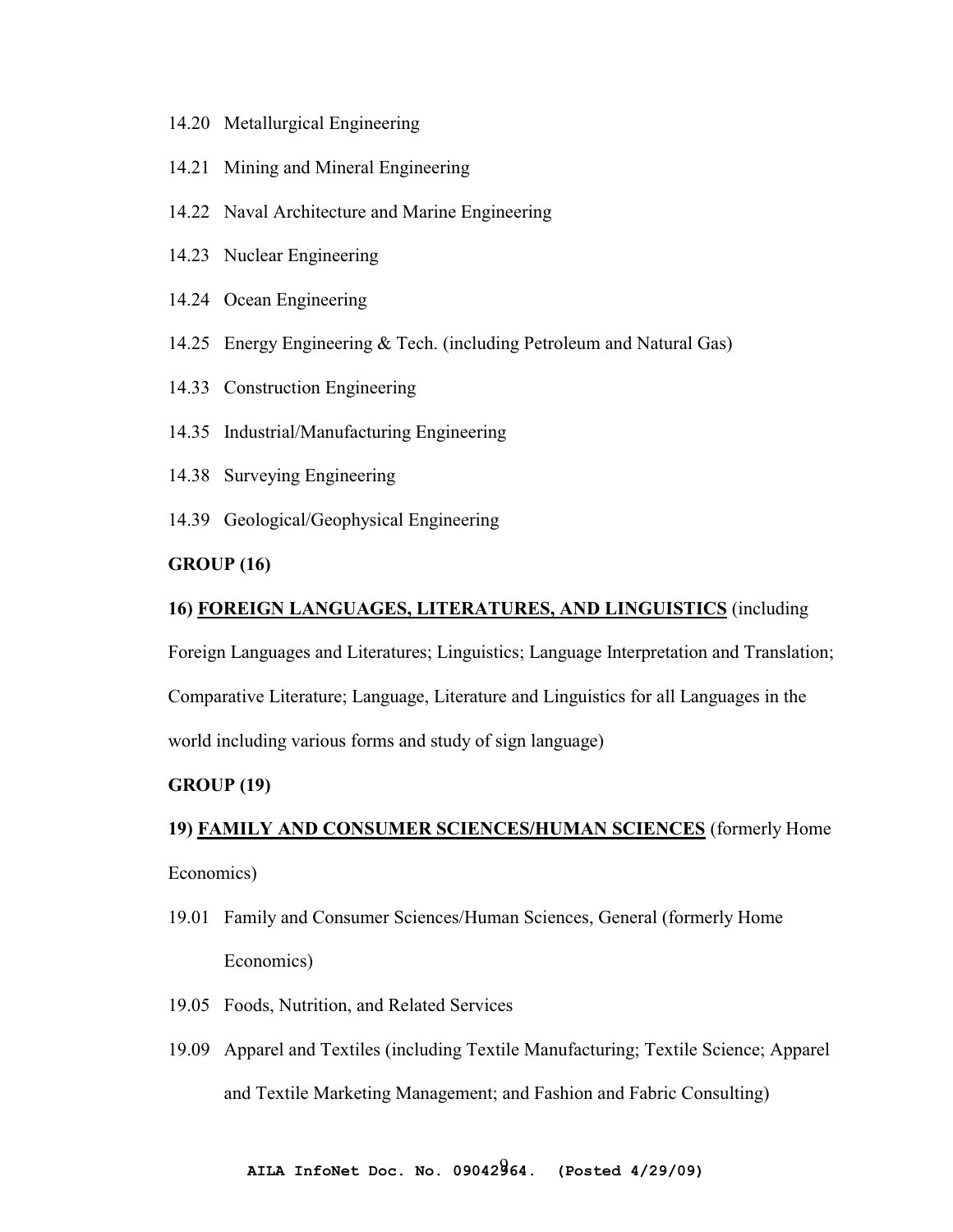## **GROUP (22)**

# **22) LEGAL PROFESSIONS AND STUDIES** (including Law, Legal Research,

Judicature and all branches and specialties in the practice of law)

## **GROUP (23)**

#### **23) ENGLISH LANGUAGE AND LITERATURE/LETTERS** (including English

Literature, Composition, and various types of English Writing)

## **GROUP (24)**

# **24) LIBERAL ARTS AND SCIENCES, GENERAL STUDIES AND HUMANITIES GROUP (25)**

## **25) LIBRARY SCIENCE**

## **GROUP (26)**

## **26) BIOLOGICAL SCIENCES**

- 26.01 Biology
- 26.03 Botany/Plant Biology
- 26.04 Anatomical Sciences (including Anatomy)
- 26.05 Microbiological Sciences and Immunology (also under Medicine)
- 26.07 Zoology/Animal Biology
- 26.08 Genetics (all types, including Animal; Plant; Molecular; Microbial and Eukaryotic; and Human; as well as Genetic Engineering) Biomathematics and **Bioinformatics**
- 26.12 Biotechnology
- 26.13 Ecology, Population Biology

## **GROUP (27)**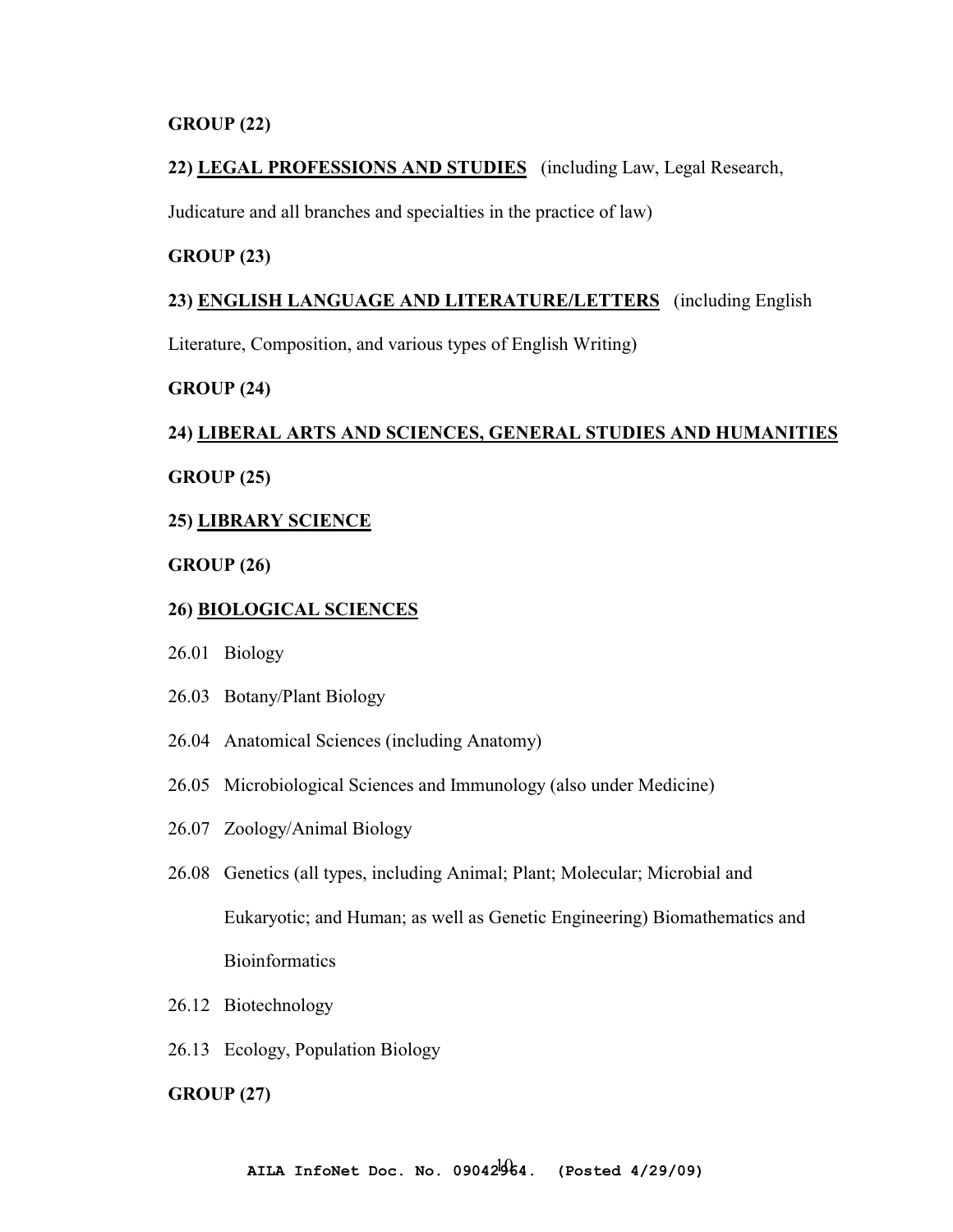# **27) MATHEMATICS AND STATISTICS**

# **GROUP (31)**

# **31) PARKS, RECREATION, LEISURE, FITNESS STUDIES AND CAMP**

## **COUNSELOR**

- 31.01 Parks, Recreation and Leisure Studies
- 31.05 Health and Physical Education/Fitness
- 36.0101 Camp Counselor

## **GROUP (38)**

# **38) PHILOSOPHY AND RELIGIOUS STUDIES**

## **GROUP (39)**

# **39) THEOLOGY AND RELIGIOUS VOCATIONS**

## **GROUP (40)**

## **40) PHYSICAL SCIENCES**

- 40.01 Physical Sciences
- 40.02 Astronomy; Astrophysics; Planetary Astronomy and Science; and Space

Technology

- 40.04 Atmospheric Sciences and Meteorology
- 40.05 Chemistry
- 40.06 Geological and Earth Sciences/Geosciences (including Oceanography; Hydrology)
- 40.08 Physics

# **GROUP (41)**

# **41) SCIENCE & LABORATORY TECHNOLOGIES/TECHNICIANS**

## **GROUP (42)**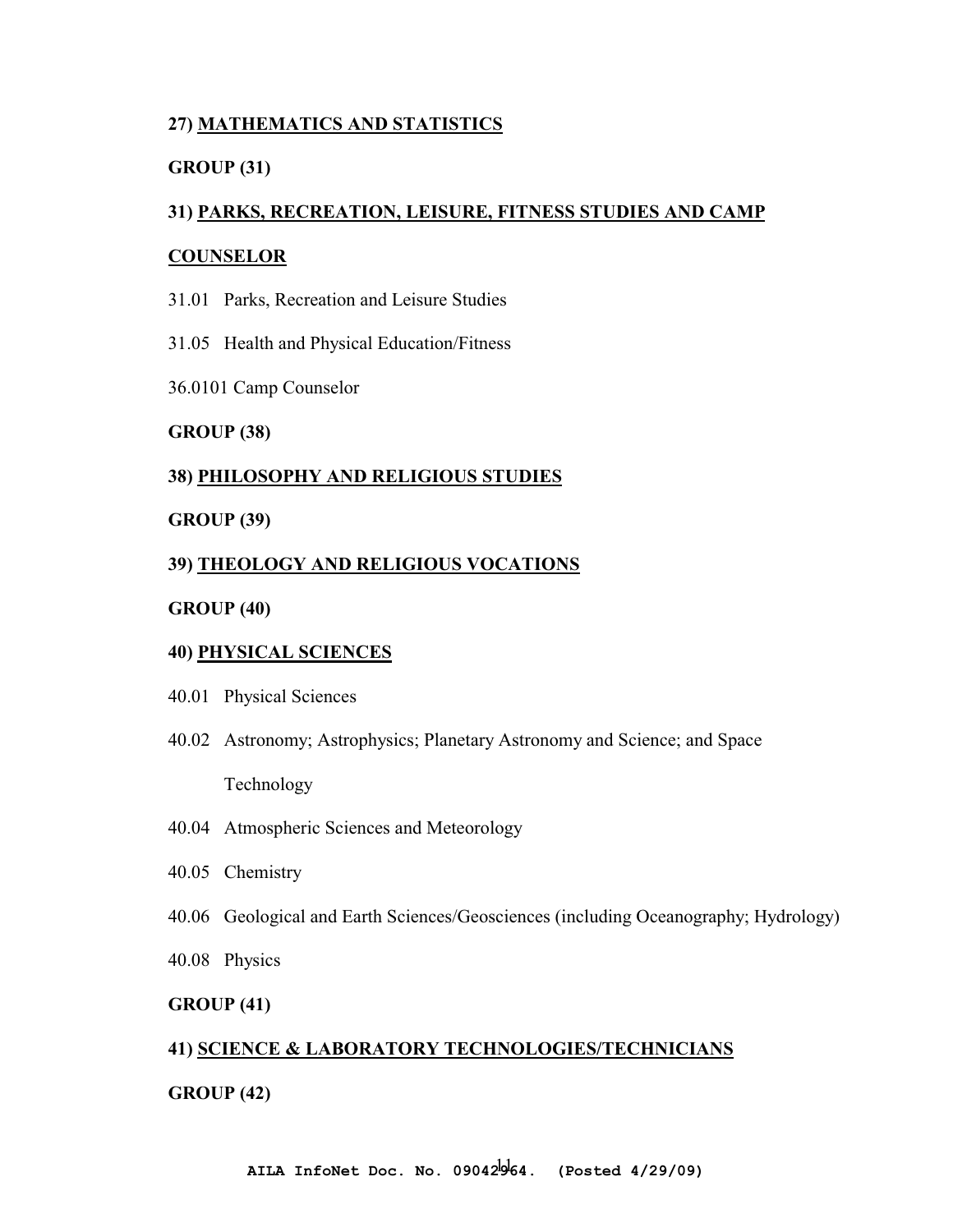**42) PSYCHOLOGY** (Including, but not limited to Psychometrics and Psychobiology) **GROUP (43)** 

**43) SECURITY AND PROTECTIVE SERVICES** (including Law Enforcement, Fire

Protection, and Corrections)

## **GROUP (44)**

# **44) PUBLIC ADMINISTRATION AND SOCIAL SERVICE PROFESSIONS**

- 44.04 Public Administration (including City Planning, Urban Planning, Urban Transportation)
- 44.07 Social Work/Youth Services (including Welfare and Probation)

# **GROUP (45)**

## **45) SOCIAL SCIENCES**

- 45.02 Anthropology (including Physical Anthropology)
- 45.03 Archeology
- 45.04 Criminology
- 45.05 Demography and Population Studies
- 45.06 Economics
- 45.07 Geography and Cartography
- 45.09 International Relations and Affairs
- 45.10 Political Science and Government
- 45.11 Sociology
- 45.99 Social Sciences, Other

## **GROUP (46)**

## **46) CONSTRUCTION TRADES**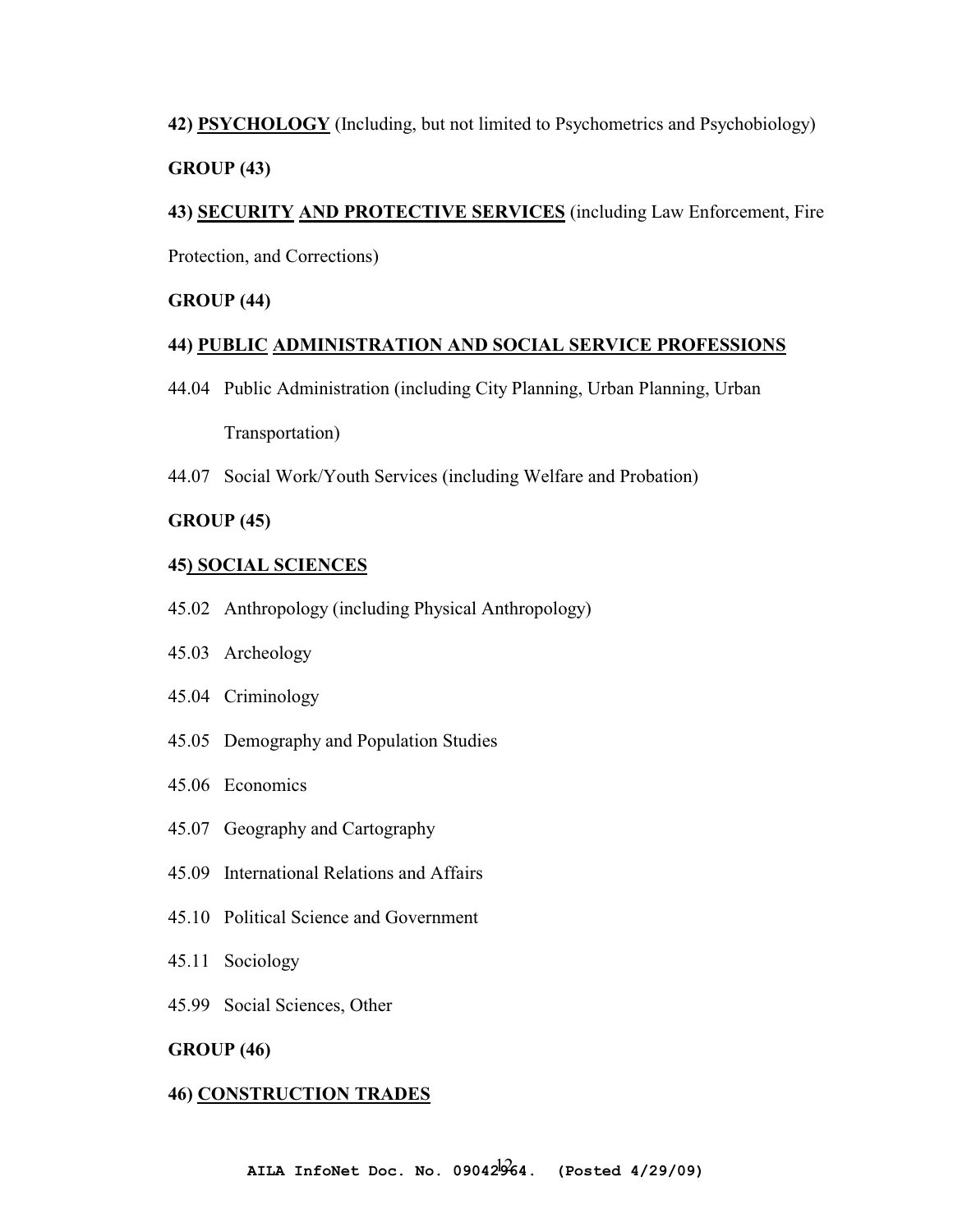#### **GROUP (47)**

# **47) MECHANIC AND REPAIR TECHNOLOGIES/TECHNICIANS GROUP (48)**

**48) PRECISION PRODUCTION** Application of technical knowledge and skills to create products using techniques of precision craftsmanship or technical illustration.

48.00 Precision Production Trades (including Metal Working, Woodworking, and Drafting)

#### **GROUP (49)**

#### **49) TRANSPORTATION AND MATERIALS MOVING**

- 49.01 Air Transportation (including Aeronautics/Aviation/Aerospace Science and Technology, General; Airline/Commercial/Professional Pilot and Flight Crew; Aviation/ Airway Management and Operations; Air Traffic Controller; Flight Instructor)
- 49.02 Ground Transportation (including Construction/Heavy Equipment/Earthmoving Equipment Operation; Commercial Vehicle Operation; and Mobil Crane Operation)
- 49.03 Marine Transportation (including Commercial Fishing; Diver, Professional and Instructor; Marine Science/ Merchant Marine)

#### **GROUP (50)**

## **50) VISUAL AND PERFORMING ARTS**

50.01 Visual and Performing Arts (including, but not limited to: Music, Theatre, Sculpture, Photography, TV & Motion Picture Arts & Sciences)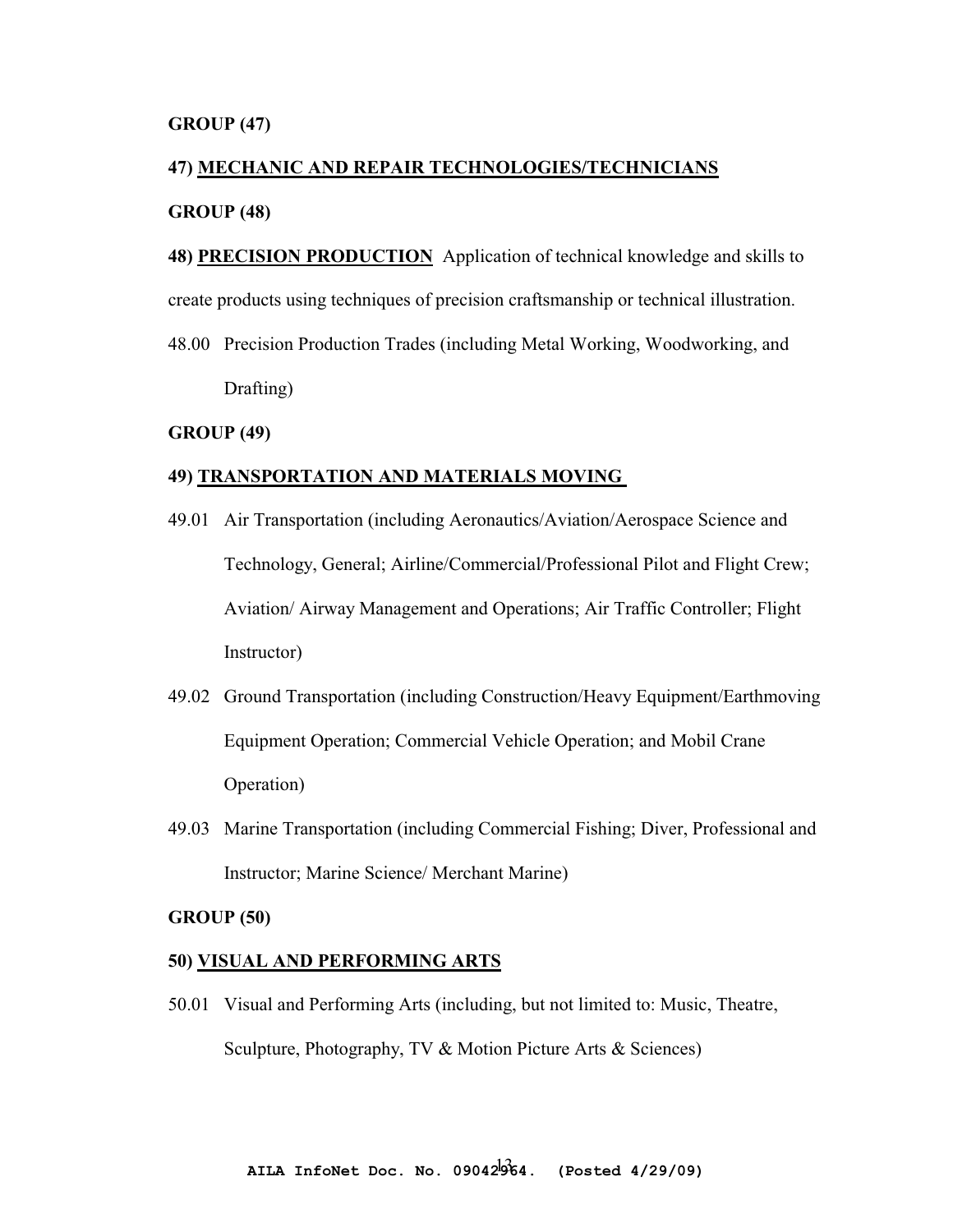50.04 Design and Applied Arts (including Commercial and Advertising Art; Industrial Design; Fashion/Apparel Design; Interior Design; Graphic Design; and Illustration)

#### **GROUP (51)**

# **51) HEALTH SERVICES/ALLIED HEALTH/HEALTH SCIENCES/MEDICAL RESEARCH, GEN'L**

- 51.01 Chiropractic
- 51.02 Communication Disorders Sciences & Services (including Speech Language Pathology and Sign Language Interpretation)
- 51.04 Dentistry, Advanced/Graduate Dentistry, Oral Sciences, Dental Technology (including Orthodontics)
- 51.06 Dental Support Services/Assistant
- 51.07 Health and Medical Administrative Services (including statistics and documentation)
- 51.08 Medical Support Services/Assistant
- 51.09 Allied Health Diagnostic, Intervention, and Treatment Professions (including, but not limited to the following fields: Emergency Medical; Cardiovascular; Electrocardiograph; Electroneurodiagnostic / Electroencephalographic; Nuclear Medical; Perfusionist; Radiation Therapy; Respiratory Care Therapy; Surgical; Sonography and Ultrasound; Radiography; Athletic Training; Genetic Therapy; Cardiopulmonary; and Radiation Protection/Health Physics)
- 51.10 Clinical/Medical Laboratory Science and Allied Professions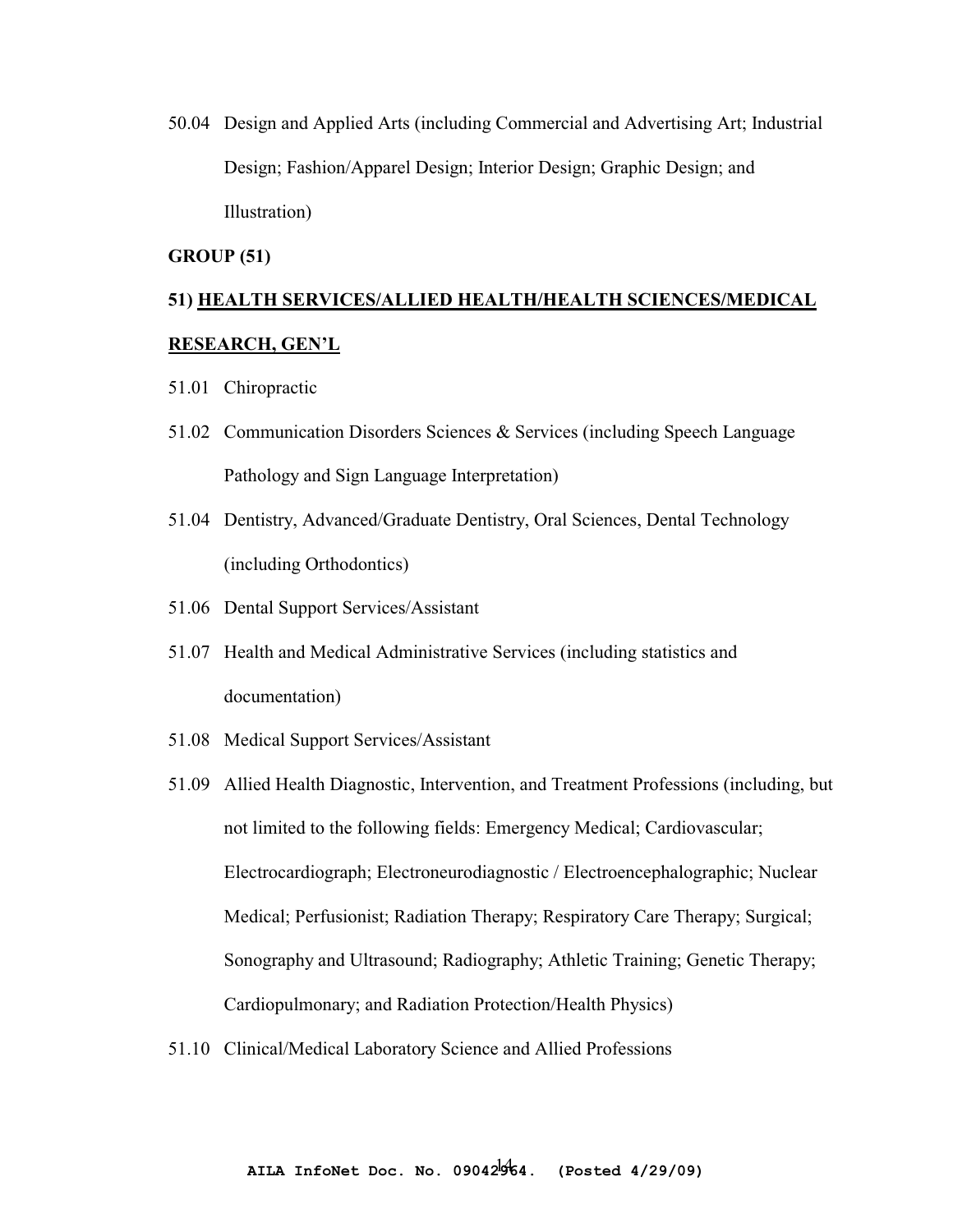- 51.12 Medicine, Medical Research, including all specialties and fields (including, but not limited to: Allergy and Immunology, Anesthesiology, Audiology, Cancer, Cardiography, Cardiology, Colon and Rectal Surgery, Dermatology, Embryology, Emergency Medicine, Epidemiology, Family Practice, Forensic Medicine, Gastroenterology, Geriatrics, Hematology, Internal Medicine, Medical Genetics, Neurological Surgery, Neurology, Nuclear Medicine, Obstetrics and Gynecology, Oncology, Ophthalmology, Orthopedic Surgery, Otolaryngology, Pathology, Pediatrics, Pharmacology and Pharmaceutics, Physical Medicine and Rehabilitation, Physiology, Plastic Surgery, Podiatry, Preventive Medicine, Proctology, Psychiatry, Radiology, Radiation Oncology, Speech Pathology, Sports Medicine, Surgery, Thoracic Surgery, Toxicology, Transitional, Thoracic Surgery, Urology, Virology)
- 51.15 Mental and Social Health Services (including Substance Abuse Counseling; Marriage/ Family Counseling; and Psychoanalysis)
- 51.16 Nursing (including all specialties)
- 51.17 Optometry
- 51.19 Osteopathic Medicine/ Osteopathy
- 51.20 Pharmacy (including Administration)
- 51.22 Public Health (including, but not limited to Environmental Health; Occupational Health and Industrial Hygiene; Public Health Education and Promotion; International Health; Community Health and Preventive Medicine; and Health Services Administration)
- 51.23 Rehabilitation and Therapeutic Professions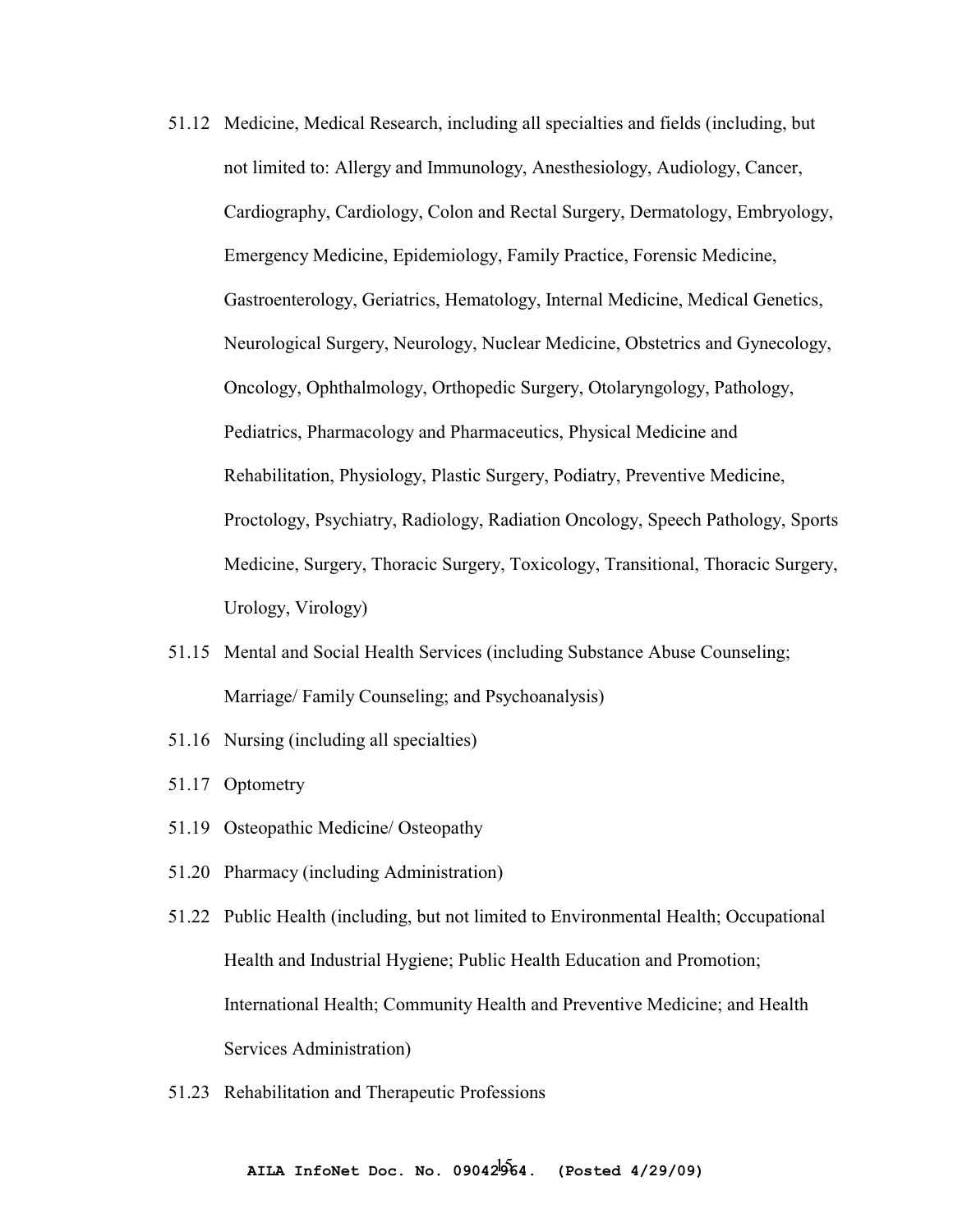- 51.24 Veterinary Medicine
- 51.25 Veterinary Biomedical and Clinical Sciences (including all Veterinary Sciences; Anatomy; Physiology; Microbiology; Pathology; and Toxicology as well as Animal/ Veterinary Surgery and Medicine)
- 51.27 Medical Illustration and Informatics & Medical Photography
- 51.31 Dietetics and Clinical Nutrition
- 51.33 Alternative Medicine

## **GROUP (52)**

# **52) BUSINESS, MANAGEMENT, MARKETING, AND RELATED SUPPORT SERVICES**

- 52.02 Business Administration, Management and Operations (including Industrial Administration & Management; Small Business Administration/ Operations; Franchising)
- 52.03 Accounting and Related Services
- 52.04 Business Operations Support and Assistant Services
- 52.06 Business/Managerial Economics (including Management Studies & Economic Information Analysis)
- 52.08 Finance, Banking and Financial Management Services
- 52.09 Hospitality Administration/ Management (including Hotel, Motel, and Restaurant Management & Tourism and Travel Services Management)
- 52.10 Human Resources Management and Services (including Labor and Industrial Relations; Organizational Behavior Studies; and Labor Studies)
- 52.11 International Business/ Trade / Commerce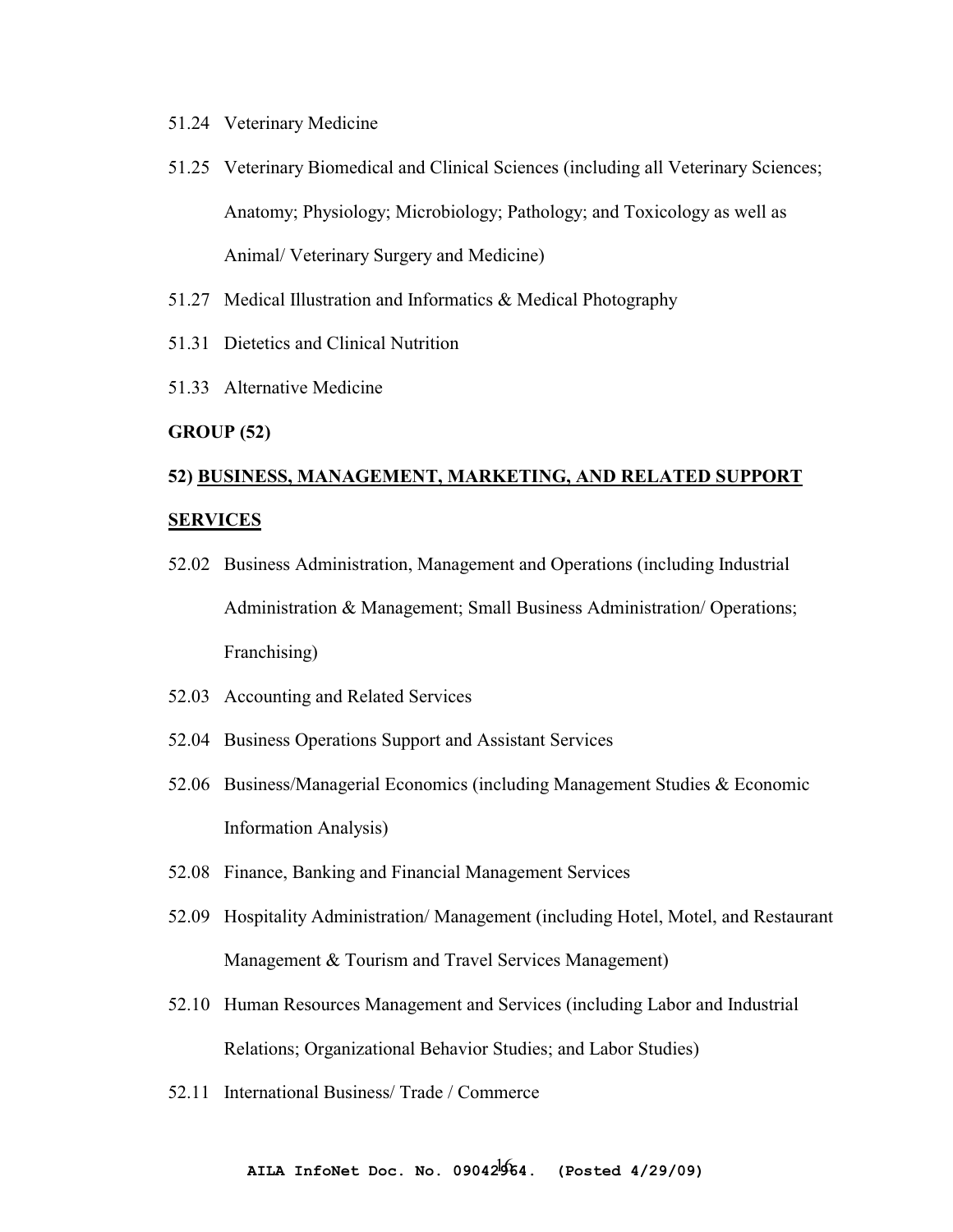- 52.12 Management Information Systems and Services
- 52.13 Management Sciences and Quantitative Methods (including Operations Research; Statistics)
- 52.14 Marketing/Marketing Management
- 52.15 Real Estate
- 52.16 Taxation
- 52.17 Insurance
- 52.20 Construction Management

#### **GROUP (54)**

#### **54) HISTORY**

54.01 History (including Regional History, such as American, European and Asian; History of Science and Technology; and Public/ Applied History and Archival Administration

#### **GROUP (60)**

#### **60) RESIDENCY PROGRAMS**

Residency programs are designed to prepare medical doctors (M.D.) or osteopaths (DO), dentists (DDS, D.M.D.), and veterinarians (D.V.M.) for certification as practitioners of recognized specialties in their respective professions. These programs are approved and accredited by designated professional associations and require from one to five years to complete, depending on the program. Medical residencies usually require completion of an internship after the M.D. degree for program entry, while requirements vary for dentistry and veterinary programs.

60.01 Dental Residency Programs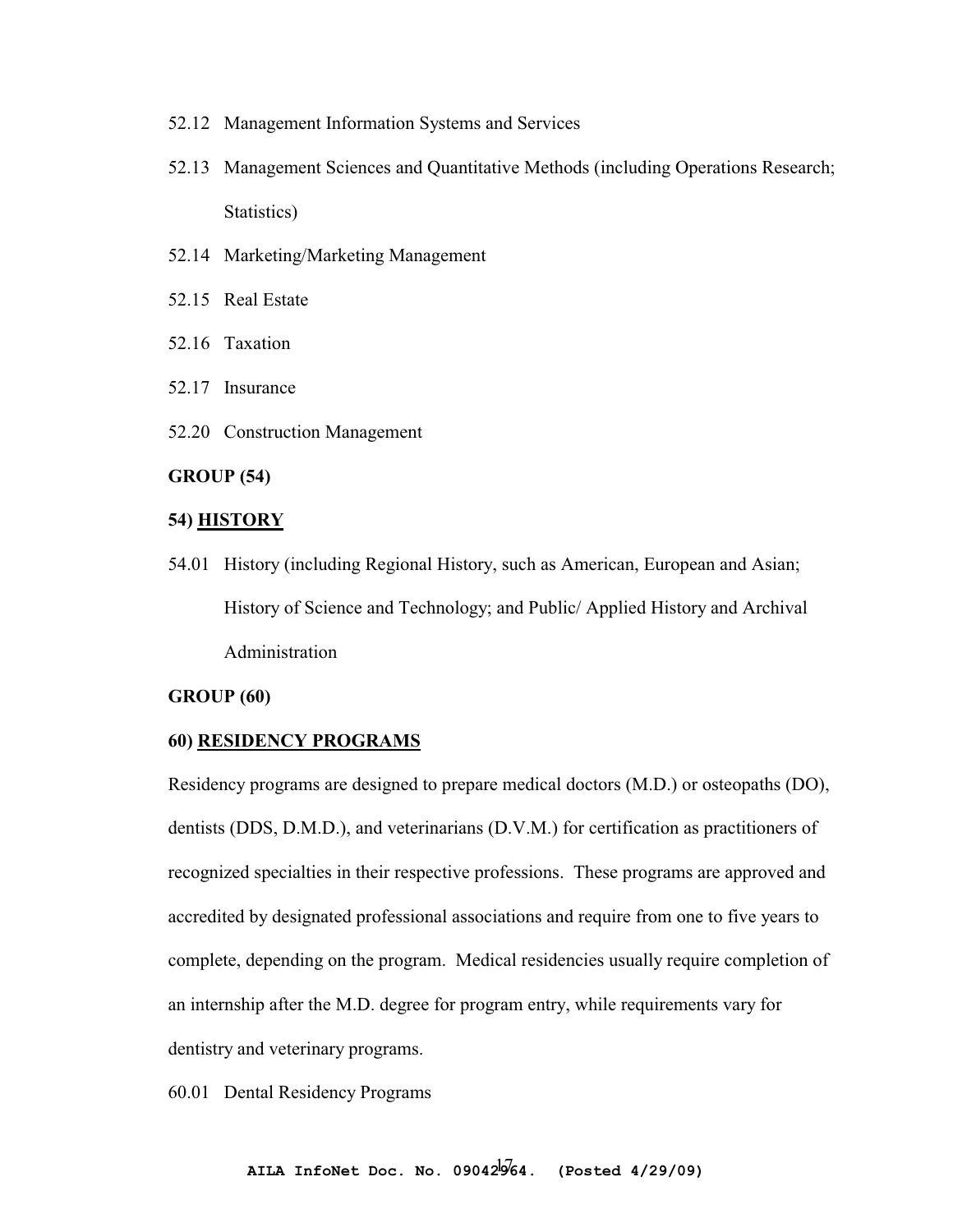- 60.02 Medical Residency Programs The program sponsor for medical residency programs is The Educational Commission for Foreign Medical Graduates
- 60.03 Veterinary Residency Programs

## **END OF INDEX**

## **SKILLS LIST BY COUNTRY**

**Albania** 

**All of GROUP (01)** 

**All of GROUP (03)** 

**All of GROUP (04)** 

**All of GROUP (05)** 

**All of GROUP (09)** 

**All of GROUP (10)** 

**All of GROUP (11)** 

**All of GROUP (12)** 

**All of GROUP (13)** 

**All of GROUP (14)** 

**All of GROUP (16)** 

**All of GROUP (19)** 

**All of GROUP (22)** 

**All of GROUP (23)** 

**All of GROUP (24)** 

**All of GROUP (25)** 

**All of GROUP (26)**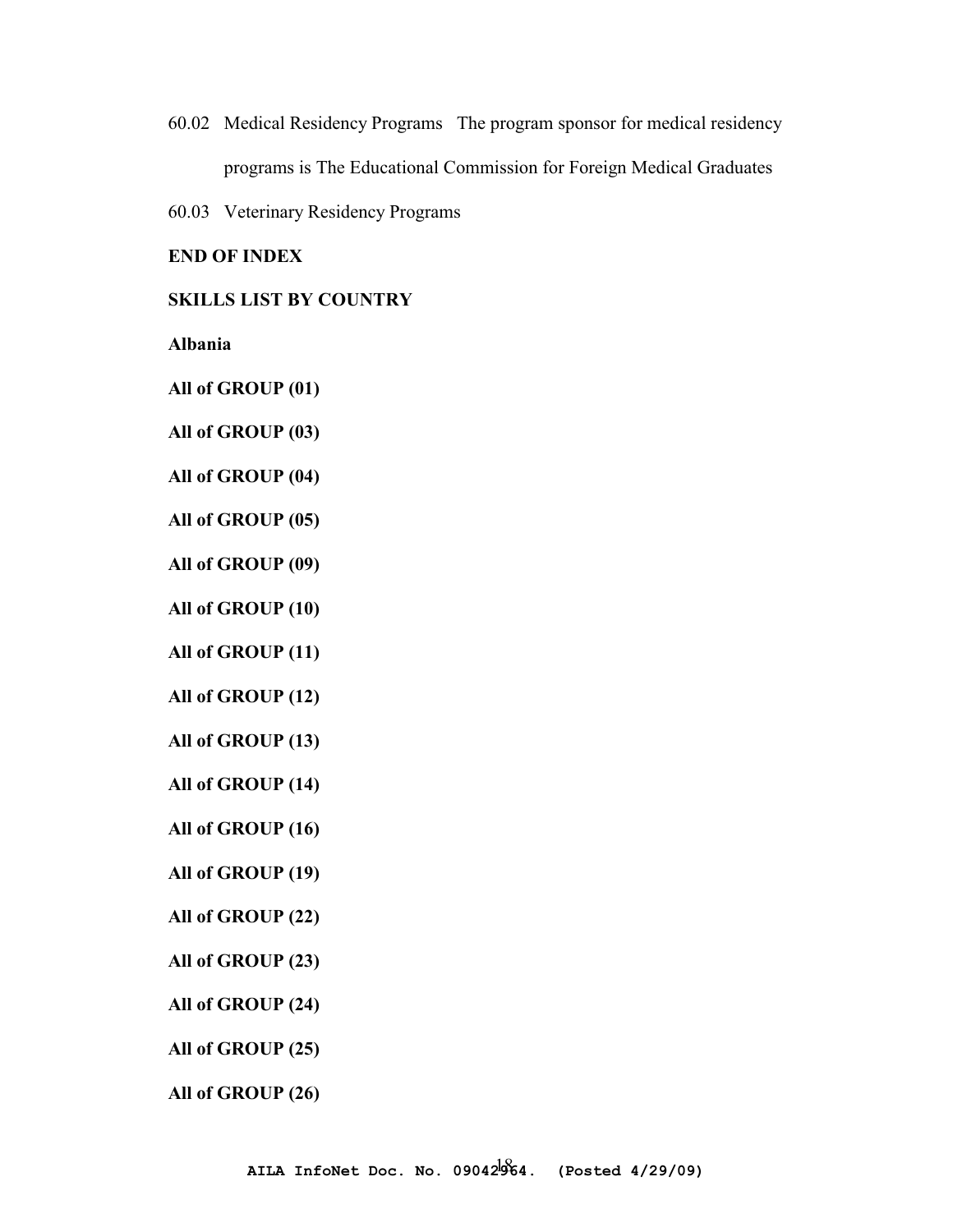**All of GROUP (27)** 

**All of GROUP (31)** 

**All of GROUP (38)** 

**All of GROUP (39)** 

**All of GROUP (40)** 

**All of GROUP (41)** 

**All of GROUP (42)** 

**All of GROUP (43)** 

**All of GROUP (44)** 

**All of GROUP (45)** 

**All of GROUP (46)** 

**All of GROUP (47)** 

**All of GROUP (48)** 

**All of GROUP (49)** 

**All of GROUP (50)** 

**All of GROUP (51)** 

**All of GROUP (52)** 

**All of GROUP (54)** 

**All of GROUP (60)** 

**Algeria** 

**All of GROUP (01)** 

**All of GROUP (03)** 

**All of GROUP (04)**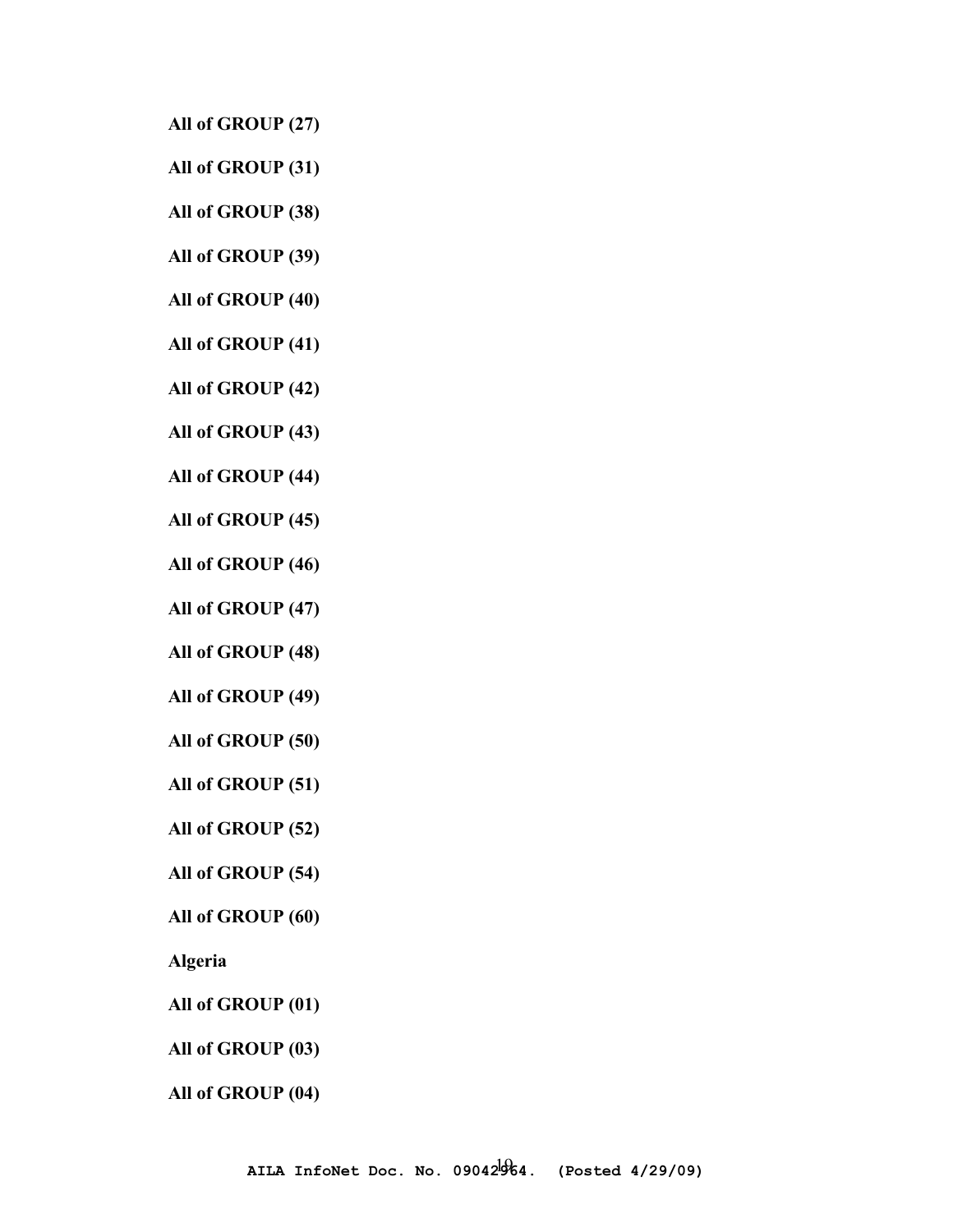**All of GROUP (05)** 

- **All of GROUP (09)**
- **All of GROUP (10)**
- **All of GROUP (11)**
- **All of GROUP (12)**
- **All of GROUP (13)**
- **All of GROUP (14)**
- **All of GROUP (16)**
- **All of GROUP (19)**
- **All of GROUP (22)**
- **All of GROUP (23)**
- **All of GROUP (24)**
- **All of GROUP (25)**
- **All of GROUP (26)**
- **All of GROUP (27)**
- **All of GROUP (31)**
- **All of GROUP (38)**
- **All of GROUP (39)**
- **All of GROUP (40)**
- **All of GROUP (41)**
- **All of GROUP (42)**
- **All of GROUP (43)**
- **All of GROUP (44)**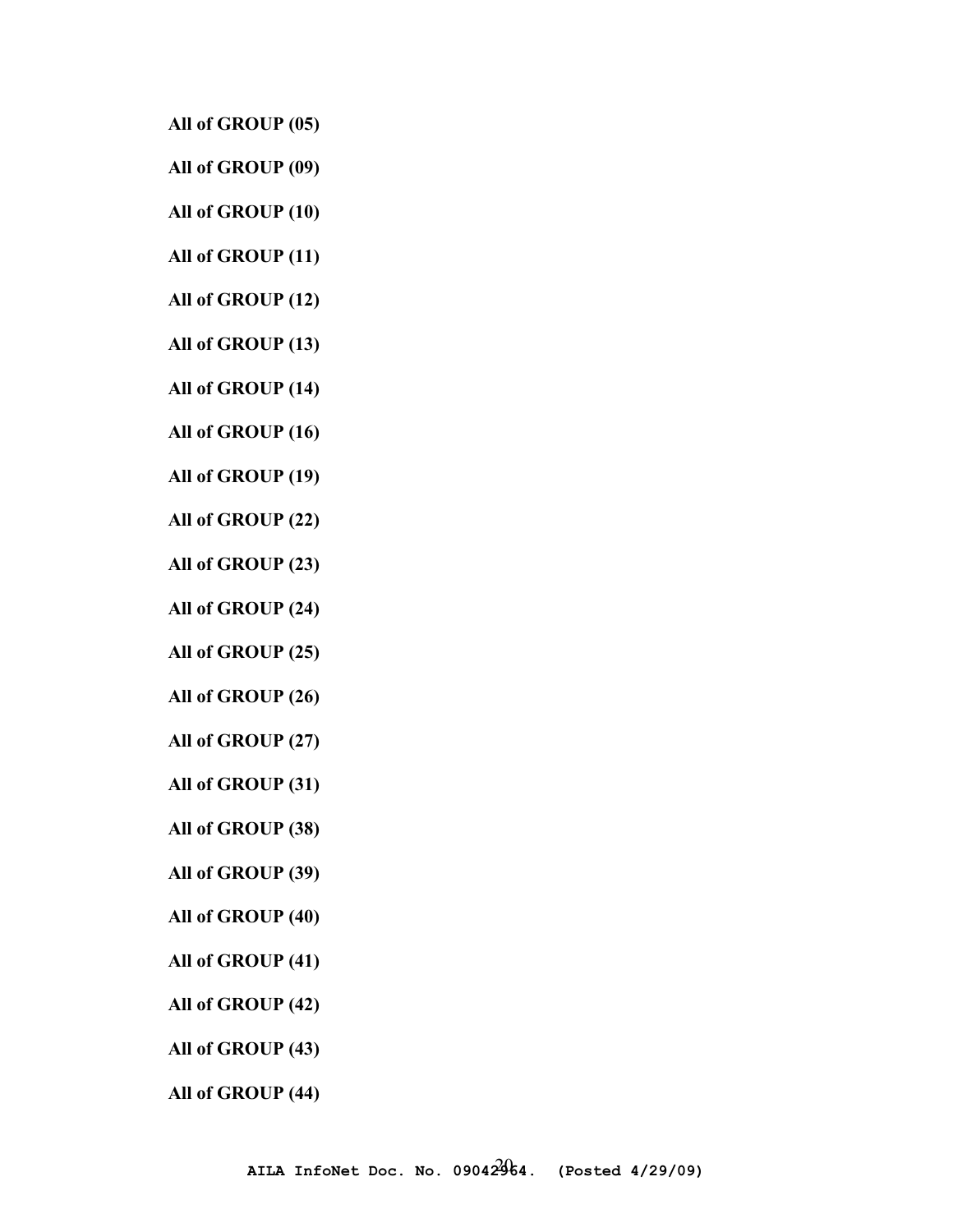**All of GROUP (45)** 

**All of GROUP (46)** 

**All of GROUP (47)** 

**All of GROUP (48)** 

**All of GROUP (49)** 

**All of GROUP (50)** 

**All of GROUP (51)** 

**All of GROUP (52)** 

**All of GROUP (54)** 

**All of GROUP (60)** 

**Argentina**

## **GROUP (01)**

01.00 Agriculture, General

01.01 Agricultural Business and Management

- 01.09 Animal Sciences
- 01.10 Food Science
- 01.11 Plant Sciences

01.12 Soil Science and Agronomy

# **All of GROUP (03)**

#### **GROUP (04)**

04.03 City/Urban, Community and Regional Planning; Architectural Urban Design and

Planning

## **All of GROUP (05)**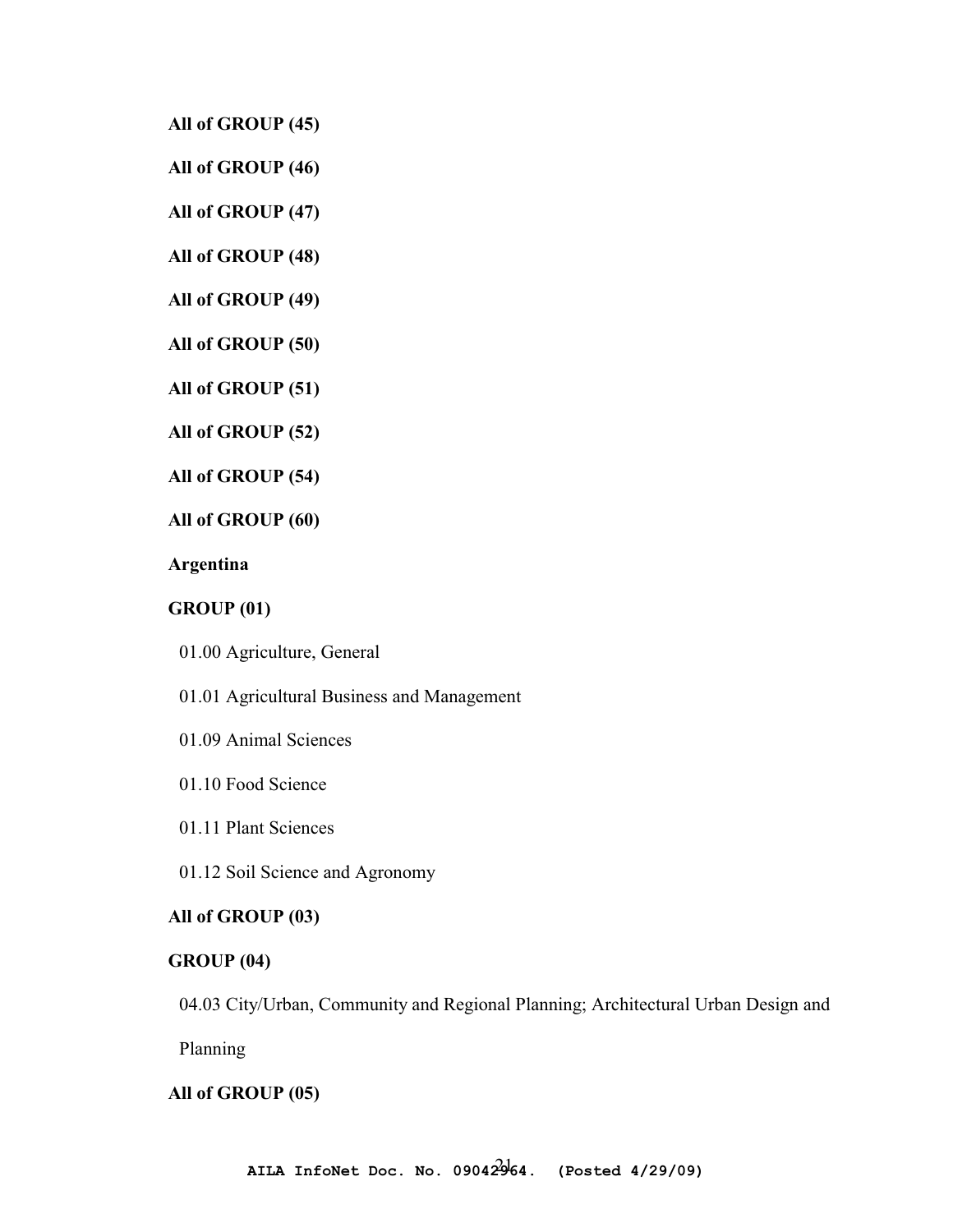## **GROUP (09)**

09.07 Radio, Television, and Digital Communication

## **GROUP (10)**

10.01 Communications Technology/Technicians

# **GROUP (11)**

- 11.01 Computer and Information Sciences, General
- 11.02 Computer Programming
- 11.03 Data Processing
- 11.04 Information Science/Studies
- 11.05 Computer Systems Analysis
- 11.07 Computer Science
- 11.10 Computer/Information Technology Administration and Management

## **GROUP (13)**

- 13.06 Educational Assessment, Evaluation, and Research
- 13.09 Social and Philosophical Foundations of Education
- 13.12 Teacher Education and Professional Development, Specific Levels and Methods
- 13.13 Teacher Education and Professional Development, Specific Subject Areas

# **GROUP (14)**

- 14.01 Engineering, General
- 14.02 Aerospace, Aeronautical and Astronautical Engineering
- 14.03 Agricultural/Biological Engineering and Bioengineering
- 14.05 Biomedical/Medical Engineering
- 14.07 Chemical Engineering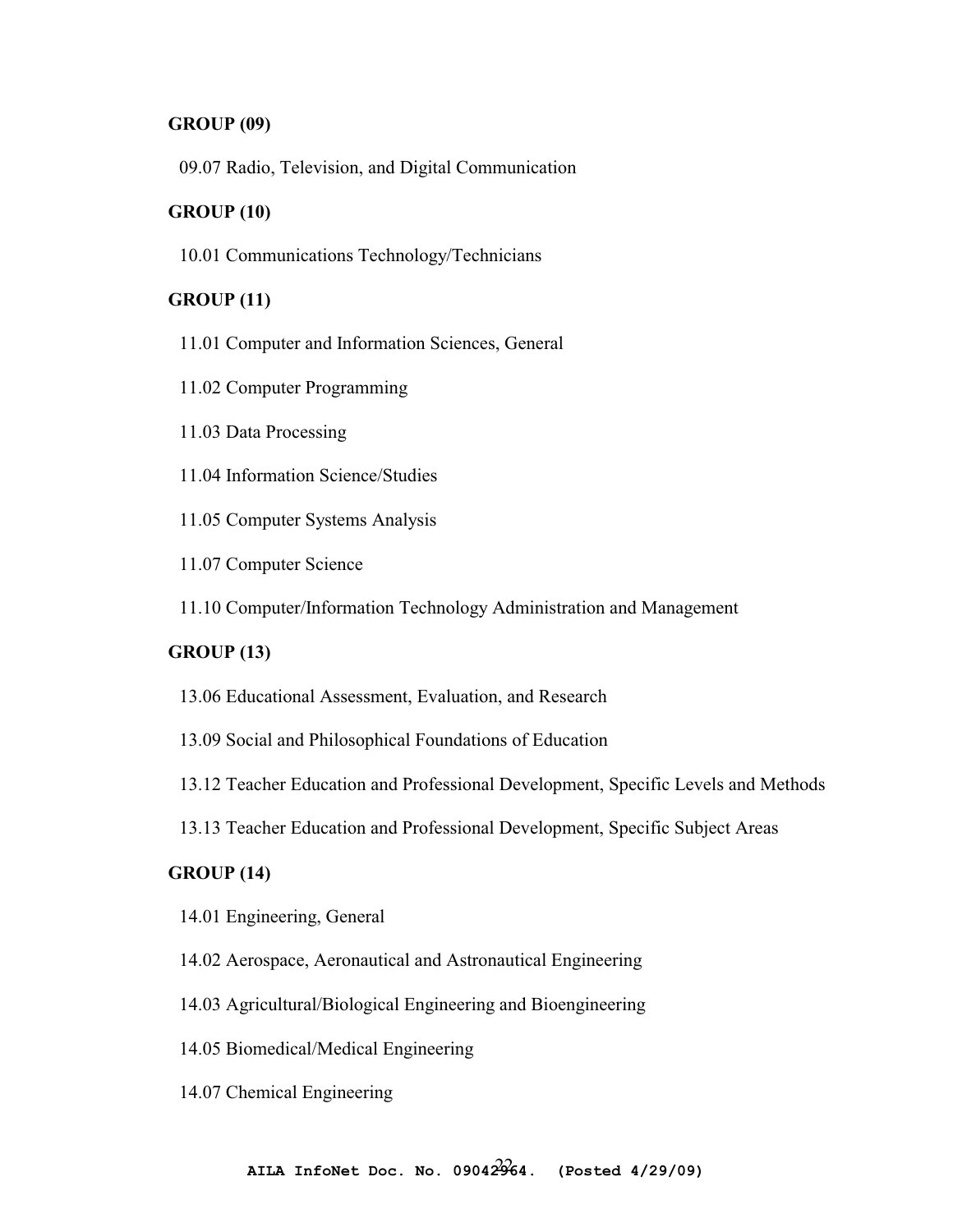## 14.08 Civil Engineering

- 14.09 Computer Hardware and Software Engineering
- 14.10 Electrical, Electronics and Communications Engineering
- 14.14 Environmental Engineering
- 14.18 Materials Engineering
- 14.20 Metallurgical Engineering
- 14.21 Mining and Mineral Engineering
- 14.23 Nuclear Engineering
- 14.25 Energy Engineering & Tech.
- 14.35 Industrial/Manufacturing Engineering
- 14.39 Geological/Geophysical Engineering

## **All of GROUP (22)**

## **GROUP (26)**

- 26.05 Microbiological Sciences and Immunology
- 26.08 Genetics
- 26.11 Biomathematics and Bioinformatics
- 26.12 Biotechnology
- 26.13 Ecology, Population Biology

## **All of GROUP (27)**

## **GROUP (40)**

- 40.01 Physical Sciences
- 40.05 Chemistry
- 40.06 Geological and Earth Sciences/Geosciences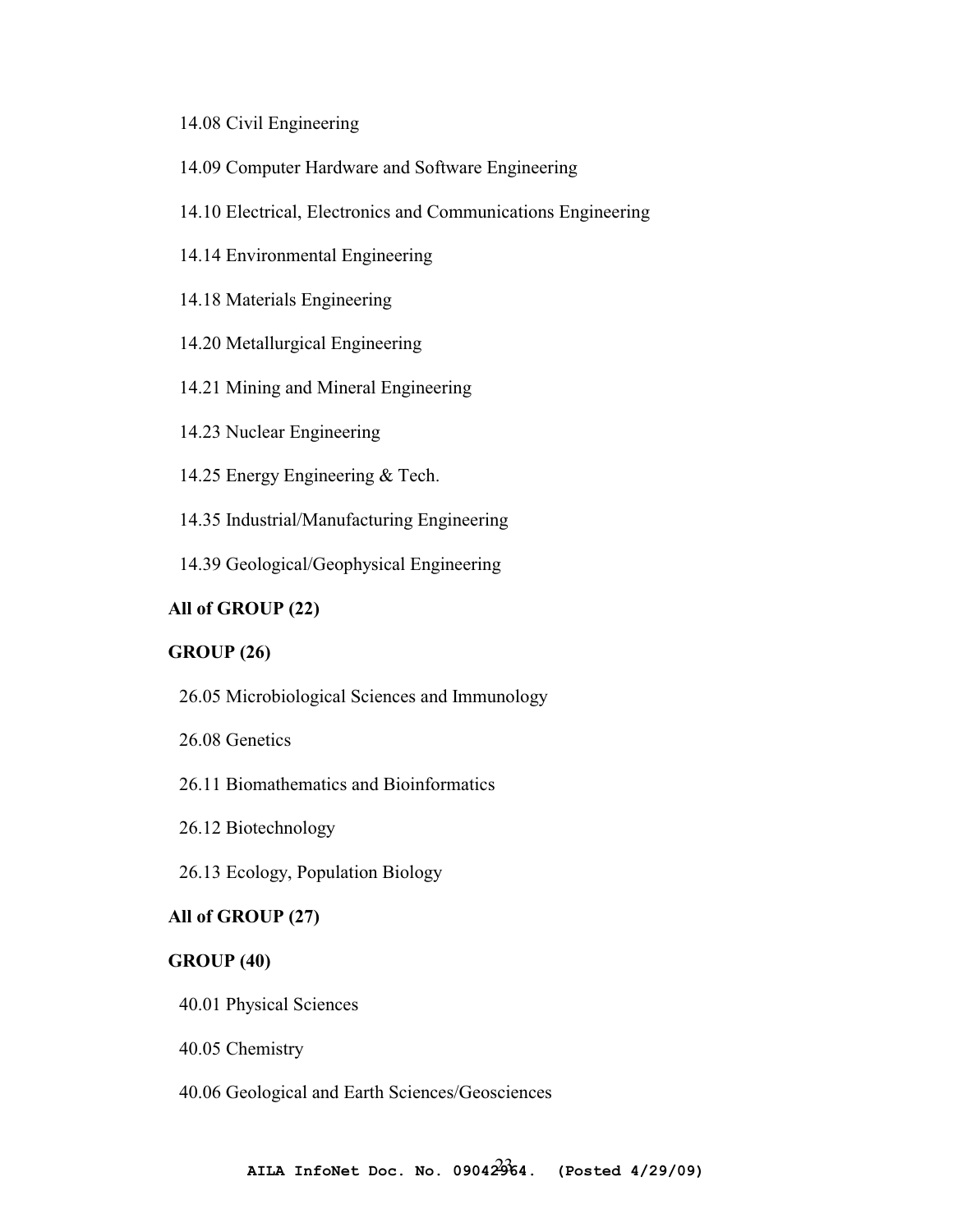40.08 Physics

# **All of GROUP (43)**

## **All of GROUP (44)**

# **GROUP (45)**

45.04 Criminology

45.05 Demography and Population Studies

45.06 Economics

45.10 Political Science and Government

45.11 Sociology

## **GROUP (51)**

51.09 Allied Health Diagnostic, Intervention, and Treatment Professions

51.12 Medicine, Medical Research, including all specialties and fields

51.22 Public Health

51.27 Medical Illustration and Informatics & Medical Photography

## **GROUP (52)**

52.02 Business Administration, Management and Operations

52.10 Human Resources Management and Services

# **Armenia**

#### **All of GROUP (01)**

#### **GROUP (03)**

03.01 Natural Resources Conservation and Research &

Environmental/Wildlife/Wildlands Science/Studies

03.03 Fishing and Fisheries Sciences and Management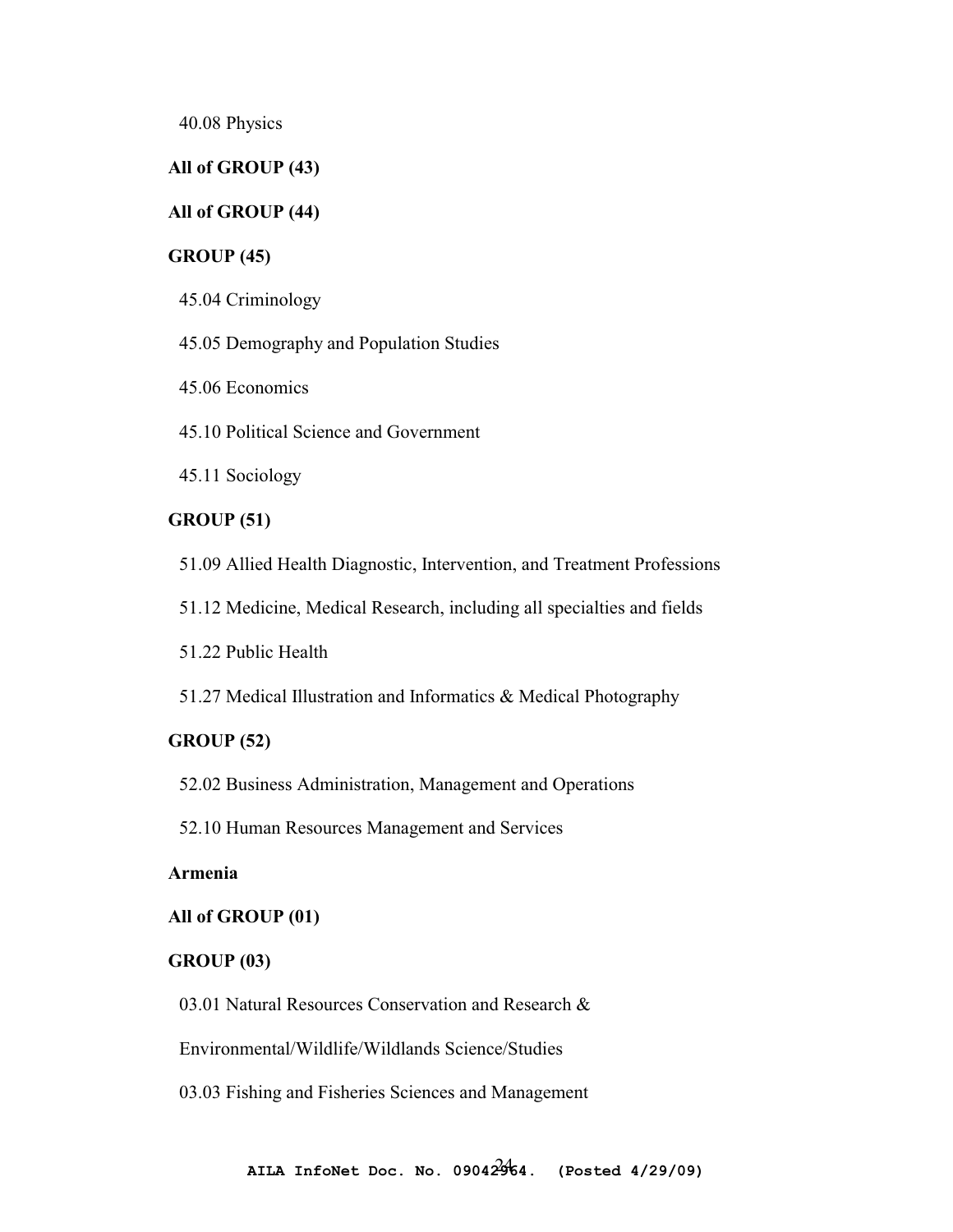03.05 Forestry

## **All of GROUP (04)**

**All of GROUP (11)** 

**All of GROUP (14)** 

**All of GROUP (16)** 

**All of GROUP (22)** 

**All of GROUP (26)** 

**All of GROUP (27)** 

**All of GROUP (38)** 

## **All of GROUP (40)**

# **GROUP (44)**

44.07 Social Work/Youth Services

# **GROUP (45)**

45.02 Anthropology

45.03 Archeology

45.04 Criminology

45.05 Demography and Population Studies

45.06 Economics

45.10 Political Science and Government

45.11 Sociology

45.99 Social Sciences, Other

## **All of GROUP (47)**

**GROUP (51)**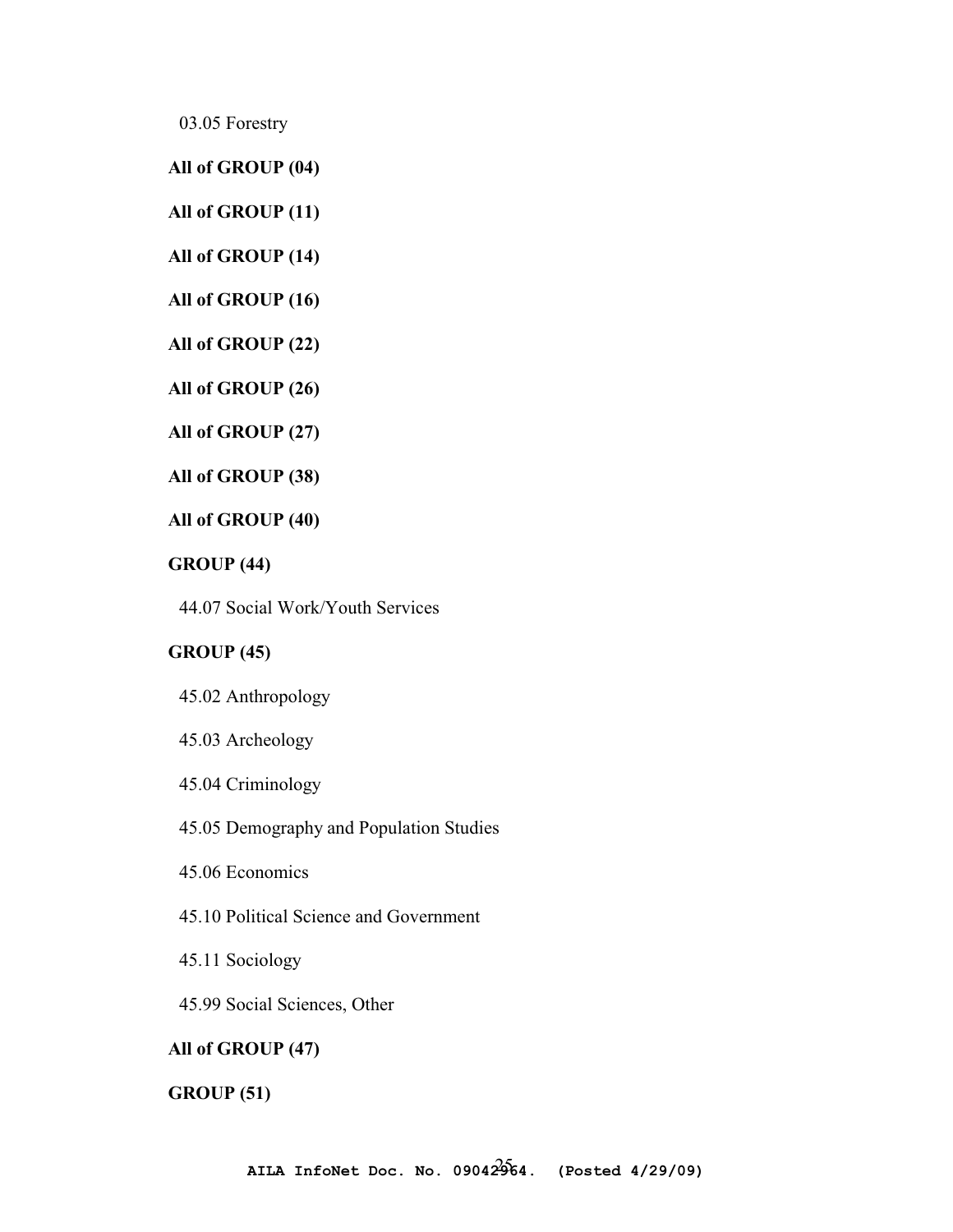- 51.24 Veterinary Medicine
- 51.25 Veterinary Biomedical and Clinical Sciences

## **All of GROUP (54)**

## **GROUP (60)**

60.03 Veterinary Residency Programs

# **Bahrain**

**All of GROUP (01)** 

- **All of GROUP (03)**
- **All of GROUP (04)**
- **All of GROUP (05)**
- **All of GROUP (09)**
- **All of GROUP (10)**
- **All of GROUP (11)**
- **All of GROUP (12)**
- **All of GROUP (13)**
- **All of GROUP (14)**
- **All of GROUP (16)**
- **All of GROUP (19)**
- **All of GROUP (22)**
- **All of GROUP (23)**
- **All of GROUP (24)**
- **All of GROUP (25)**
- **All of GROUP (26)**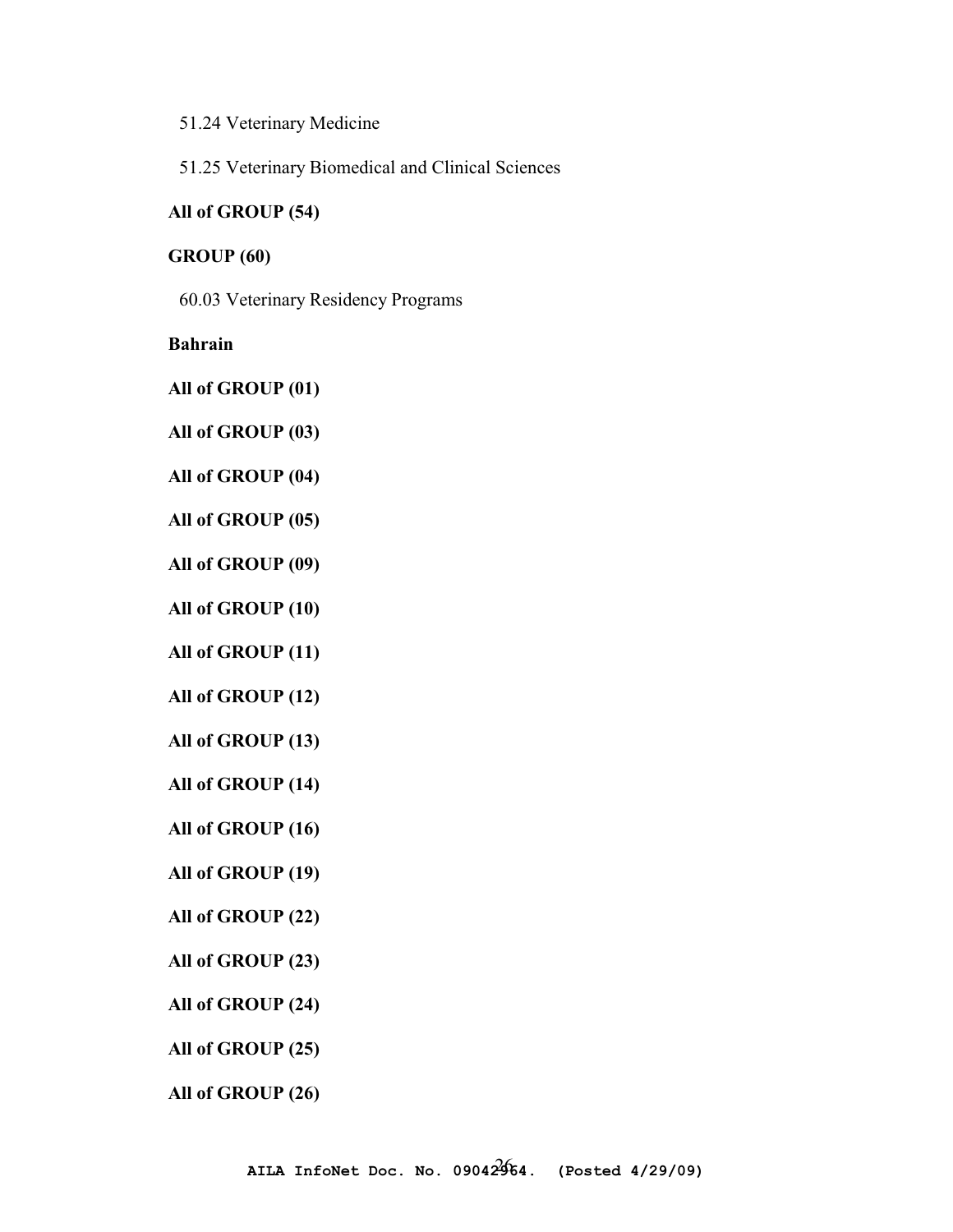**All of GROUP (27)** 

**All of GROUP (31)** 

**All of GROUP (38)** 

**All of GROUP (39)** 

**All of GROUP (40)** 

**All of GROUP (41)** 

**All of GROUP (42)** 

**All of GROUP (43)** 

**All of GROUP (44)** 

**All of GROUP (45)** 

**All of GROUP (46)** 

**All of GROUP (47)** 

**All of GROUP (48)** 

**All of GROUP (49)** 

**All of GROUP (50)** 

**All of GROUP (51)** 

**All of GROUP (52)** 

**All of GROUP (54)** 

**All of GROUP (60)** 

**Bangladesh** 

**All of GROUP (01)** 

**All of GROUP (03)** 

**All of GROUP (04)**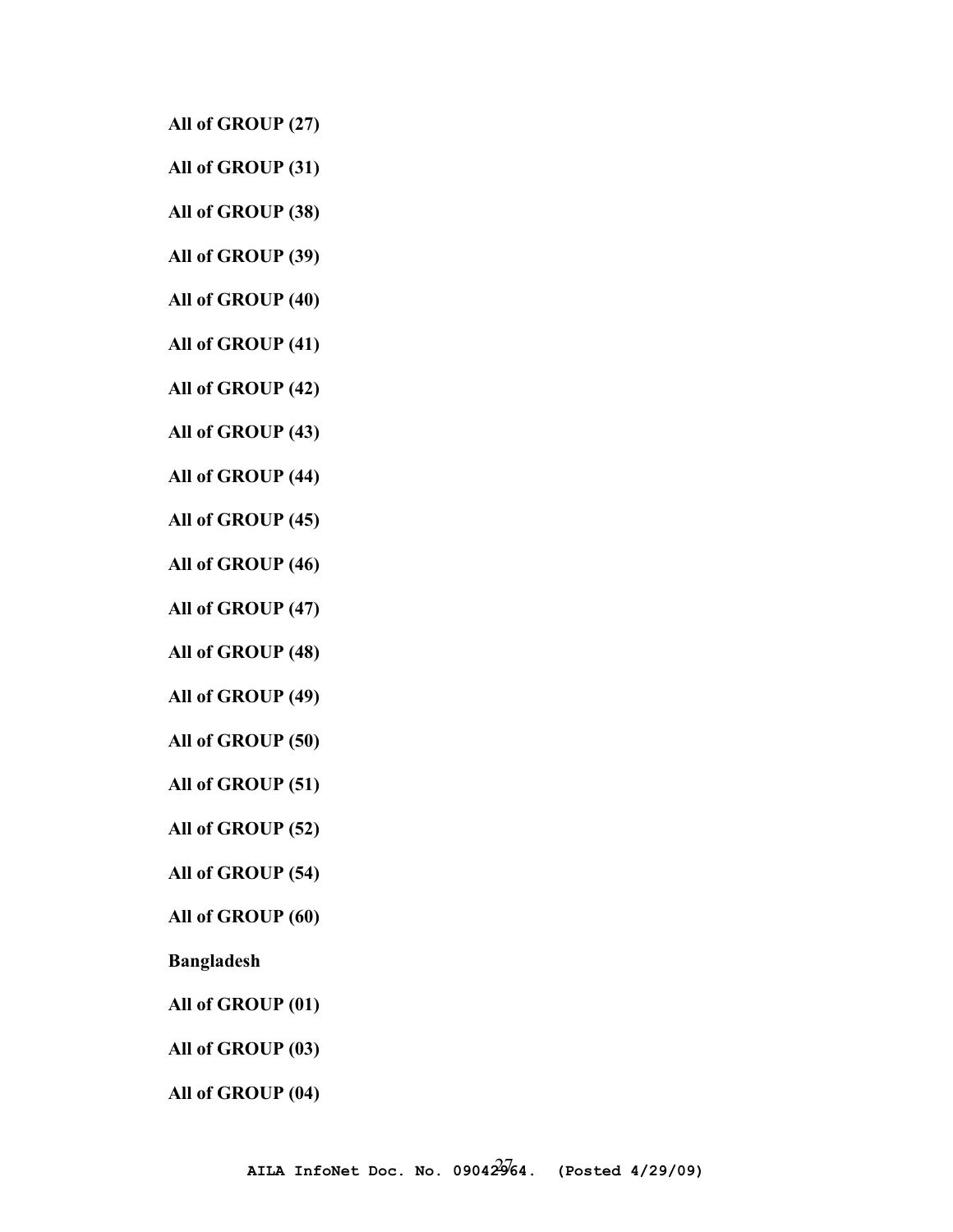**All of GROUP (05)** 

- **All of GROUP (09)**
- **All of GROUP (10)**
- **All of GROUP (11)**
- **All of GROUP (12)**
- **All of GROUP (13)**
- **All of GROUP (14)**
- **All of GROUP (16)**
- **All of GROUP (19)**
- **All of GROUP (22)**
- **All of GROUP (23)**
- **All of GROUP (24)**
- **All of GROUP (25)**
- **All of GROUP (26)**
- **All of GROUP (27)**
- **All of GROUP (31)**
- **All of GROUP (38)**
- **All of GROUP (39)**
- **All of GROUP (40)**
- **All of GROUP (41)**
- **All of GROUP (42)**
- **All of GROUP (43)**
- **All of GROUP (44)**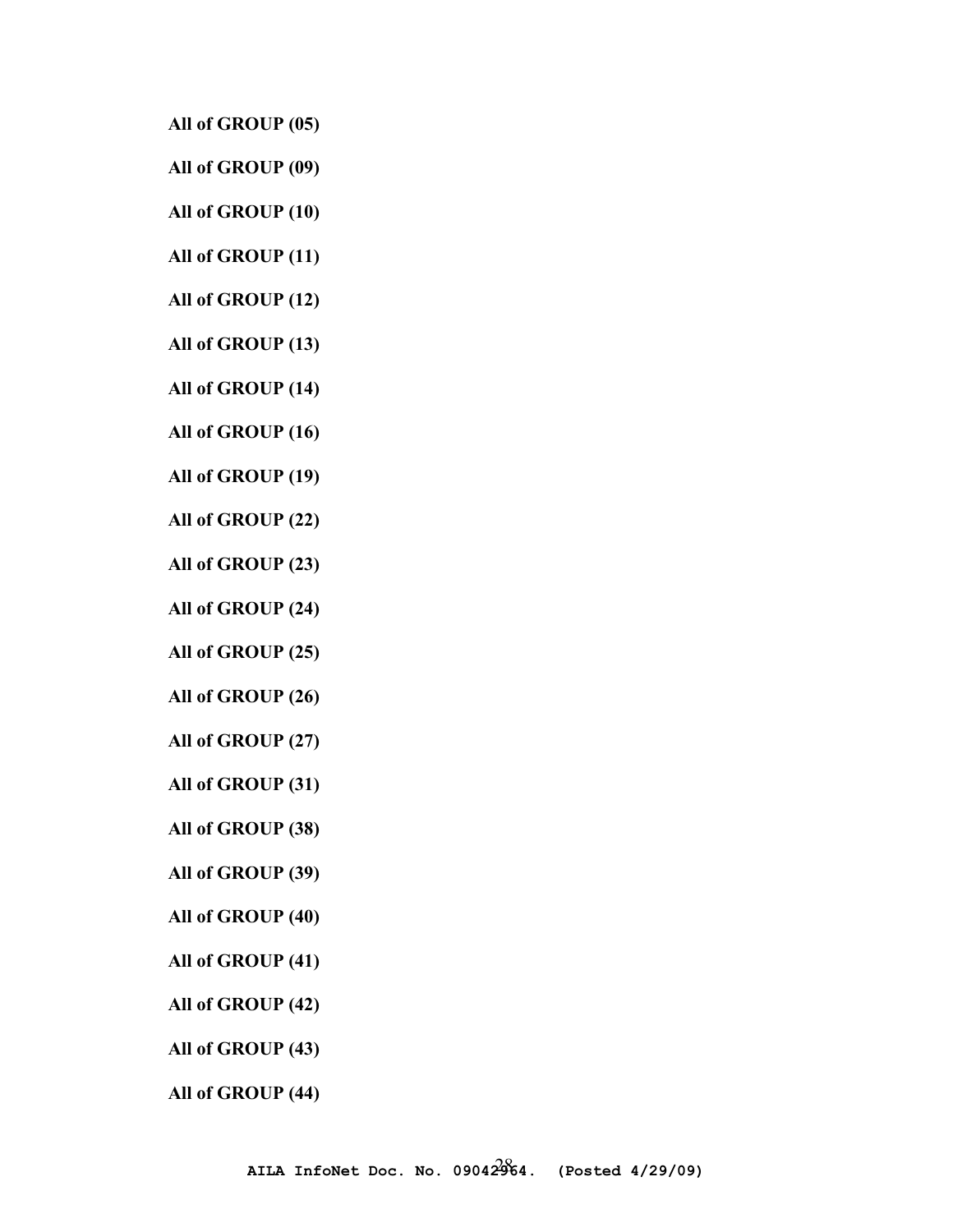**All of GROUP (45)** 

**All of GROUP (46)** 

**All of GROUP (47)** 

**All of GROUP (48)** 

**All of GROUP (49)** 

**All of GROUP (50)** 

**All of GROUP (51)** 

**All of GROUP (52)** 

**All of GROUP (54)** 

**All of GROUP (60)** 

**Belize** 

**All of GROUP (01)** 

**All of GROUP (03)** 

**All of GROUP (04)** 

**All of GROUP (05)** 

**All of GROUP (09)** 

**All of GROUP (10)** 

**All of GROUP (11)** 

**All of GROUP (12)** 

**All of GROUP (13)** 

**All of GROUP (14)** 

**All of GROUP (16)** 

**All of GROUP (19)**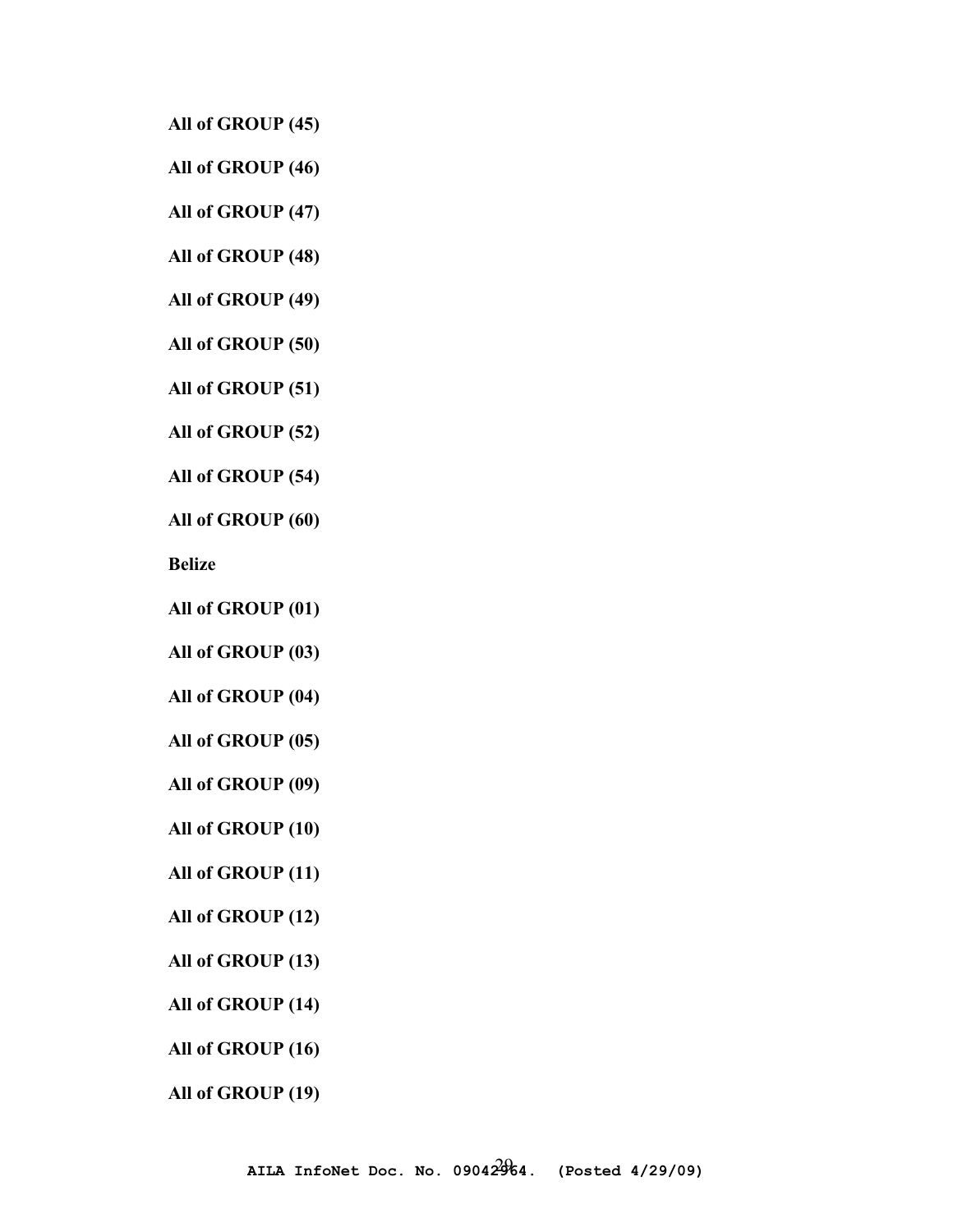**All of GROUP (22)** 

**All of GROUP (23)** 

**All of GROUP (24)** 

**All of GROUP (25)** 

**All of GROUP (26)** 

**All of GROUP (27)** 

**All of GROUP (31)** 

**All of GROUP (38)** 

**All of GROUP (39)** 

**All of GROUP (40)** 

**All of GROUP (41)** 

**All of GROUP (42)** 

**All of GROUP (43)** 

**All of GROUP (44)** 

**All of GROUP (45)** 

**All of GROUP (46)** 

**All of GROUP (47)** 

**All of GROUP (48)** 

**All of GROUP (49)** 

**All of GROUP (50)** 

**All of GROUP (51)** 

**All of GROUP (52)** 

**All of GROUP (54)**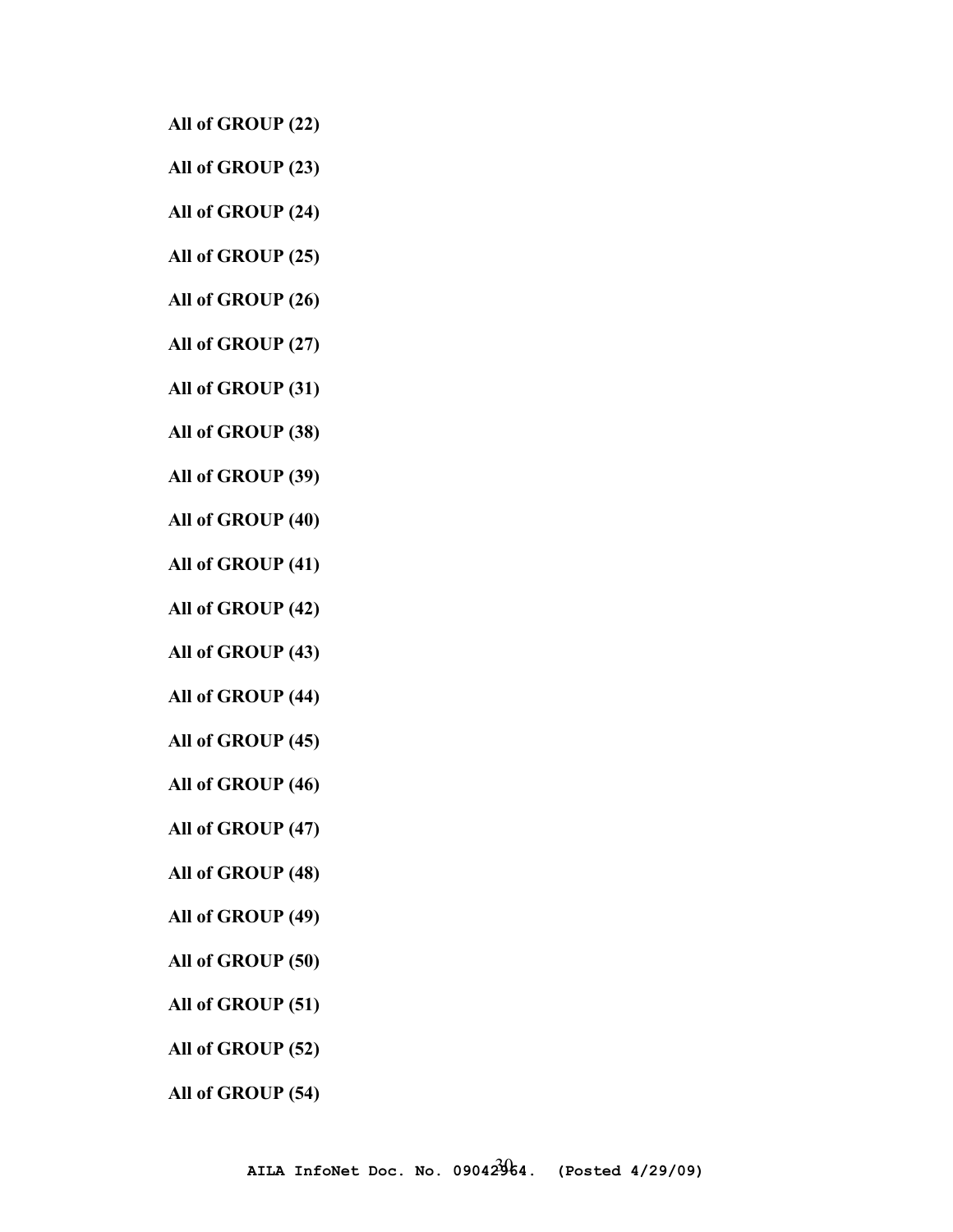**All of GROUP (60)** 

**Benin** 

- **All of GROUP (01)**
- **All of GROUP (03)**
- **All of GROUP (04)**
- **All of GROUP (05)**
- **All of GROUP (09)**
- **All of GROUP (10)**
- **All of GROUP (11)**
- **All of GROUP (12)**
- **All of GROUP (13)**
- **All of GROUP (14)**
- **All of GROUP (16)**
- **All of GROUP (19)**
- **All of GROUP (22)**
- **All of GROUP (23)**
- **All of GROUP (24)**
- **All of GROUP (25)**
- **All of GROUP (26)**
- **All of GROUP (27)**
- **All of GROUP (31)**
- **All of GROUP (38)**
- **All of GROUP (39)**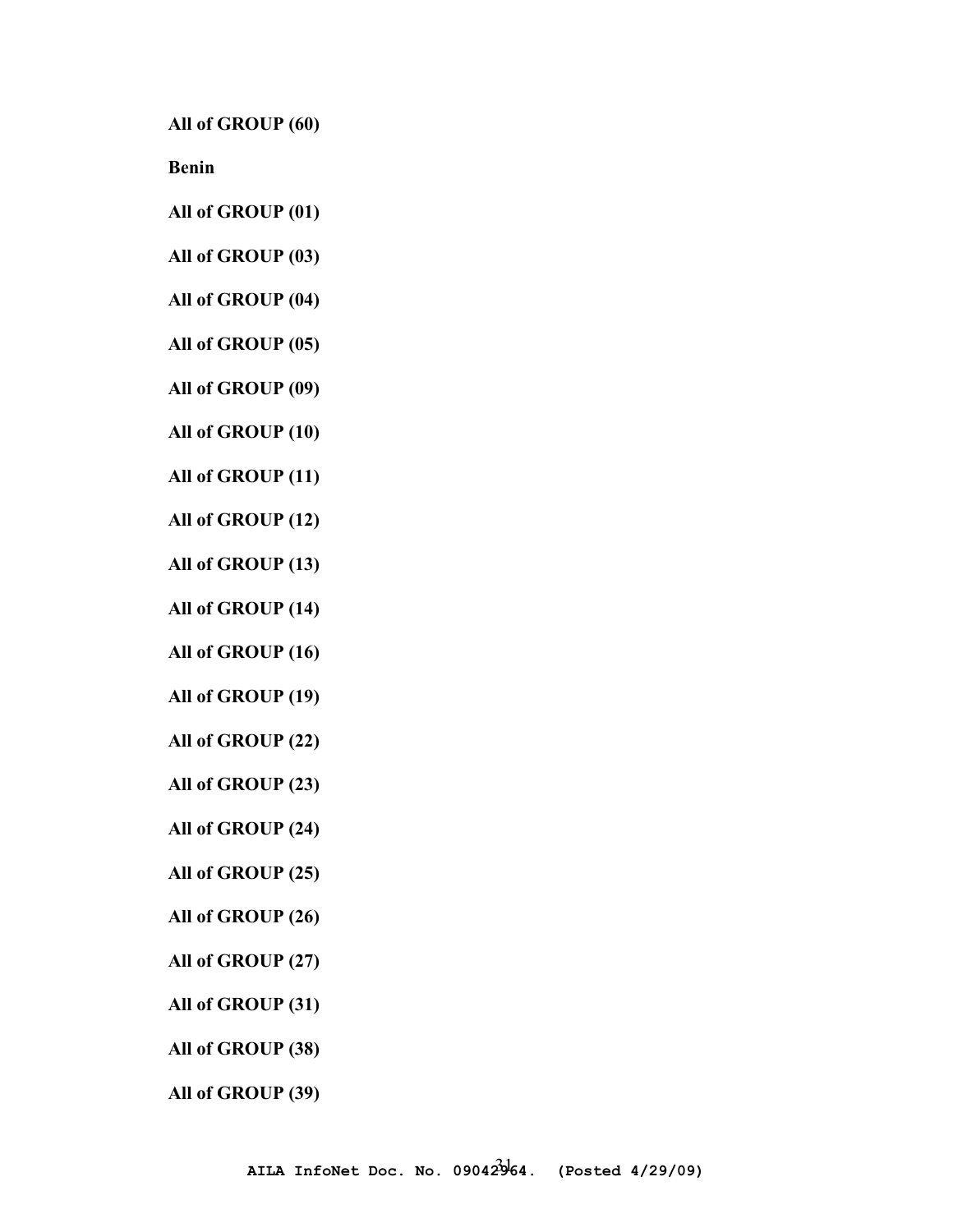**All of GROUP (41)** 

**All of GROUP (42)** 

**All of GROUP (43)** 

**All of GROUP (44)** 

**All of GROUP (45)** 

**All of GROUP (46)** 

**All of GROUP (47)** 

**All of GROUP (48)** 

**All of GROUP (49)** 

**All of GROUP (50)** 

**All of GROUP (51)** 

**All of GROUP (52)** 

**All of GROUP (54)** 

**All of GROUP (60)** 

**Bolivia**

**All of GROUP (01)** 

**All of GROUP (03)** 

**All of GROUP (04)** 

**All of GROUP (05)** 

**All of GROUP (09)** 

**All of GROUP (10)** 

**All of GROUP (11)** 

**All of GROUP (12)**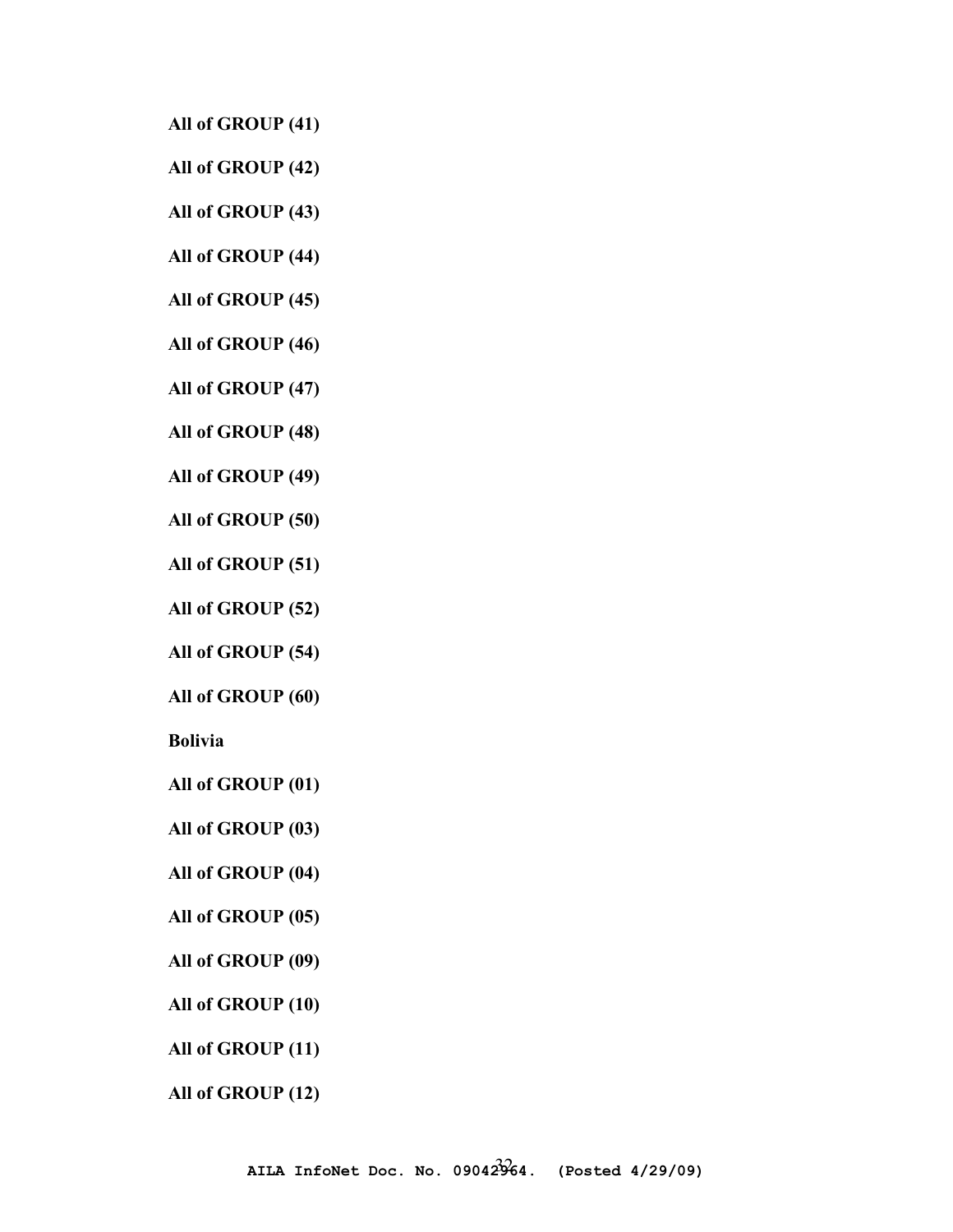**All of GROUP (13)** 

- **All of GROUP (14)**
- **All of GROUP (16)**
- **All of GROUP (19)**
- **All of GROUP (22)**
- **All of GROUP (23)**
- **All of GROUP (24)**
- **All of GROUP (25)**
- **All of GROUP (26)**
- **All of GROUP (27)**
- **All of GROUP (31)**
- **All of GROUP (38)**
- **All of GROUP (39)**
- **All of GROUP (40)**
- **All of GROUP (41)**
- **All of GROUP (42)**
- **All of GROUP (43)**
- **All of GROUP (44)**
- **All of GROUP (45)**
- **All of GROUP (46)**
- **All of GROUP (47)**
- **All of GROUP (48)**
- **All of GROUP (49)**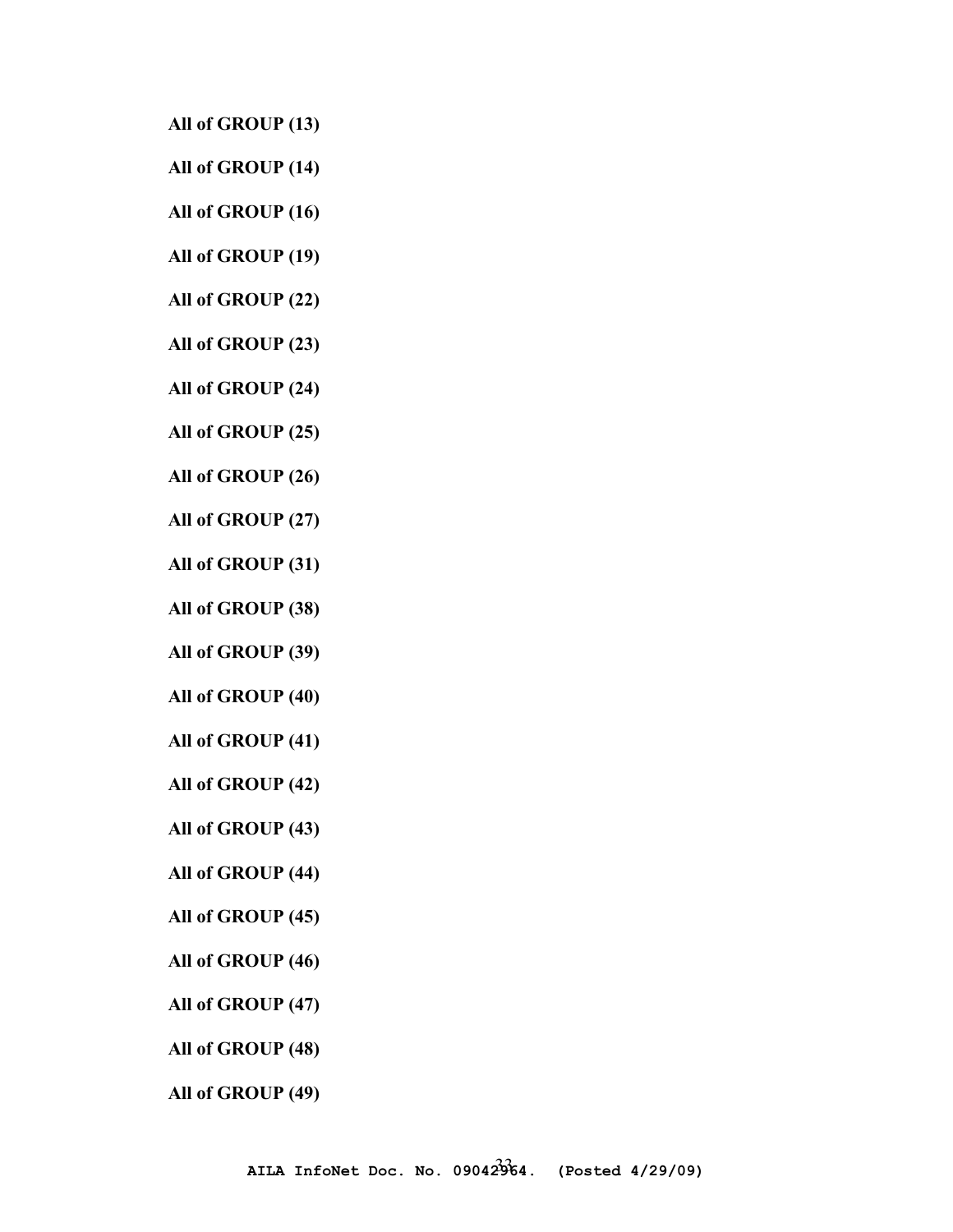**All of GROUP (50)** 

**All of GROUP (51)** 

**All of GROUP (52)** 

**All of GROUP (54)** 

**All of GROUP (60)** 

**Brazil** 

**All of GROUP (01)** 

**All of GROUP (03)** 

# **GROUP (04)**

04.03 City/Urban, Community and Regional Planning; Architectural Urban Design and

Planning

# **GROUP (09)**

09.01 Communication and Media Studies

09.04 Journalism -

09.07 Radio, Television, and Digital Communication

## **GROUP (10)**

10.01 Communications Technology/Technicians

# **GROUP (11)**

- 11.01 Computer and Information Sciences, General
- 11.02 Computer Programming
- 11.03 Data Processing
- 11.04 Information Science/Studies
- 11.05 Computer Systems Analysis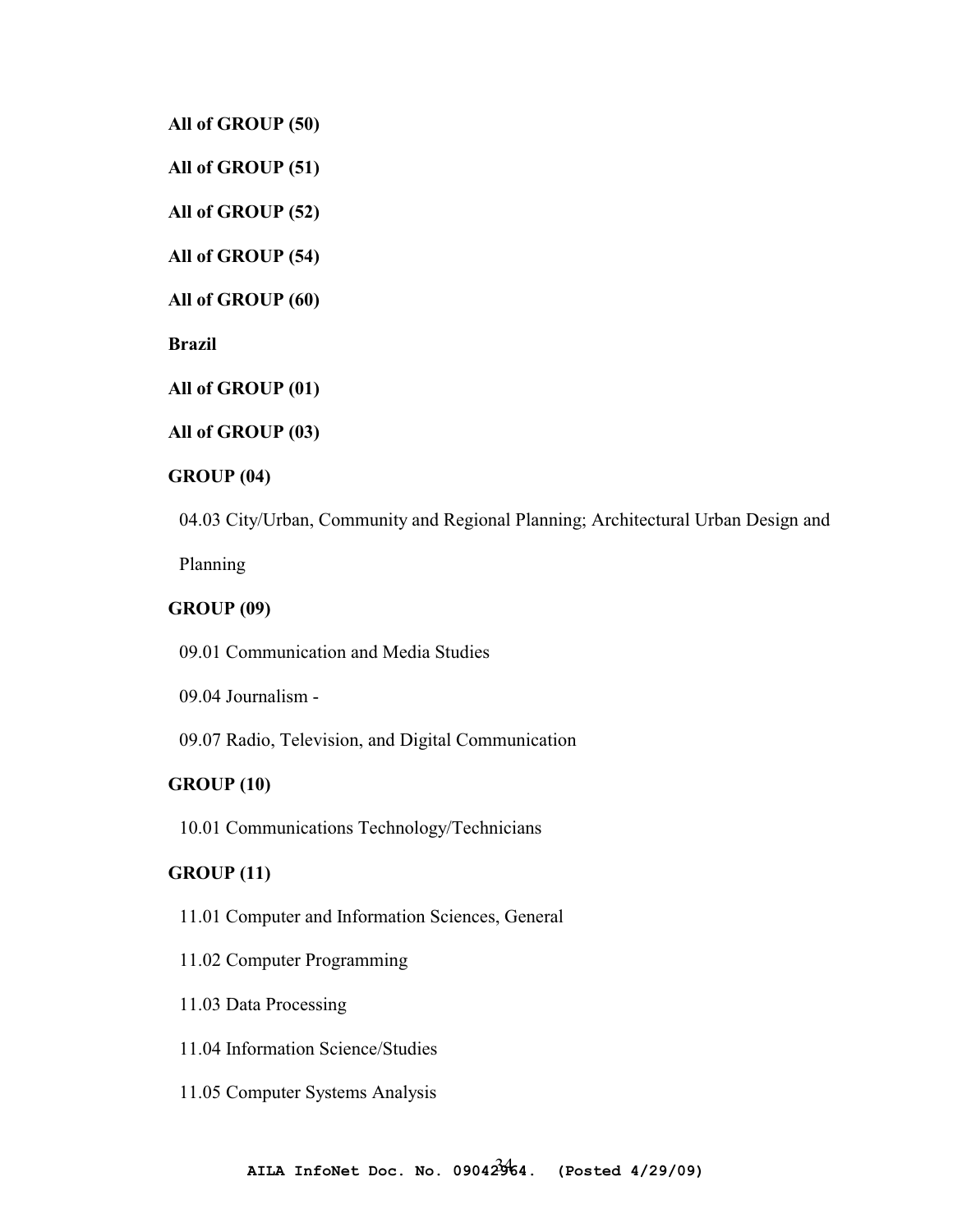## 11.07 Computer Science

# **GROUP (13)**

- 13.03 Curriculum and Instruction
- 13.12 Teacher Education and Professional Development, Specific Levels and Methods
- 13.13 Teacher Education and Professional Development, Specific Subject Areas

# **GROUP (14)**

- 14.02 Aerospace, Aeronautical and Astronautical Engineering
- 14.03 Agricultural/Biological Engineering and Bioengineering
- 14.05 Biomedical/Medical Engineering
- 14.07 Chemical Engineering
- 14.08 Civil Engineering
- 14.09 Computer Hardware and Software Engineering
- 14.10 Electrical, Electronics and Communications Engineering
- 14.14 Environmental Engineering
- 14.18 Materials Engineering
- 14.19 Mechanical Engineering
- 14.21 Mining and Mineral Engineering
- 14.22 Naval Architecture and Marine Engineering
- 14.23 Nuclear Engineering
- 14.24 Ocean Engineering
- 14.25 Energy Engineering & Tech.
- 14.35 Industrial/Manufacturing Engineering
- 14.38 Surveying Engineering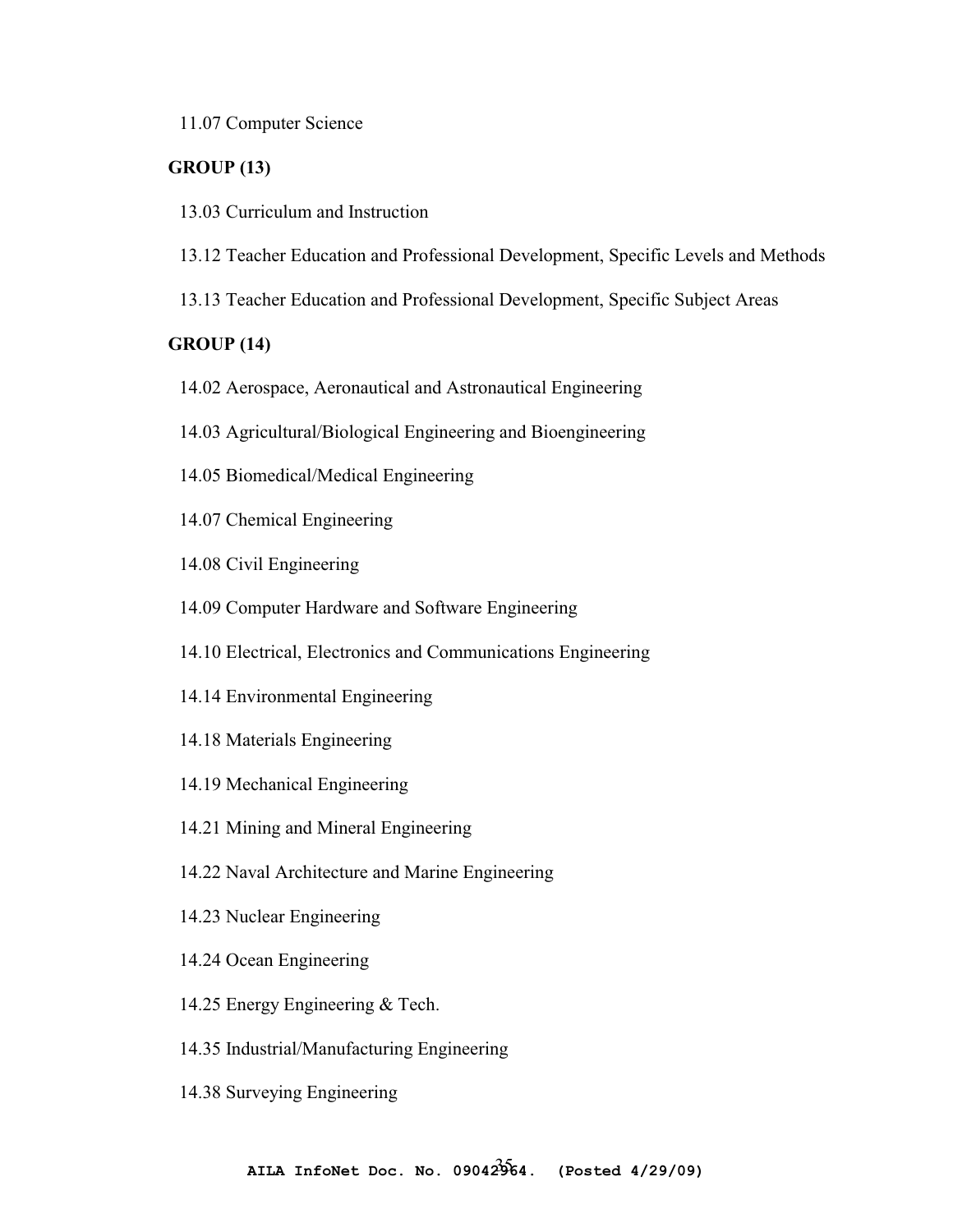# **All of GROUP (25)**

## **GROUP (26)**

26.01 Biology

26.03 Botany/Plant Biology

26.05 Microbiological Sciences and Immunology

26.07 Zoology/Animal Biology

26.08 Genetics

26.13 Ecology, Population Biology

**All of GROUP (27)** 

**All of GROUP (40)** 

**All of GROUP (41)** 

**All of GROUP (43)** 

**All of GROUP (44)** 

**All of GROUP (46)** 

**All of GROUP (49)** 

## **GROUP (51)**

51.07 Health and Medical Administrative Services

51.12 Medicine, Medical Research, including all specialties and fields

51.15 Mental and Social Health Services

51.16 Nursing

51.22 Public Health

51.23 Rehabilitation and Therapeutic Professions

**GROUP (52)**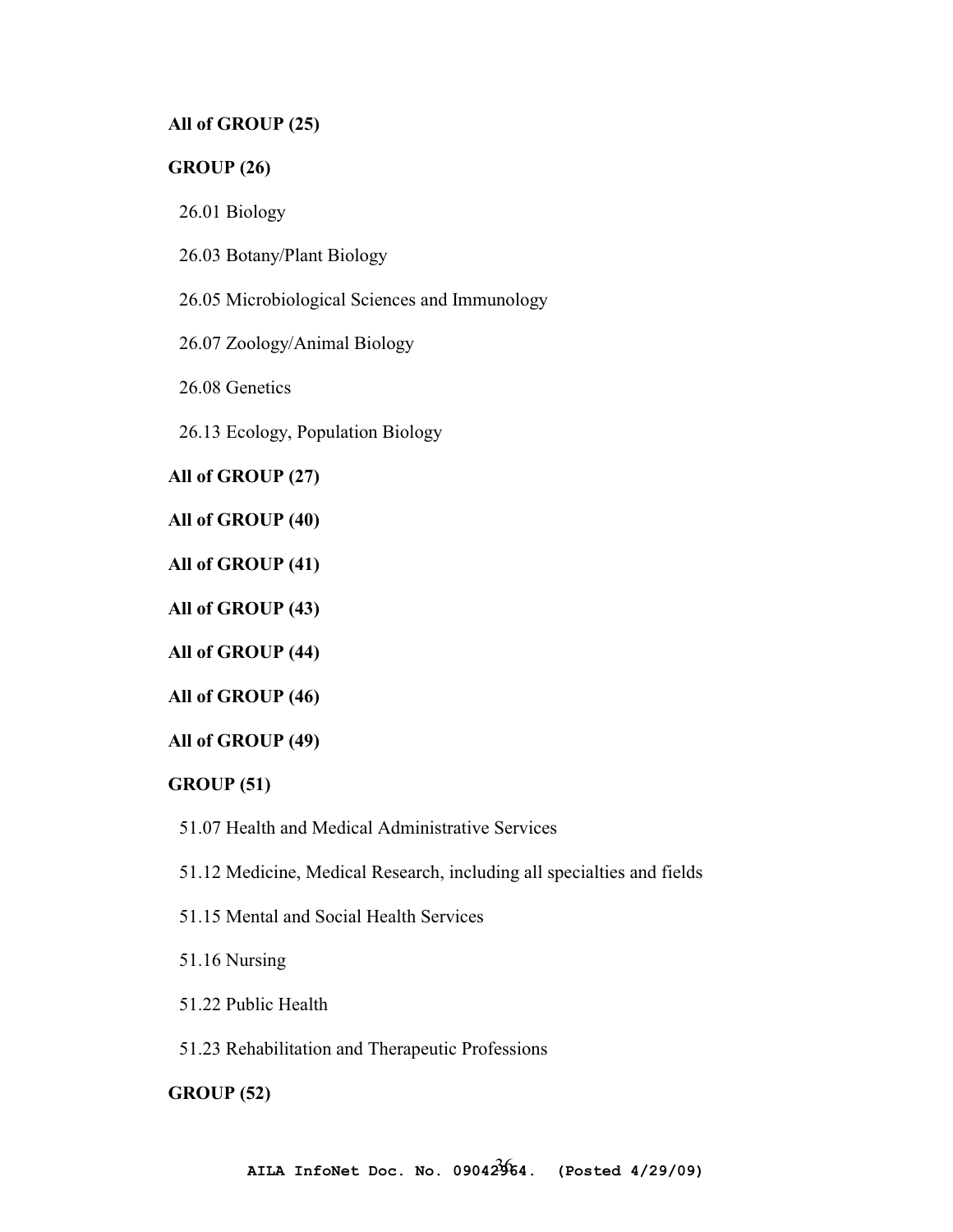52.02 Business Administration, Management and Operations

52.17 Insurance

#### **GROUP (60)**

60.02 Medical Residency Programs

### **Burkina Faso**

**All of GROUP (01)** 

**All of GROUP (03)** 

**All of GROUP (04)** 

**All of GROUP (05)** 

**All of GROUP (09)** 

**All of GROUP (10)** 

**All of GROUP (11)** 

**All of GROUP (12)** 

**All of GROUP (13)** 

**All of GROUP (14)** 

**All of GROUP (16)** 

**All of GROUP (19)** 

**All of GROUP (22)** 

**All of GROUP (23)** 

**All of GROUP (24)** 

**All of GROUP (25)** 

**All of GROUP (26)** 

**All of GROUP (27)**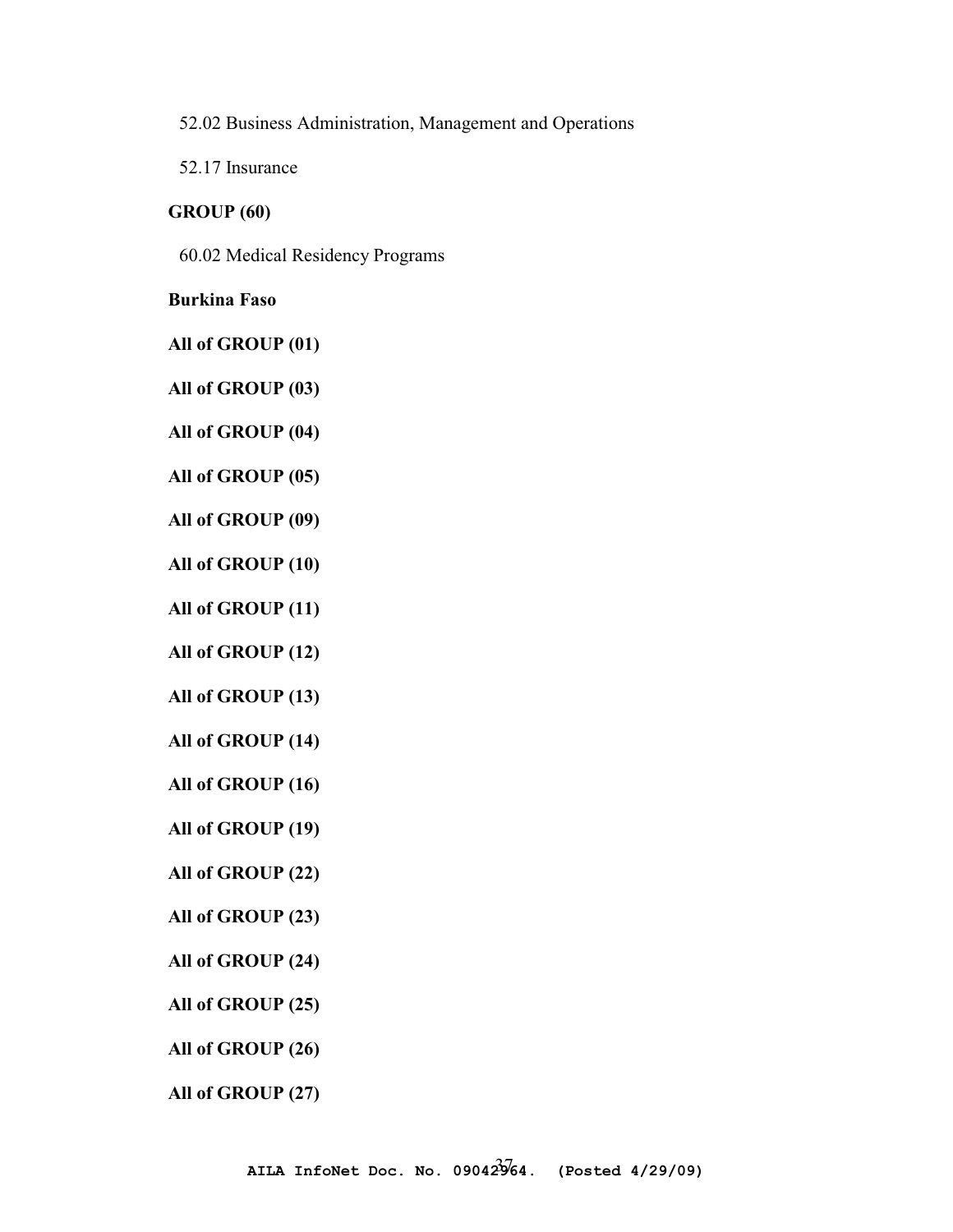**All of GROUP (31)** 

**All of GROUP (38)** 

**All of GROUP (39)** 

**All of GROUP (40)** 

**All of GROUP (41)** 

**All of GROUP (42)** 

**All of GROUP (43)** 

**All of GROUP (44)** 

**All of GROUP (45)** 

**All of GROUP (46)** 

**All of GROUP (47)** 

**All of GROUP (48)** 

**All of GROUP (49)** 

**All of GROUP (50)** 

**All of GROUP (51)** 

**All of GROUP (52)** 

**All of GROUP (54)** 

**All of GROUP (60)** 

**Burma** 

**All of GROUP (01)** 

**All of GROUP (03)** 

**All of GROUP (04)** 

**All of GROUP (05)**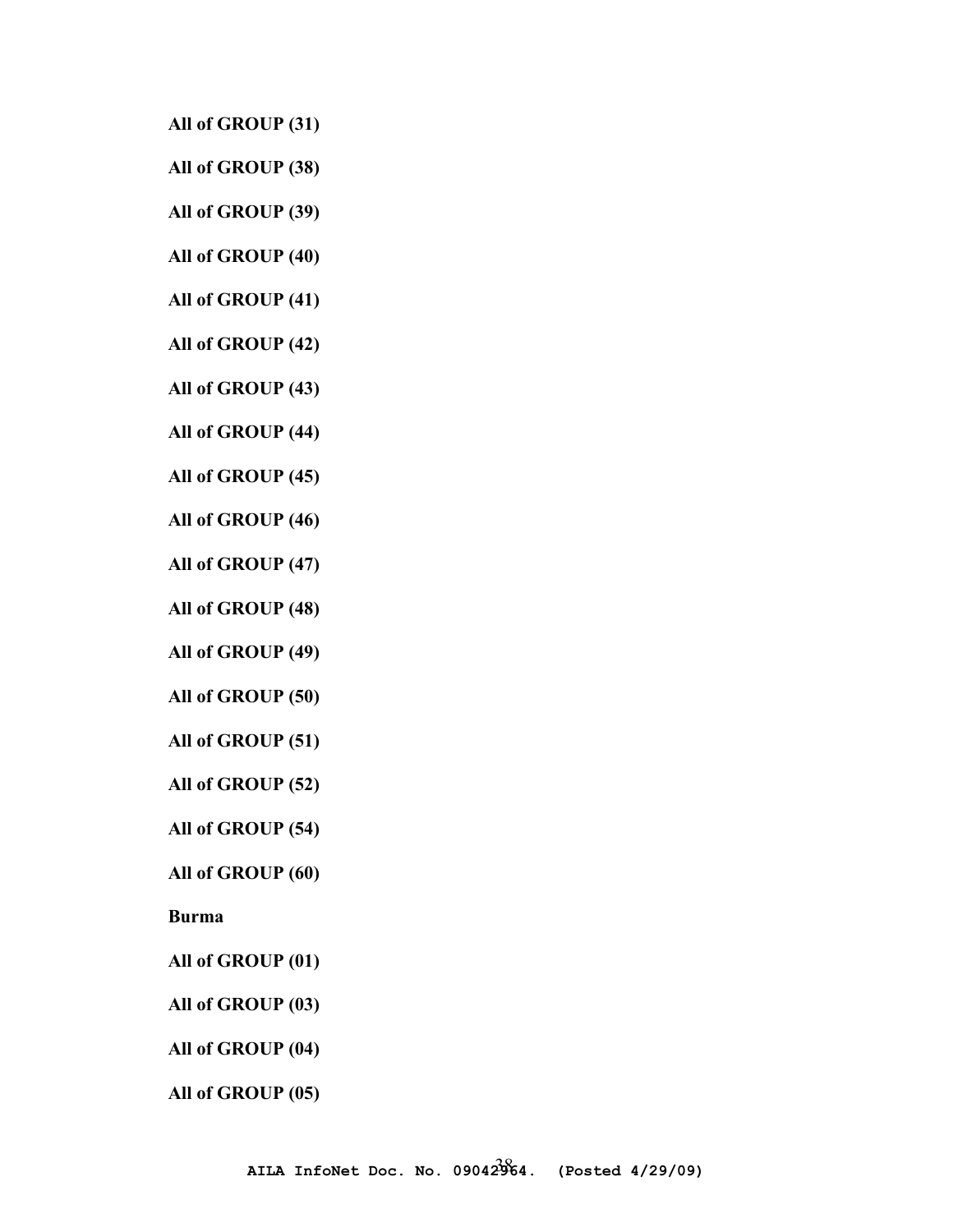**All of GROUP (09)** 

- **All of GROUP (10)**
- **All of GROUP (11)**
- **All of GROUP (12)**
- **All of GROUP (13)**
- **All of GROUP (14)**
- **All of GROUP (16)**
- **All of GROUP (19)**
- **All of GROUP (22)**
- **All of GROUP (23)**
- **All of GROUP (24)**
- **All of GROUP (25)**
- **All of GROUP (26)**
- **All of GROUP (27)**
- **All of GROUP (31)**
- **All of GROUP (38)**
- **All of GROUP (39)**
- **All of GROUP (40)**
- **All of GROUP (41)**
- **All of GROUP (42)**
- **All of GROUP (43)**
- **All of GROUP (44)**
- **All of GROUP (45)**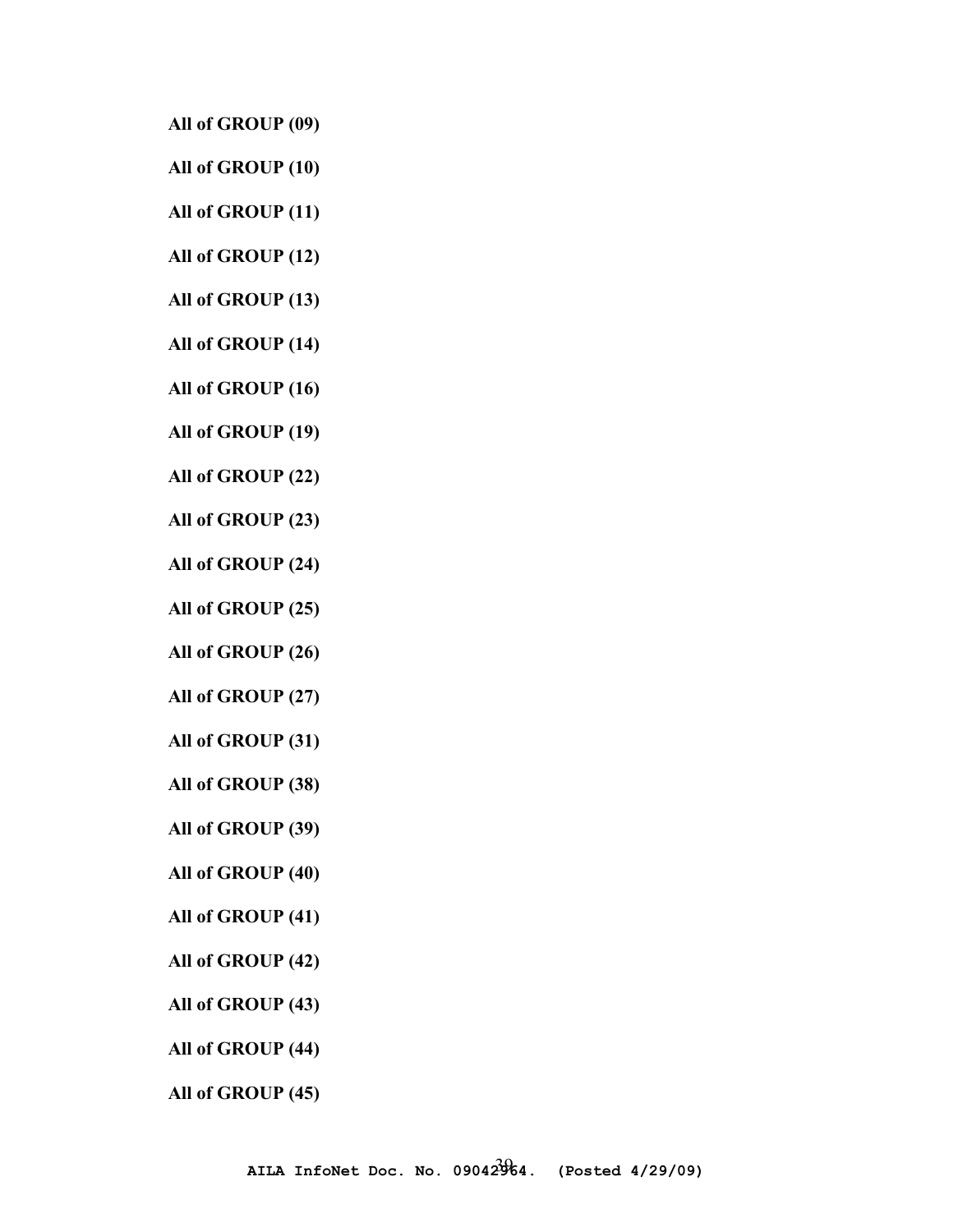**All of GROUP (46)** 

**All of GROUP (47)** 

**All of GROUP (48)** 

**All of GROUP (49)** 

**All of GROUP (50)** 

**All of GROUP (51)** 

**All of GROUP (52)** 

**All of GROUP (54)** 

**All of GROUP (60)** 

#### **Cambodia**

# **GROUP (01)**

01.01 Agricultural Business and Management

### **GROUP (03)**

03.01 Natural Resources Conservation and Research &

Environmental/Wildlife/Wildlands Science/Studies

#### **GROUP (04)**

04.03 City/Urban, Community and Regional Planning; Architectural Urban Design and

Planning

### **GROUP (10)**

10.01 Communications Technology/Technicians

# **GROUP (13)**

13.01 Education, General

14.14 Environmental Engineering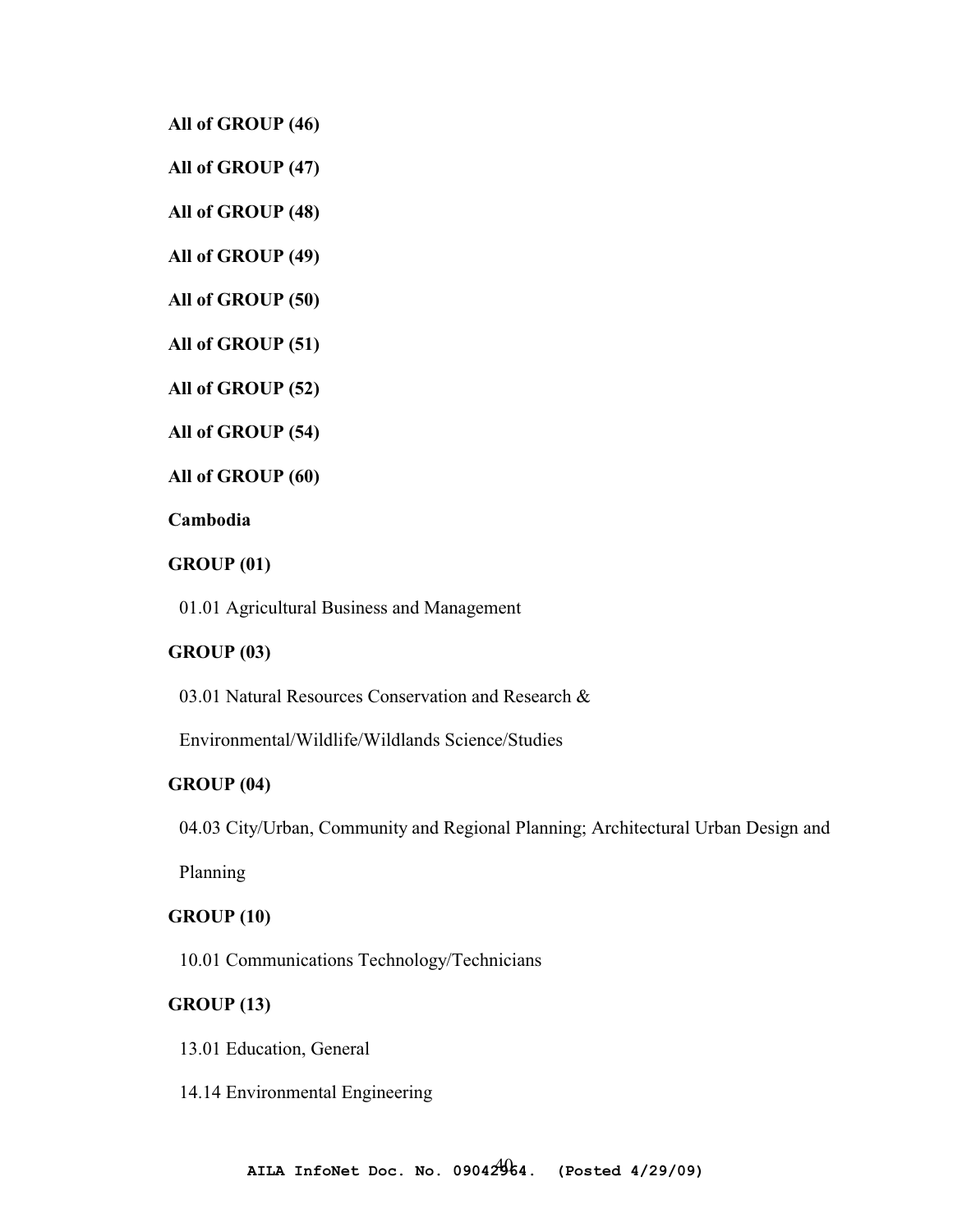### **GROUP (44)**

44.04 Public Administration

#### **GROUP (51)**

51.08 Medical Support Services/Assistant

51.12 Medicine, Medical Research, including all specialties and fields

### **Cameroon**

# **All of GROUP (01)**

#### **GROUP (03)**

03.01 Natural Resources Conservation and Research &

Environmental/Wildlife/Wildlands Science/Studies

03.05 Forestry

#### **All of GROUP (04)**

**All of GROUP (09)** 

**All of GROUP (10)** 

**All of GROUP (11)** 

**All of GROUP (13)** 

**All of GROUP (14)** 

**All of GROUP (16)** 

#### **GROUP (19)**

19.05 Foods, Nutrition, and Related Services

#### **All of GROUP (23)**

### **All of GROUP (24)**

#### **All of GROUP (25)**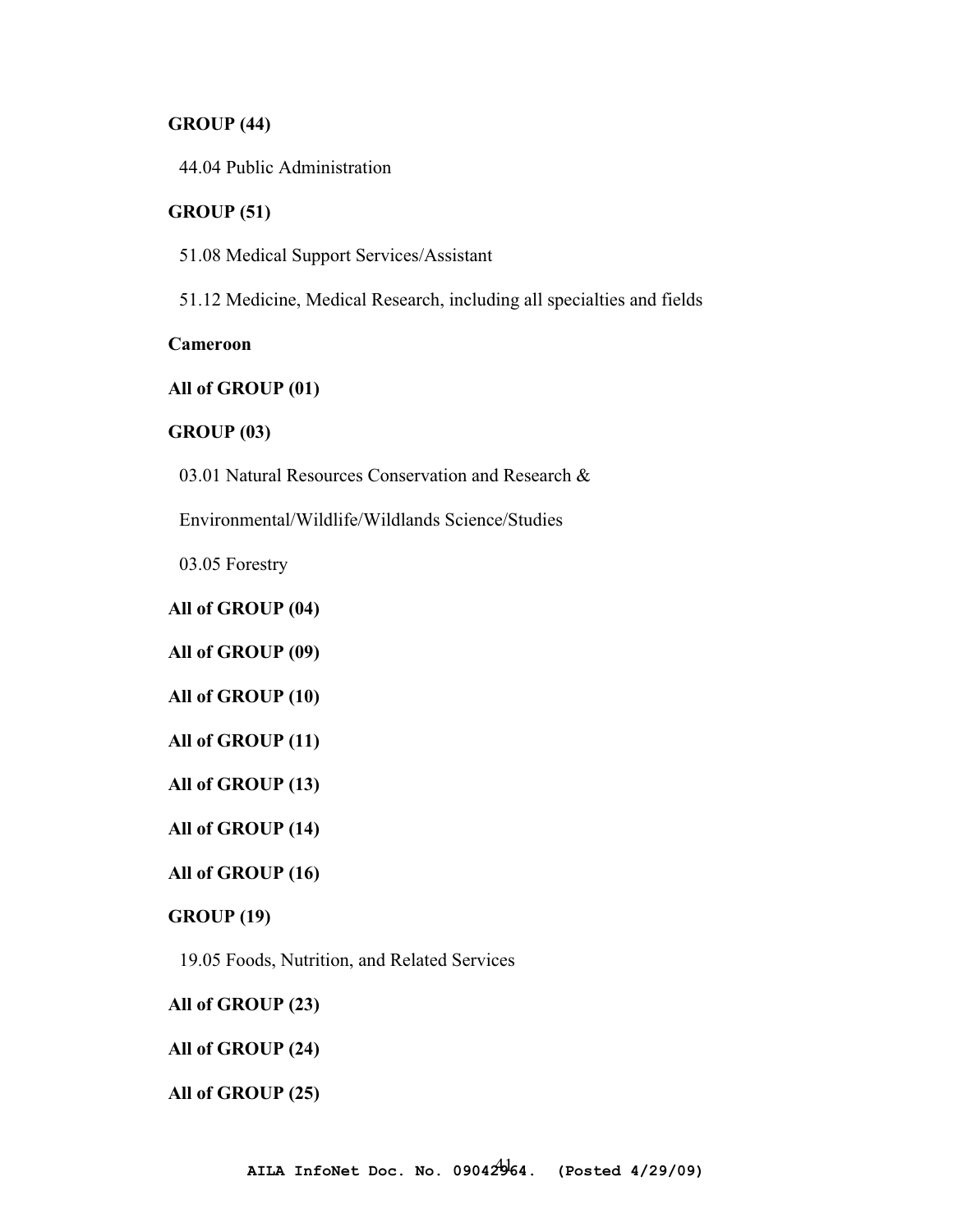### **All of GROUP (26)**

# **All of GROUP (27)**

**GROUP (31)** 

31.01 Parks, Recreation and Leisure Studies

**All of GROUP (38)** 

**All of GROUP (39)** 

**All of GROUP (40)** 

**All of GROUP (41)** 

**All of GROUP (43)** 

**All of GROUP (44)** 

**All of GROUP (45)** 

**All of GROUP (46)** 

**All of GROUP (47)** 

**All of GROUP (50)** 

### **GROUP (51)**

51.01 Chiropractic

51.04 Dentistry, Advanced/Graduate Dentistry, Oral Sciences, Dental Technology

- 51.06 Dental Support Services/Assistant
- 51.07 Health and Medical Administrative Services
- 51.08 Medical Support Services/Assistant

51.09 Allied Health Diagnostic, Intervention, and Treatment Professions

51.10 Clinical/Medical Laboratory Science and Allied Professions

### 51.12 Medicine, Medical Research, including all specialties and fields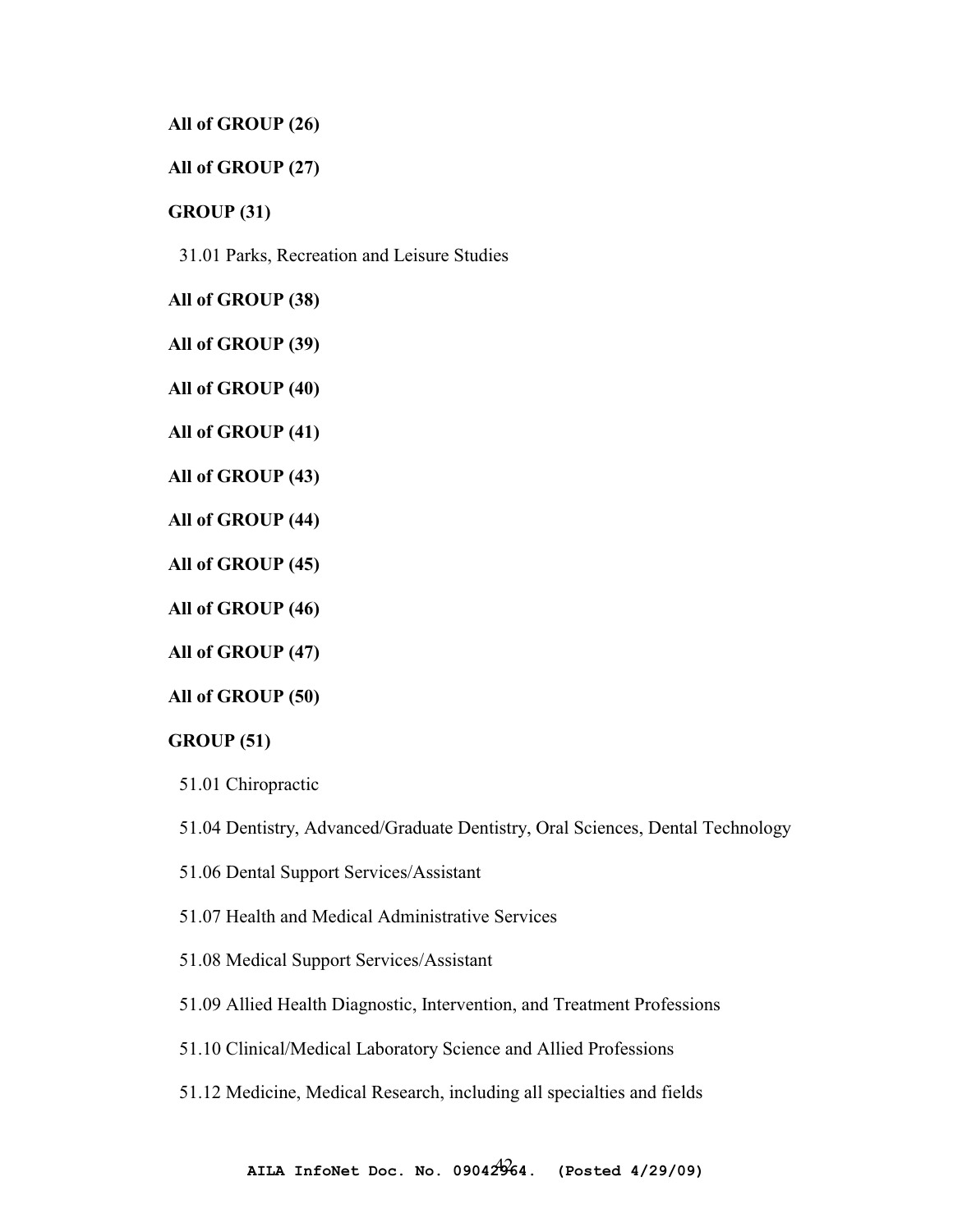- 51.15 Mental and Social Health Services
- 51.16 Nursing
- 51.17 Optometry
- 51.19 Osteopathic Medicine/Osteopathy
- 51.20 Pharmacy
- 51.22 Public Health
- 51.23 Rehabilitation and Therapeutic Professions
- 51.24 Veterinary Medicine
- 51.25 Veterinary Biomedical and Clinical Sciences
- 51.27 Medical Illustration and Informatics & Medical Photography
- 51.31 Dietetics and Clinical Nutrition
- 51.33 Alternative Medicine

## **GROUP (52)**

- 52.02 Business Administration, Management and Operations
- 52.03 Accounting and Related Services
- 52.04 Business Operations Support and Assistant Services
- 52.06 Business/Managerial Economics
- 52.08 Finance, Banking and Financial Management Services
- 52.09 Hospitality Administration/Management
- 52.11 International Business/Trade/Commerce
- 52.12 Management Information Systems and Services
- 52.13 Management Sciences and Quantitative Methods
- 52.14 Marketing/Marketing Management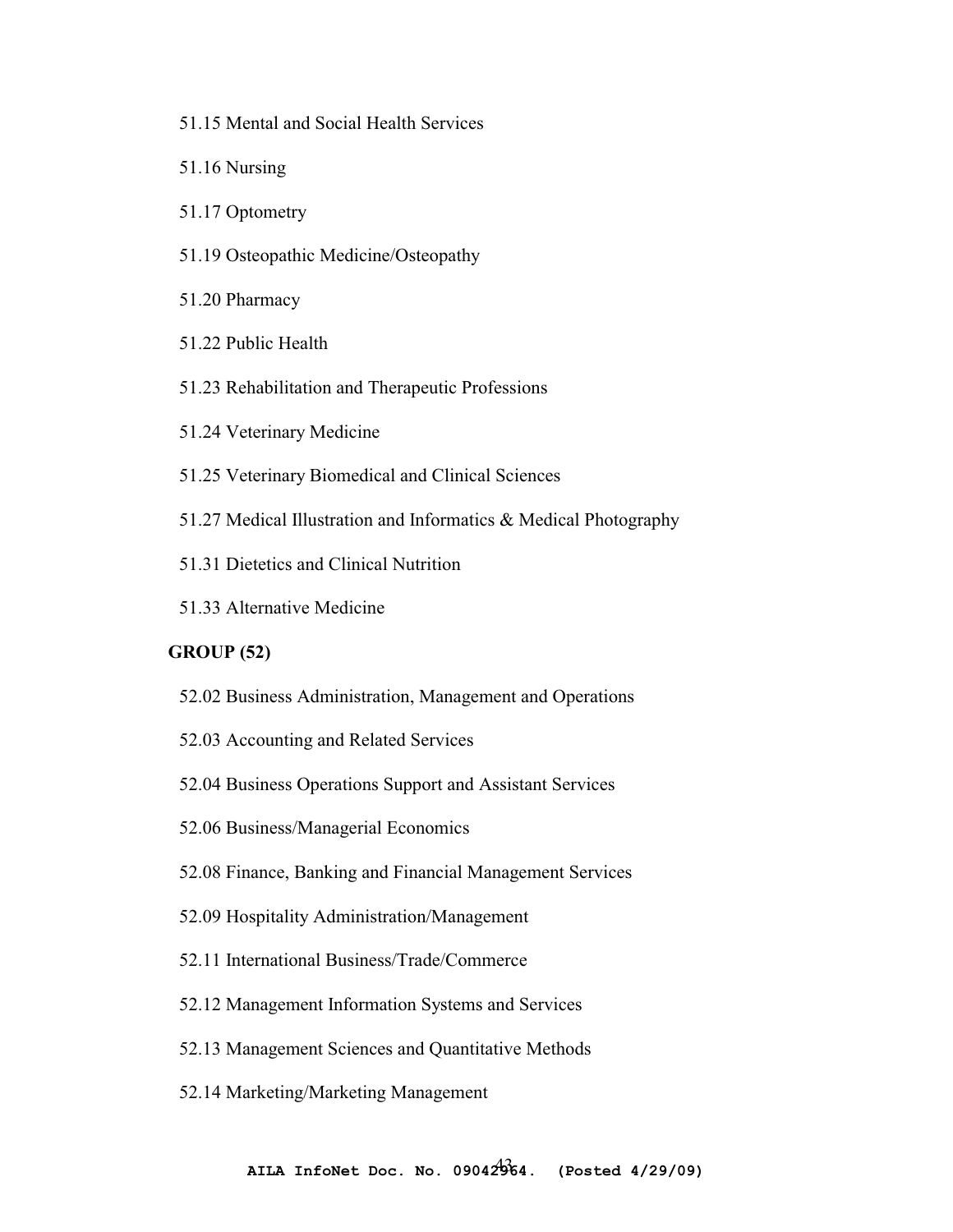52.15 Real Estate

52.20 Construction Management

**All of GROUP (54)** 

**All of GROUP (60)** 

**Cape Verde** 

**All of GROUP (01)** 

**All of GROUP (03)** 

**All of GROUP (10)** 

**All of GROUP (11)** 

**All of GROUP (13)** 

**All of GROUP (14)** 

**All of GROUP (16)** 

**All of GROUP (26)** 

**All of GROUP (27)** 

**All of GROUP (40)** 

**All of GROUP (41)** 

**All of GROUP (42)** 

**All of GROUP (43)** 

**All of GROUP (44)** 

**All of GROUP (51)** 

**Chile** 

**All of GROUP (04)** 

**All of GROUP (10)**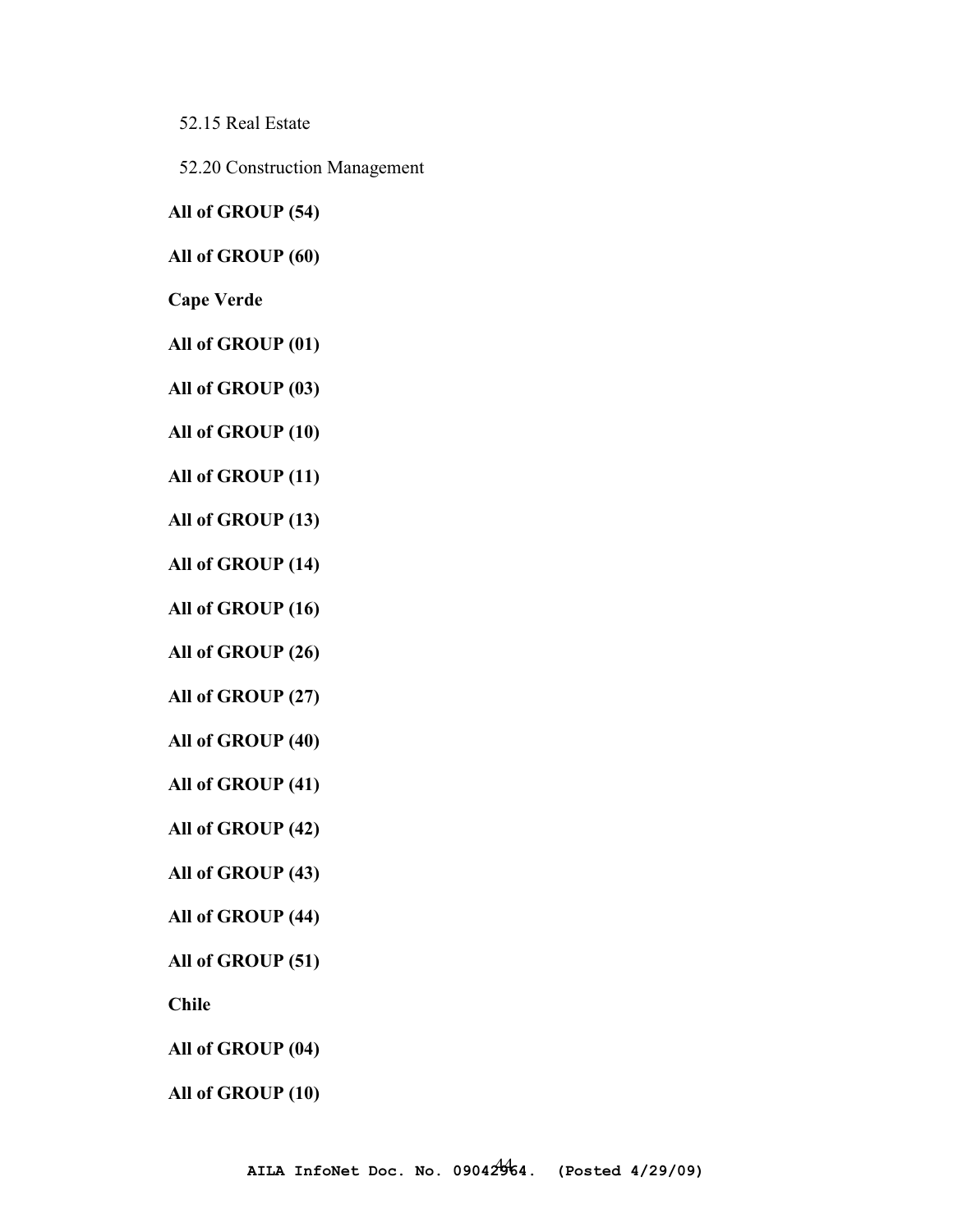# **All of GROUP (11)**

# **All of GROUP (13)**

# **GROUP (14)**

- 14.02 Aerospace, Aeronautical and Astronautical Engineering;
- 14.05 Biomedical/Medical Engineering;
- 14.07 Chemical Engineering;
- 14.09 Computer Hardware and Software Engineering
- 14.10 Electrical, Electronics and Communications Engineering
- 14.14 Environmental Engineering
- 14.19 Mechanical Engineering
- 14.21 Mining and Mineral Engineering;
- 14.22 Naval Architecture and Marine Engineering;
- 14.25 Energy Engineering & Tech.
- 14.35 Industrial/Manufacturing Engineering
- 14.38 Surveying Engineering;

# **All of GROUP (16)**

# **GROUP (19)**

19.05 Foods, Nutrition, and Related Services;

# **All of GROUP (23)**

# **All of GROUP (25)**

### **GROUP (26)**

26.07 Zoology/Animal Biology

26.08 Genetics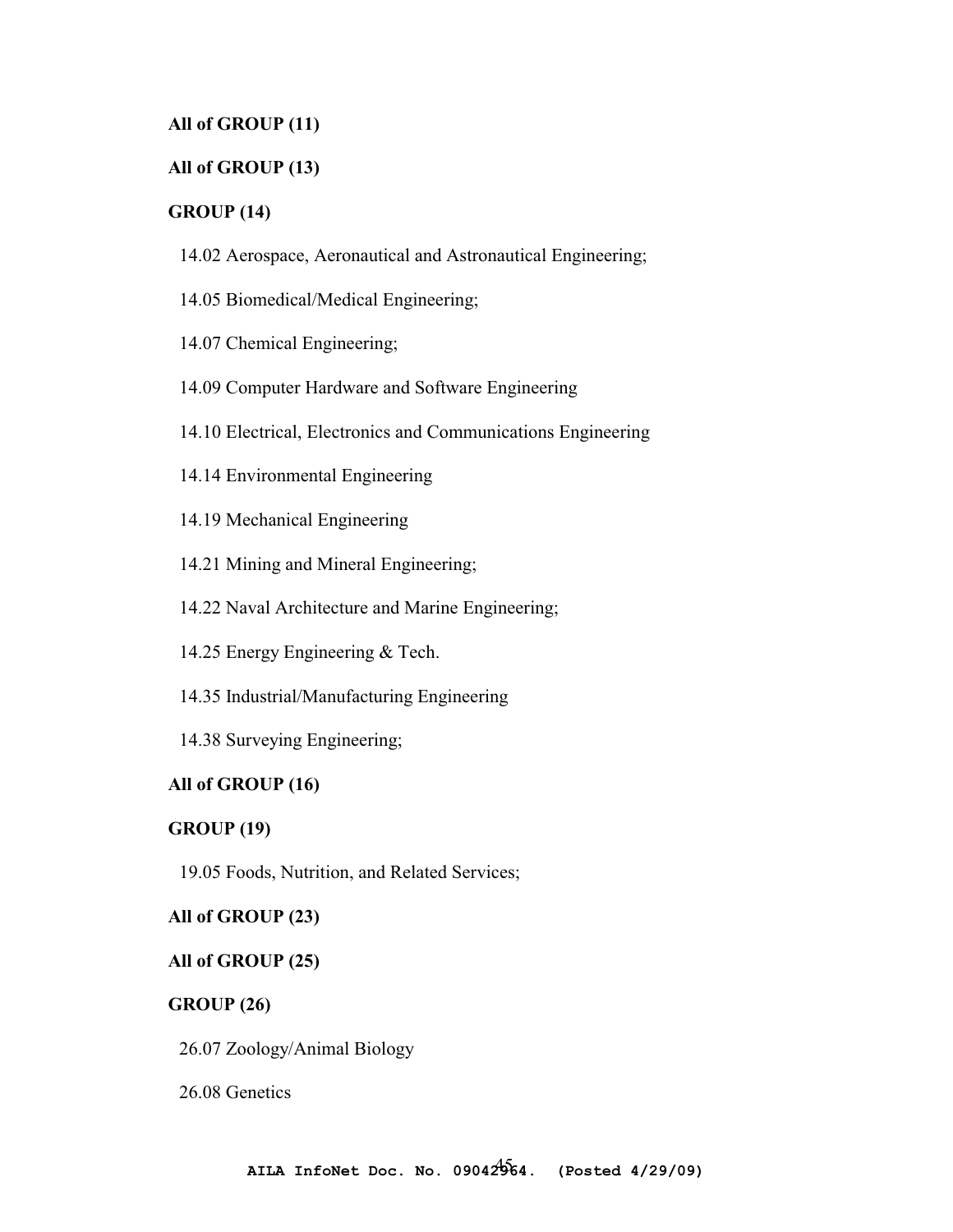26.13 Ecology, Population Biology

### **All of GROUP (27)**

#### **GROUP (31)**

- 31.01 Parks, Recreation and Leisure Studies
- 31.05 Health and Physical Education/Fitness;

### **All of GROUP (38)**

# **GROUP (45)**

- 45.02 Anthropology
- 45.03 Archeology;
- 45.04 Criminology;
- 45.05 Demography and Population Studies;
- 45.06 Economics
- 45.10 Political Science and Government
- 45.11 Sociology;
- 45.99 Social Sciences, Other

### **All of GROUP (47)**

#### **GROUP (51)**

- 51.24 Veterinary Medicine;
- 51.25 Veterinary Biomedical and Clinical Sciences

#### **All of GROUP (54)**

#### **GROUP (60)**

60.03 Veterinary Residency Programs;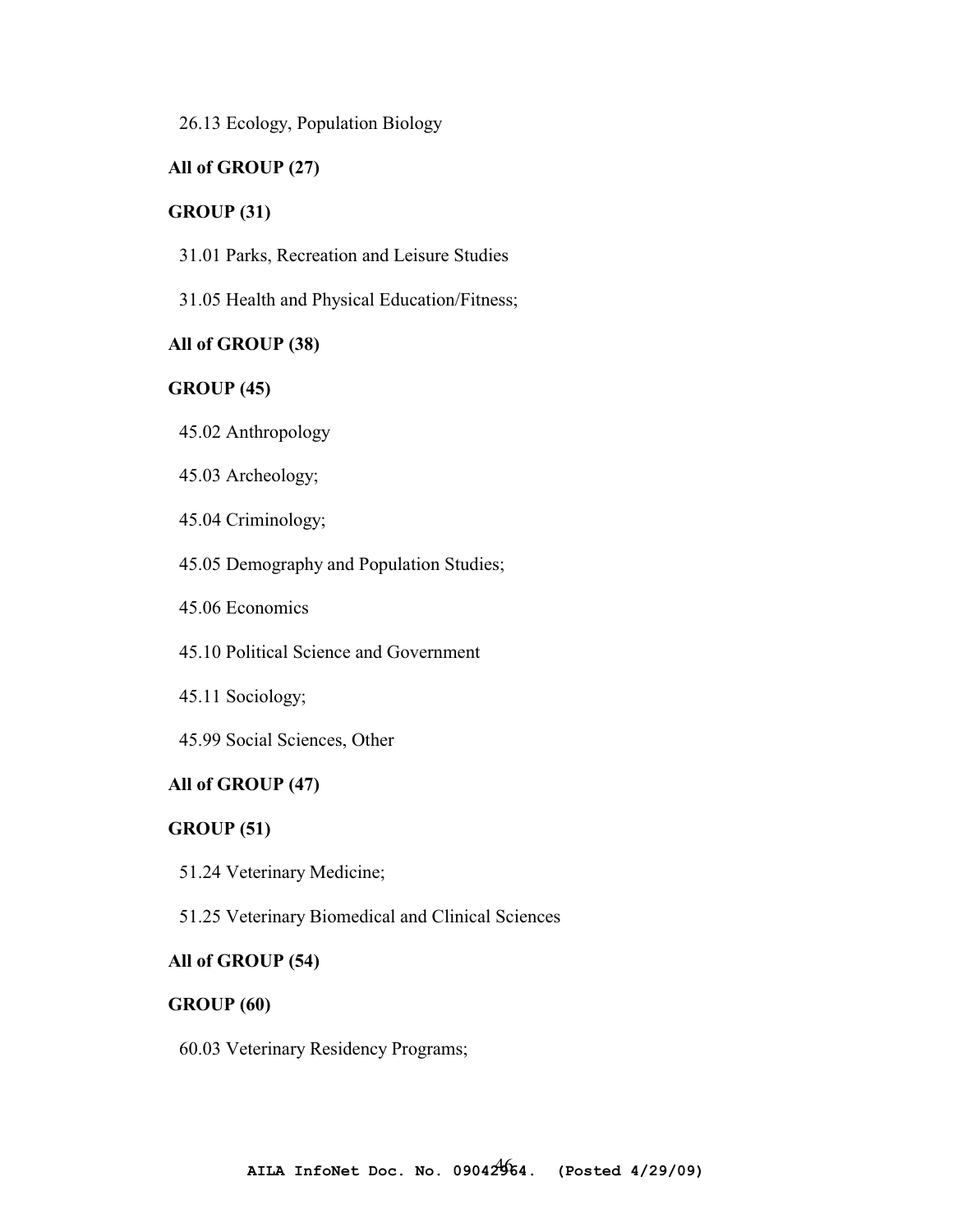**China - Mainland** 

**All of GROUP (01)** 

**All of GROUP (03)** 

**All of GROUP (04)** 

**All of GROUP (05)** 

**All of GROUP (09)** 

**All of GROUP (10)** 

**All of GROUP (11)** 

**All of GROUP (12)** 

**All of GROUP (13)** 

**All of GROUP (14)** 

**All of GROUP (16)** 

**All of GROUP (19)** 

**All of GROUP (22)** 

**All of GROUP (23)** 

**All of GROUP (24)** 

**All of GROUP (25)** 

**All of GROUP (26)** 

**All of GROUP (27)** 

**All of GROUP (31)** 

**All of GROUP (38)** 

**All of GROUP (39)** 

**All of GROUP (40)**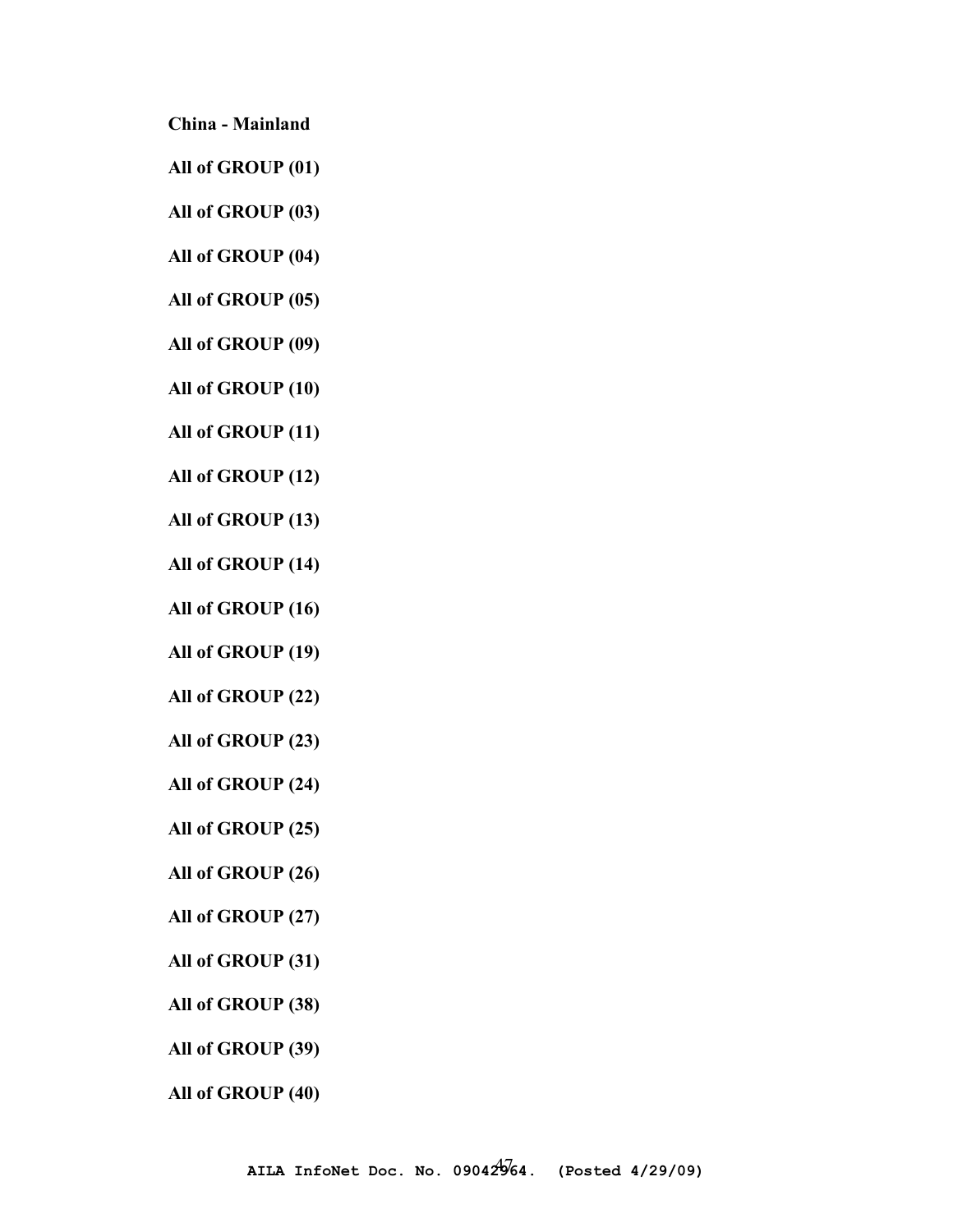**All of GROUP (41)** 

**All of GROUP (42)** 

**All of GROUP (43)** 

**All of GROUP (44)** 

**All of GROUP (45)** 

**All of GROUP (46)** 

**All of GROUP (47)** 

**All of GROUP (48)** 

**All of GROUP (49)** 

**All of GROUP (50)** 

**All of GROUP (51)** 

**All of GROUP (52)** 

**All of GROUP (54)** 

**All of GROUP (60)** 

**Colombia** 

#### **GROUP (01)**

01.01 Agricultural Business and Management

01.06 Applied Horticulture/Horticulture

01.12 Soil Science and Agronomy

### **All of GROUP (03)**

# **GROUP (09)**

09.01 Communication and Media Studies

09.04 Journalism -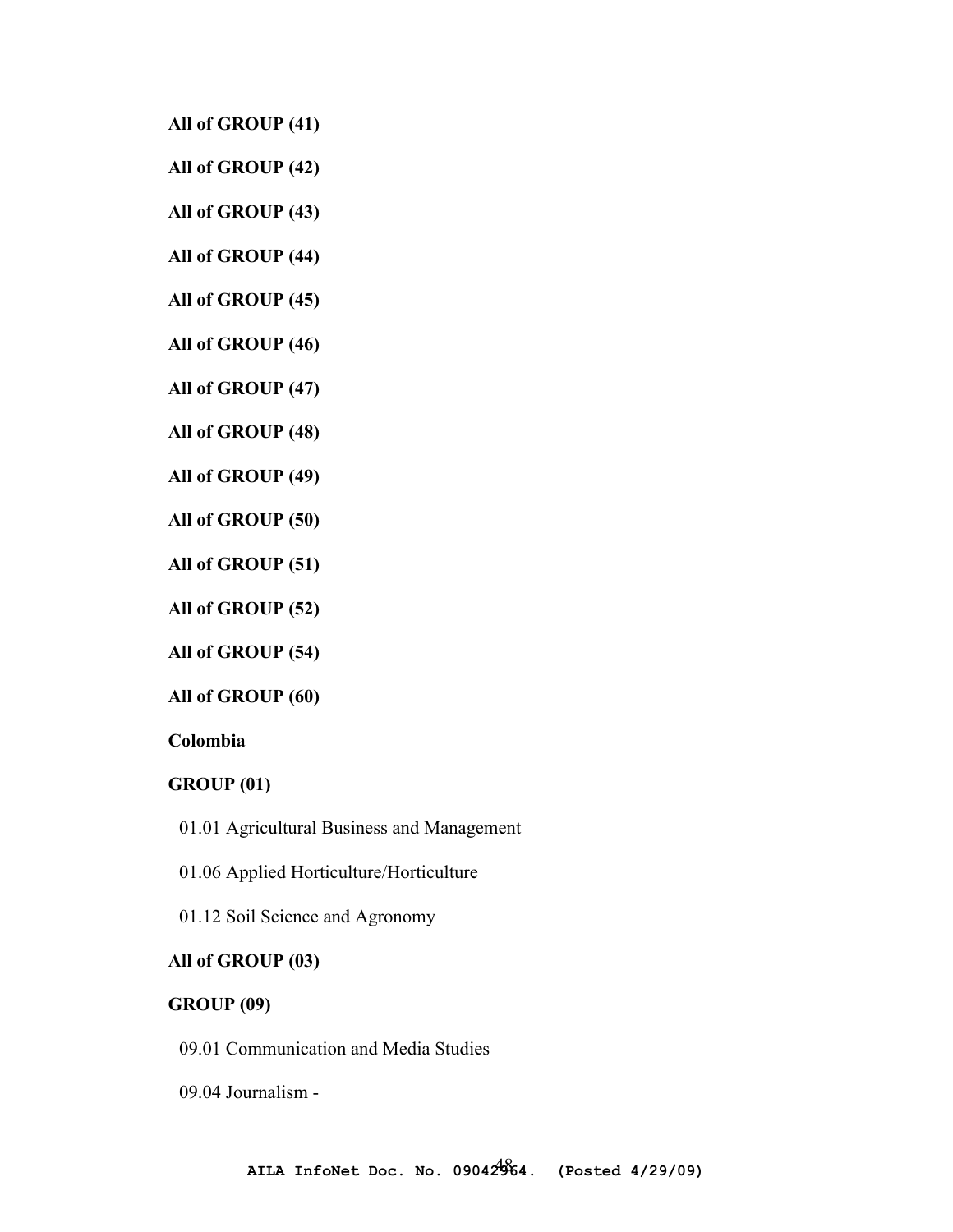### **GROUP (10)**

- 10.01 Communications Technology/Technicians
- 10.02 Audiovisual Communications Technologies/Technicians

#### **All of GROUP (11)**

#### **All of GROUP (13)**

### **GROUP (14)**

- 14.02 Aerospace, Aeronautical and Astronautical Engineering
- 14.03 Agricultural/Biological Engineering and Bioengineering
- 14.05 Biomedical/Medical Engineering
- 14.09 Computer Hardware and Software Engineering
- 14.21 Mining and Mineral Engineering
- 14.22 Naval Architecture and Marine Engineering
- 14.23 Nuclear Engineering
- 14.25 Energy Engineering & Tech.
- 14.35 Industrial/Manufacturing Engineering

#### **All of GROUP (16)**

### **All of GROUP (23)**

### **GROUP (26)**

- 26.05 Microbiological Sciences and Immunology
- 26.07 Zoology/Animal Biology
- 26.08 Genetics
- 26.11 Biomathematics and Bioinformatics
- 26.12 Biotechnology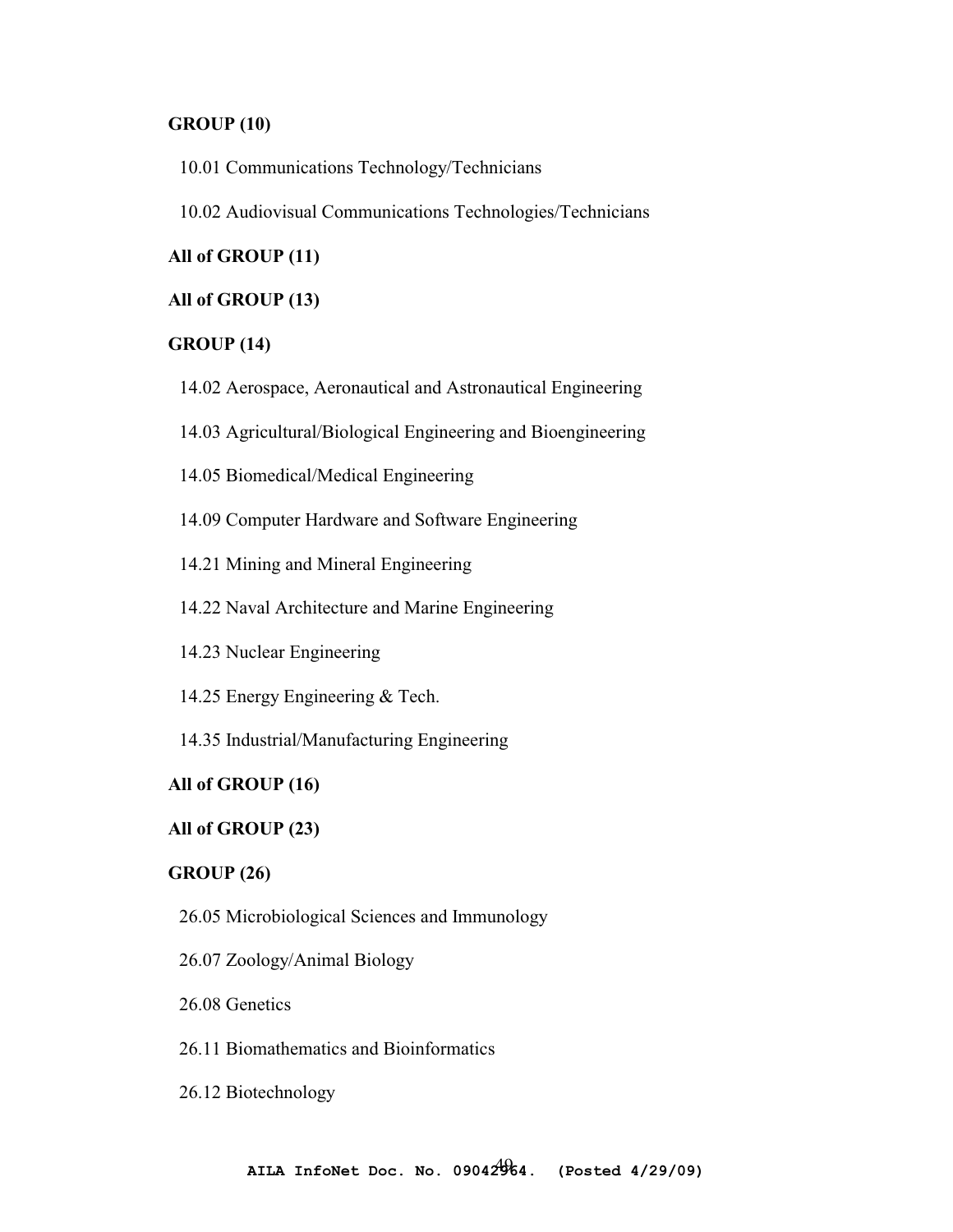26.13 Ecology, Population Biology

# **All of GROUP (27)**

### **GROUP (40)**

40.06 Geological and Earth Sciences/Geosciences

**All of GROUP (43)** 

**All of GROUP (44)** 

**All of GROUP (48)** 

**All of GROUP (49)** 

### **GROUP (51)**

- 51.02 Communication Disorders Sciences & Services
- 51.04 Dentistry, Advanced/Graduate Dentistry, Oral Sciences, Dental Technology
- 51.06 Dental Support Services/Assistant
- 51.09 Allied Health Diagnostic, Intervention, and Treatment Professions
- 51.12 Medicine, Medical Research, including all specialties and fields
- 51.16 Nursing
- 51.17 Optometry
- 51.19 Osteopathic Medicine/Osteopathy
- 51.20 Pharmacy
- 51.22 Public Health
- 51.23 Rehabilitation and Therapeutic Professions
- 51.24 Veterinary Medicine
- 51.25 Veterinary Biomedical and Clinical Sciences
- 51.31 Dietetics and Clinical Nutrition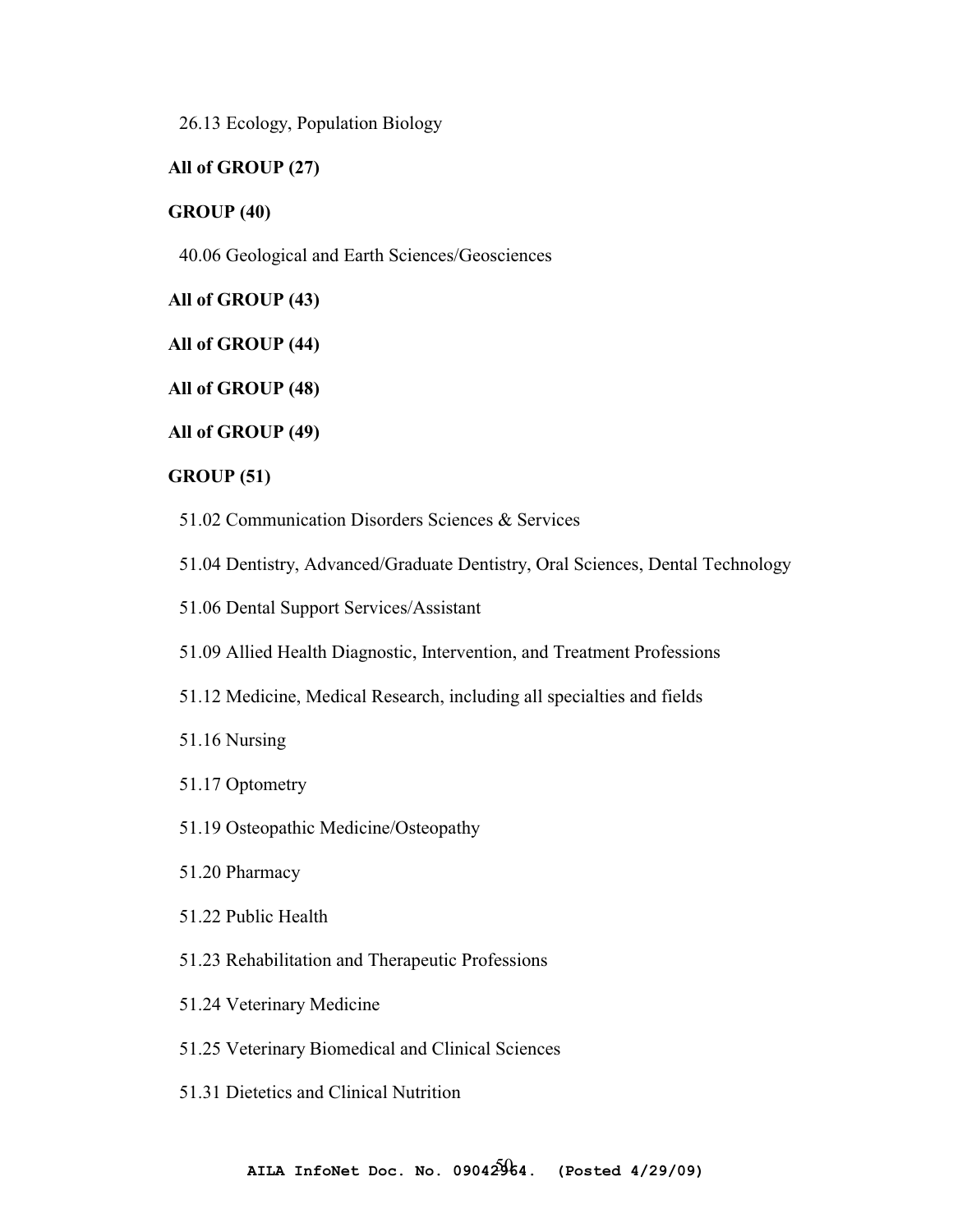51.33 Alternative Medicine

**All of GROUP (60)** 

**Congo (Kinshasa)** 

**All of GROUP (01)** 

**All of GROUP (03)** 

**All of GROUP (04)** 

**All of GROUP (05)** 

**All of GROUP (09)** 

**All of GROUP (10)** 

**All of GROUP (11)** 

**All of GROUP (12)** 

**All of GROUP (13)** 

**All of GROUP (14)** 

**All of GROUP (16)** 

**All of GROUP (19)** 

**All of GROUP (22)** 

**All of GROUP (23)** 

**All of GROUP (24)** 

**All of GROUP (25)** 

**All of GROUP (26)** 

**All of GROUP (27)** 

**All of GROUP (31)** 

**All of GROUP (38)**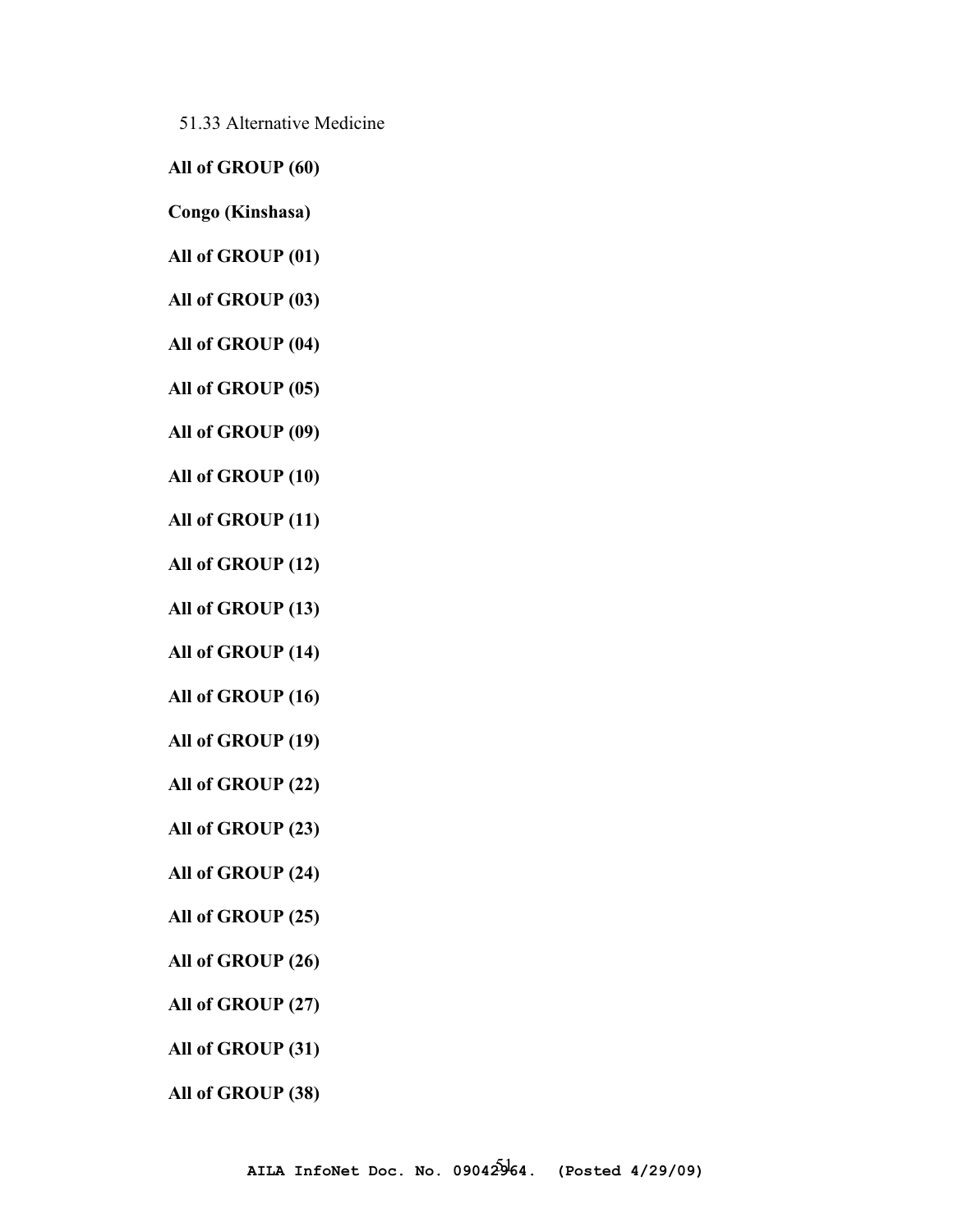**All of GROUP (39)** 

**All of GROUP (40)** 

**All of GROUP (41)** 

**All of GROUP (42)** 

**All of GROUP (43)** 

**All of GROUP (44)** 

**All of GROUP (45)** 

**All of GROUP (46)** 

**All of GROUP (47)** 

**All of GROUP (48)** 

**All of GROUP (49)** 

**All of GROUP (50)** 

**All of GROUP (51)** 

**All of GROUP (52)** 

**All of GROUP (54)** 

**All of GROUP (60)** 

**Costa Rica** 

**All of GROUP (01)** 

**All of GROUP (03)** 

**GROUP (04)** 

04.03 City/Urban, Community and Regional Planning; Architectural Urban Design and

Planning

#### **All of GROUP (05)**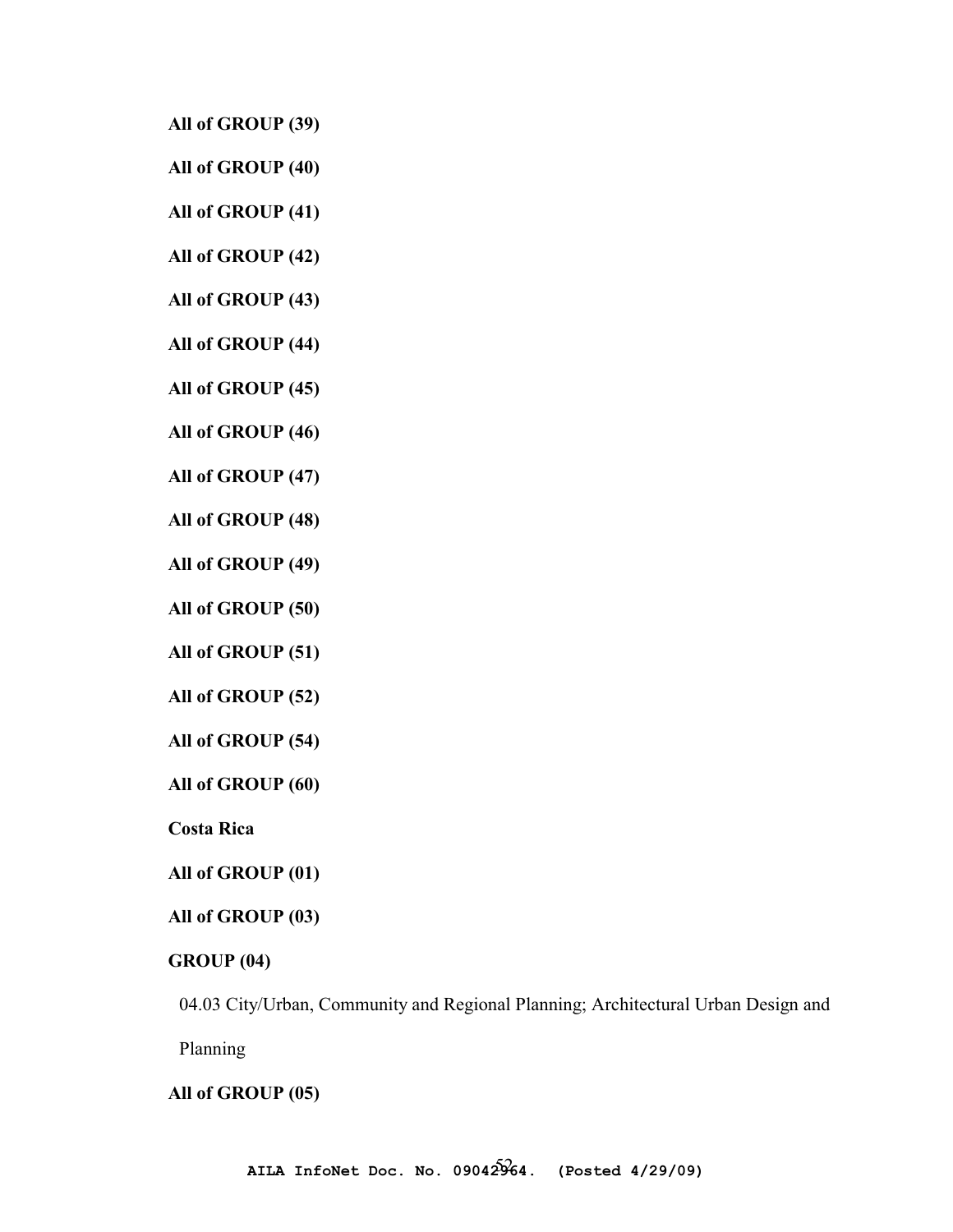#### **All of GROUP (09)**

### **All of GROUP (10)**

### **All of GROUP (11)**

### **GROUP (12)**

12.03 Funeral & Mortuary Service

#### **GROUP (13)**

13.01 Education, General

13.09 Social and Philosophical Foundations of Education

13.10 Special Education and Teaching

13.12 Teacher Education and Professional Development, Specific Levels and Methods

13.13 Teacher Education and Professional Development, Specific Subject Areas

#### **All of GROUP (14)**

**All of GROUP (16)** 

**All of GROUP (19)** 

**All of GROUP (22)** 

**All of GROUP (23)** 

**All of GROUP (24)** 

**All of GROUP (25)** 

#### **All of GROUP (26)**

**All of GROUP (27)** 

**All of GROUP (31)** 

**All of GROUP (38)** 

**All of GROUP (39)**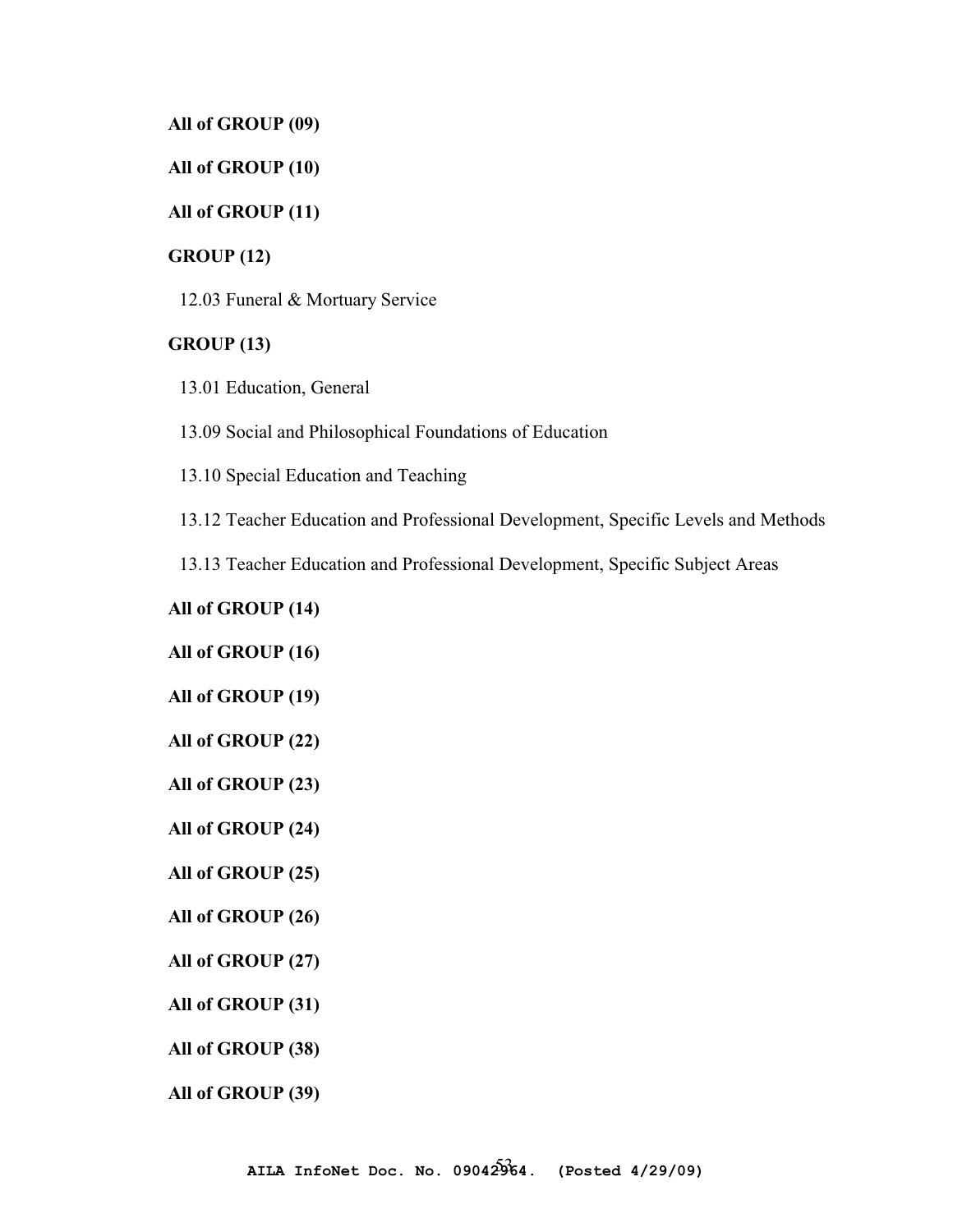**All of GROUP (40)** 

**All of GROUP (41)** 

**All of GROUP (42)** 

**All of GROUP (43)** 

**All of GROUP (44)** 

**All of GROUP (45)** 

**All of GROUP (46)** 

**All of GROUP (47)** 

**All of GROUP (48)** 

**All of GROUP (49)** 

**All of GROUP (50)** 

**All of GROUP (51)** 

**All of GROUP (52)** 

**All of GROUP (54)** 

**All of GROUP (60)** 

**Djibouti**

**All of GROUP (01)** 

**All of GROUP (13)** 

**All of GROUP (19)** 

**All of GROUP (23)** 

**All of GROUP (24)** 

**All of GROUP (25)** 

**All of GROUP (26)**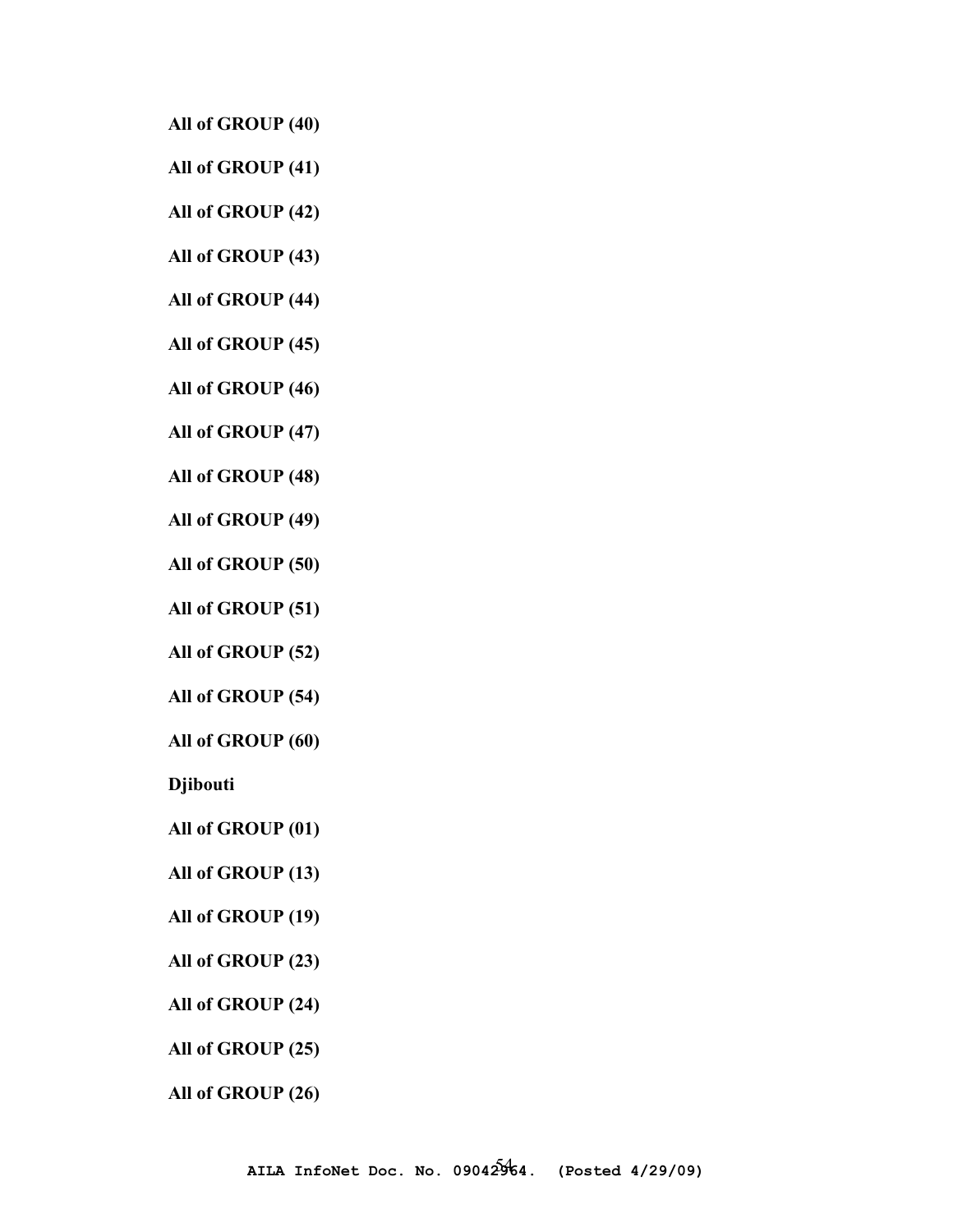**All of GROUP (27)** 

**All of GROUP (31)** 

**All of GROUP (41)** 

**All of GROUP (42)** 

**All of GROUP (45)** 

**All of GROUP (46)** 

**All of GROUP (47)** 

**All of GROUP (48)** 

**All of GROUP (51)** 

**All of GROUP (52)** 

**All of GROUP (60)** 

**Dominican Republic** 

**All of GROUP (01)** 

**All of GROUP (03)** 

**All of GROUP (04)** 

**All of GROUP (05)** 

**All of GROUP (09)** 

**All of GROUP (10)** 

**All of GROUP (11)** 

**All of GROUP (12)** 

**All of GROUP (13)** 

**All of GROUP (14)** 

**All of GROUP (16)**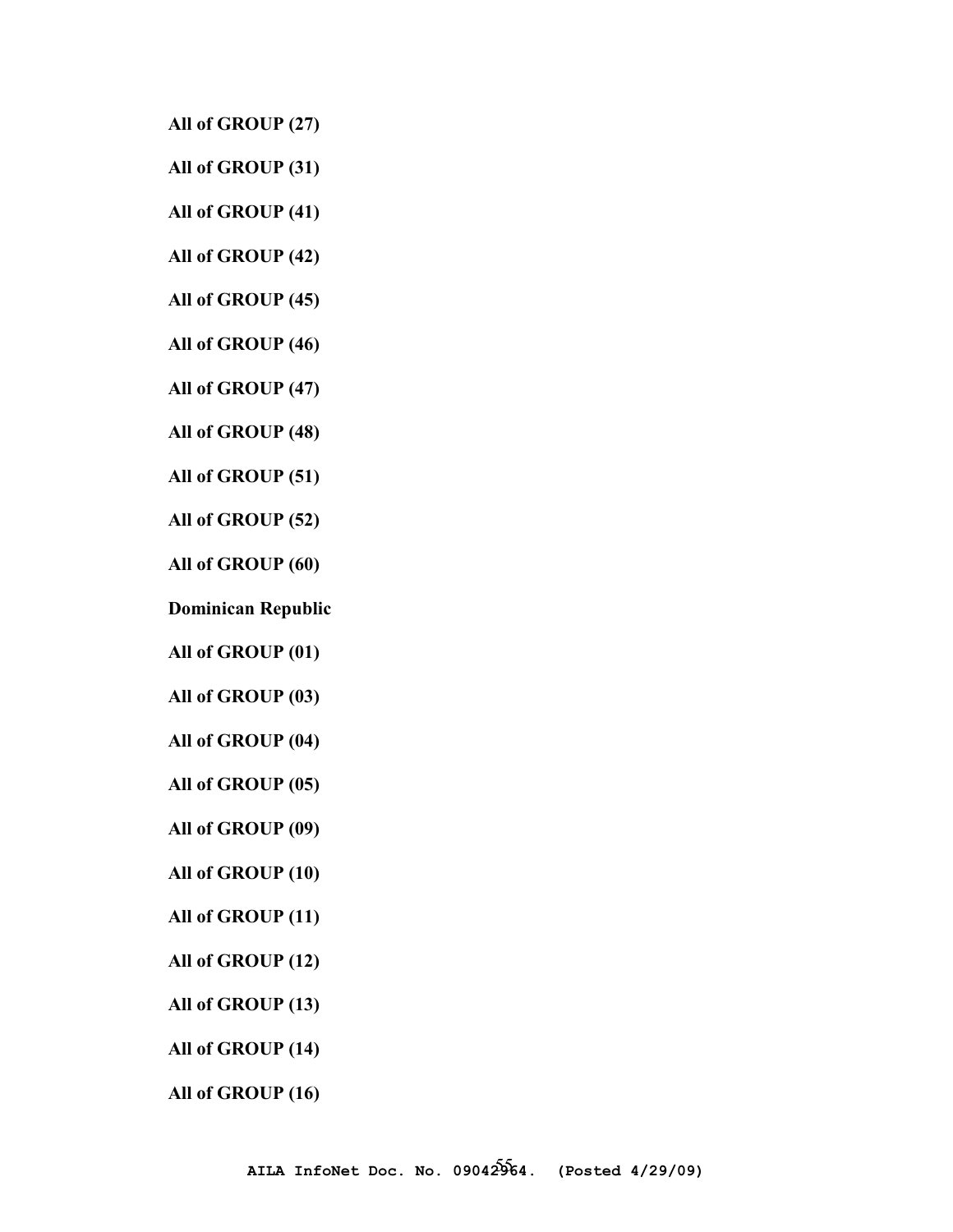- **All of GROUP (19)**
- **All of GROUP (22)**
- **All of GROUP (23)**
- **All of GROUP (24)**
- **All of GROUP (25)**
- **All of GROUP (26)**
- **All of GROUP (27)**
- **All of GROUP (31)**
- **All of GROUP (38)**
- **All of GROUP (39)**
- **All of GROUP (40)**
- **All of GROUP (41)**
- **All of GROUP (42)**
- **All of GROUP (43)**
- **All of GROUP (44)**
- **All of GROUP (45)**
- **All of GROUP (46)**
- **All of GROUP (47)**
- **All of GROUP (48)**
- **All of GROUP (49)**
- **All of GROUP (50)**
- **All of GROUP (51)**
- **All of GROUP (52)**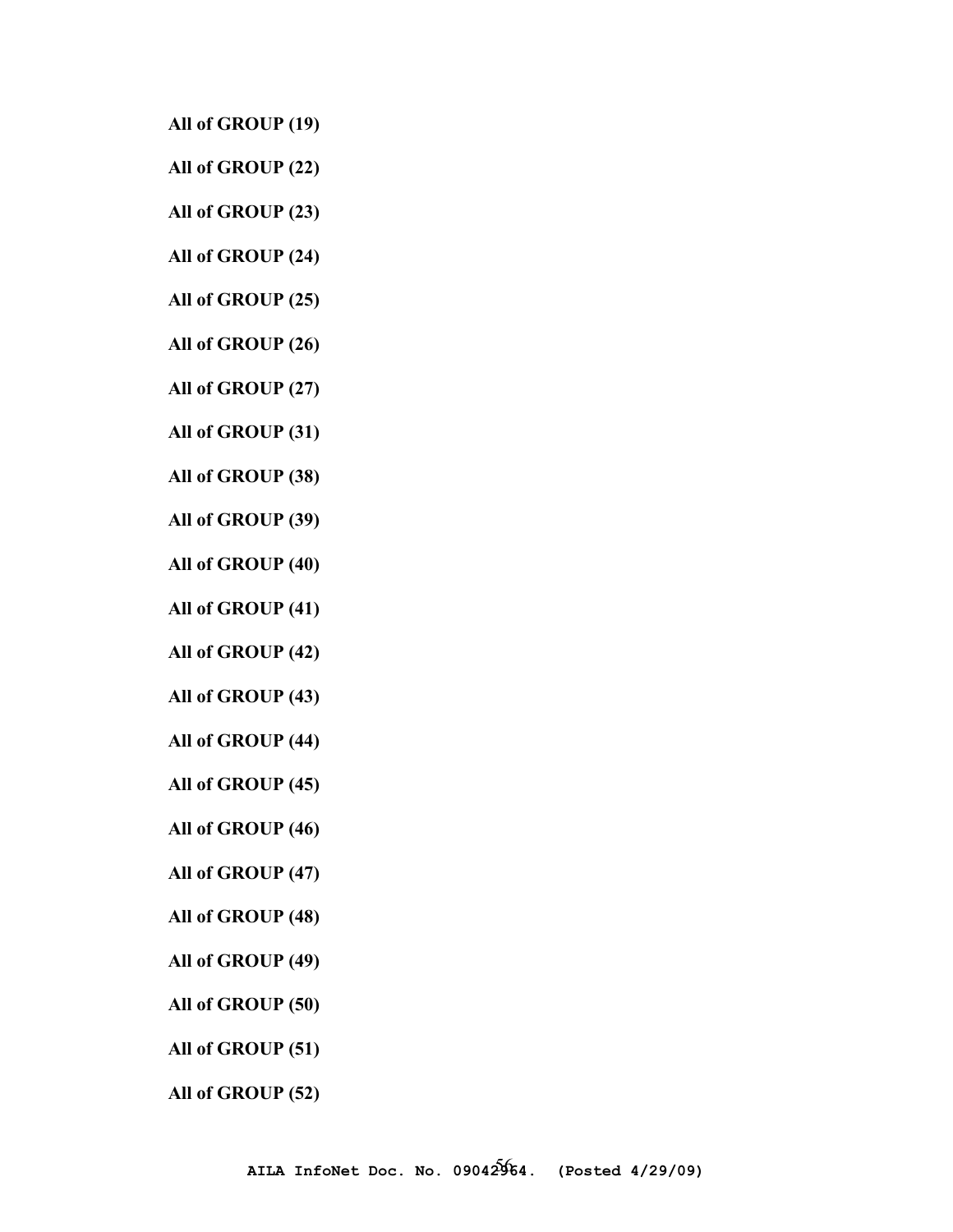**All of GROUP (54)** 

**All of GROUP (60)** 

**East Timor** 

**All of GROUP (01)** 

**All of GROUP (03)** 

**All of GROUP (04)** 

**All of GROUP (05)** 

**All of GROUP (09)** 

**All of GROUP (10)** 

**All of GROUP (11)** 

**All of GROUP (12)** 

**All of GROUP (13)** 

**All of GROUP (14)** 

**All of GROUP (16)** 

**All of GROUP (19)** 

**All of GROUP (22)** 

**All of GROUP (23)** 

**All of GROUP (24)** 

**All of GROUP (25)** 

**All of GROUP (26)** 

**All of GROUP (27)** 

**All of GROUP (31)** 

**All of GROUP (38)**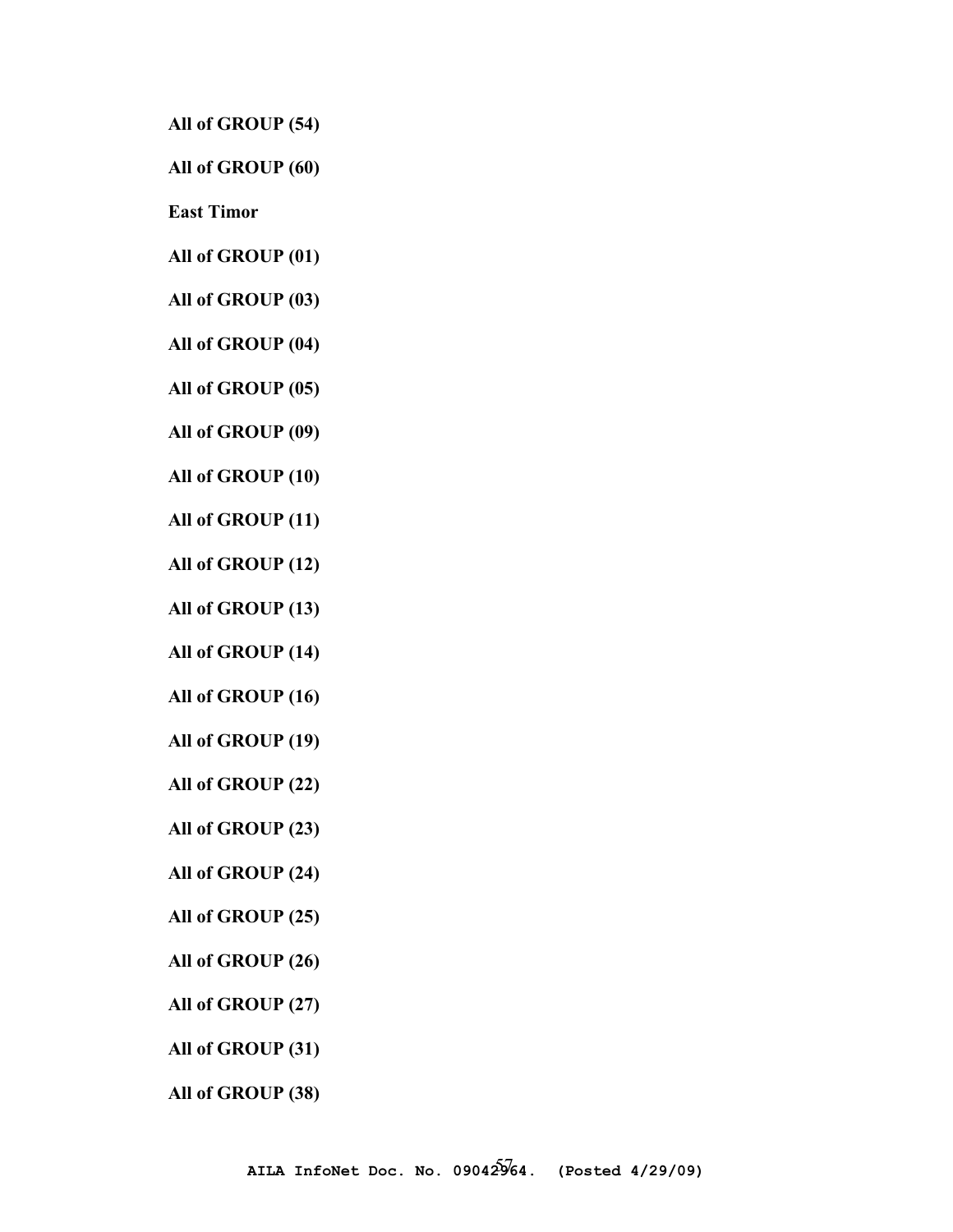**All of GROUP (39)** 

**All of GROUP (40)** 

**All of GROUP (41)** 

**All of GROUP (42)** 

**All of GROUP (43)** 

**All of GROUP (44)** 

**All of GROUP (45)** 

**All of GROUP (46)** 

**All of GROUP (47)** 

**All of GROUP (48)** 

**All of GROUP (49)** 

**All of GROUP (50)** 

**All of GROUP (51)** 

**All of GROUP (52)** 

**All of GROUP (54)** 

**All of GROUP (60)** 

**Ecuador** 

**All of GROUP (01)** 

**All of GROUP (03)** 

**All of GROUP (04)** 

**All of GROUP (05)** 

**All of GROUP (09)** 

**All of GROUP (10)**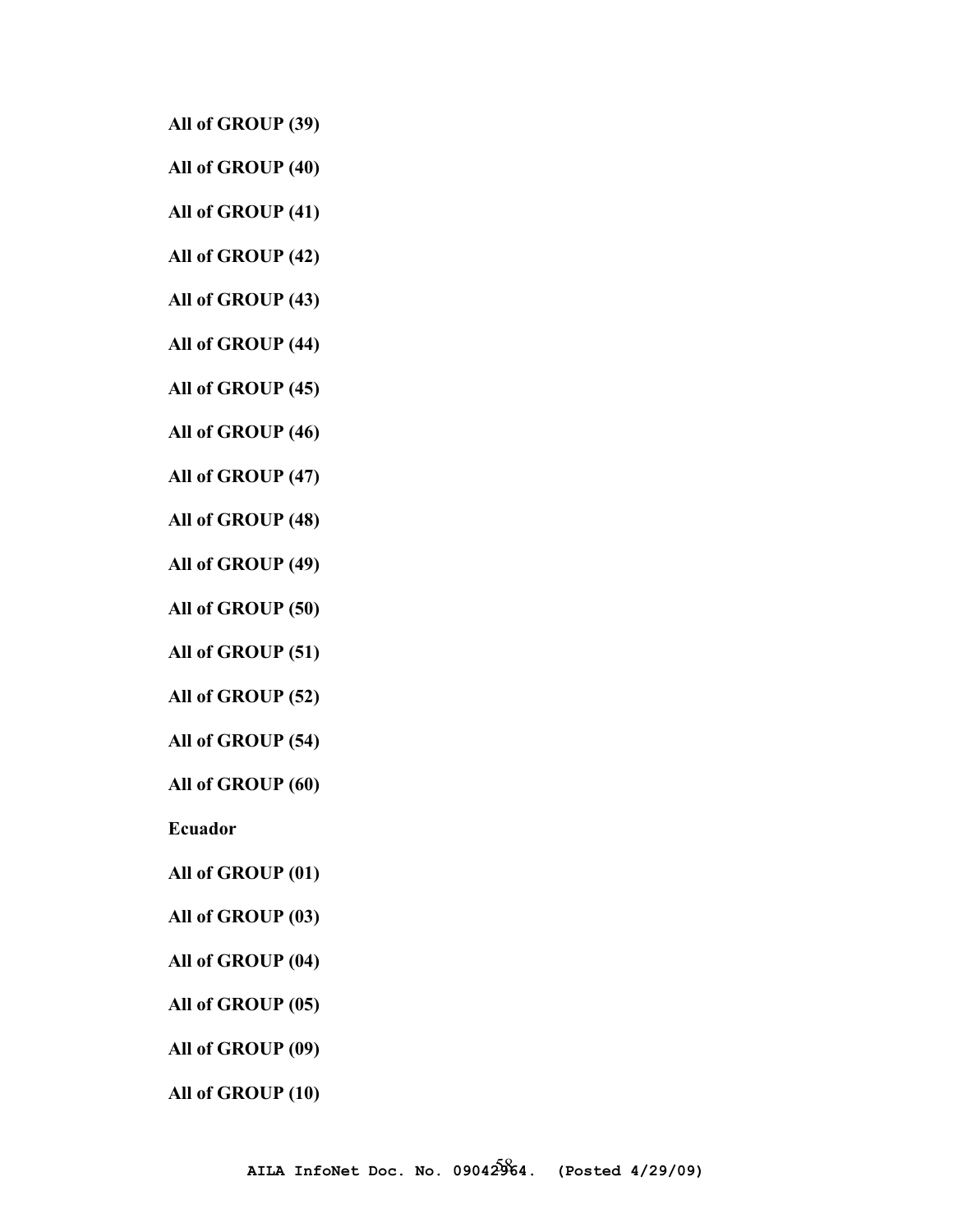- **All of GROUP (11)**
- **All of GROUP (12)**
- **All of GROUP (13)**
- **All of GROUP (14)**
- **All of GROUP (16)**
- **All of GROUP (19)**
- **All of GROUP (22)**
- **All of GROUP (23)**
- **All of GROUP (24)**
- **All of GROUP (25)**
- **All of GROUP (26)**
- **All of GROUP (27)**
- **All of GROUP (31)**
- **All of GROUP (38)**
- **All of GROUP (39)**
- **All of GROUP (40)**
- **All of GROUP (41)**
- **All of GROUP (42)**
- **All of GROUP (43)**
- **All of GROUP (44)**
- **All of GROUP (45)**
- **All of GROUP (46)**
- **All of GROUP (47)**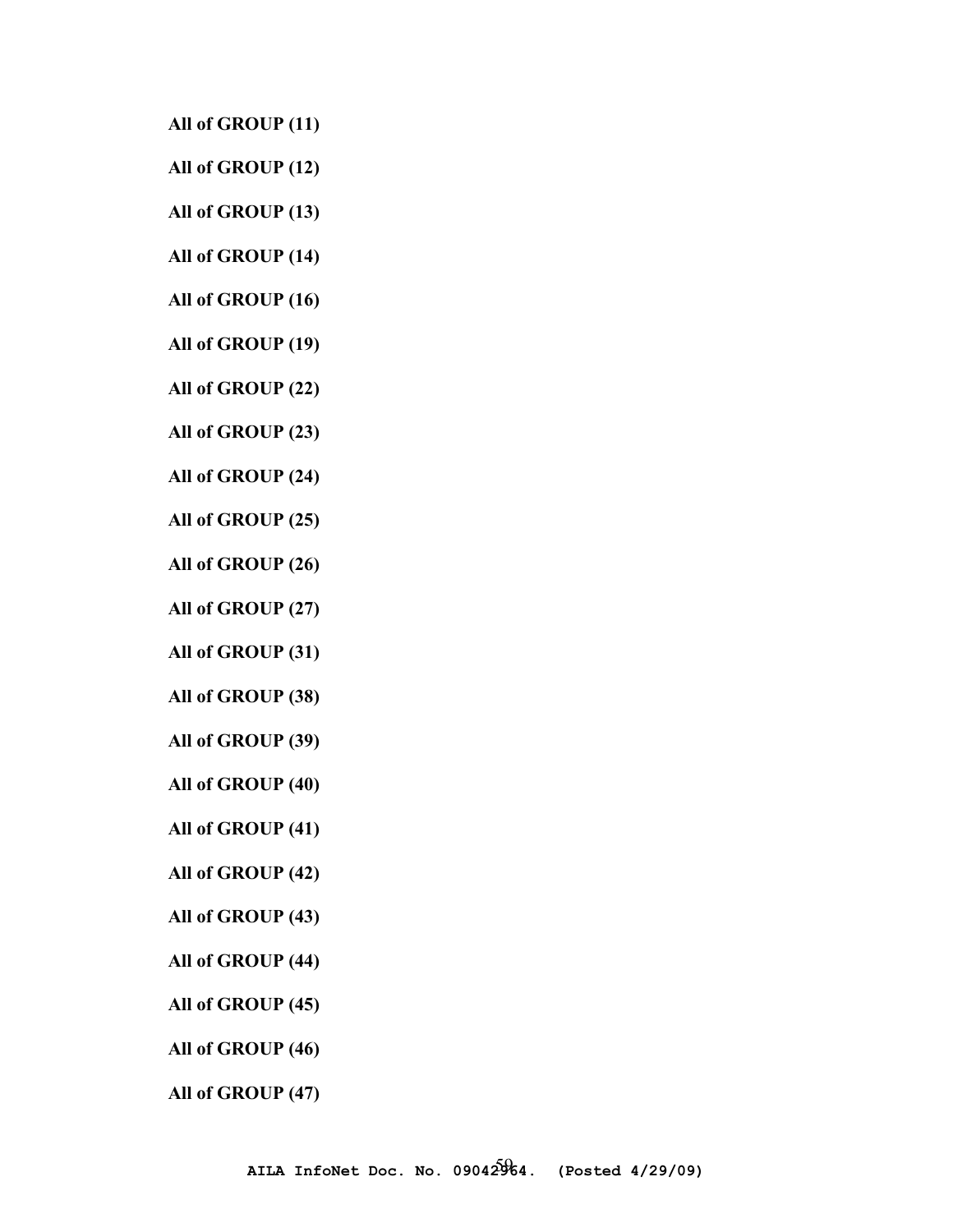**All of GROUP (48)** 

**All of GROUP (49)** 

**All of GROUP (50)** 

**All of GROUP (51)** 

**All of GROUP (52)** 

**All of GROUP (54)** 

**All of GROUP (60)** 

**El Salvador** 

#### **GROUP (01)**

- 01.00 Agriculture, General
- 01.01 Agricultural Business and Management
- 01.06 Applied Horticulture/Horticulture
- 01.09 Animal Sciences
- 01.10 Food Science
- 01.12 Soil Science and Agronomy

#### **GROUP (03)**

03.01 Natural Resources Conservation and Research &

Environmental/Wildlife/Wildlands Science/Studies

03.02 Natural Resources Management and Policy

03.03 Fishing and Fisheries Sciences and Management

# **GROUP (04)**

04.03 City/Urban, Community and Regional Planning; Architectural Urban Design and

Planning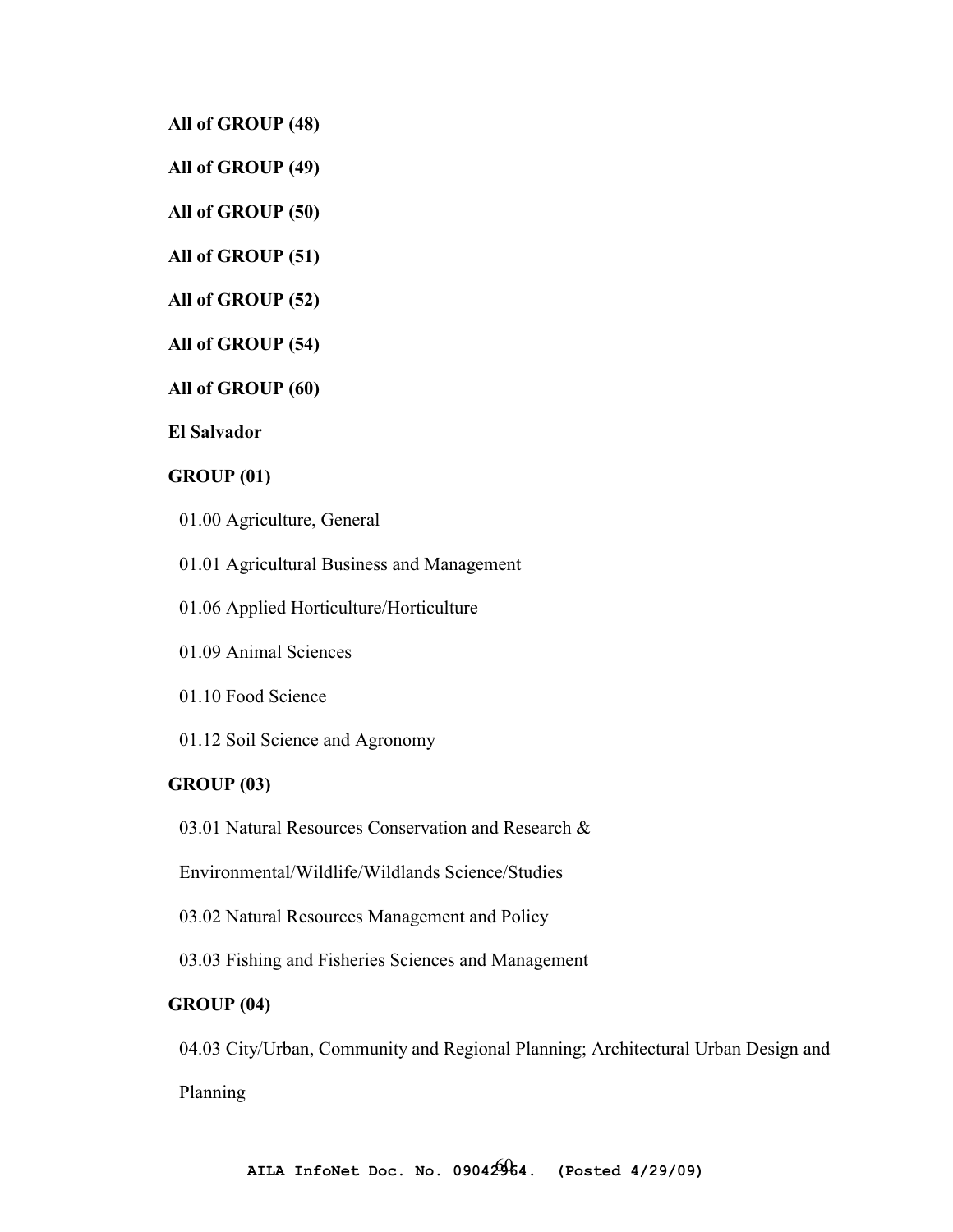#### **GROUP (09)**

- 09.01 Communication and Media Studies
- 09.07 Radio, Television, and Digital Communication
- 09.10 Publishing

### **All of GROUP (11)**

#### **All of GROUP (12)**

### **GROUP (13)**

- 13.01 Education, General
- 13.02 Bilingual, Multilingual, and Multicultural
- 13.06 Educational Assessment, Evaluation, and Research
- 13.09 Social and Philosophical Foundations of Education
- 13.10 Special Education and Teaching
- 13.11 Student Counseling and Personnel Services
- 13.12 Teacher Education and Professional Development, Specific Levels and Methods
- 13.13 Teacher Education and Professional Development, Specific Subject Areas

### **GROUP (14)**

- 14.01 Engineering, General
- 14.02 Aerospace, Aeronautical and Astronautical Engineering
- 14.05 Biomedical/Medical Engineering
- 14.07 Chemical Engineering
- 14.09 Computer Hardware and Software Engineering
- 14.18 Materials Engineering
- 14.20 Metallurgical Engineering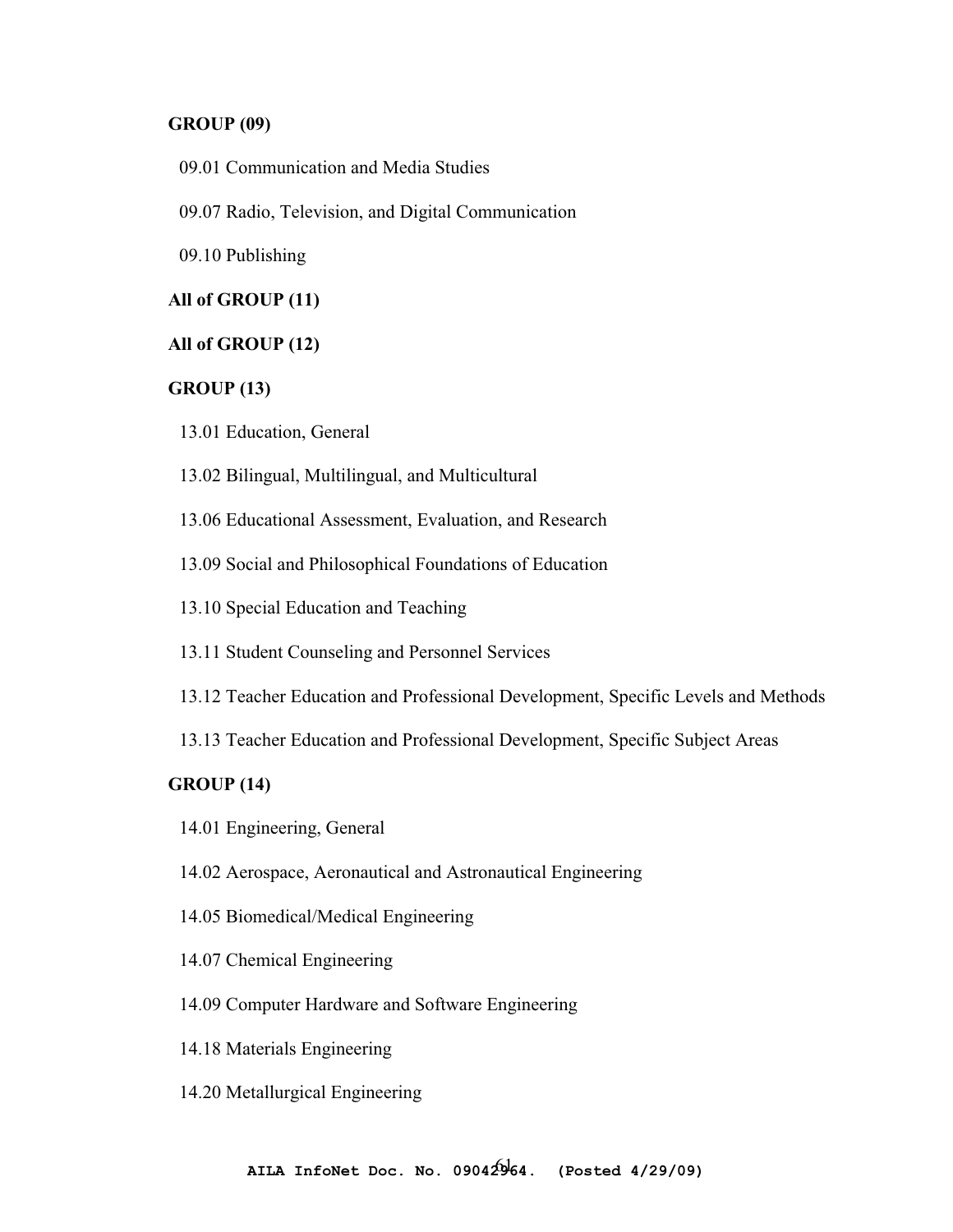14.22 Naval Architecture and Marine Engineering

14.25 Energy Engineering & Tech.

14.33 Construction Engineering

14.35 Industrial/Manufacturing Engineering

14.39 Geological/Geophysical Engineering

### **All of GROUP (16)**

### **GROUP (19)**

19.05 Foods, Nutrition, and Related Services

### **All of GROUP (23)**

#### **All of GROUP (24)**

### **All of GROUP (25)**

#### **GROUP (26)**

26.04 Anatomical Sciences

26.05 Microbiological Sciences and Immunology

26.07 Zoology/Animal Biology

26.08 Genetics

26.11 Biomathematics and Bioinformatics

26.12 Biotechnology

26.13 Ecology, Population Biology

### **GROUP (31)**

31.01 Parks, Recreation and Leisure Studies

31.05 Health and Physical Education/Fitness

#### **All of GROUP (38)**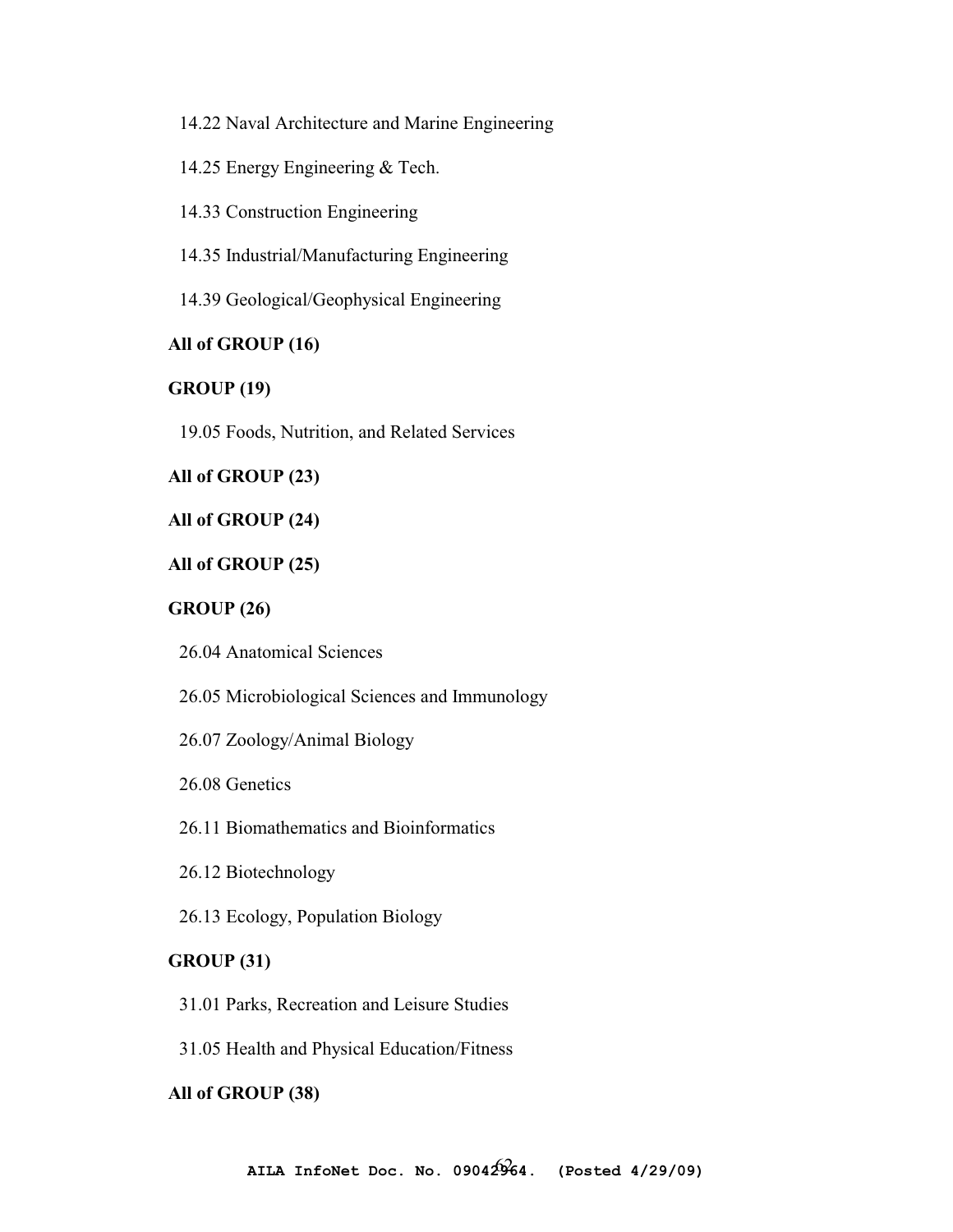**All of GROUP (40)** 

# **All of GROUP (43)**

# **All of GROUP (44)**

# **GROUP (45)**

45.02 Anthropology

45.03 Archeology

45.05 Demography and Population Studies

45.07 Geography and Cartography

45.09 International Relations and Affairs

45.10 Political Science and Government

# **All of GROUP (49)**

#### **All of GROUP (50)**

### **GROUP (51)**

- 51.02 Communication Disorders Sciences & Services
- 51.04 Dentistry, Advanced/Graduate Dentistry, Oral Sciences, Dental Technology
- 51.06 Dental Support Services/Assistant
- 51.07 Health and Medical Administrative Services
- 51.08 Medical Support Services/Assistant
- 51.09 Allied Health Diagnostic, Intervention, and Treatment Professions
- 51.10 Clinical/Medical Laboratory Science and Allied Professions
- 51.15 Mental and Social Health Services
- 51.16 Nursing
- 51.17 Optometry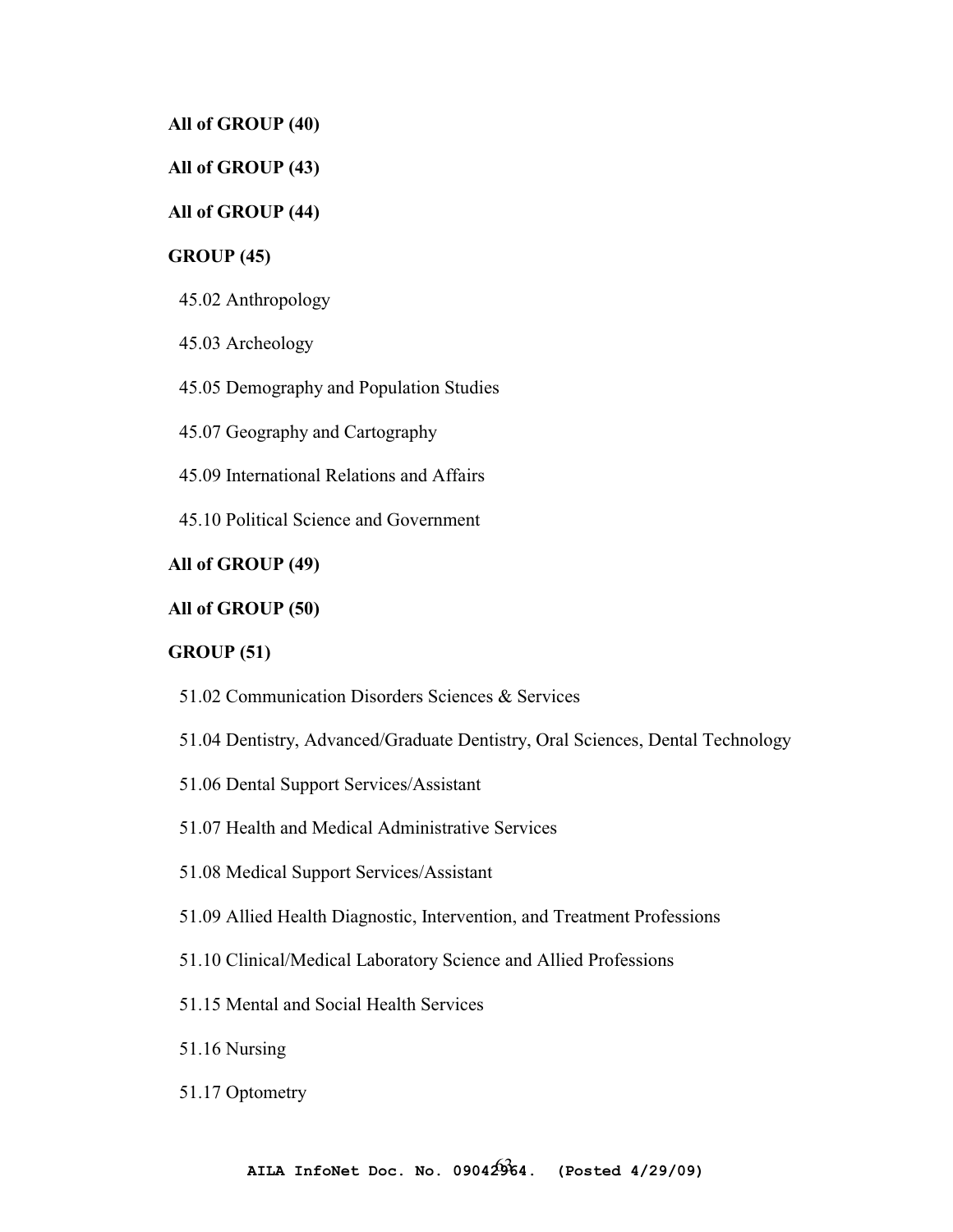- 51.19 Osteopathic Medicine/Osteopathy
- 51.20 Pharmacy
- 51.22 Public Health
- 51.23 Rehabilitation and Therapeutic Professions
- 51.24 Veterinary Medicine
- 51.25 Veterinary Biomedical and Clinical Sciences
- 51.27 Medical Illustration and Informatics & Medical Photography
- 51.31 Dietetics and Clinical Nutrition
- 51.33 Alternative Medicine

#### **GROUP (52)**

- 52.03 Accounting and Related Services
- 52.06 Business/Managerial Economics
- 52.09 Hospitality Administration/Management
- 52.10 Human Resources Management and Services
- 52.11 International Business/Trade/Commerce
- 52.12 Management Information Systems and Services
- 52.15 Real Estate
- 52.16 Taxation
- 52.20 Construction Management

#### **All of GROUP (54)**

#### **All of GROUP (60)**

**Eritrea** 

#### **All of GROUP (01)**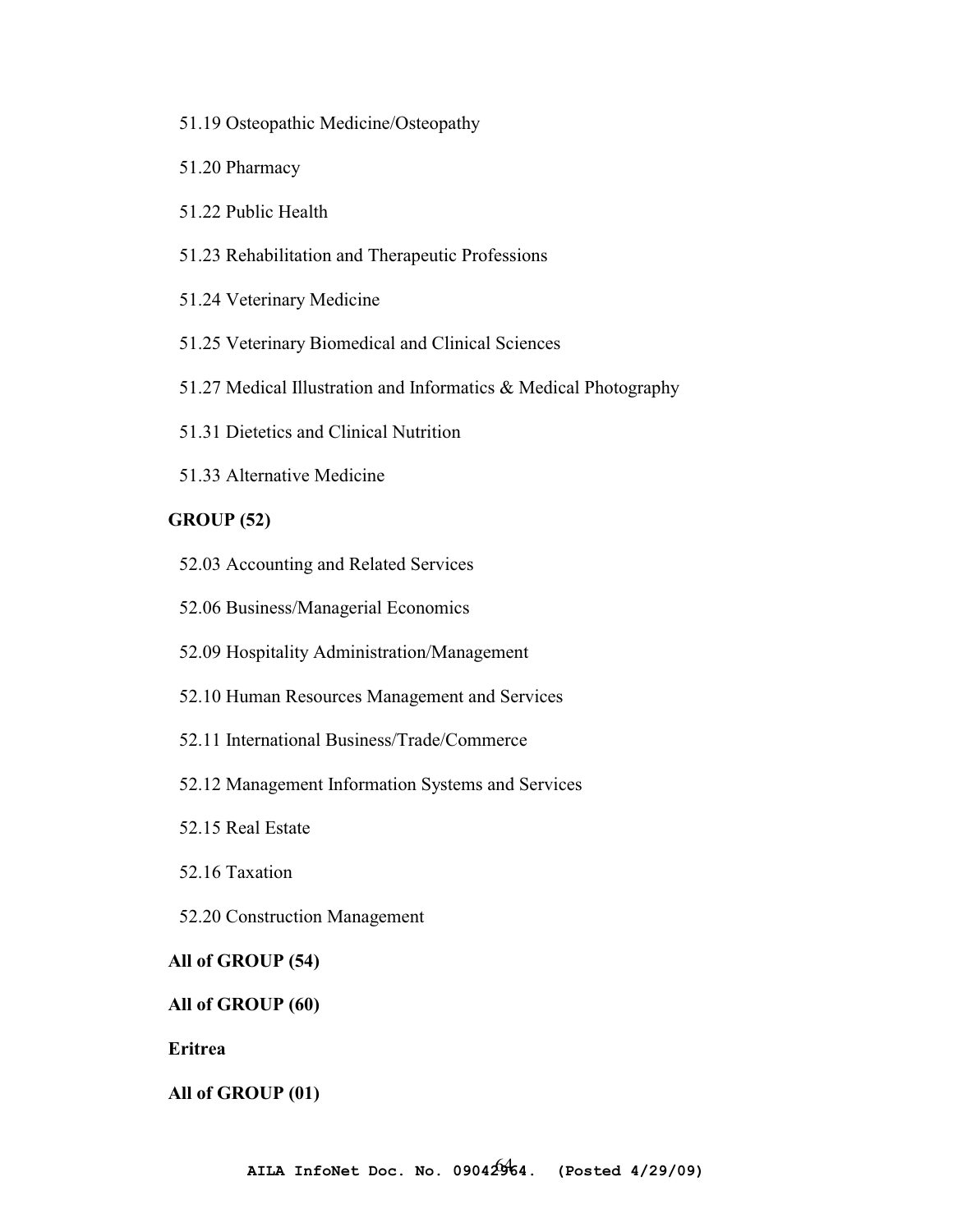**All of GROUP (03)** 

- **All of GROUP (04)**
- **All of GROUP (05)**
- **All of GROUP (09)**
- **All of GROUP (10)**
- **All of GROUP (11)**
- **All of GROUP (12)**
- **All of GROUP (13)**
- **All of GROUP (14)**
- **All of GROUP (16)**
- **All of GROUP (19)**
- **All of GROUP (22)**
- **All of GROUP (23)**
- **All of GROUP (24)**
- **All of GROUP (25)**
- **All of GROUP (26)**
- **All of GROUP (27)**
- **All of GROUP (31)**
- **All of GROUP (38)**
- **All of GROUP (39)**
- **All of GROUP (40)**
- **All of GROUP (41)**
- **All of GROUP (42)**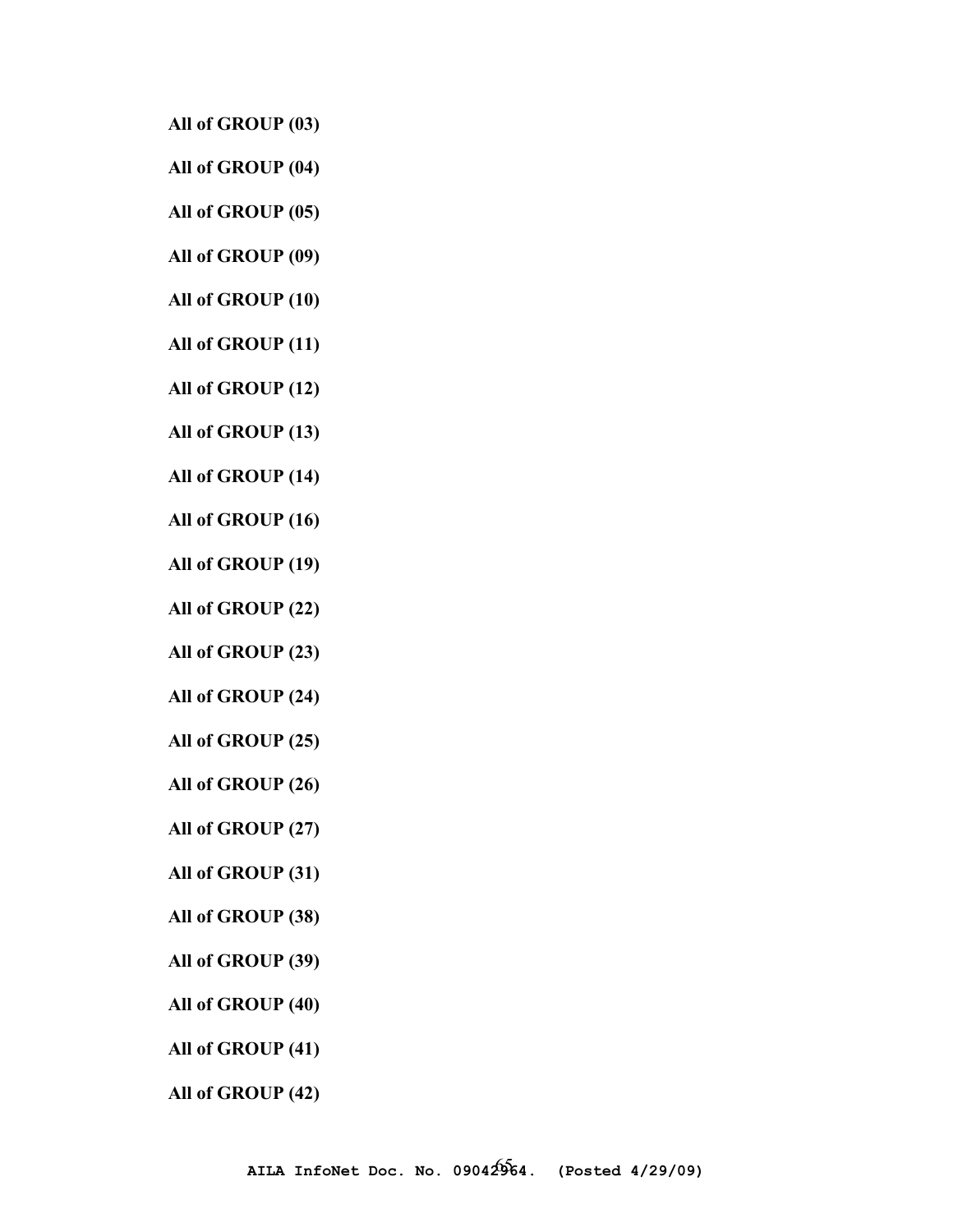**All of GROUP (43)** 

**All of GROUP (44)** 

**All of GROUP (45)** 

**All of GROUP (46)** 

**All of GROUP (47)** 

**All of GROUP (48)** 

**All of GROUP (49)** 

**All of GROUP (50)** 

**All of GROUP (51)** 

**All of GROUP (52)** 

**All of GROUP (54)** 

**All of GROUP (60)** 

**Ethiopia**

**All of GROUP (01)** 

**All of GROUP (03)** 

**All of GROUP (04)** 

**All of GROUP (09)** 

**All of GROUP (10)** 

**All of GROUP (11)** 

**All of GROUP (12)** 

**All of GROUP (13)** 

**All of GROUP (14)** 

**All of GROUP (16)**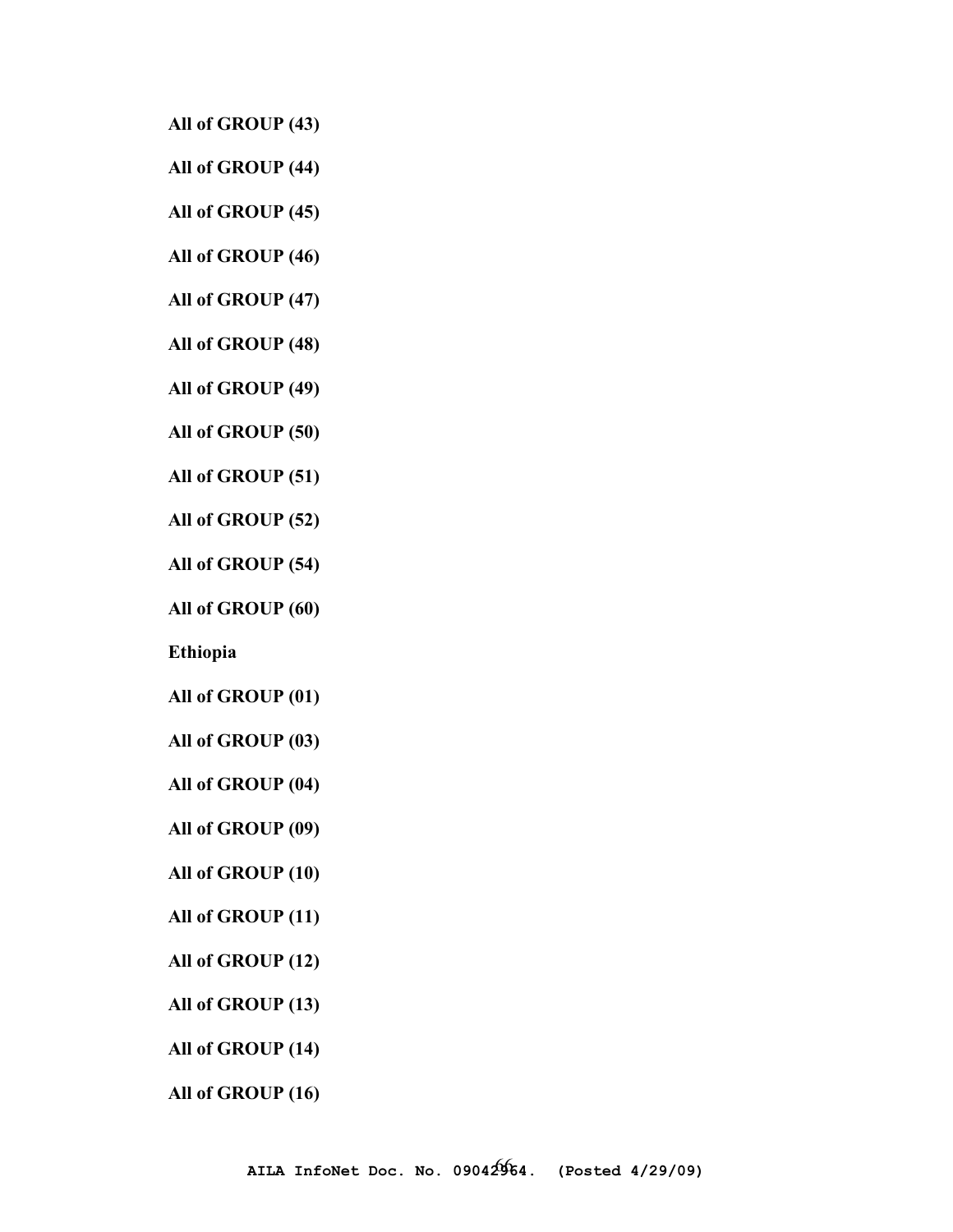- **All of GROUP (19)**
- **All of GROUP (22)**
- **All of GROUP (23)**
- **All of GROUP (24)**
- **All of GROUP (25)**
- **All of GROUP (26)**
- **All of GROUP (27)**
- **All of GROUP (31)**
- **All of GROUP (38)**
- **All of GROUP (39)**
- **All of GROUP (40)**
- **All of GROUP (41)**
- **All of GROUP (42)**
- **All of GROUP (43)**
- **All of GROUP (44)**
- **All of GROUP (45)**
- **All of GROUP (46)**
- **All of GROUP (47)**
- **All of GROUP (48)**
- **All of GROUP (49)**
- **All of GROUP (50)**
- **All of GROUP (51)**
- **All of GROUP (52)**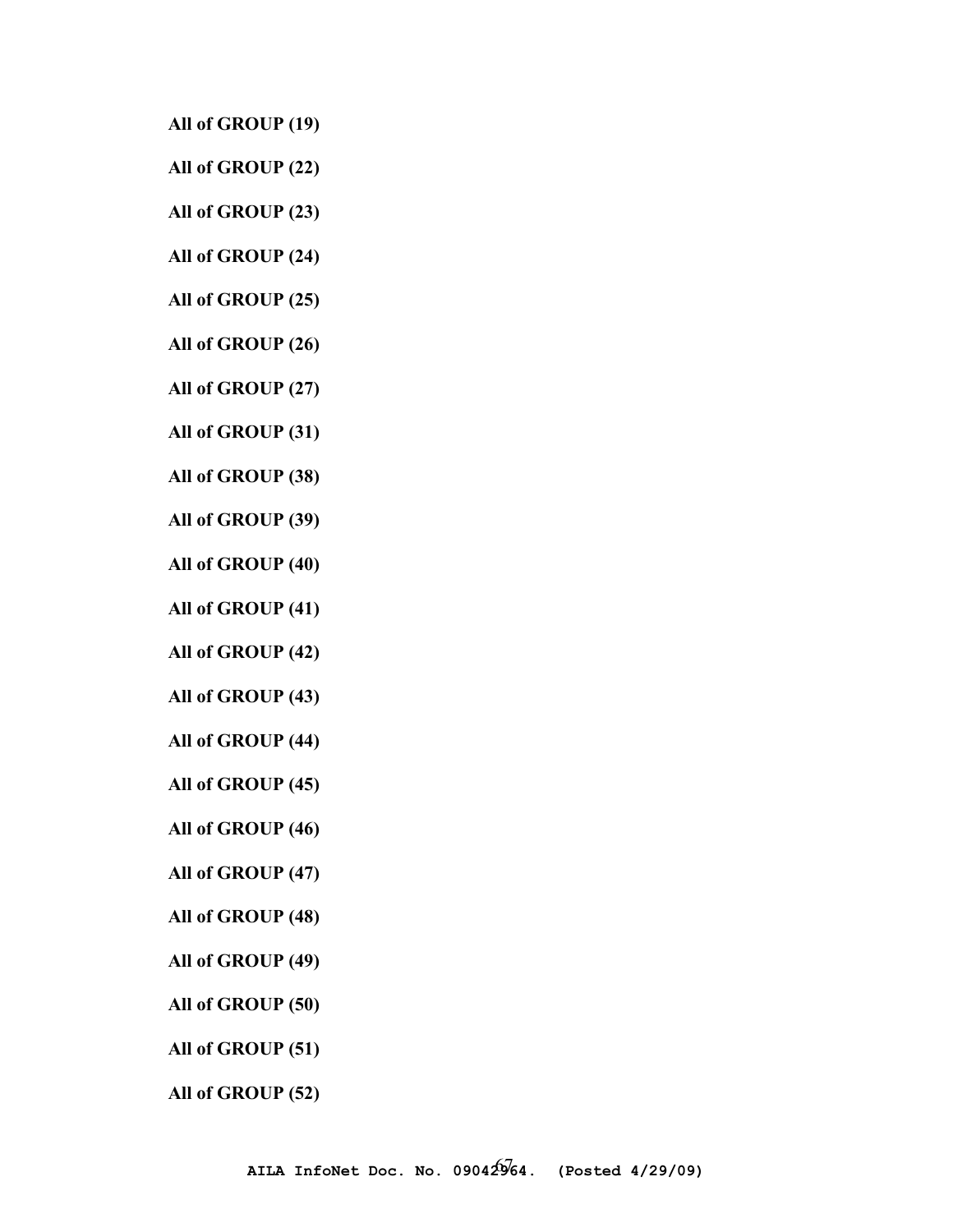**All of GROUP (54)** 

**All of GROUP (60)** 

**Fiji** 

**All of GROUP (01)** 

**All of GROUP (03)** 

**All of GROUP (04)** 

**All of GROUP (05)** 

**All of GROUP (09)** 

**All of GROUP (10)** 

**All of GROUP (11)** 

**All of GROUP (12)** 

**All of GROUP (13)** 

**All of GROUP (14)** 

**All of GROUP (16)** 

**All of GROUP (19)** 

**All of GROUP (22)** 

**All of GROUP (23)** 

**All of GROUP (24)** 

**All of GROUP (25)** 

**All of GROUP (26)** 

**All of GROUP (27)** 

**All of GROUP (31)** 

**All of GROUP (38)**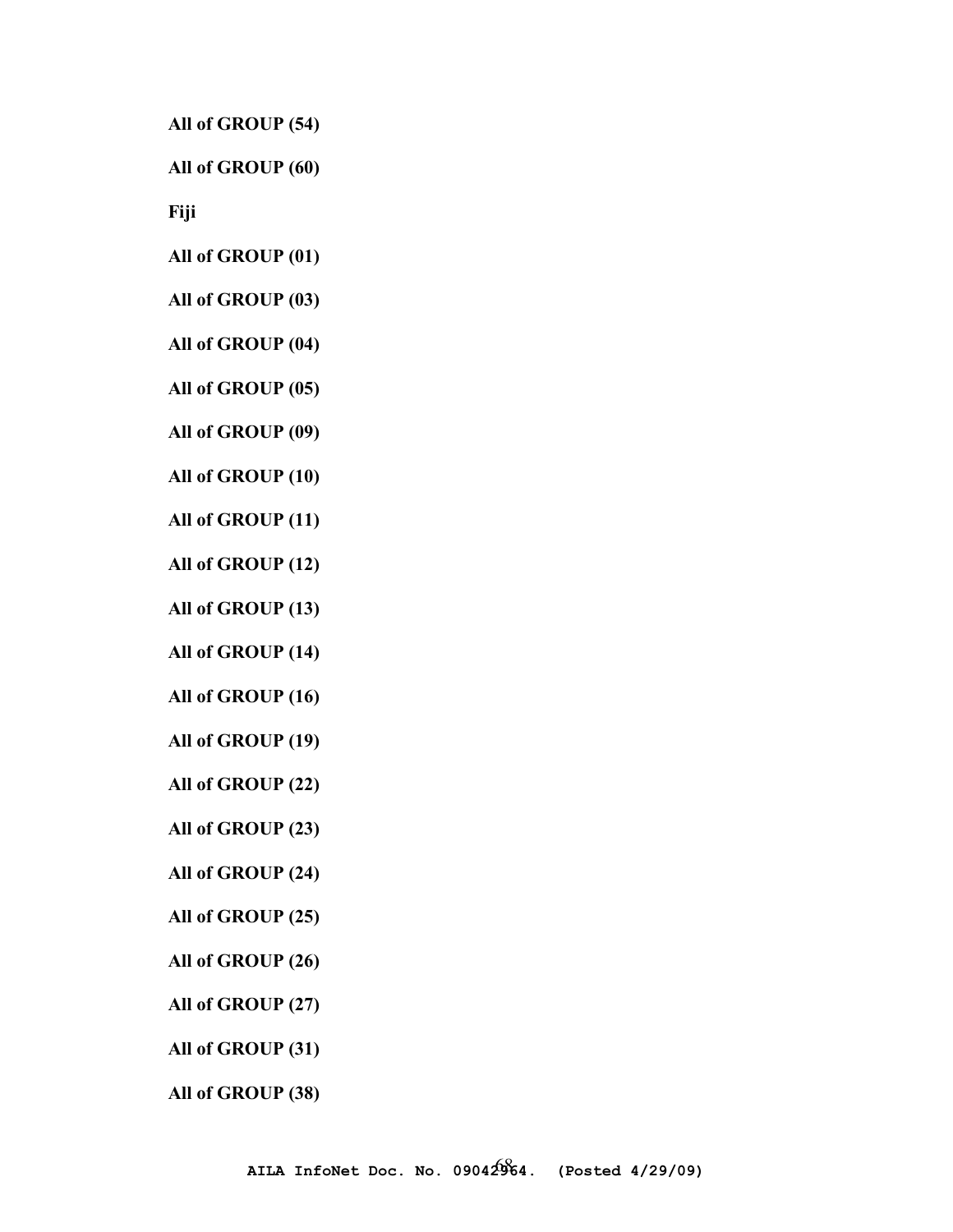**All of GROUP (39)** 

**All of GROUP (40)** 

**All of GROUP (41)** 

**All of GROUP (42)** 

**All of GROUP (43)** 

**All of GROUP (44)** 

**All of GROUP (45)** 

**All of GROUP (46)** 

**All of GROUP (47)** 

**All of GROUP (48)** 

**All of GROUP (49)** 

**All of GROUP (50)** 

**All of GROUP (51)** 

**All of GROUP (52)** 

**All of GROUP (54)** 

**All of GROUP (60)** 

**Gabon** 

**All of GROUP (01)** 

**All of GROUP (03)** 

**All of GROUP (09)** 

**All of GROUP (10)** 

**All of GROUP (11)** 

**All of GROUP (13)**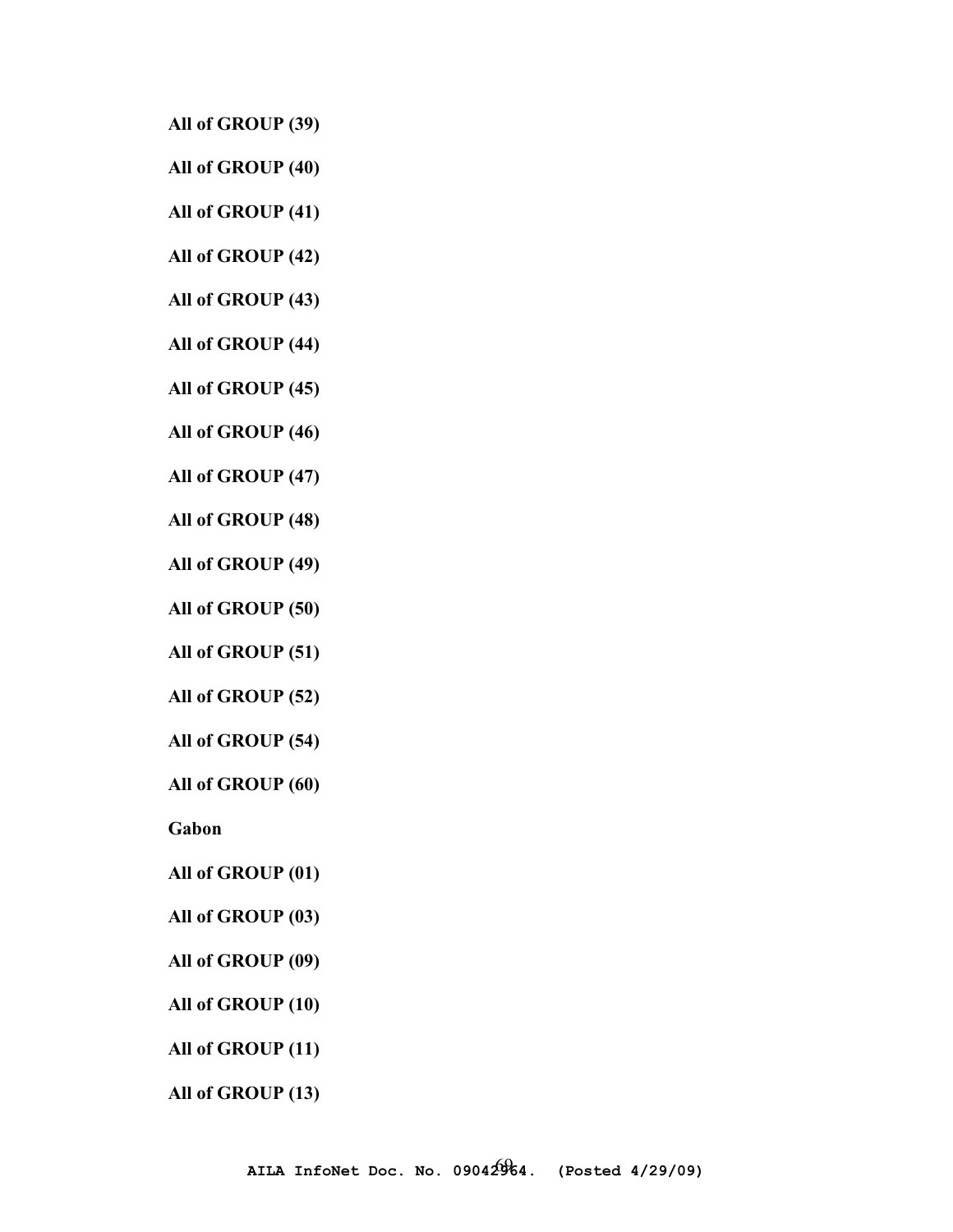- **All of GROUP (14)**
- **All of GROUP (16)**
- **All of GROUP (23)**
- **All of GROUP (26)**
- **All of GROUP (27)**
- **All of GROUP (31)**
- **All of GROUP (38)**
- **All of GROUP (40)**
- **All of GROUP (41)**
- **All of GROUP (42)**
- **All of GROUP (43)**
- **All of GROUP (44)**
- **All of GROUP (45)**
- **All of GROUP (51)**
- **All of GROUP (52)**
- **All of GROUP (54)**
- **Gambia, The**
- **All of GROUP (01)**
- **All of GROUP (03)**
- **All of GROUP (04)**
- **All of GROUP (05)**
- **All of GROUP (09)**
- **All of GROUP (10)**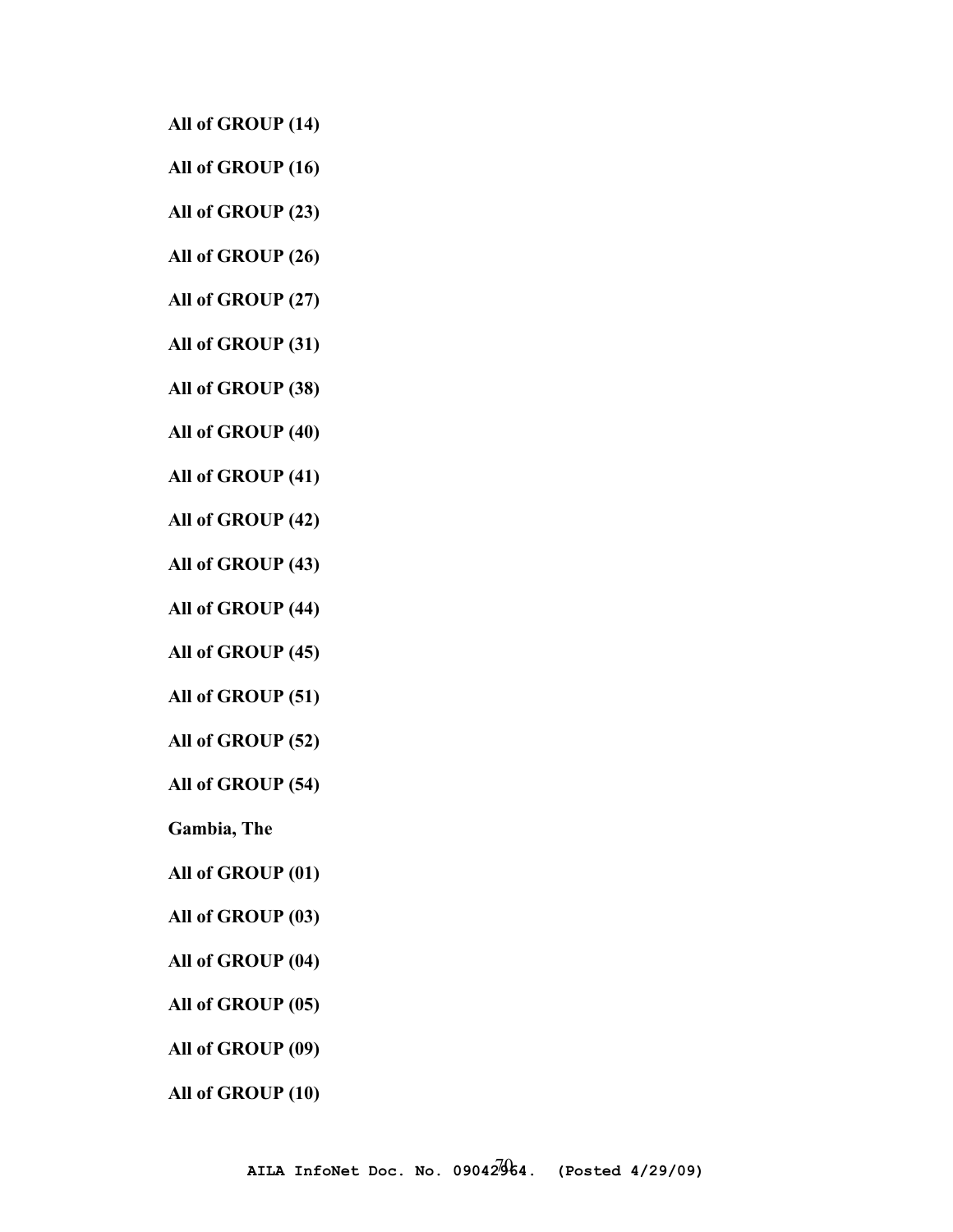- **All of GROUP (11)**
- **All of GROUP (12)**
- **All of GROUP (13)**
- **All of GROUP (14)**
- **All of GROUP (16)**
- **All of GROUP (19)**
- **All of GROUP (22)**
- **All of GROUP (23)**
- **All of GROUP (24)**
- **All of GROUP (25)**
- **All of GROUP (26)**
- **All of GROUP (27)**
- **All of GROUP (31)**
- **All of GROUP (38)**
- **All of GROUP (39)**
- **All of GROUP (40)**
- **All of GROUP (41)**
- **All of GROUP (42)**
- **All of GROUP (43)**
- **All of GROUP (44)**
- **All of GROUP (45)**
- **All of GROUP (46)**
- **All of GROUP (47)**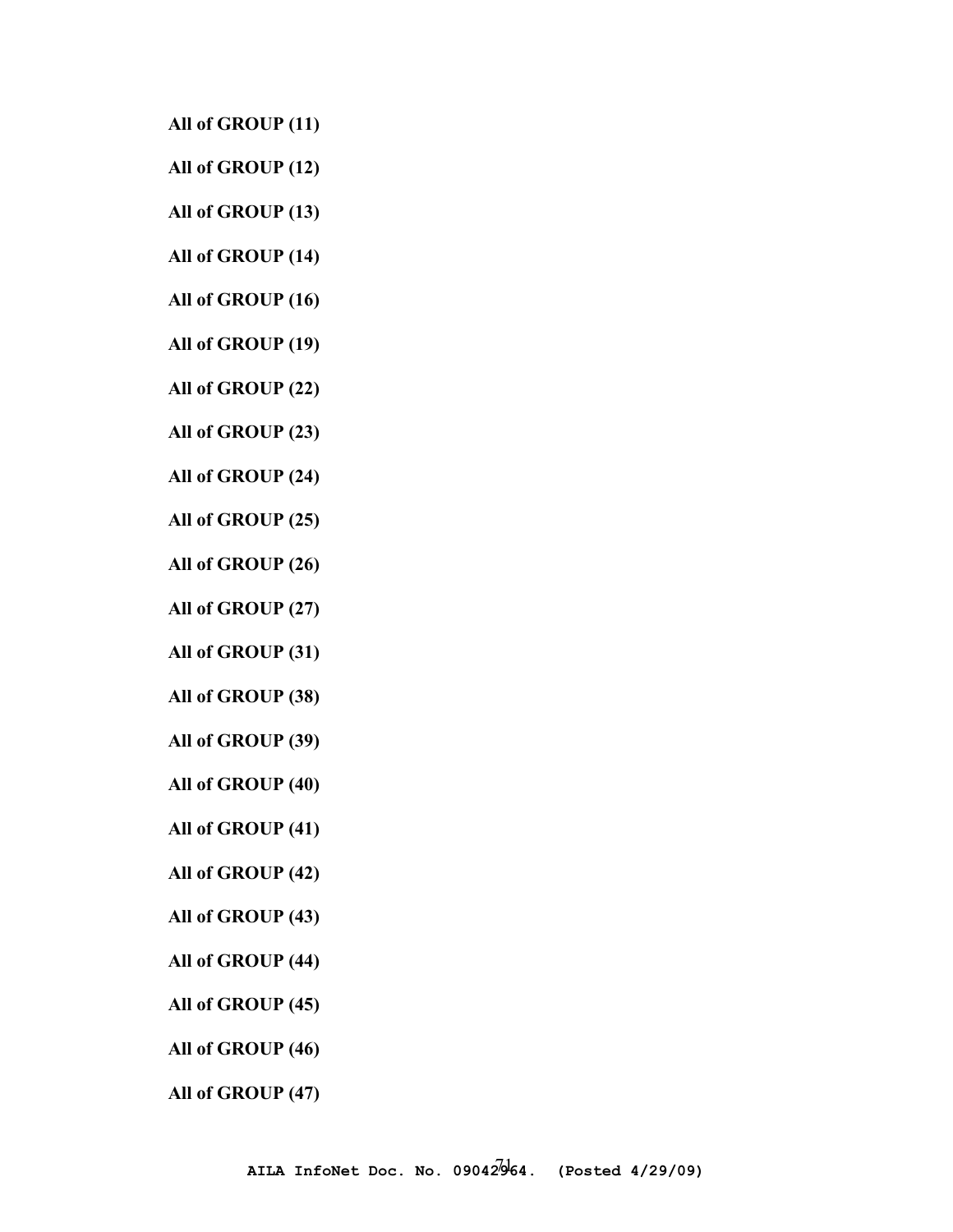**All of GROUP (48)** 

**All of GROUP (49)** 

**All of GROUP (50)** 

**All of GROUP (51)** 

**All of GROUP (52)** 

**All of GROUP (54)** 

**All of GROUP (60)** 

**Georgia** 

**All of GROUP (01)** 

**All of GROUP (03)** 

**All of GROUP (04)** 

**All of GROUP (05)** 

**All of GROUP (09)** 

**All of GROUP (13)** 

**All of GROUP (22)** 

**All of GROUP (23)** 

**All of GROUP (25)** 

**All of GROUP (43)** 

**All of GROUP (44)** 

**All of GROUP (45)** 

**All of GROUP (46)** 

**All of GROUP (49)** 

**All of GROUP (51)**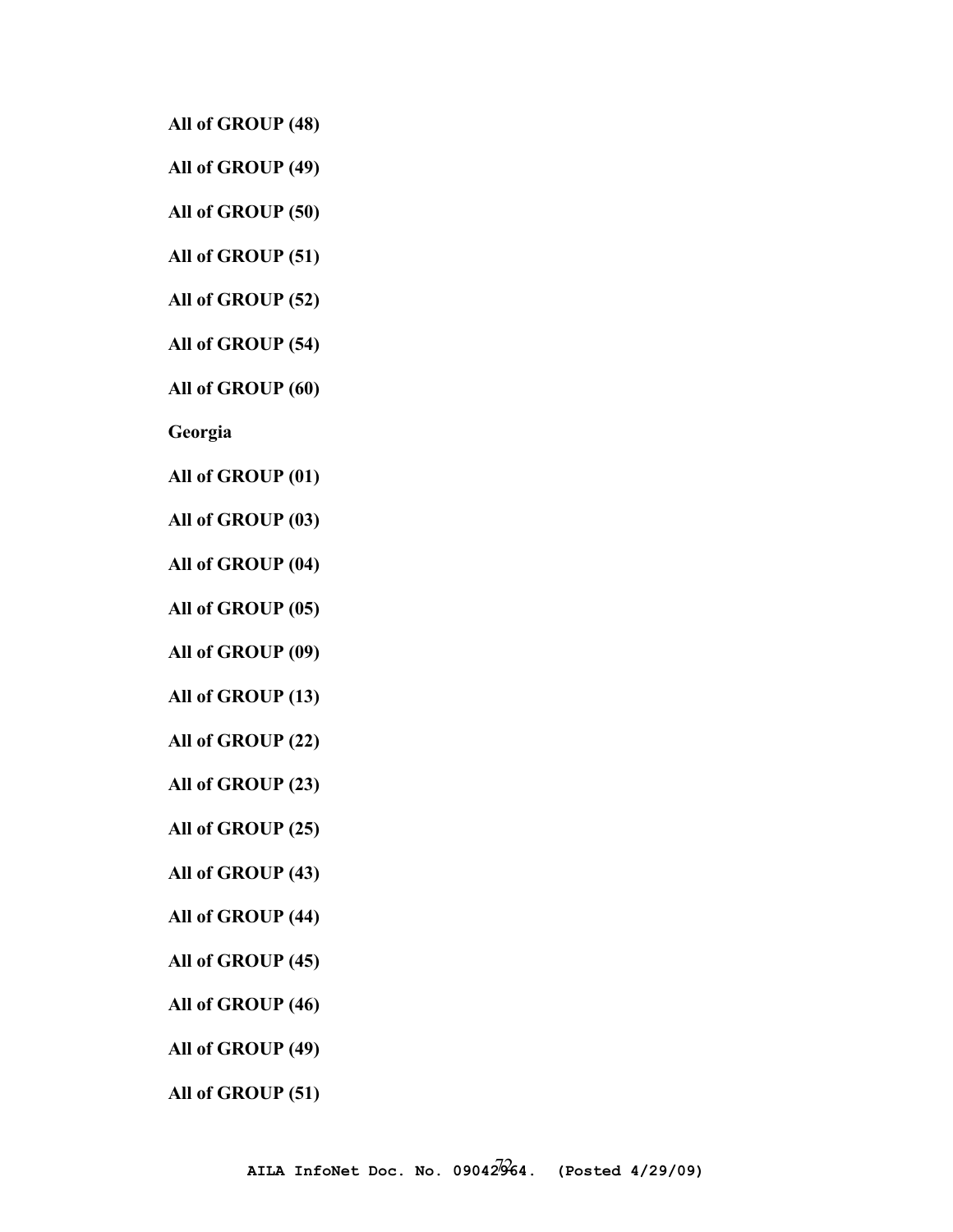**All of GROUP (52)** 

**Ghana** 

**All of GROUP (01)** 

**All of GROUP (03)** 

**All of GROUP (04)** 

**All of GROUP (09)** 

**All of GROUP (10)** 

**All of GROUP (11)** 

**All of GROUP (13)** 

**All of GROUP (14)** 

**All of GROUP (16)** 

**GROUP (19)** 

19.01 Family and Consumer Sciences/Human Sciences, General

19.05 Foods, Nutrition, and Related Services

**All of GROUP (24)** 

**All of GROUP (25)** 

**All of GROUP (26)** 

**All of GROUP (27)** 

**All of GROUP (31)** 

**All of GROUP (38)** 

**All of GROUP (40)** 

**All of GROUP (41)** 

**All of GROUP (42)**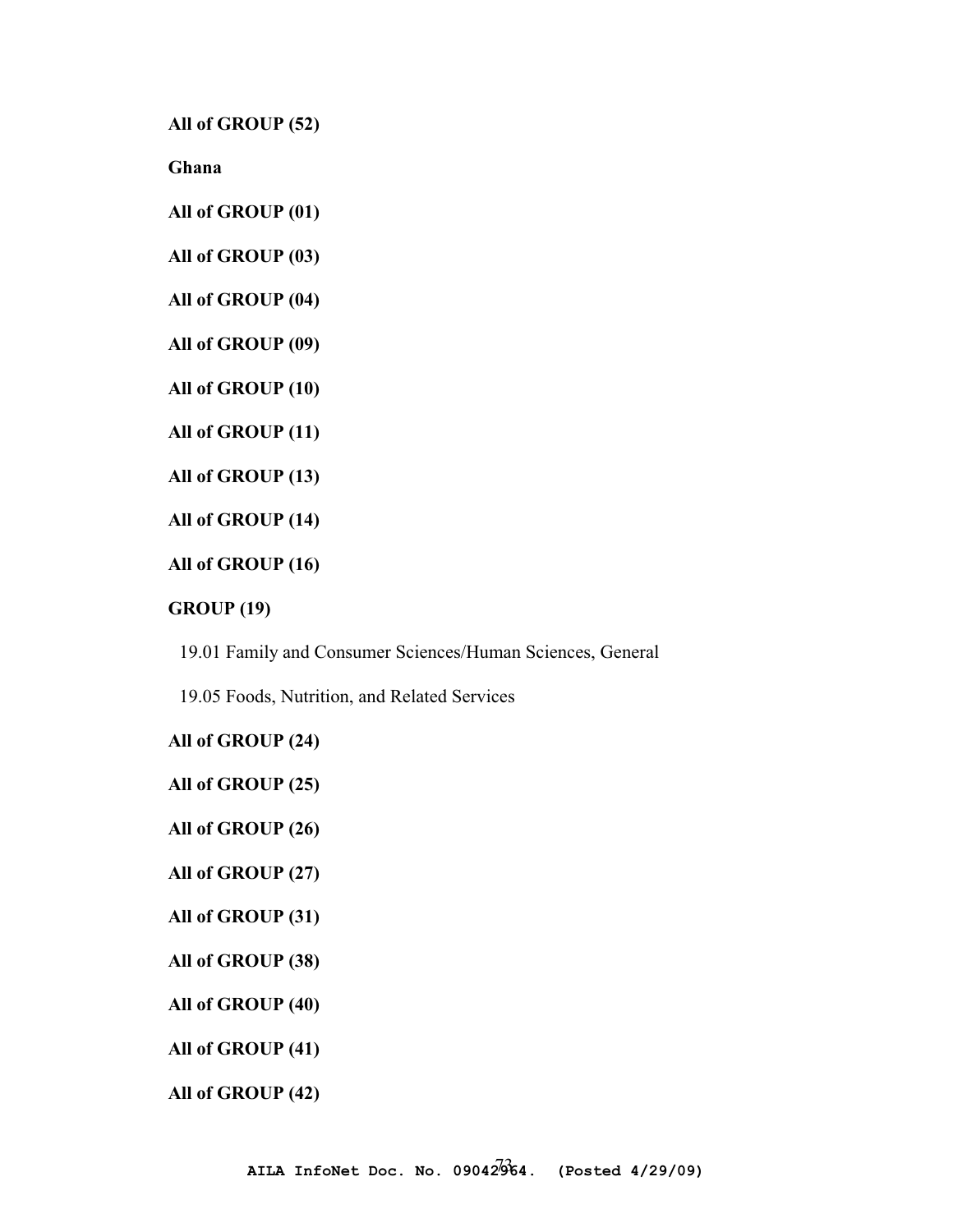**All of GROUP (43)** 

**All of GROUP (44)** 

**All of GROUP (45)** 

**All of GROUP (46)** 

**All of GROUP (47)** 

**All of GROUP (48)** 

**All of GROUP (49)** 

**All of GROUP (50)** 

**All of GROUP (51)** 

**All of GROUP (52)** 

**All of GROUP (54)** 

**All of GROUP (60)** 

**Guatemala** 

**All of GROUP (01)** 

**All of GROUP (03)** 

**All of GROUP (04)** 

**All of GROUP (05)** 

## **GROUP (09)**

09.01 Communication and Media Studies

09.04 Journalism -

09.07 Radio, Television, and Digital Communication

09.10 Publishing

#### **All of GROUP (10)**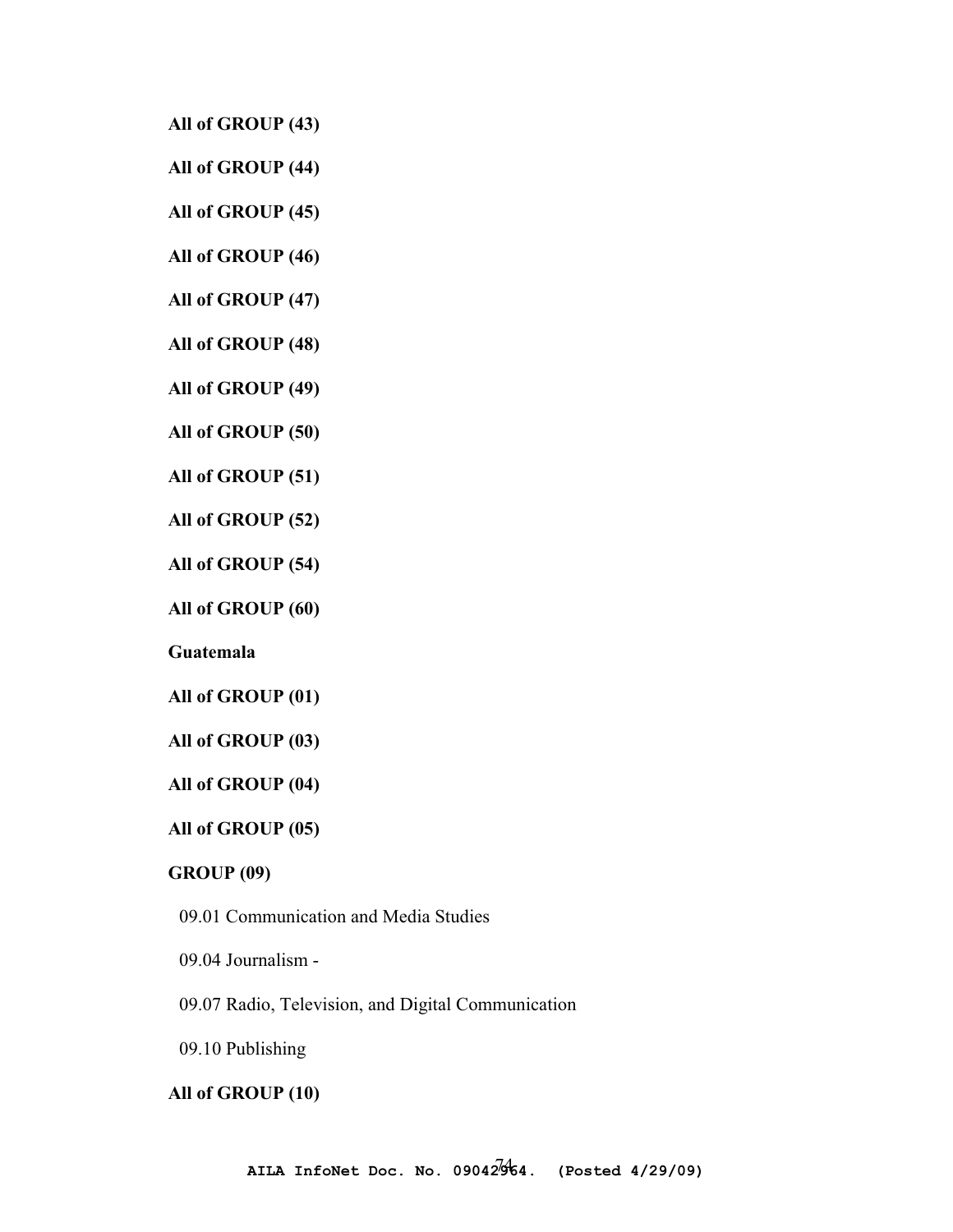**All of GROUP (11)** 

**All of GROUP (13)** 

**All of GROUP (14)** 

**All of GROUP (16)** 

#### **GROUP (19)**

19.01 Family and Consumer Sciences/Human Sciences, General

19.05 Foods, Nutrition, and Related Services

**All of GROUP (22)** 

**All of GROUP (23)** 

**All of GROUP (24)** 

**All of GROUP (25)** 

**All of GROUP (26)** 

**All of GROUP (27)** 

**All of GROUP (40)** 

**All of GROUP (41)** 

**All of GROUP (42)** 

**All of GROUP (43)** 

**All of GROUP (44)** 

**All of GROUP (45)** 

**All of GROUP (48)** 

**All of GROUP (49)** 

**All of GROUP (51)** 

**GROUP (52)**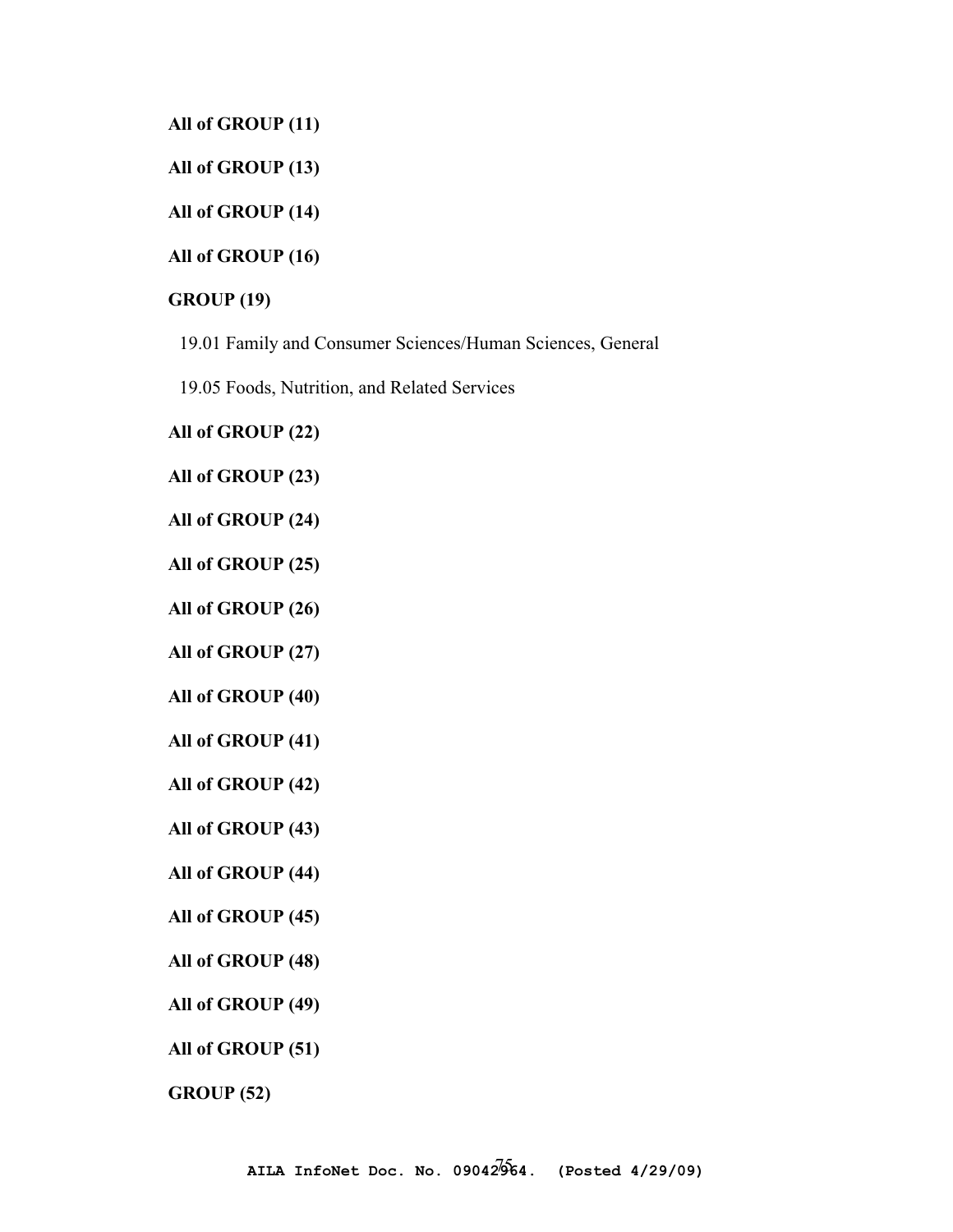- 52.02 Business Administration, Management and Operations
- 52.03 Accounting and Related Services
- 52.04 Business Operations Support and Assistant Services
- 52.06 Business/Managerial Economics
- 52.08 Finance, Banking and Financial Management Services

52.09 Hospitality Administration/Management

52.10 Human Resources Management and Services

- 52.11 International Business/Trade/Commerce
- 52.12 Management Information Systems and Services
- 52.13 Management Sciences and Quantitative Methods
- 52.15 Real Estate
- 52.16 Taxation
- 52.20 Construction Management

#### **All of GROUP (60)**

**Guyana** 

- **All of GROUP (01)**
- **All of GROUP (03)**
- **All of GROUP (04)**

#### **All of GROUP (05)**

- **All of GROUP (09)**
- **All of GROUP (10)**
- **All of GROUP (11)**
- **All of GROUP (12)**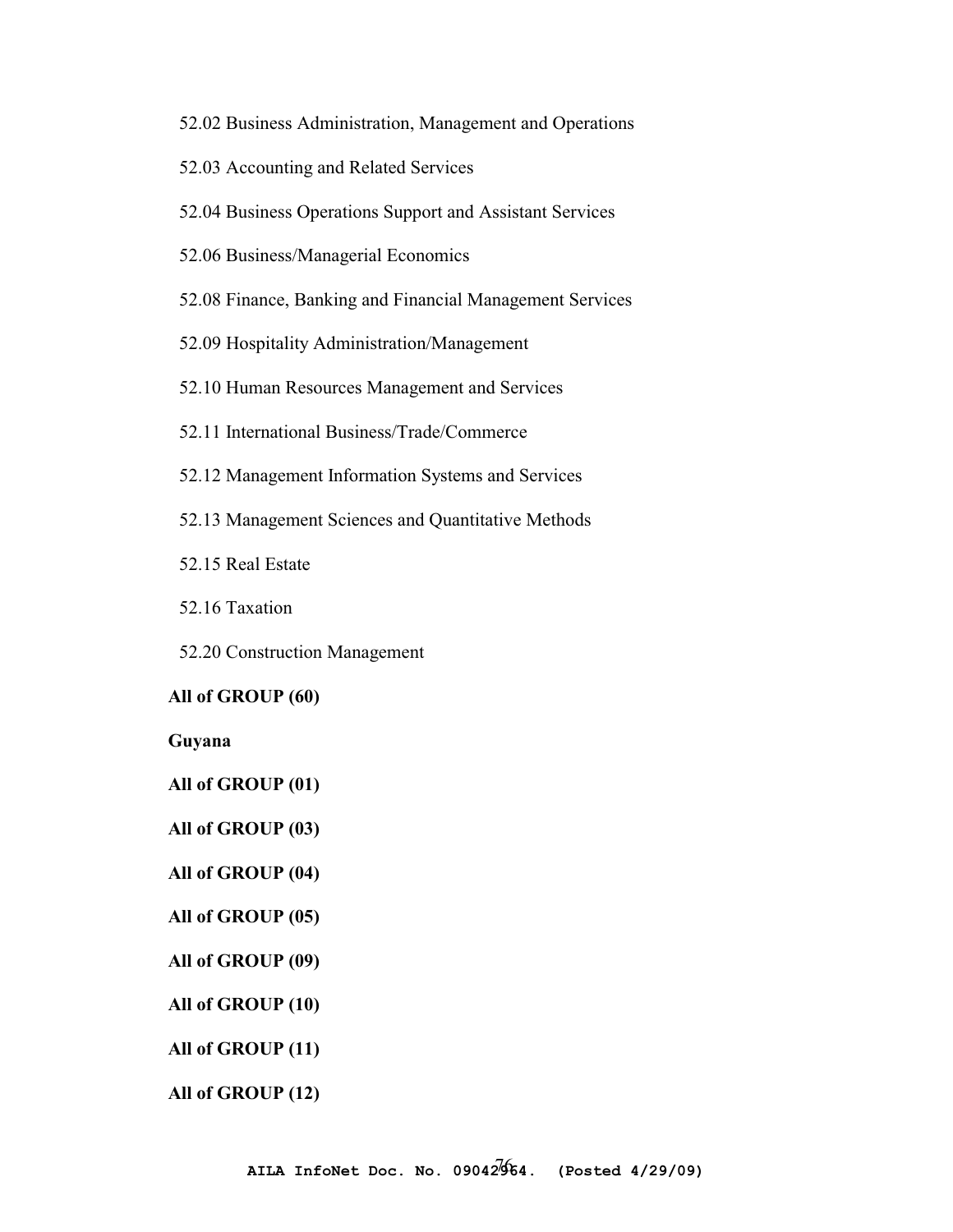**All of GROUP (13)** 

- **All of GROUP (14)**
- **All of GROUP (16)**
- **All of GROUP (19)**
- **All of GROUP (22)**
- **All of GROUP (23)**
- **All of GROUP (24)**
- **All of GROUP (25)**
- **All of GROUP (26)**
- **All of GROUP (27)**
- **All of GROUP (31)**
- **All of GROUP (38)**
- **All of GROUP (39)**
- **All of GROUP (40)**
- **All of GROUP (41)**
- **All of GROUP (42)**
- **All of GROUP (43)**
- **All of GROUP (44)**
- **All of GROUP (45)**
- **All of GROUP (46)**
- **All of GROUP (47)**
- **All of GROUP (48)**
- **All of GROUP (49)**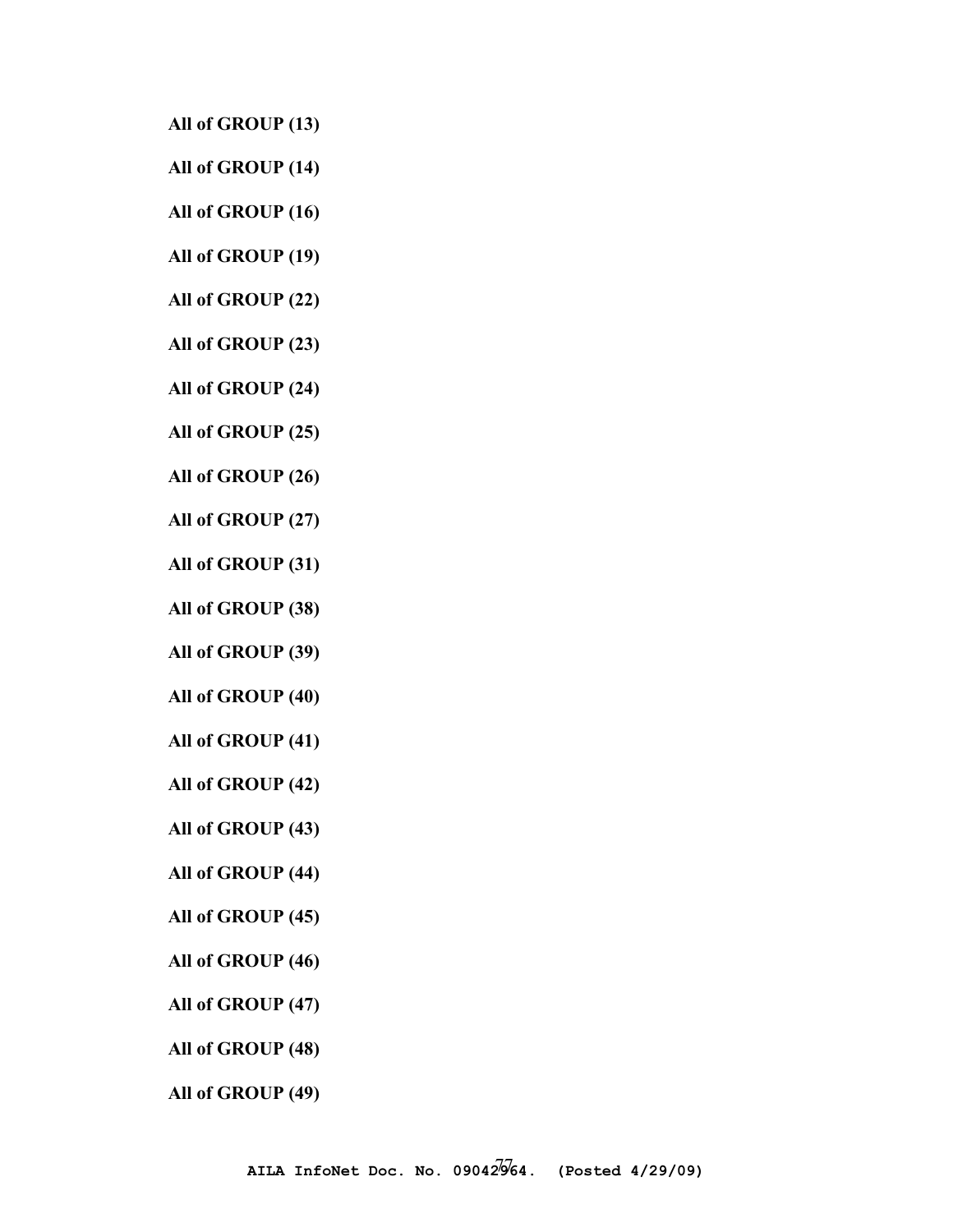**All of GROUP (50)** 

**All of GROUP (51)** 

**All of GROUP (52)** 

**All of GROUP (54)** 

**All of GROUP (60)** 

**Haiti**

**All of GROUP (01)** 

**All of GROUP (03)** 

**All of GROUP (04)** 

**All of GROUP (09)** 

**All of GROUP (10)** 

**All of GROUP (11)** 

**All of GROUP (13)** 

**All of GROUP (14)** 

**All of GROUP (19)** 

**All of GROUP (22)** 

**All of GROUP (23)** 

**All of GROUP (24)** 

**All of GROUP (26)** 

**All of GROUP (27)** 

**All of GROUP (31)** 

**All of GROUP (40)** 

**All of GROUP (41)**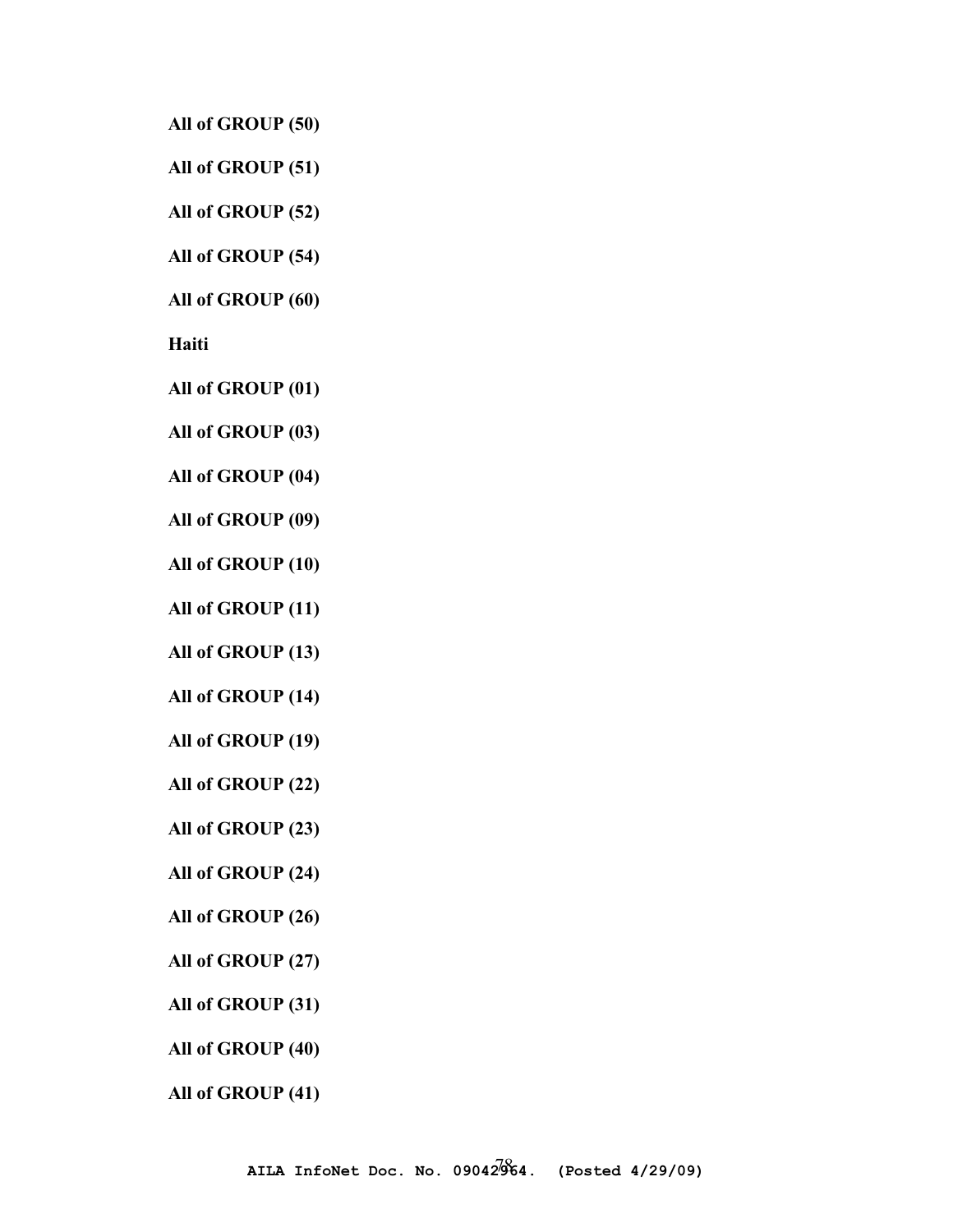**All of GROUP (42)** 

**All of GROUP (43)** 

**All of GROUP (44)** 

**All of GROUP (45)** 

**Honduras** 

**All of GROUP (01)** 

**All of GROUP (03)** 

**All of GROUP (04)** 

**All of GROUP (05)** 

**All of GROUP (09)** 

**All of GROUP (10)** 

**All of GROUP (11)** 

**All of GROUP (12)** 

**All of GROUP (13)** 

**All of GROUP (14)** 

**All of GROUP (16)** 

**All of GROUP (19)** 

**All of GROUP (22)** 

**All of GROUP (23)** 

**All of GROUP (24)** 

**All of GROUP (25)** 

**All of GROUP (26)** 

**All of GROUP (27)**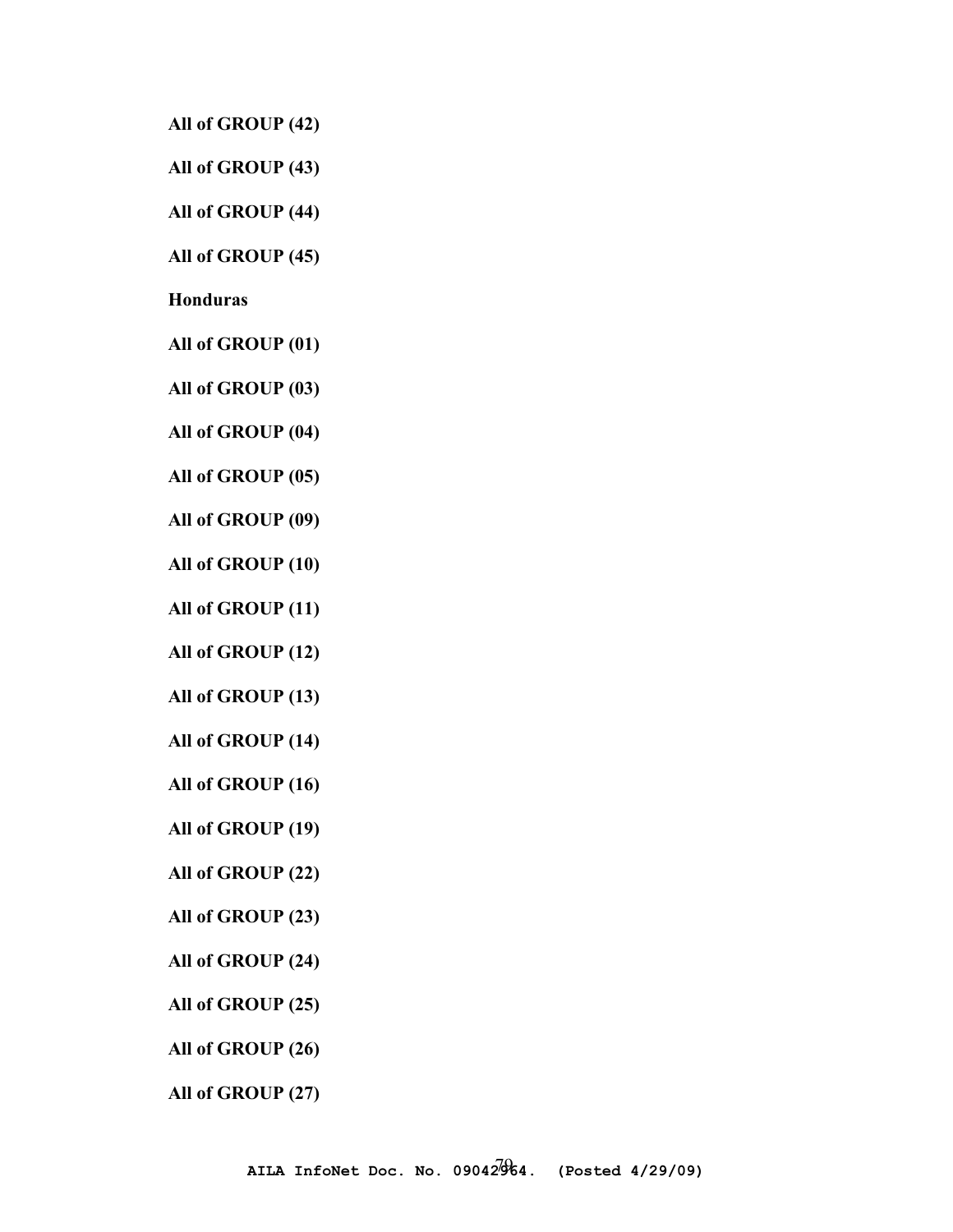**All of GROUP (31)** 

**All of GROUP (38)** 

**All of GROUP (39)** 

**All of GROUP (40)** 

**All of GROUP (41)** 

**All of GROUP (42)** 

**All of GROUP (43)** 

**All of GROUP (44)** 

**All of GROUP (45)** 

**All of GROUP (46)** 

**All of GROUP (47)** 

**All of GROUP (48)** 

**All of GROUP (49)** 

**All of GROUP (50)** 

**All of GROUP (51)** 

**All of GROUP (52)** 

**All of GROUP (54)** 

**All of GROUP (60)** 

**India**

**All of GROUP (01)** 

**All of GROUP (03)** 

**All of GROUP (04)** 

**All of GROUP (05)**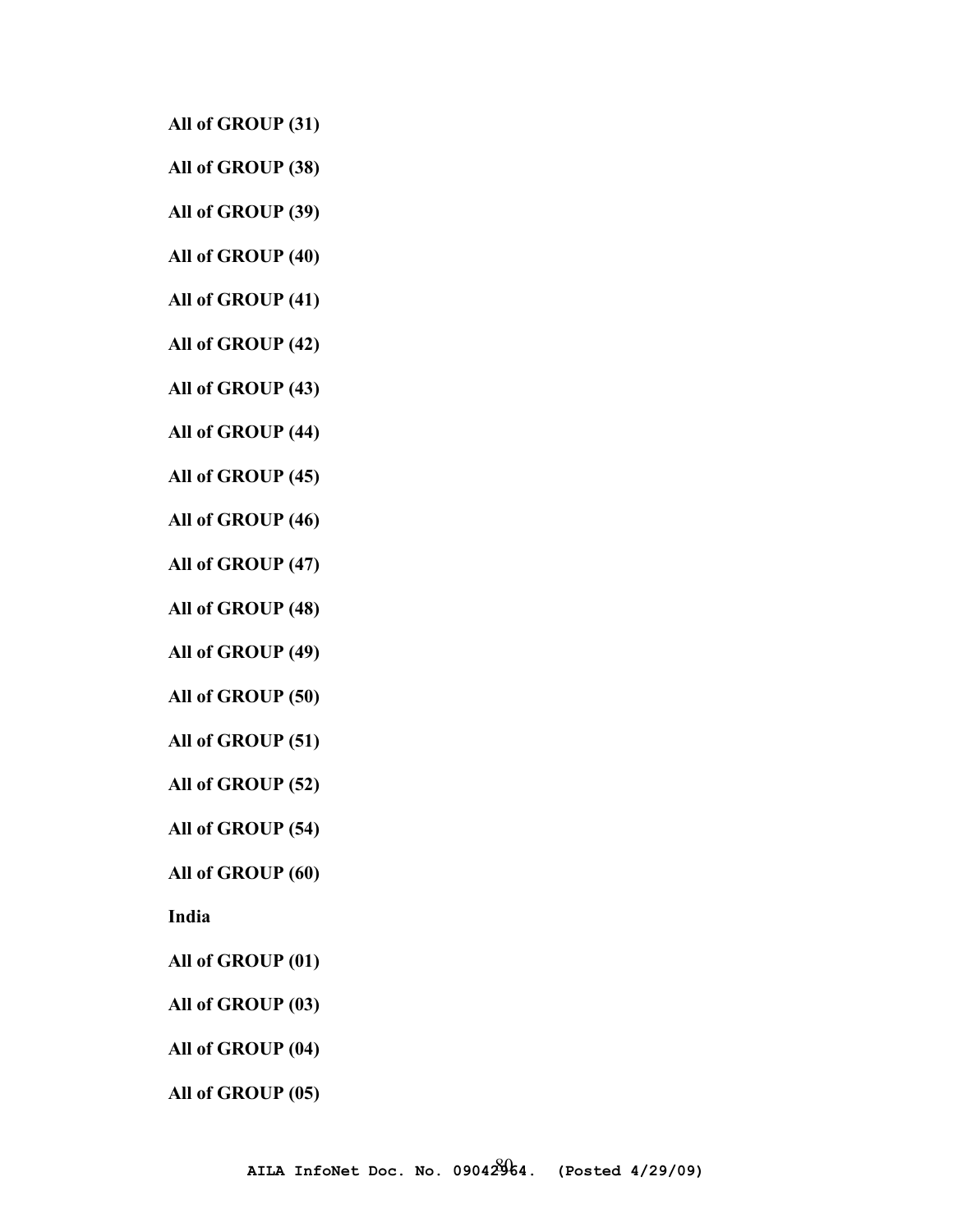**All of GROUP (13)** 

**All of GROUP (14)** 

## **All of GROUP (16)**

## **GROUP (19)**

19.01 Family and Consumer Sciences/Human Sciences, General

19.05 Foods, Nutrition, and Related Services

**All of GROUP (22)** 

**All of GROUP (24)** 

**All of GROUP (25)** 

**All of GROUP (26)** 

**All of GROUP (27)** 

**All of GROUP (40)** 

**All of GROUP (41)** 

**All of GROUP (42)** 

**All of GROUP (43)** 

**All of GROUP (44)** 

**All of GROUP (45)** 

**All of GROUP (46)** 

**All of GROUP (47)** 

**All of GROUP (48)** 

**All of GROUP (49)** 

**All of GROUP (50)** 

**All of GROUP (51)**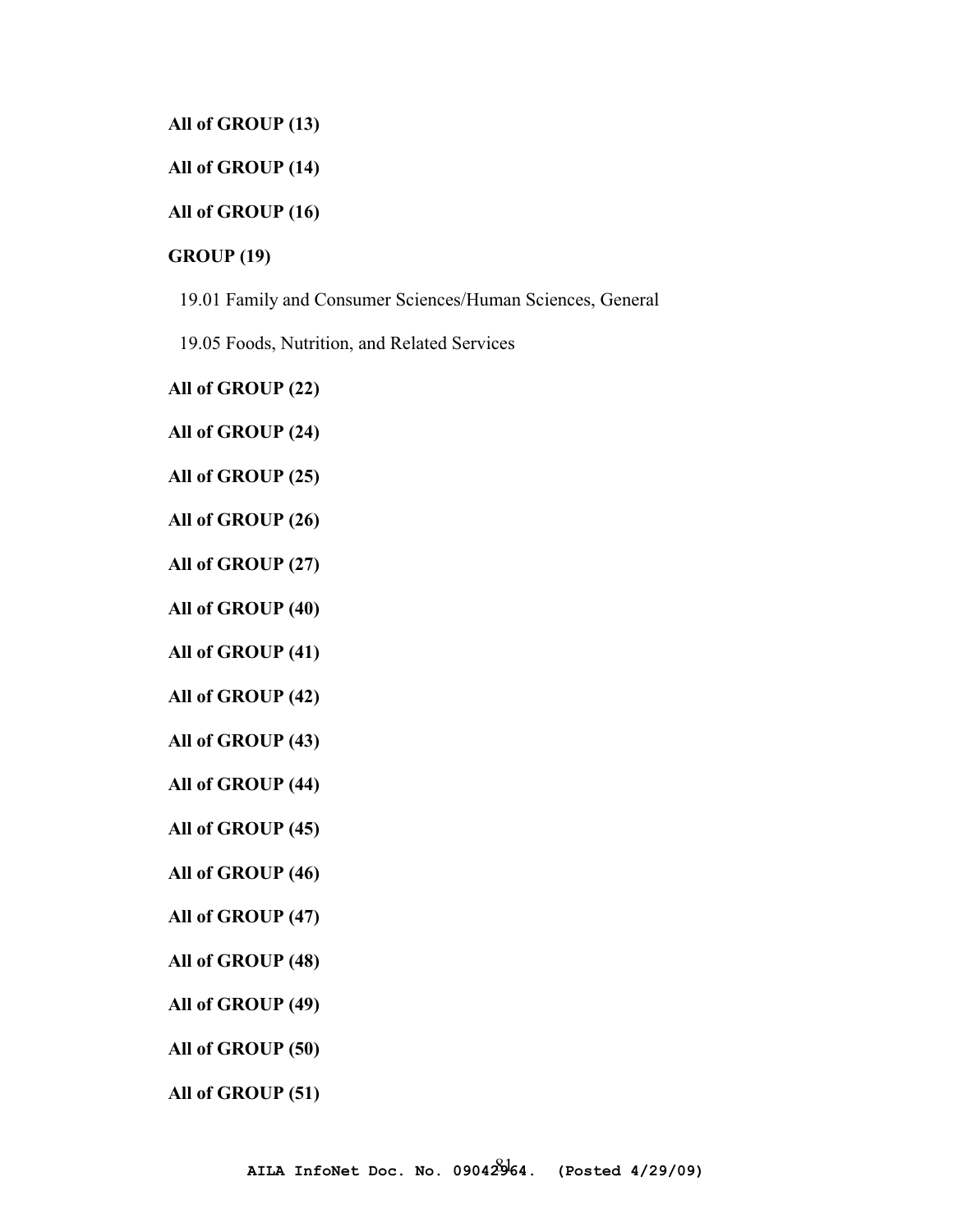**All of GROUP (60)** 

**Indonesia** 

- **All of GROUP (01)**
- **All of GROUP (03)**
- **All of GROUP (04)**
- **All of GROUP (05)**
- **All of GROUP (09)**
- **All of GROUP (10)**
- **All of GROUP (11)**
- **All of GROUP (12)**
- **All of GROUP (13)**
- **All of GROUP (14)**
- **All of GROUP (16)**
- **All of GROUP (19)**
- **All of GROUP (22)**
- **All of GROUP (23)**
- **All of GROUP (24)**
- **All of GROUP (25)**
- **All of GROUP (26)**
- **All of GROUP (27)**
- **All of GROUP (31)**
- **All of GROUP (38)**
- **All of GROUP (39)**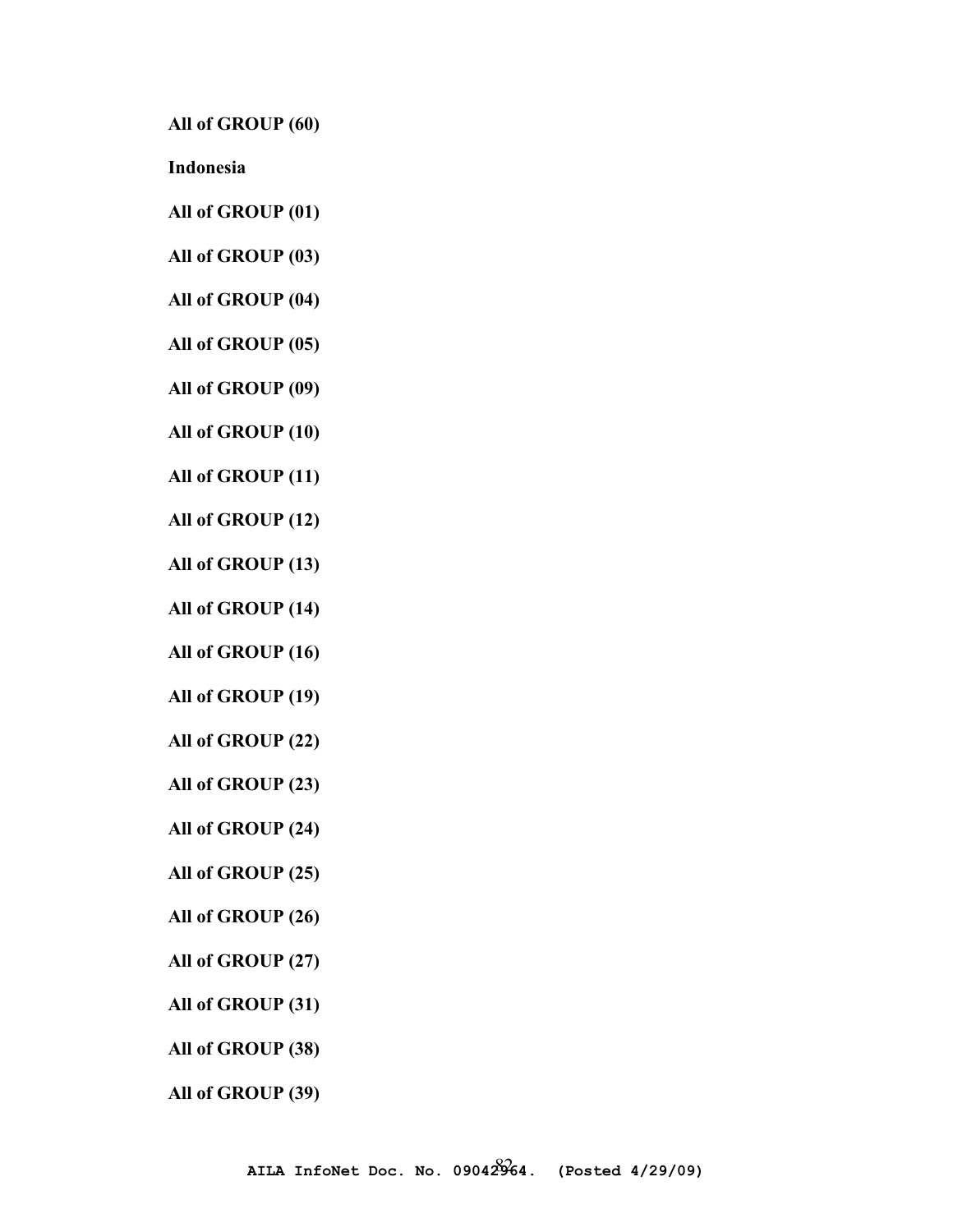**All of GROUP (40)** 

**All of GROUP (41)** 

**All of GROUP (42)** 

**All of GROUP (43)** 

**All of GROUP (44)** 

**All of GROUP (45)** 

**All of GROUP (46)** 

**All of GROUP (47)** 

**All of GROUP (48)** 

**All of GROUP (49)** 

**All of GROUP (50)** 

**All of GROUP (51)** 

**All of GROUP (52)** 

**All of GROUP (54)** 

**All of GROUP (60)** 

**Jamaica** 

**All of GROUP (01)** 

**All of GROUP (03)** 

**All of GROUP (04)** 

**All of GROUP (05)** 

**All of GROUP (09)** 

**All of GROUP (10)** 

**All of GROUP (11)**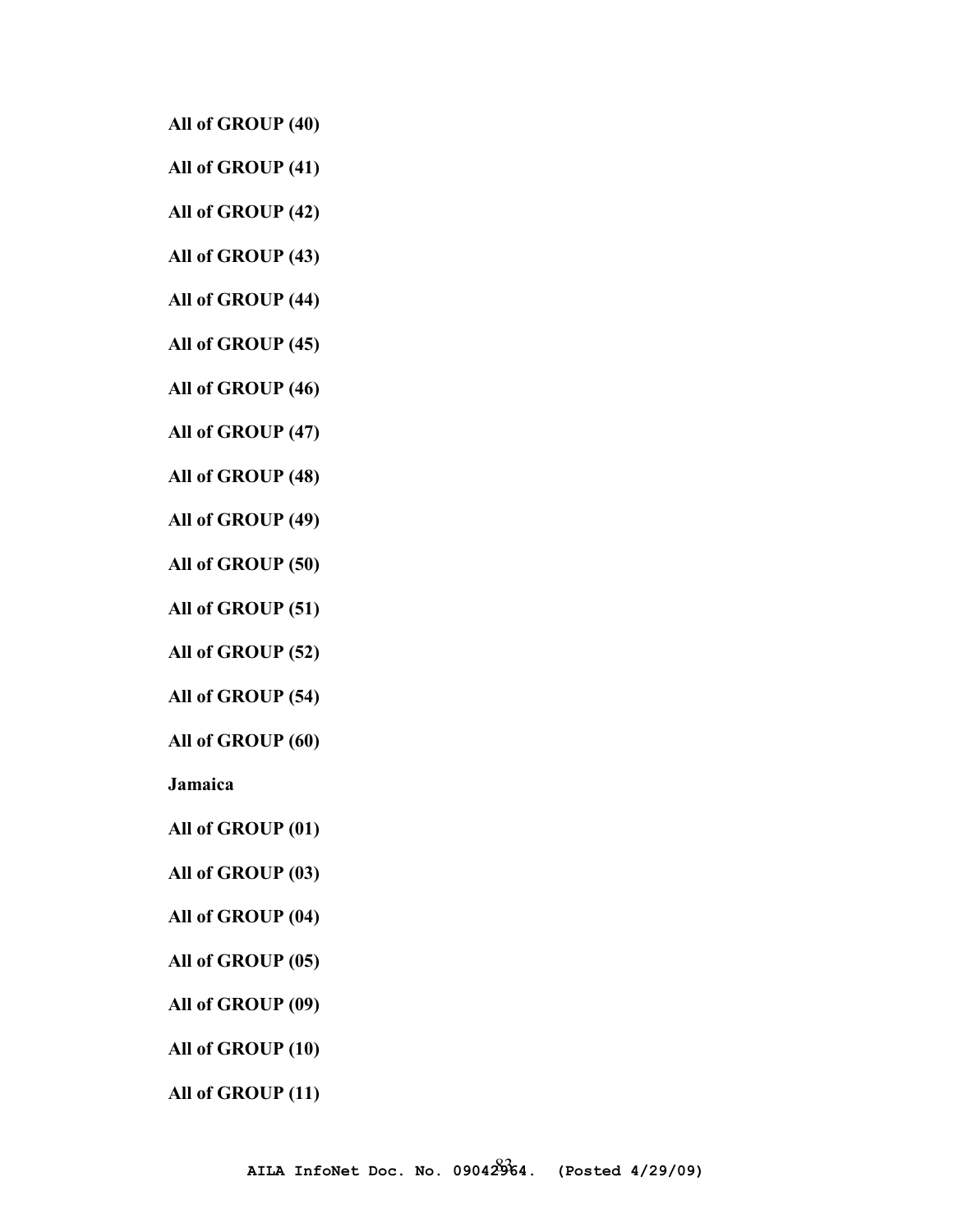**All of GROUP (12)** 

**All of GROUP (13)** 

**All of GROUP (14)** 

**All of GROUP (16)** 

**All of GROUP (19)** 

**All of GROUP (22)** 

**All of GROUP (23)** 

**All of GROUP (24)** 

**All of GROUP (25)** 

**All of GROUP (26)** 

**All of GROUP (27)** 

**All of GROUP (31)** 

**All of GROUP (38)** 

**All of GROUP (39)** 

**All of GROUP (40)** 

**All of GROUP (41)** 

**All of GROUP (42)** 

**All of GROUP (43)** 

**All of GROUP (44)** 

**All of GROUP (45)** 

**All of GROUP (46)** 

**All of GROUP (47)** 

**All of GROUP (48)**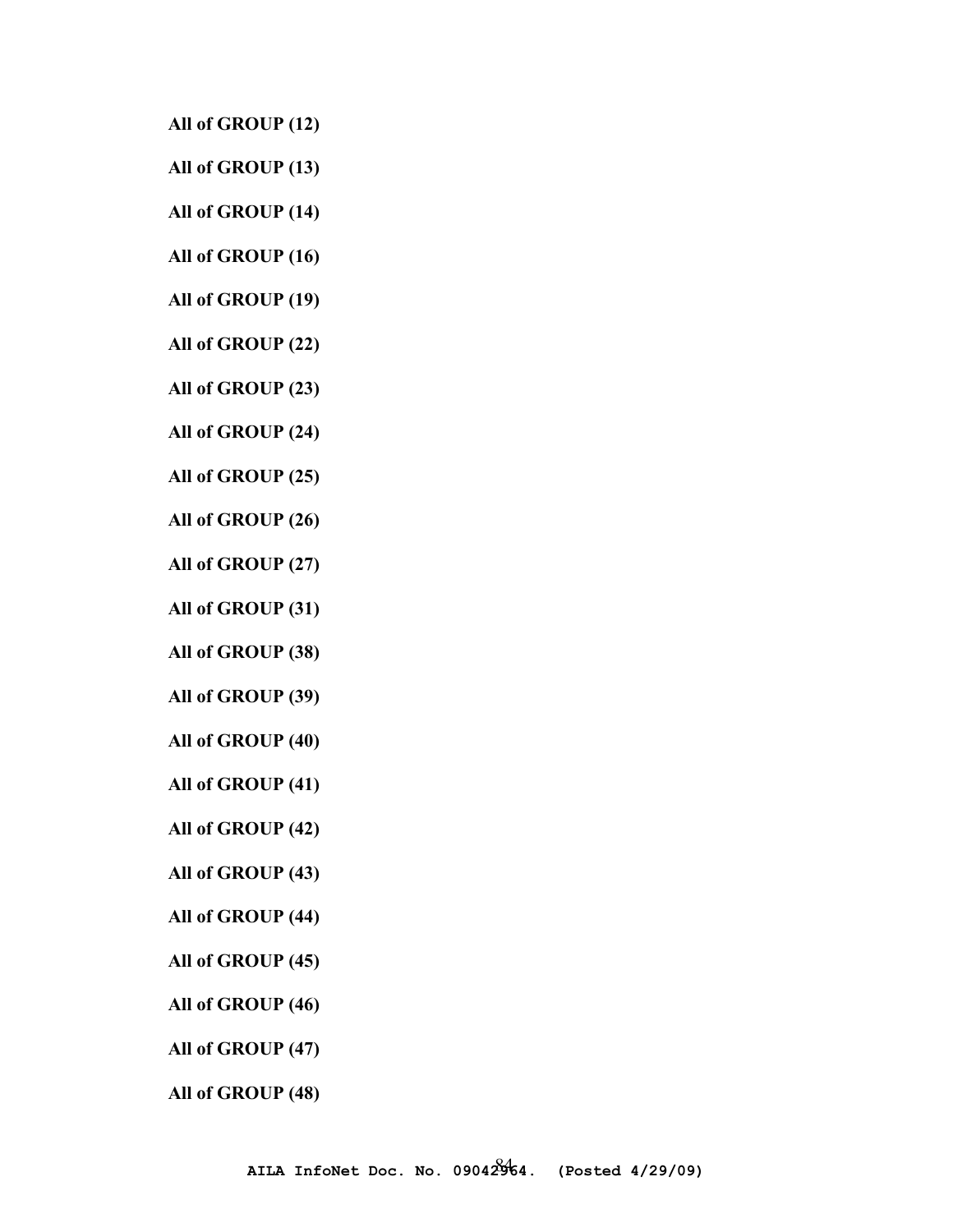**All of GROUP (49)** 

**All of GROUP (50)** 

**All of GROUP (51)** 

**All of GROUP (52)** 

**All of GROUP (54)** 

**All of GROUP (60)** 

**Kazakhstan** 

**GROUP (01)** 

01.10 Food Science

01.11 Plant Sciences

01.12 Soil Science and Agronomy

## **All of GROUP (03)**

**All of GROUP (04)** 

## **GROUP (09)**

09.01 Communication and Media Studies

09.04 Journalism -

09.07 Radio, Television, and Digital Communication

## **All of GROUP (10)**

#### **All of GROUP (11)**

#### **GROUP (13)**

13.01 Education, General

13.02 Bilingual, Multilingual, and Multicultural

13.03 Curriculum and Instruction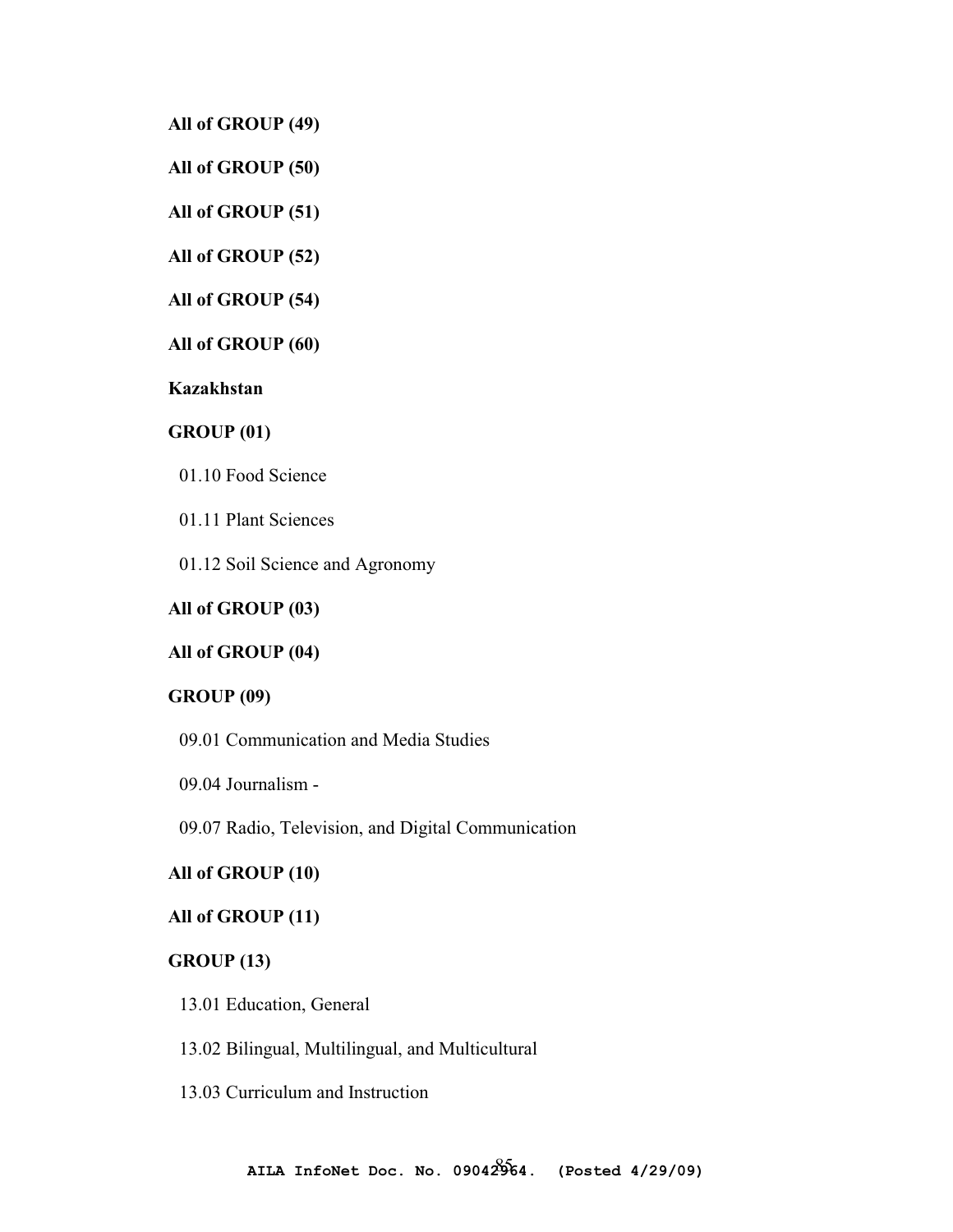- 13.06 Educational Assessment, Evaluation, and Research
- 13.13 Teacher Education and Professional Development, Specific Subject Areas

### **GROUP (14)**

- 14.01 Engineering, General
- 14.02 Aerospace, Aeronautical and Astronautical Engineering
- 14.03 Agricultural/Biological Engineering and Bioengineering
- 14.07 Chemical Engineering
- 14.08 Civil Engineering
- 14.09 Computer Hardware and Software Engineering
- 14.10 Electrical, Electronics and Communications Engineering
- 14.14 Environmental Engineering
- 14.18 Materials Engineering
- 14.19 Mechanical Engineering
- 14.20 Metallurgical Engineering
- 14.21 Mining and Mineral Engineering
- 14.22 Naval Architecture and Marine Engineering
- 14.23 Nuclear Engineering
- 14.25 Energy Engineering & Tech.
- 14.33 Construction Engineering
- 14.35 Industrial/Manufacturing Engineering
- 14.38 Surveying Engineering
- 14.39 Geological/Geophysical Engineering

#### **All of GROUP (16)**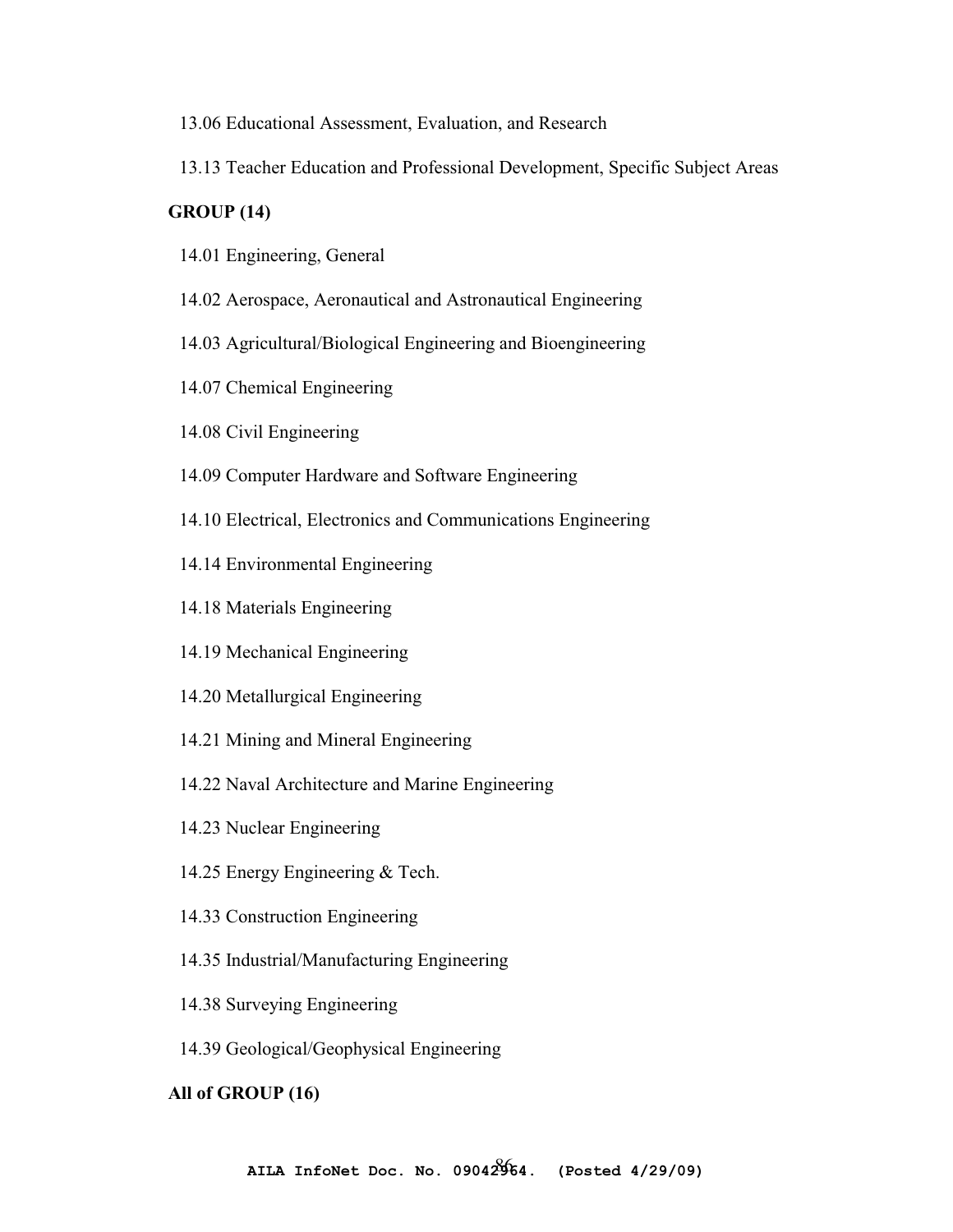## **GROUP (19)**

19.05 Foods, Nutrition, and Related Services

19.09 Apparel and Textiles

# **All of GROUP (22)**

## **All of GROUP (23)**

## **All of GROUP (24)**

## **All of GROUP (25)**

## **GROUP (26)**

26.01 Biology

26.03 Botany/Plant Biology

- 26.05 Microbiological Sciences and Immunology
- 26.08 Genetics
- 26.12 Biotechnology
- 26.13 Ecology, Population Biology

#### **All of GROUP (40)**

#### **All of GROUP (42)**

### **All of GROUP (44)**

## **GROUP (45)**

- 45.05 Demography and Population Studies
- 45.06 Economics
- 45.07 Geography and Cartography
- 45.09 International Relations and Affairs
- 45.10 Political Science and Government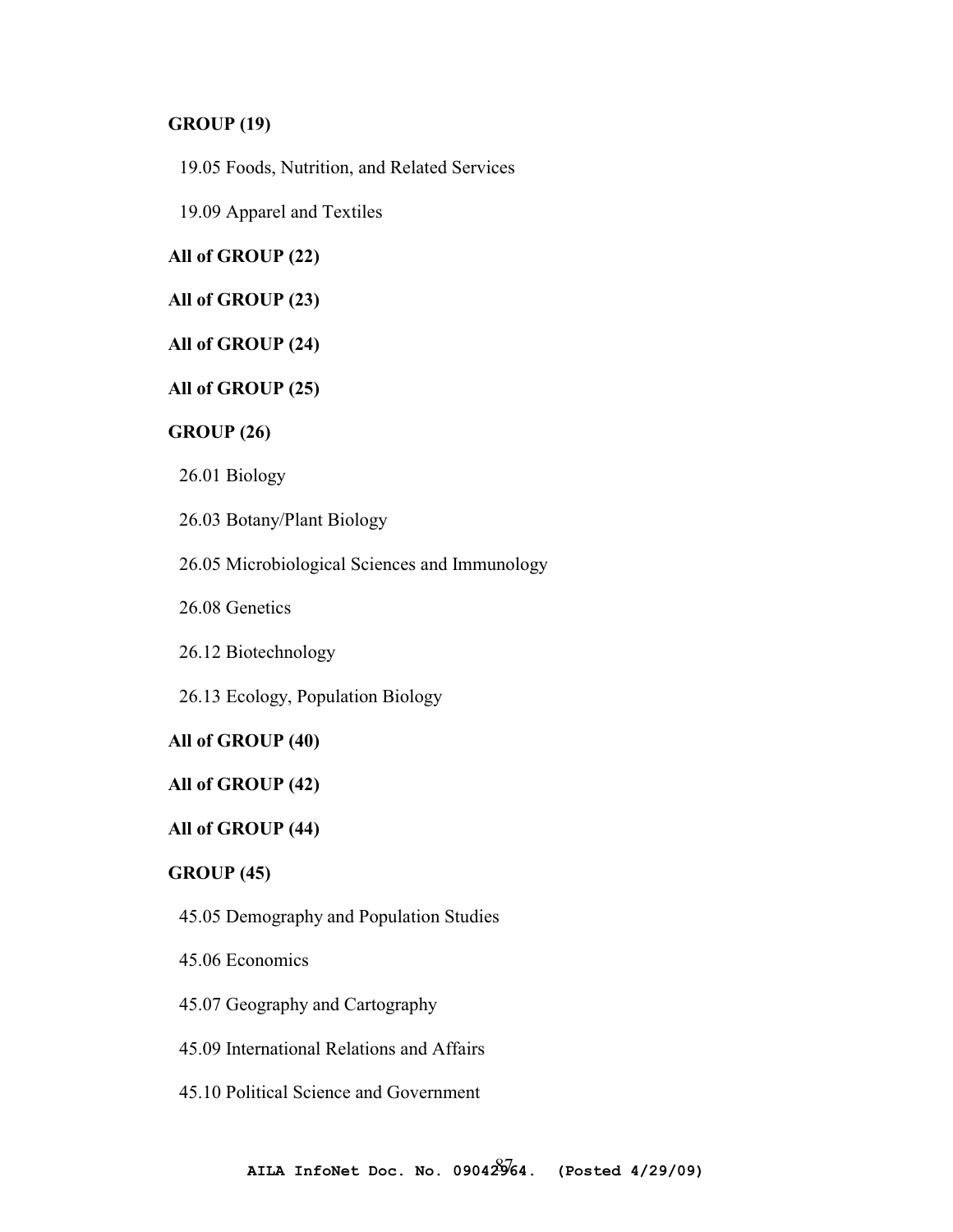45.11 Sociology

45.99 Social Sciences, Other

## **All of GROUP (46)**

## **All of GROUP (47)**

**All of GROUP (49)** 

### **All of GROUP (50)**

## **GROUP (51)**

51.07 Health and Medical Administrative Services

- 51.09 Allied Health Diagnostic, Intervention, and Treatment Professions
- 51.12 Medicine, Medical Research, including all specialties and fields
- 51.20 Pharmacy
- 51.22 Public Health
- 51.23 Rehabilitation and Therapeutic Professions

### **GROUP (52)**

- 52.02 Business Administration, Management and Operations
- 52.03 Accounting and Related Services
- 52.08 Finance, Banking and Financial Management Services
- 52.09 Hospitality Administration/Management
- 52.11 International Business/Trade/Commerce
- 52.13 Management Sciences and Quantitative Methods
- 52.20 Construction Management

## **Kenya**

#### **All of GROUP (01)**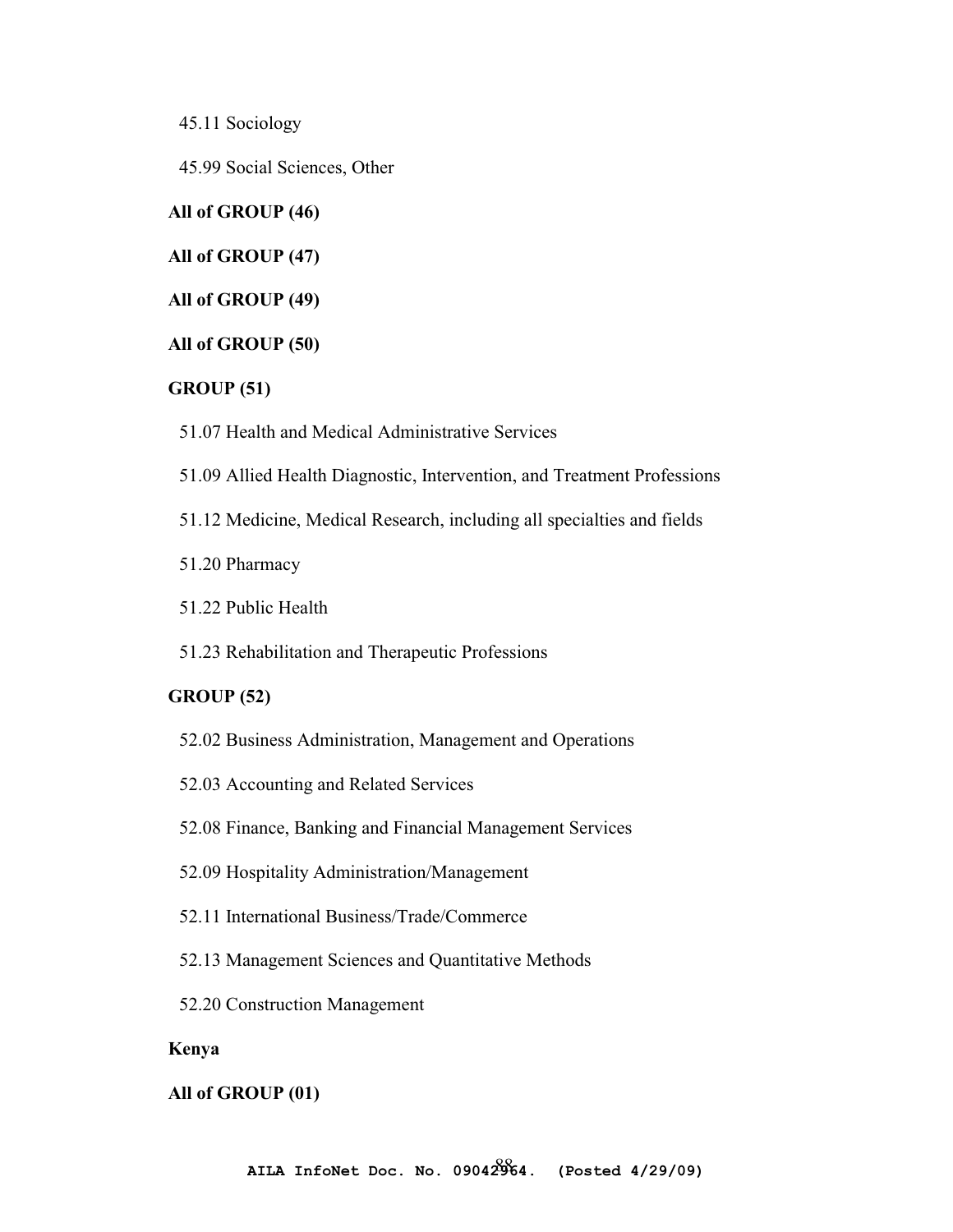**All of GROUP (03)** 

- **All of GROUP (04)**
- **All of GROUP (05)**
- **All of GROUP (09)**
- **All of GROUP (10)**
- **All of GROUP (11)**
- **All of GROUP (12)**
- **All of GROUP (13)**
- **All of GROUP (14)**
- **All of GROUP (16)**
- **All of GROUP (19)**
- **All of GROUP (22)**
- **All of GROUP (23)**
- **All of GROUP (24)**
- **All of GROUP (25)**
- **All of GROUP (26)**
- **All of GROUP (27)**
- **All of GROUP (31)**
- **All of GROUP (38)**
- **All of GROUP (39)**
- **All of GROUP (40)**
- **All of GROUP (41)**
- **All of GROUP (42)**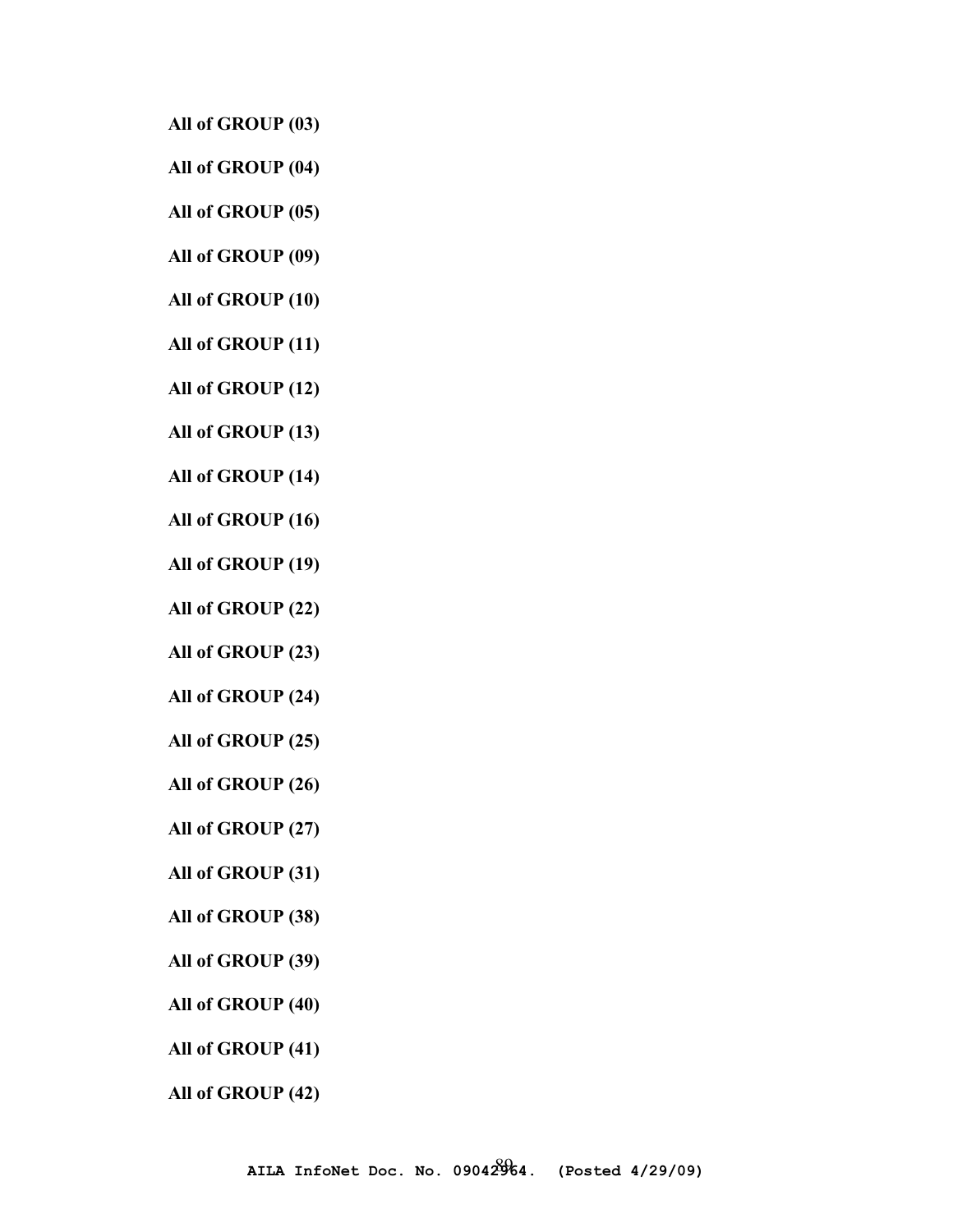**All of GROUP (43)** 

**All of GROUP (44)** 

**All of GROUP (45)** 

**All of GROUP (46)** 

**All of GROUP (47)** 

**All of GROUP (48)** 

**All of GROUP (49)** 

**All of GROUP (50)** 

**All of GROUP (51)** 

**All of GROUP (52)** 

**All of GROUP (54)** 

**All of GROUP (60)** 

**Kosovo** 

#### **GROUP (01)**

01.01 Agricultural Business and Management

01.06 Applied Horticulture/Horticulture

## **GROUP (03)**

03.01 Natural Resources Conservation and Research &

Environmental/Wildlife/Wildlands Science/Studies

03.02 Natural Resources Management and Policy

03.05 Forestry

#### **All of GROUP (04)**

## **All of GROUP (05)**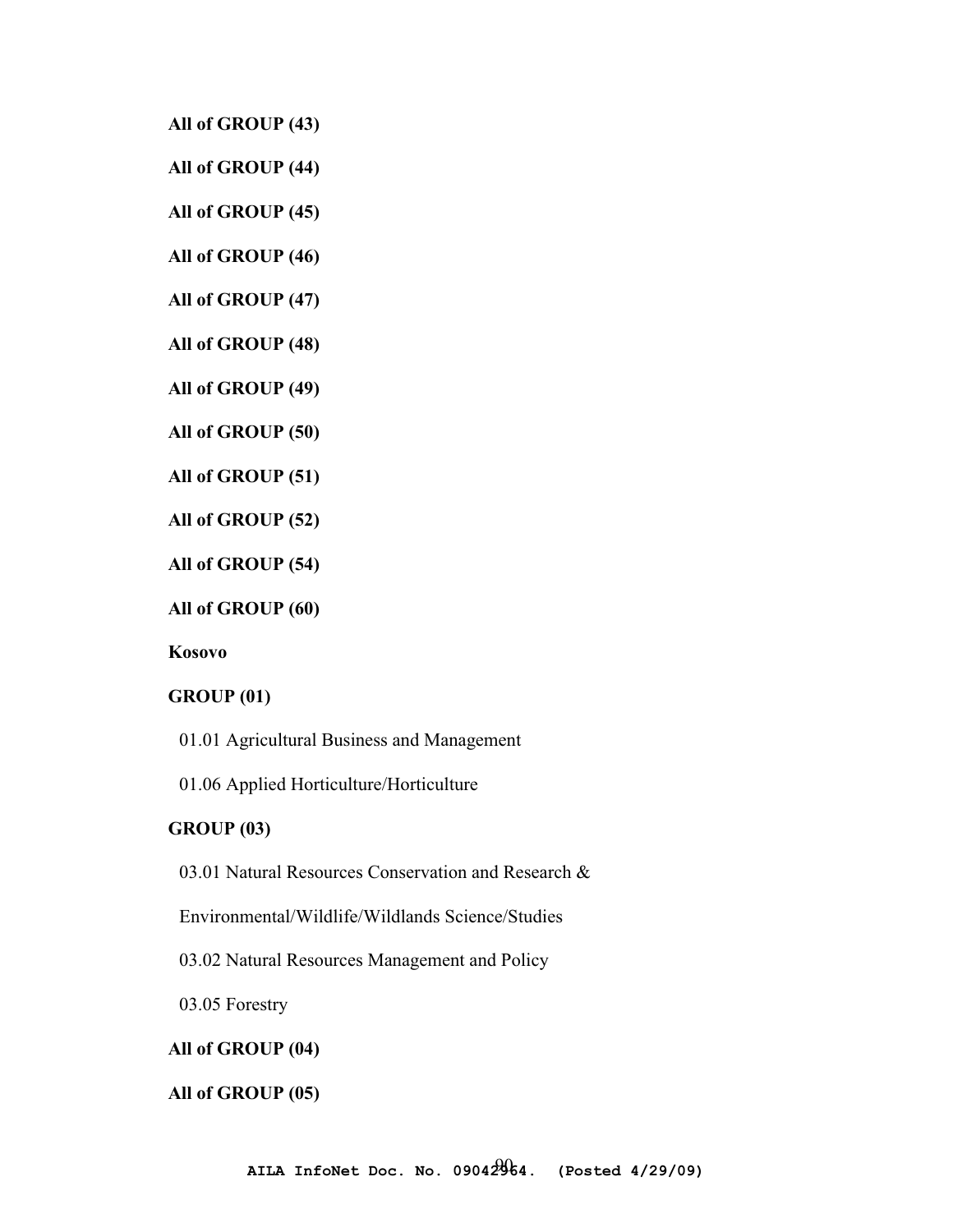**All of GROUP (09)** 

**All of GROUP (10)** 

**All of GROUP (11)** 

**All of GROUP (13)** 

**All of GROUP (14)** 

**All of GROUP (16)** 

**All of GROUP (22)** 

**All of GROUP (23)** 

**All of GROUP (24)** 

**All of GROUP (25)** 

**All of GROUP (26)** 

**All of GROUP (27)** 

**All of GROUP (38)** 

**All of GROUP (40)** 

**All of GROUP (41)** 

**All of GROUP (42)** 

**All of GROUP (43)** 

**All of GROUP (44)** 

**All of GROUP (45)** 

**All of GROUP (46)** 

**All of GROUP (47)** 

**All of GROUP (48)** 

**All of GROUP (49)**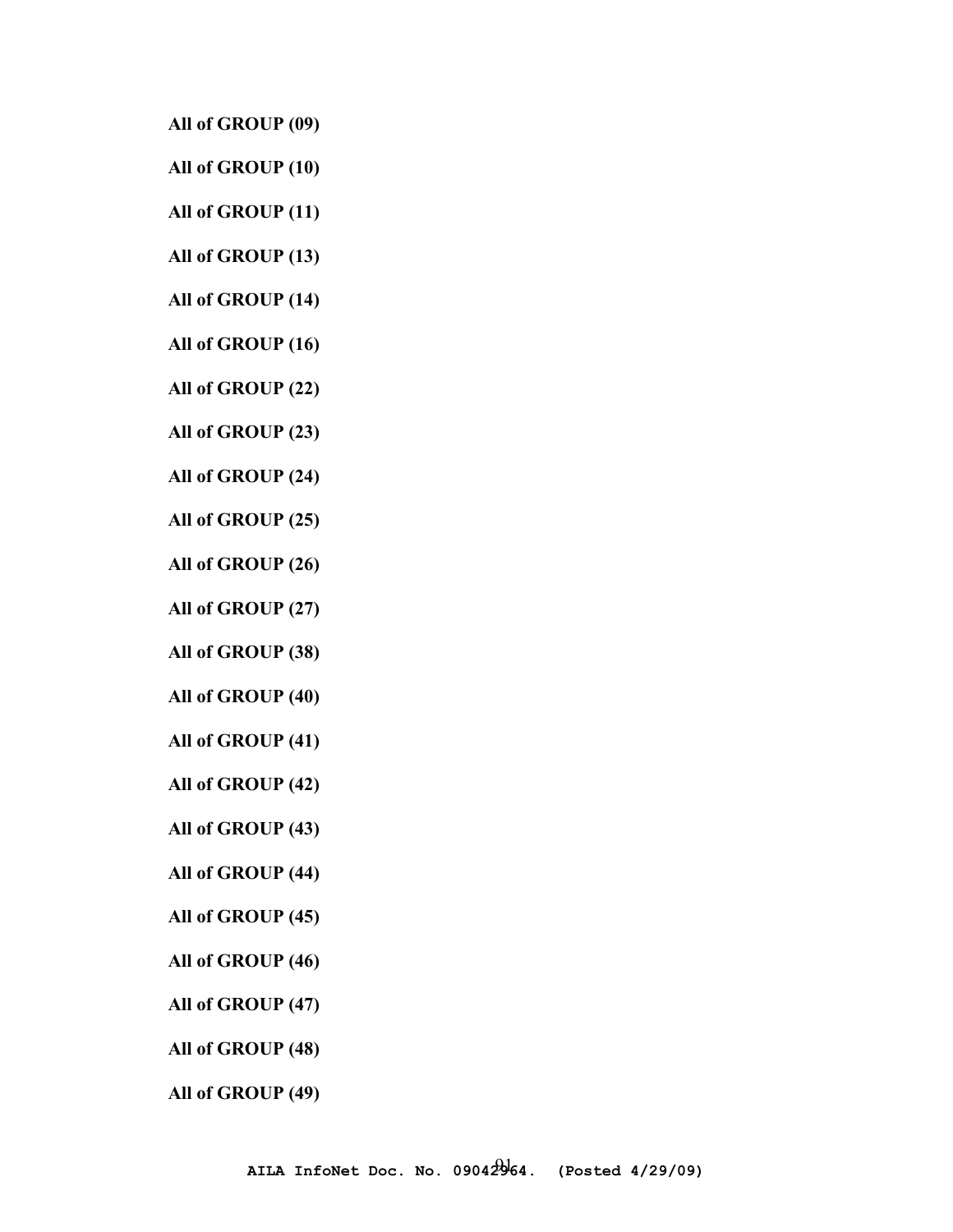**All of GROUP (50)** 

**All of GROUP (51)** 

**All of GROUP (52)** 

**All of GROUP (54)** 

**All of GROUP (60)** 

**Laos**

**All of GROUP (01)** 

**All of GROUP (03)** 

**All of GROUP (04)** 

**All of GROUP (05)** 

**All of GROUP (09)** 

**All of GROUP (10)** 

**All of GROUP (11)** 

**All of GROUP (12)** 

**All of GROUP (13)** 

**All of GROUP (14)** 

**All of GROUP (16)** 

**All of GROUP (19)** 

**All of GROUP (22)** 

**All of GROUP (23)** 

**All of GROUP (25)** 

**All of GROUP (26)** 

**All of GROUP (27)**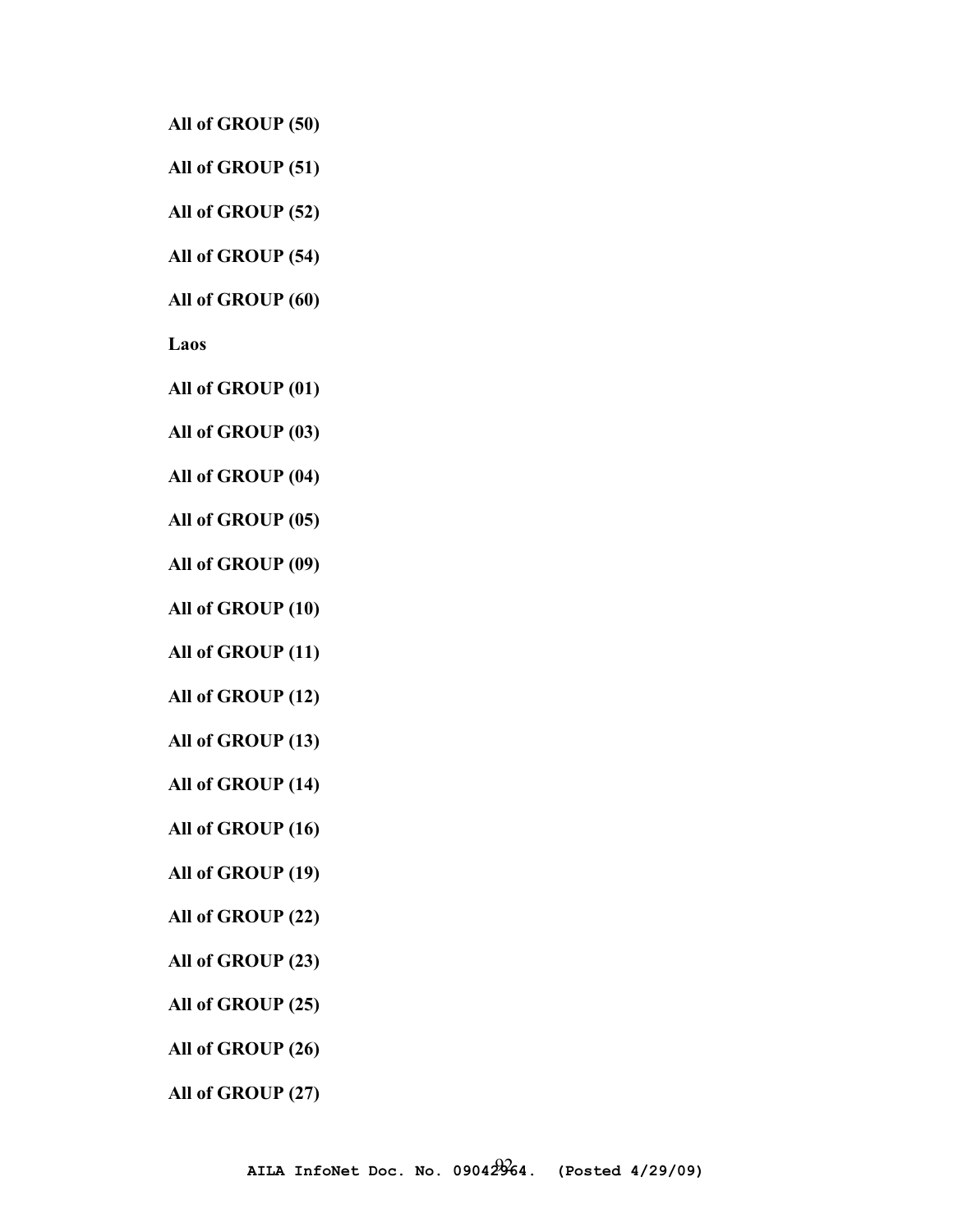**All of GROUP (31)** 

**All of GROUP (38)** 

**All of GROUP (39)** 

**All of GROUP (40)** 

**All of GROUP (41)** 

**All of GROUP (42)** 

**All of GROUP (43)** 

**All of GROUP (44)** 

**All of GROUP (45)** 

**All of GROUP (46)** 

**All of GROUP (47)** 

**All of GROUP (48)** 

**All of GROUP (49)** 

**All of GROUP (50)** 

**All of GROUP (51)** 

**All of GROUP (52)** 

**All of GROUP (54)** 

**All of GROUP (60)** 

**Lebanon** 

**All of GROUP (01)** 

**All of GROUP (03)** 

**All of GROUP (04)** 

**All of GROUP (05)**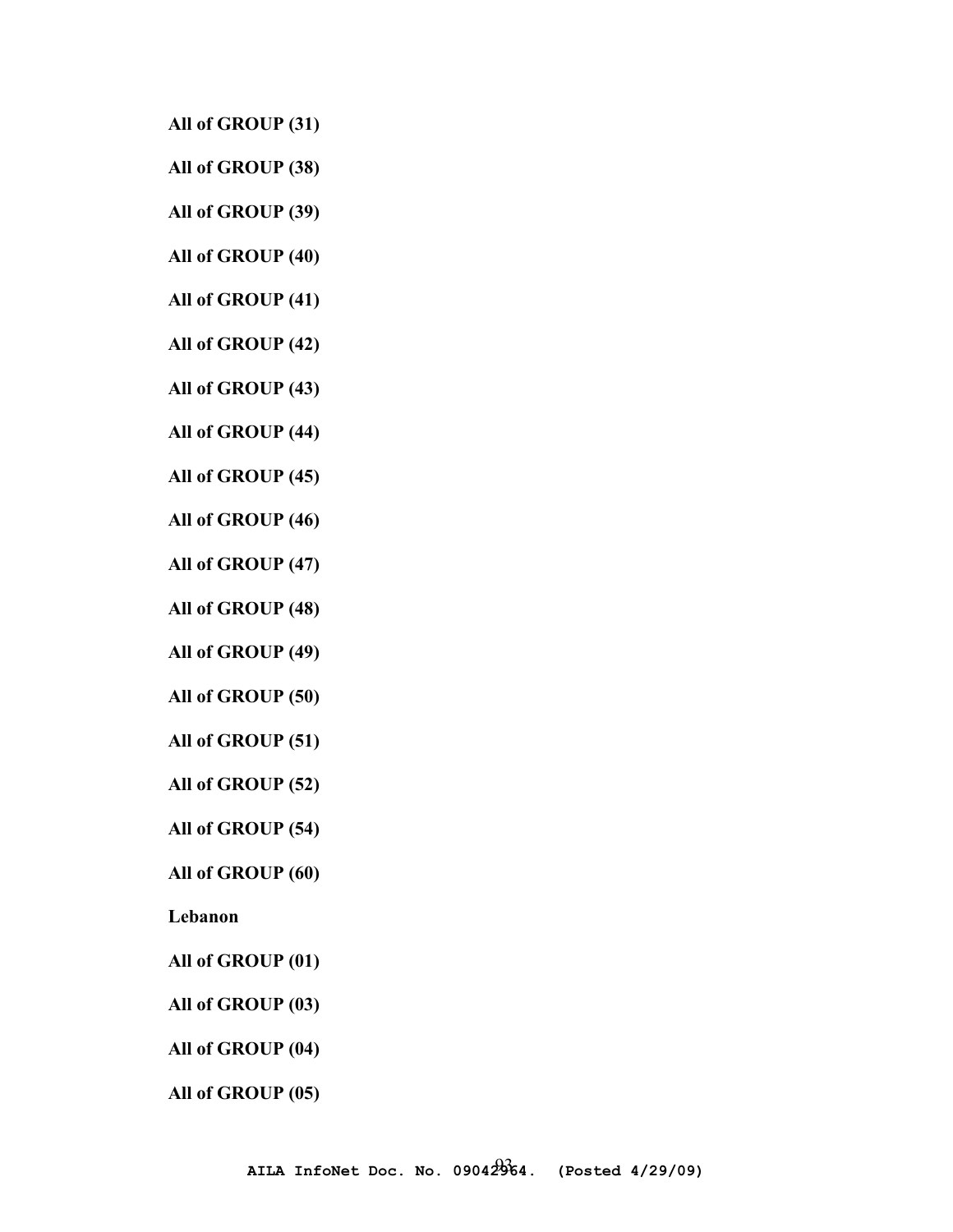**All of GROUP (09)** 

- **All of GROUP (10)**
- **All of GROUP (11)**
- **All of GROUP (12)**
- **All of GROUP (13)**
- **All of GROUP (14)**
- **All of GROUP (16)**
- **All of GROUP (19)**
- **All of GROUP (22)**
- **All of GROUP (23)**
- **All of GROUP (24)**
- **All of GROUP (25)**
- **All of GROUP (26)**
- **All of GROUP (27)**
- **All of GROUP (31)**
- **All of GROUP (38)**
- **All of GROUP (39)**
- **All of GROUP (40)**
- **All of GROUP (41)**
- **All of GROUP (42)**
- **All of GROUP (43)**
- **All of GROUP (44)**
- **All of GROUP (45)**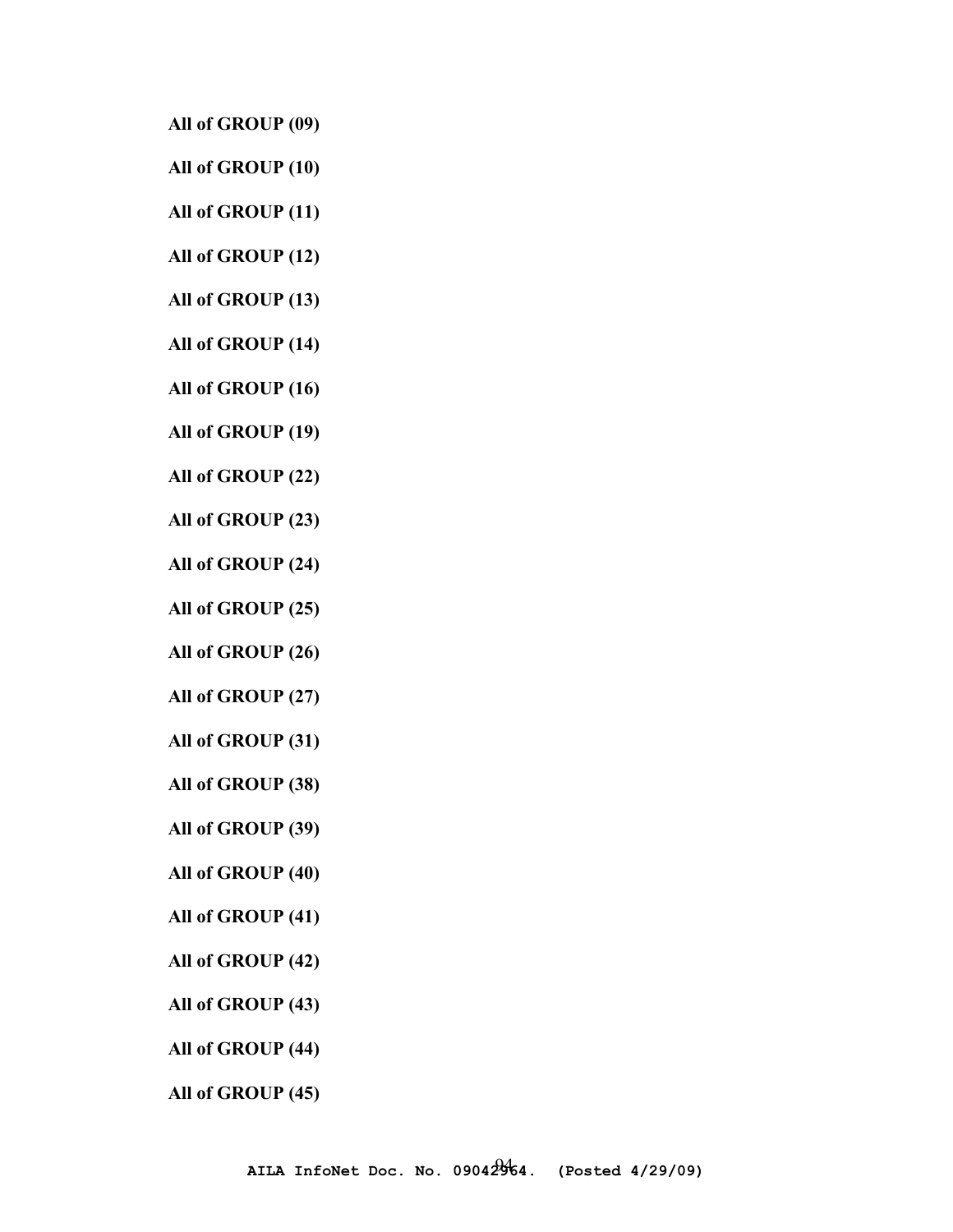**All of GROUP (46)** 

**All of GROUP (47)** 

**All of GROUP (48)** 

**All of GROUP (49)** 

**All of GROUP (50)** 

**All of GROUP (51)** 

**All of GROUP (52)** 

**All of GROUP (54)** 

**All of GROUP (60)** 

**Liberia** 

**All of GROUP (01)** 

**All of GROUP (03)** 

**All of GROUP (04)** 

**All of GROUP (05)** 

**All of GROUP (09)** 

**All of GROUP (10)** 

**All of GROUP (11)** 

**All of GROUP (12)** 

**All of GROUP (13)** 

**All of GROUP (14)** 

**All of GROUP (16)** 

**All of GROUP (19)** 

**All of GROUP (22)**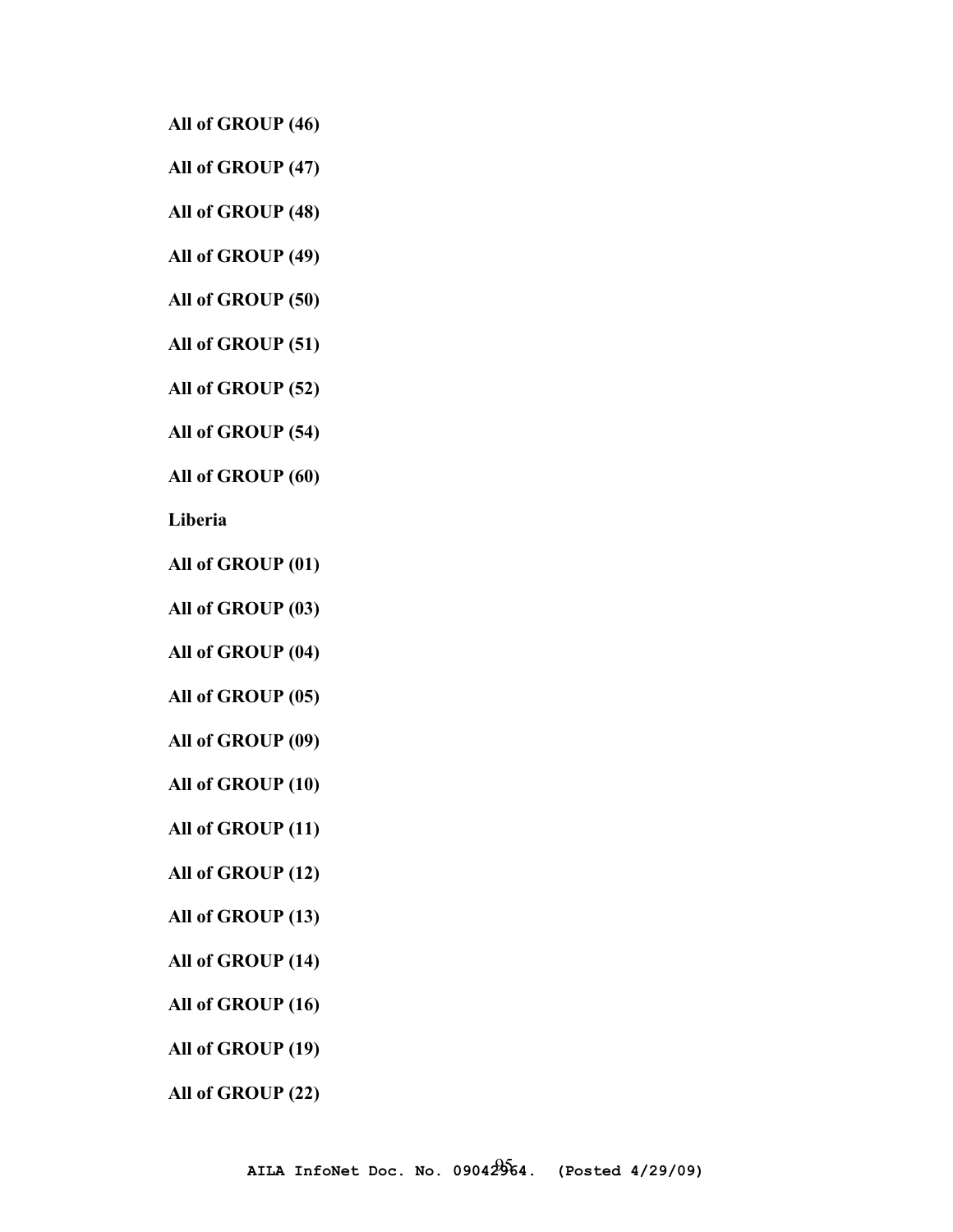- **All of GROUP (23)**
- **All of GROUP (24)**
- **All of GROUP (25)**
- **All of GROUP (26)**
- **All of GROUP (27)**
- **All of GROUP (31)**
- **All of GROUP (38)**
- **All of GROUP (39)**
- **All of GROUP (40)**
- **All of GROUP (41)**
- **All of GROUP (42)**
- **All of GROUP (43)**
- **All of GROUP (44)**
- **All of GROUP (45)**
- **All of GROUP (46)**
- **All of GROUP (47)**
- **All of GROUP (48)**
- **All of GROUP (49)**
- **All of GROUP (50)**
- **All of GROUP (51)**
- **All of GROUP (52)**
- **All of GROUP (54)**
- **All of GROUP (60)**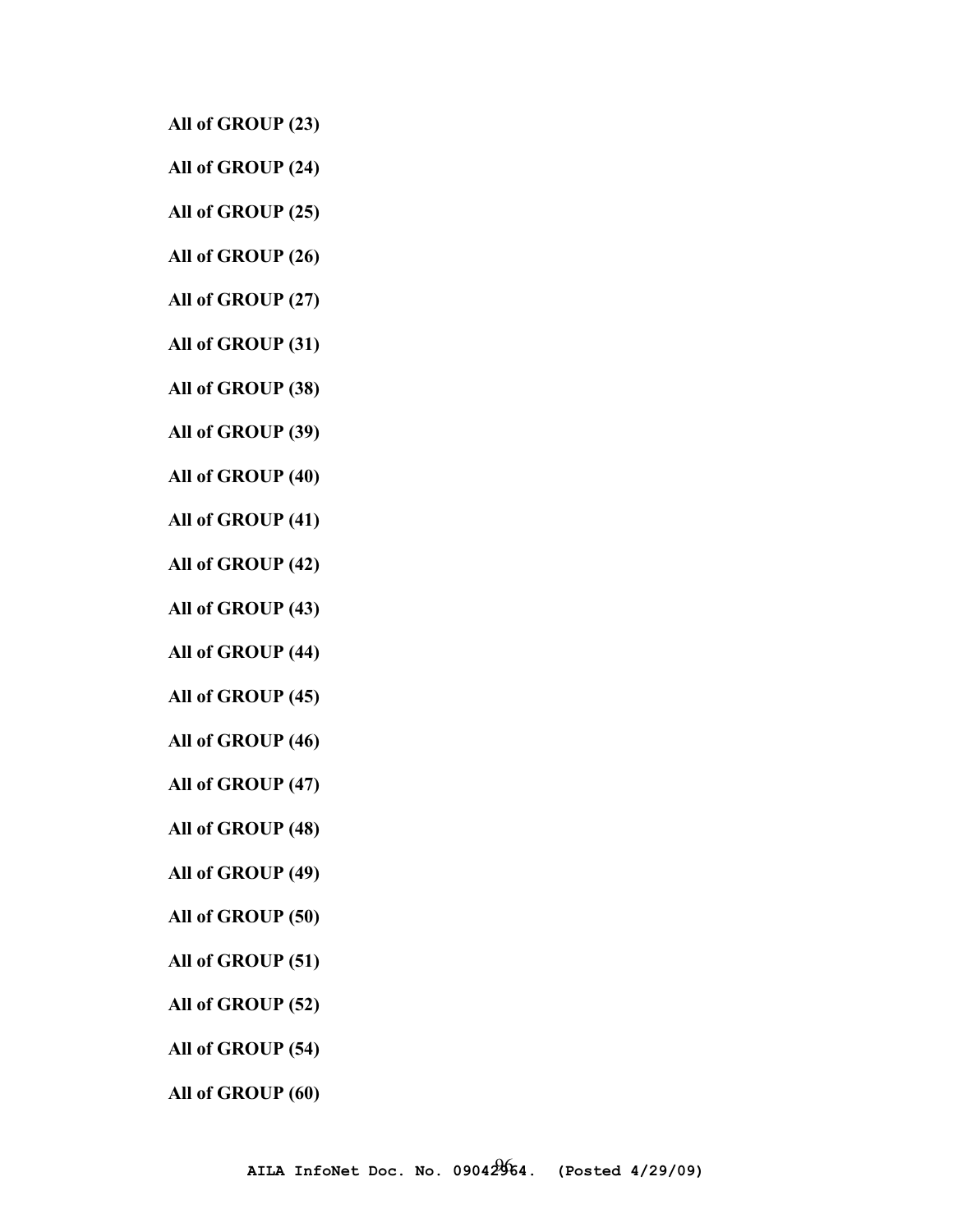**Malawi** 

**All of GROUP (01)** 

**All of GROUP (03)** 

**All of GROUP (04)** 

**All of GROUP (05)** 

**All of GROUP (09)** 

**All of GROUP (10)** 

**All of GROUP (11)** 

**All of GROUP (12)** 

**All of GROUP (13)** 

# **GROUP (14)**

14.01 Engineering, General

14.03 Agricultural/Biological Engineering and Bioengineering

- 14.05 Biomedical/Medical Engineering
- 14.07 Chemical Engineering
- 14.08 Civil Engineering
- 14.09 Computer Hardware and Software Engineering
- 14.10 Electrical, Electronics and Communications Engineering
- 14.14 Environmental Engineering
- 14.18 Materials Engineering
- 14.19 Mechanical Engineering
- 14.20 Metallurgical Engineering
- 14.21 Mining and Mineral Engineering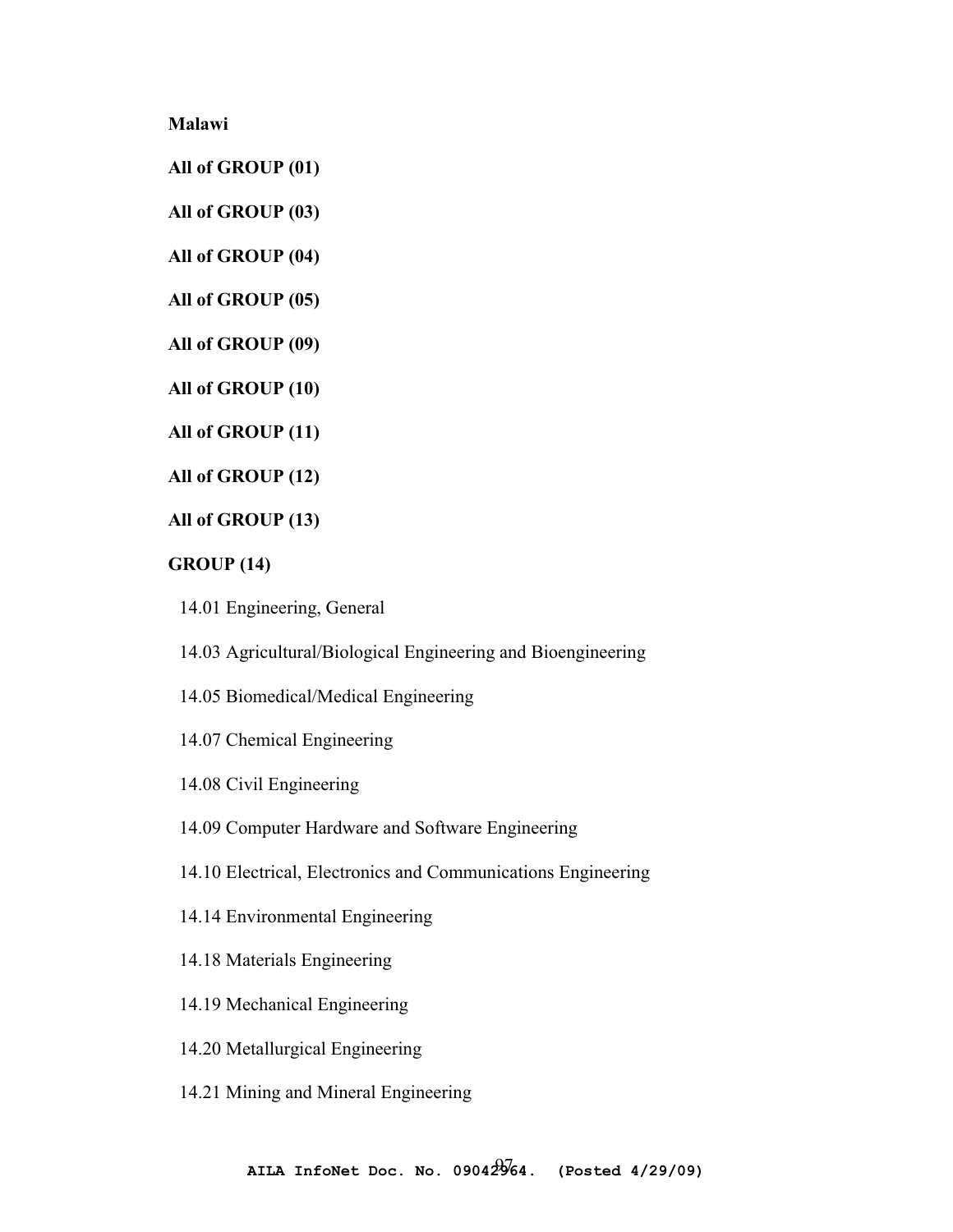14.25 Energy Engineering & Tech.

14.33 Construction Engineering

14.35 Industrial/Manufacturing Engineering

14.38 Surveying Engineering

14.39 Geological/Geophysical Engineering

**All of GROUP (16)** 

**All of GROUP (19)** 

**All of GROUP (22)** 

**All of GROUP (23)** 

**All of GROUP (24)** 

**All of GROUP (25)** 

**All of GROUP (26)** 

**All of GROUP (27)** 

**All of GROUP (31)** 

**All of GROUP (38)** 

**All of GROUP (39)** 

**All of GROUP (40)** 

**All of GROUP (41)** 

**All of GROUP (42)** 

**All of GROUP (43)** 

**All of GROUP (44)** 

**All of GROUP (45)** 

**All of GROUP (46)**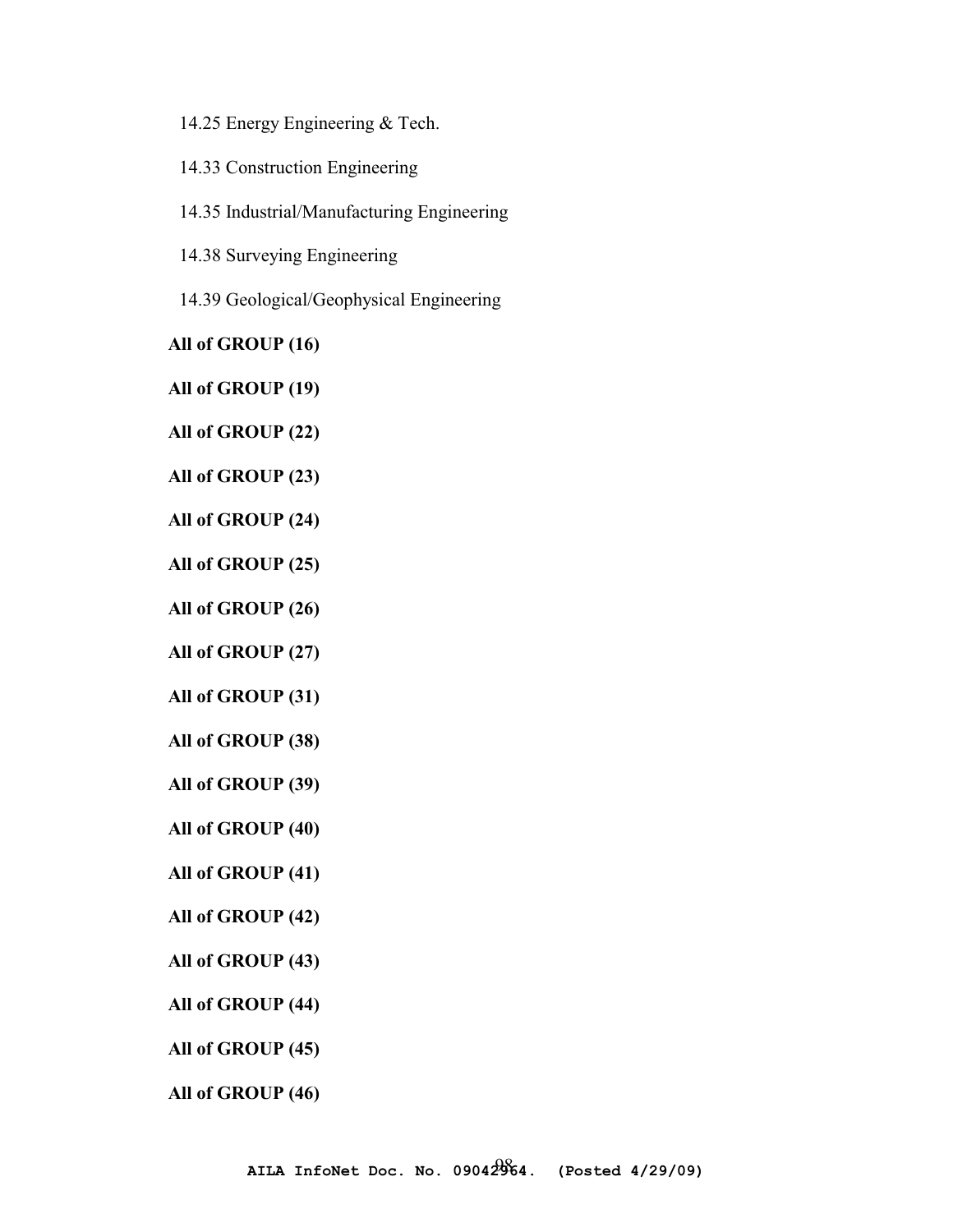**All of GROUP (47)** 

**All of GROUP (48)** 

**All of GROUP (49)** 

**All of GROUP (50)** 

**All of GROUP (51)** 

**All of GROUP (52)** 

**All of GROUP (54)** 

**All of GROUP (60)** 

**Malaysia**

**All of GROUP (01)** 

**All of GROUP (03)** 

**All of GROUP (04)** 

**All of GROUP (05)** 

**All of GROUP (09)** 

**All of GROUP (10)** 

**All of GROUP (11)** 

**All of GROUP (13)** 

**All of GROUP (14)** 

**All of GROUP (16)** 

**All of GROUP (19)** 

**All of GROUP (22)** 

**All of GROUP (23)** 

**All of GROUP (24)**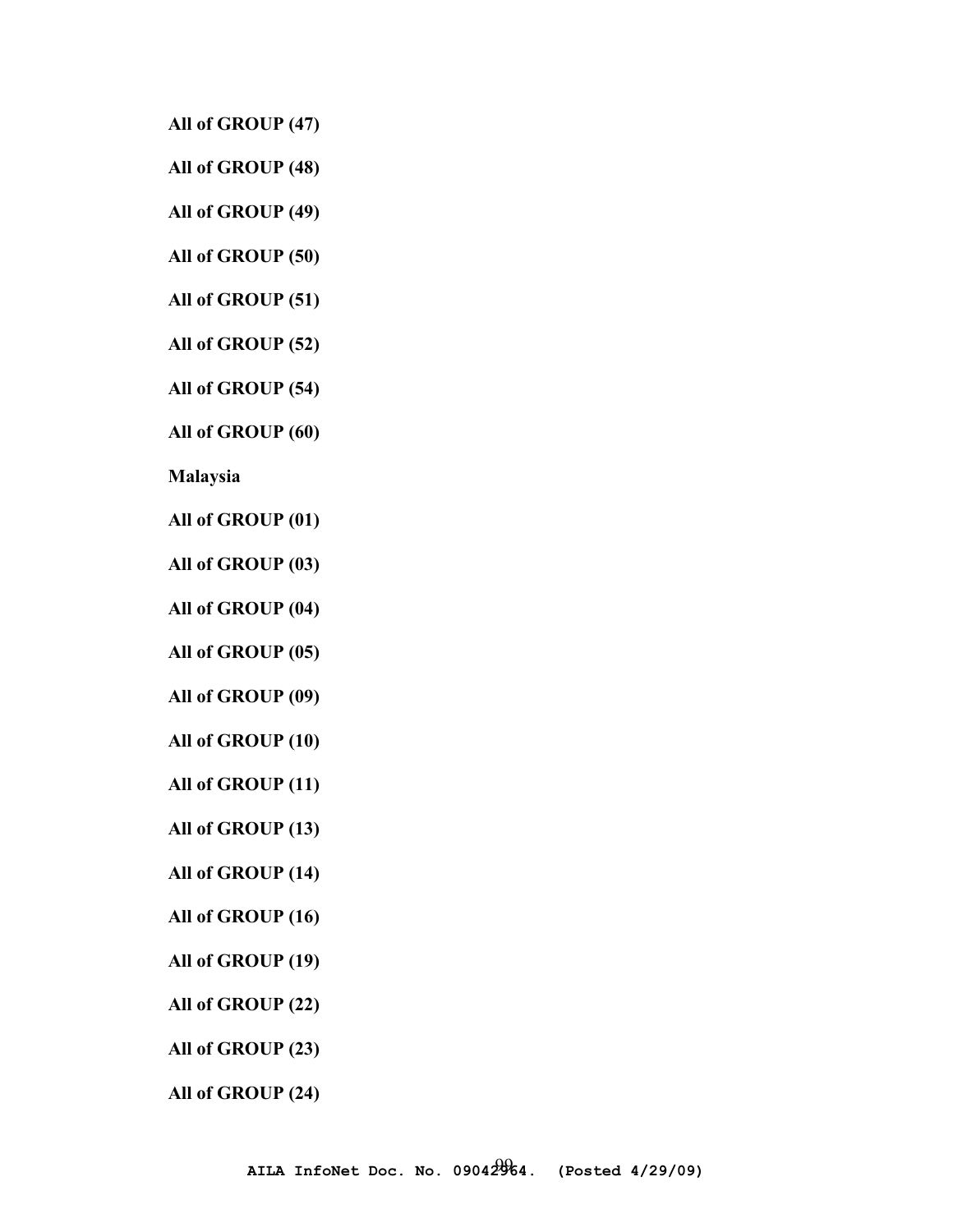**All of GROUP (25)** 

**All of GROUP (26)** 

**All of GROUP (27)** 

**All of GROUP (38)** 

**All of GROUP (39)** 

**All of GROUP (40)** 

**All of GROUP (41)** 

**All of GROUP (42)** 

**All of GROUP (43)** 

**All of GROUP (44)** 

**All of GROUP (45)** 

**All of GROUP (46)** 

**All of GROUP (47)** 

**All of GROUP (48)** 

**All of GROUP (49)** 

**All of GROUP (50)** 

**All of GROUP (51)** 

**All of GROUP (52)** 

**All of GROUP (54)** 

**All of GROUP (60)** 

**Mali** 

**All of GROUP (01)** 

**All of GROUP (03)**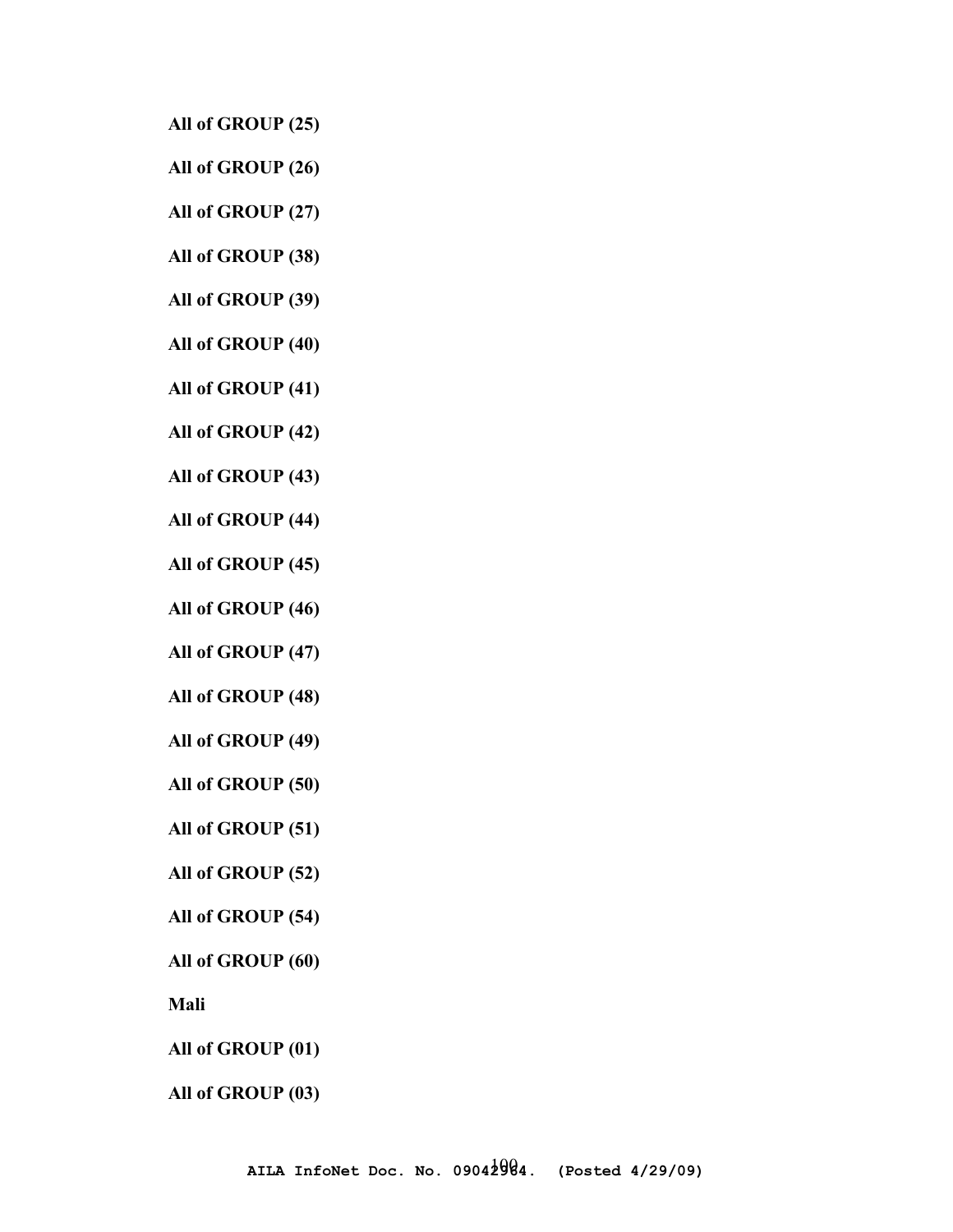**All of GROUP (04)** 

**All of GROUP (05)** 

**All of GROUP (09)** 

**All of GROUP (10)** 

**All of GROUP (11)** 

**All of GROUP (13)** 

**All of GROUP (14)** 

**All of GROUP (16)** 

**All of GROUP (19)** 

**All of GROUP (22)** 

**All of GROUP (23)** 

**All of GROUP (24)** 

**All of GROUP (25)** 

**All of GROUP (26)** 

**All of GROUP (27)** 

**All of GROUP (40)** 

**All of GROUP (41)** 

**All of GROUP (42)** 

**All of GROUP (43)** 

**All of GROUP (44)** 

**All of GROUP (45)** 

**All of GROUP (46)** 

**All of GROUP (48)**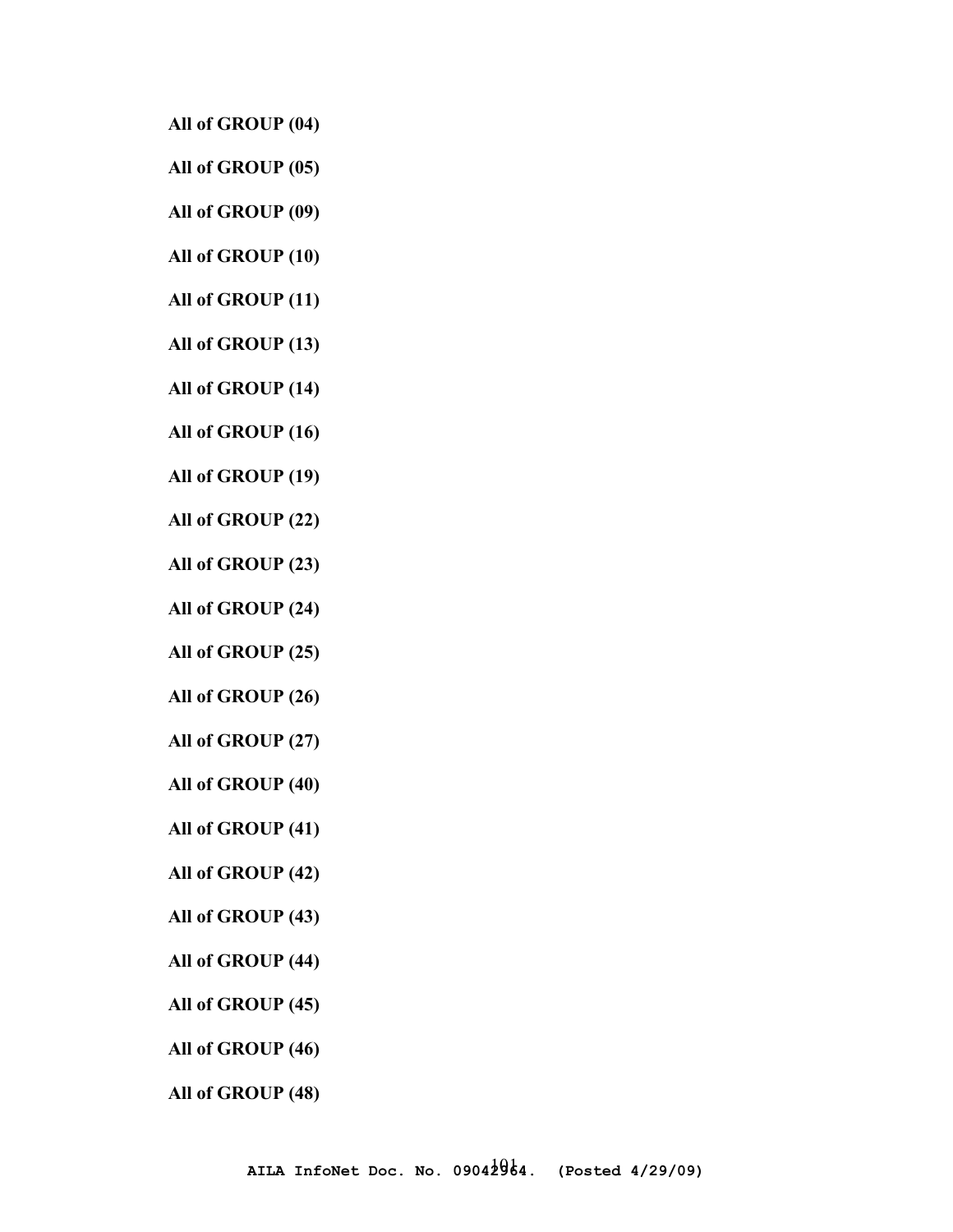**All of GROUP (49)** 

**All of GROUP (50)** 

**All of GROUP (51)** 

**All of GROUP (52)** 

**All of GROUP (54)** 

**All of GROUP (60)** 

**Mauritania** 

**All of GROUP (01)** 

**All of GROUP (03)** 

**All of GROUP (04)** 

**All of GROUP (05)** 

**All of GROUP (09)** 

**All of GROUP (10)** 

**All of GROUP (11)** 

**All of GROUP (12)** 

**All of GROUP (13)** 

**All of GROUP (14)** 

**All of GROUP (16)** 

**All of GROUP (19)** 

**All of GROUP (22)** 

**All of GROUP (23)** 

**All of GROUP (24)** 

**All of GROUP (25)**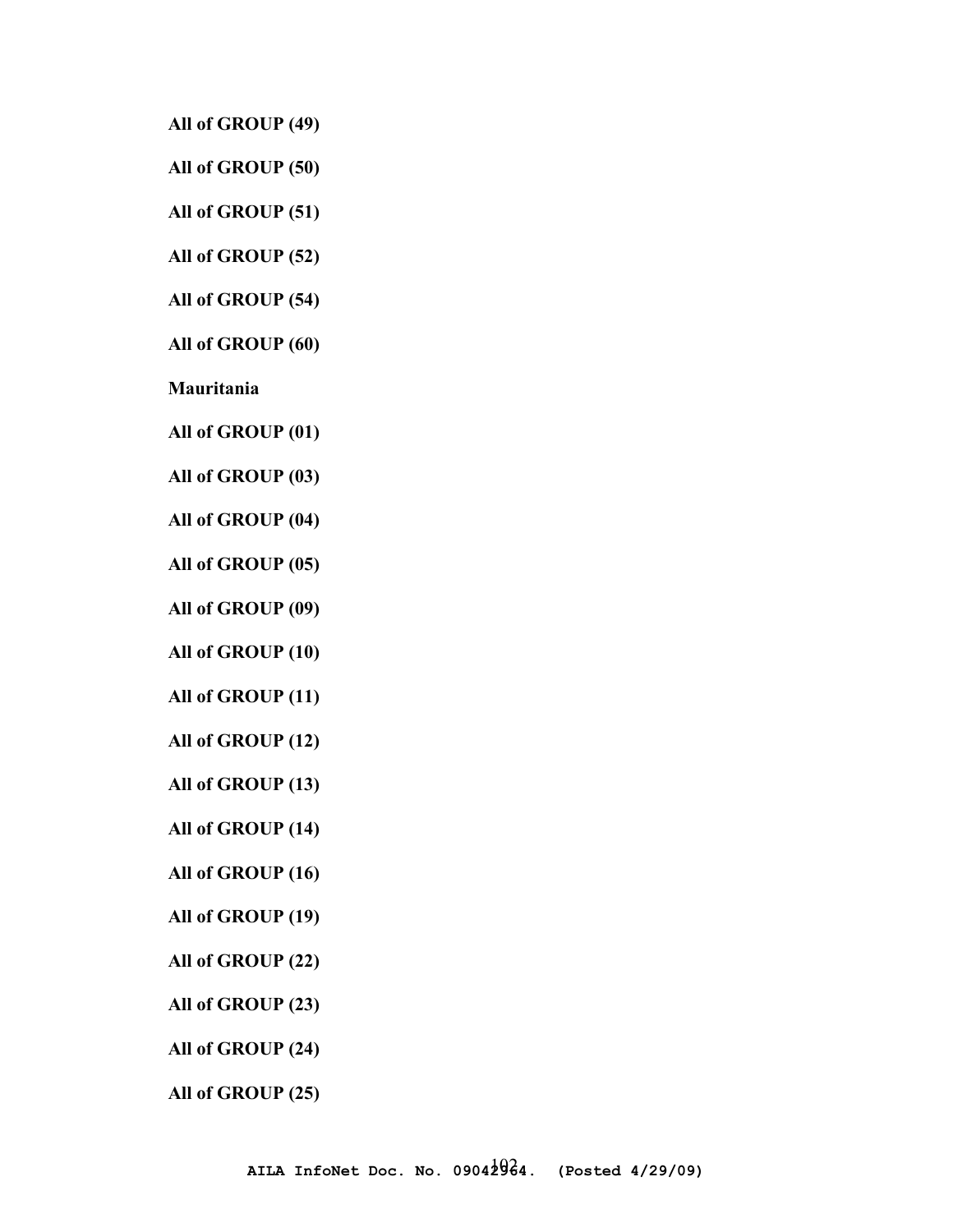**All of GROUP (26)** 

**All of GROUP (27)** 

**All of GROUP (31)** 

**All of GROUP (38)** 

**All of GROUP (39)** 

**All of GROUP (40)** 

**All of GROUP (41)** 

**All of GROUP (42)** 

**All of GROUP (43)** 

**All of GROUP (44)** 

**All of GROUP (45)** 

**All of GROUP (46)** 

**All of GROUP (47)** 

**All of GROUP (48)** 

**All of GROUP (49)** 

**All of GROUP (50)** 

**All of GROUP (51)** 

**All of GROUP (52)** 

**All of GROUP (54)** 

**All of GROUP (60)** 

**Mauritius** 

**All of GROUP (01)** 

**All of GROUP (03)**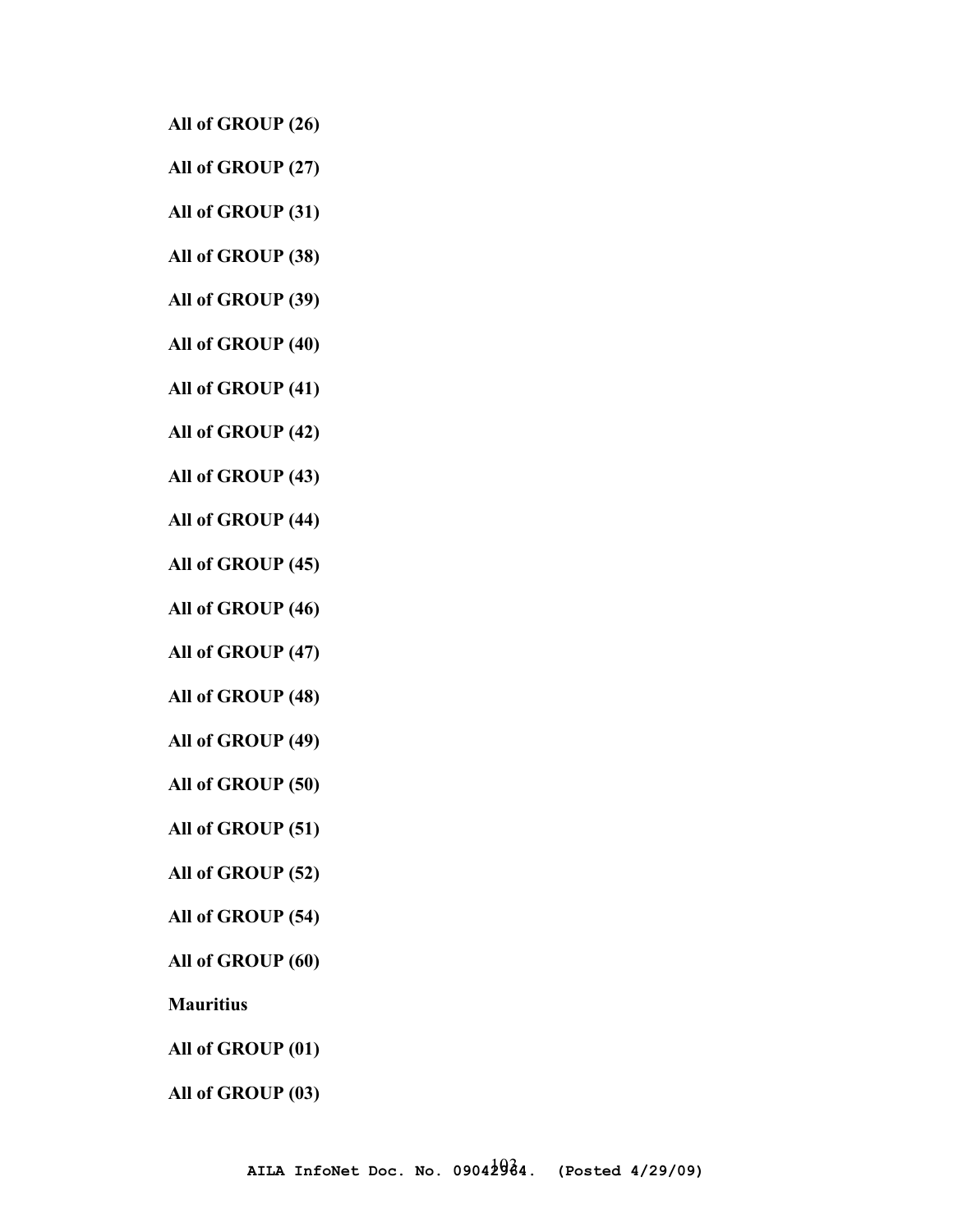## **All of GROUP (04)**

#### **GROUP (09)**

09.01 Communication and Media Studies

09.07 Radio, Television, and Digital Communication

## **GROUP (10)**

10.01 Communications Technology/Technicians

10.02 Audiovisual Communications Technologies/Technicians

## **All of GROUP (11)**

#### **All of GROUP (13)**

#### **GROUP (14)**

- 14.01 Engineering, General
- 14.02 Aerospace, Aeronautical and Astronautical Engineering
- 14.05 Biomedical/Medical Engineering
- 14.07 Chemical Engineering
- 14.08 Civil Engineering
- 14.09 Computer Hardware and Software Engineering
- 14.10 Electrical, Electronics and Communications Engineering
- 14.14 Environmental Engineering
- 14.18 Materials Engineering
- 14.19 Mechanical Engineering
- 14.20 Metallurgical Engineering
- 14.22 Naval Architecture and Marine Engineering
- 14.25 Energy Engineering & Tech.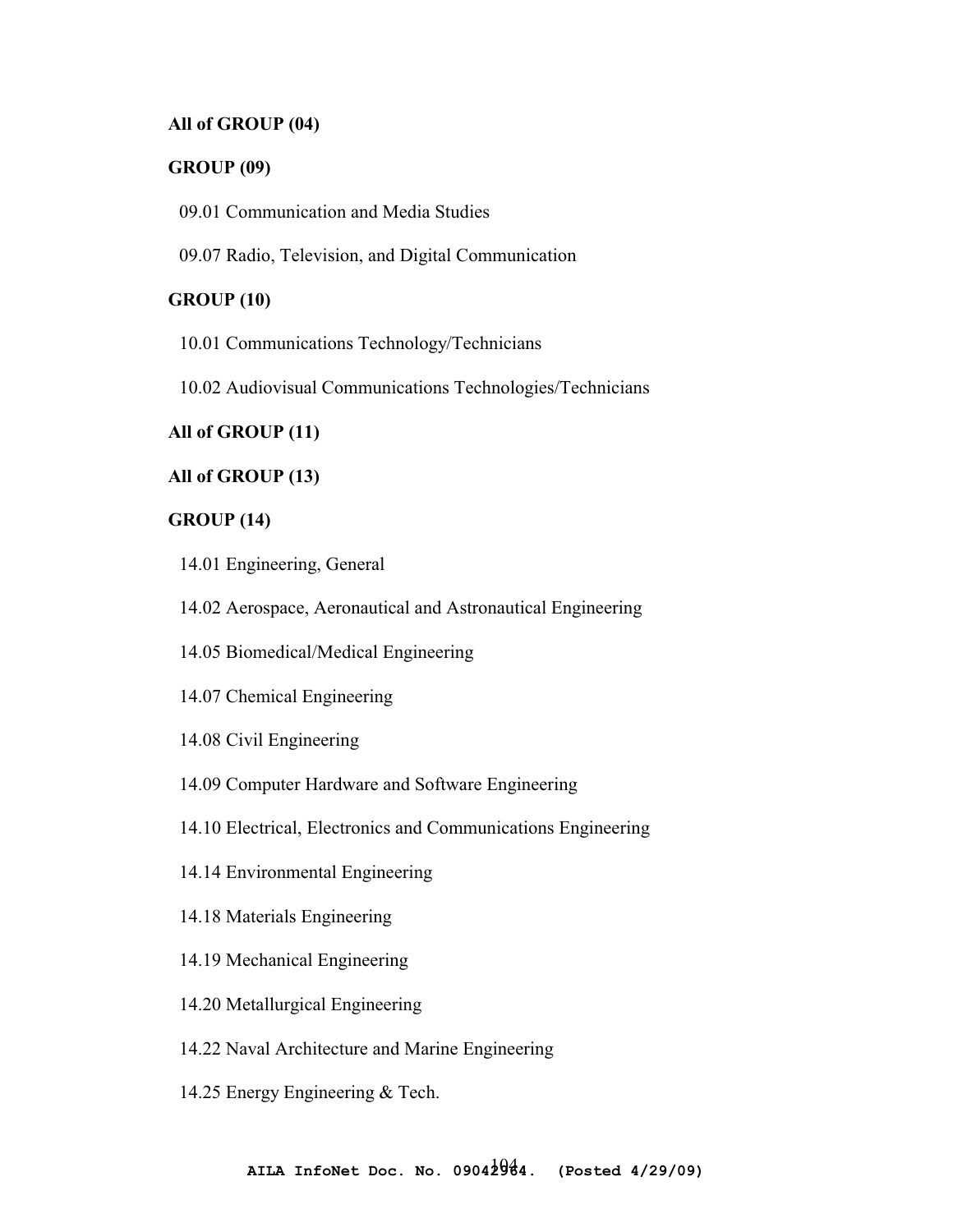14.33 Construction Engineering

14.35 Industrial/Manufacturing Engineering

14.38 Surveying Engineering

14.39 Geological/Geophysical Engineering

## **All of GROUP (16)**

#### **GROUP (19)**

19.05 Foods, Nutrition, and Related Services

**All of GROUP (22)** 

**All of GROUP (23)** 

**All of GROUP (24)** 

**All of GROUP (26)** 

**All of GROUP (27)** 

#### **GROUP (31)**

31.01 Parks, Recreation and Leisure Studies

31.05 Health and Physical Education/Fitness

#### **All of GROUP (38)**

### **GROUP (40)**

40.01 Physical Sciences

40.02 Astronomy; Astrophysics; Planetary Astronomy and Science; and Space

Technology

40.04 Atmospheric Sciences and Meteorology

40.05 Chemistry

40.06 Geological and Earth Sciences/Geosciences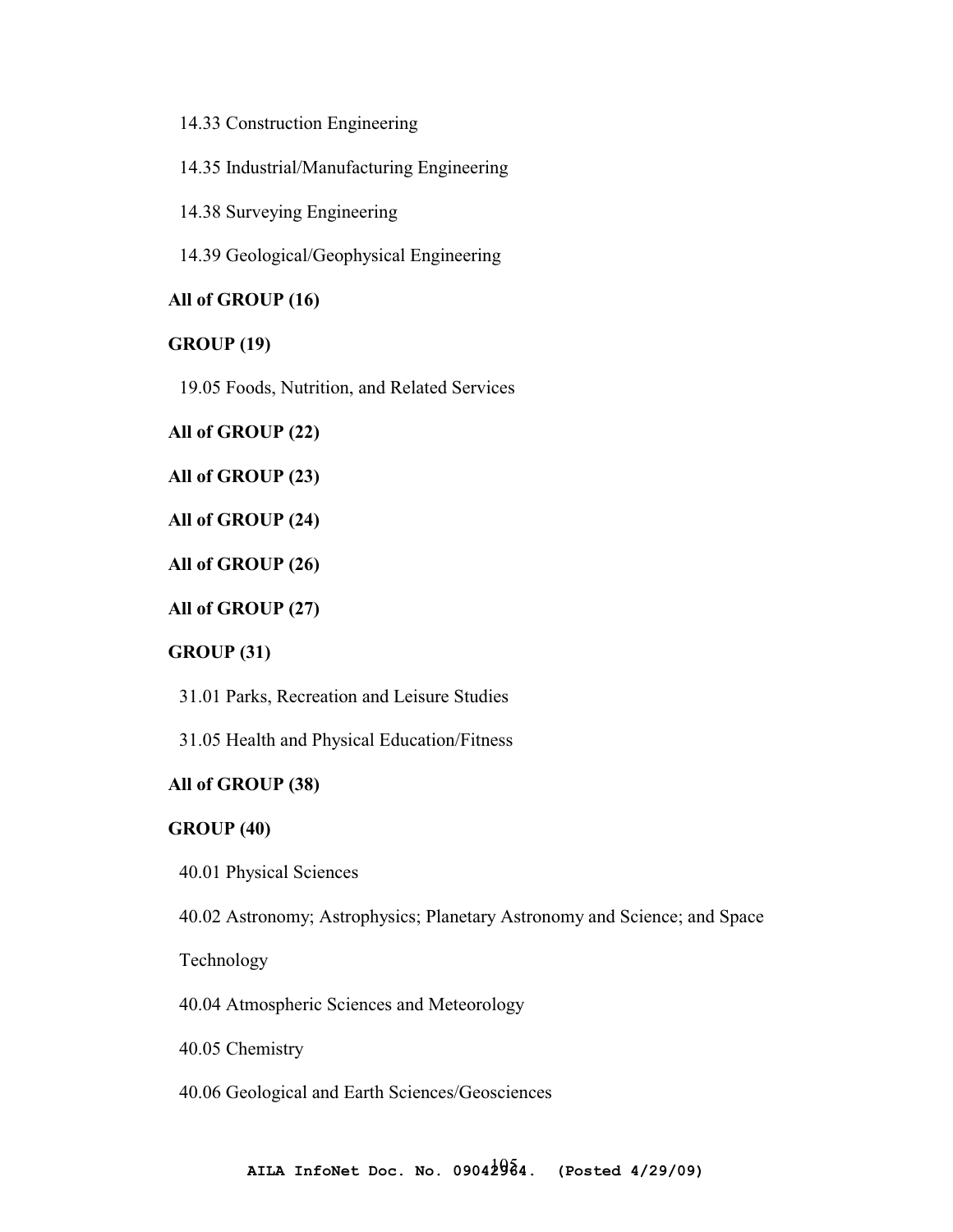**All of GROUP (41)** 

**All of GROUP (42)** 

**All of GROUP (43)** 

**All of GROUP (44)** 

**All of GROUP (45)** 

**All of GROUP (46)** 

**All of GROUP (49)** 

**All of GROUP (50)** 

**GROUP (51)** 

51.01 Chiropractic

51.04 Dentistry, Advanced/Graduate Dentistry, Oral Sciences, Dental Technology

51.06 Dental Support Services/Assistant

51.07 Health and Medical Administrative Services

51.08 Medical Support Services/Assistant

51.10 Clinical/Medical Laboratory Science and Allied Professions

51.12 Medicine, Medical Research, including all specialties and fields

51.15 Mental and Social Health Services

51.16 Nursing

51.17 Optometry

51.19 Osteopathic Medicine/Osteopathy

51.20 Pharmacy

51.23 Rehabilitation and Therapeutic Professions

51.24 Veterinary Medicine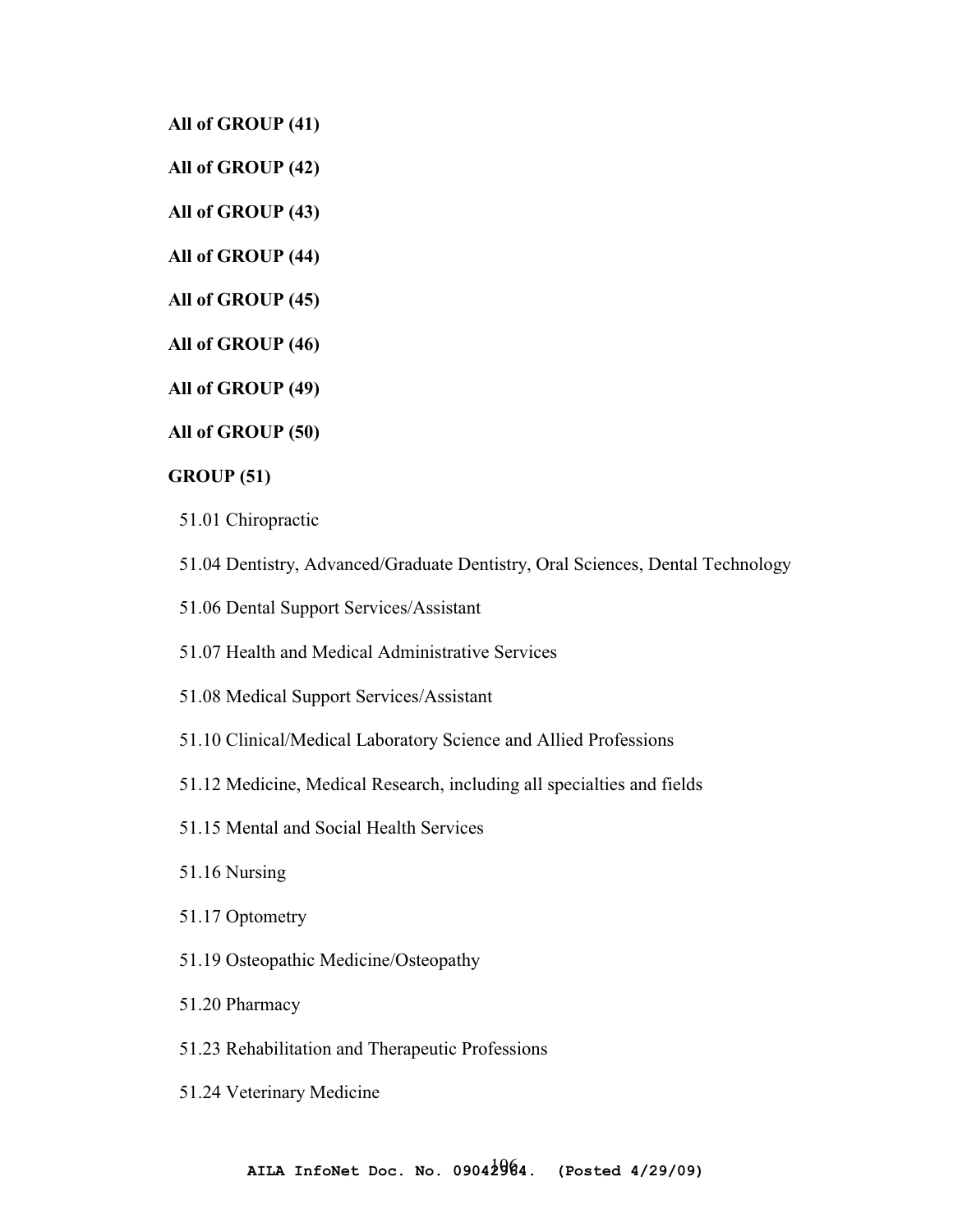51.25 Veterinary Biomedical and Clinical Sciences

51.27 Medical Illustration and Informatics & Medical Photography

51.31 Dietetics and Clinical Nutrition

## **GROUP (52)**

52.20 Construction Management

**All of GROUP (54)** 

**Montenegro** 

**All of GROUP (01)** 

**All of GROUP (03)** 

**All of GROUP (04)** 

**All of GROUP (05)** 

**All of GROUP (09)** 

**All of GROUP (10)** 

**All of GROUP (11)** 

**All of GROUP (12)** 

**All of GROUP (13)** 

**All of GROUP (14)** 

**All of GROUP (16)** 

**All of GROUP (19)** 

**All of GROUP (22)** 

**All of GROUP (23)** 

**All of GROUP (24)** 

**All of GROUP (25)**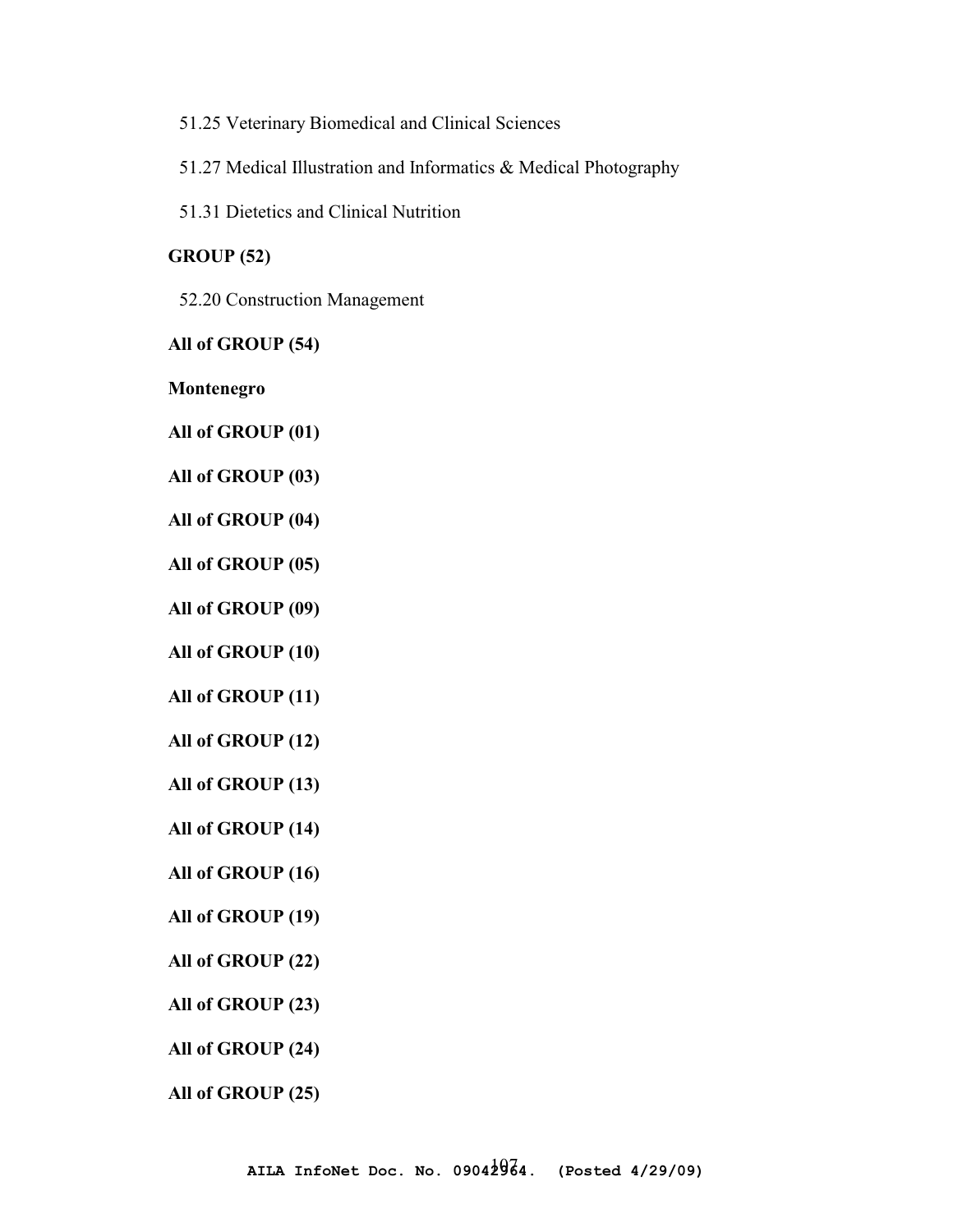**All of GROUP (26)** 

**All of GROUP (27)** 

**All of GROUP (31)** 

**All of GROUP (38)** 

**All of GROUP (39)** 

**All of GROUP (40)** 

**All of GROUP (41)** 

**All of GROUP (42)** 

**All of GROUP (43)** 

**All of GROUP (44)** 

**All of GROUP (45)** 

**All of GROUP (46)** 

**All of GROUP (47)** 

**All of GROUP (48)** 

**All of GROUP (49)** 

**All of GROUP (50)** 

**All of GROUP (51)** 

**All of GROUP (52)** 

**All of GROUP (54)** 

**All of GROUP (60)** 

**Mozambique** 

**All of GROUP (01)** 

**All of GROUP (03)**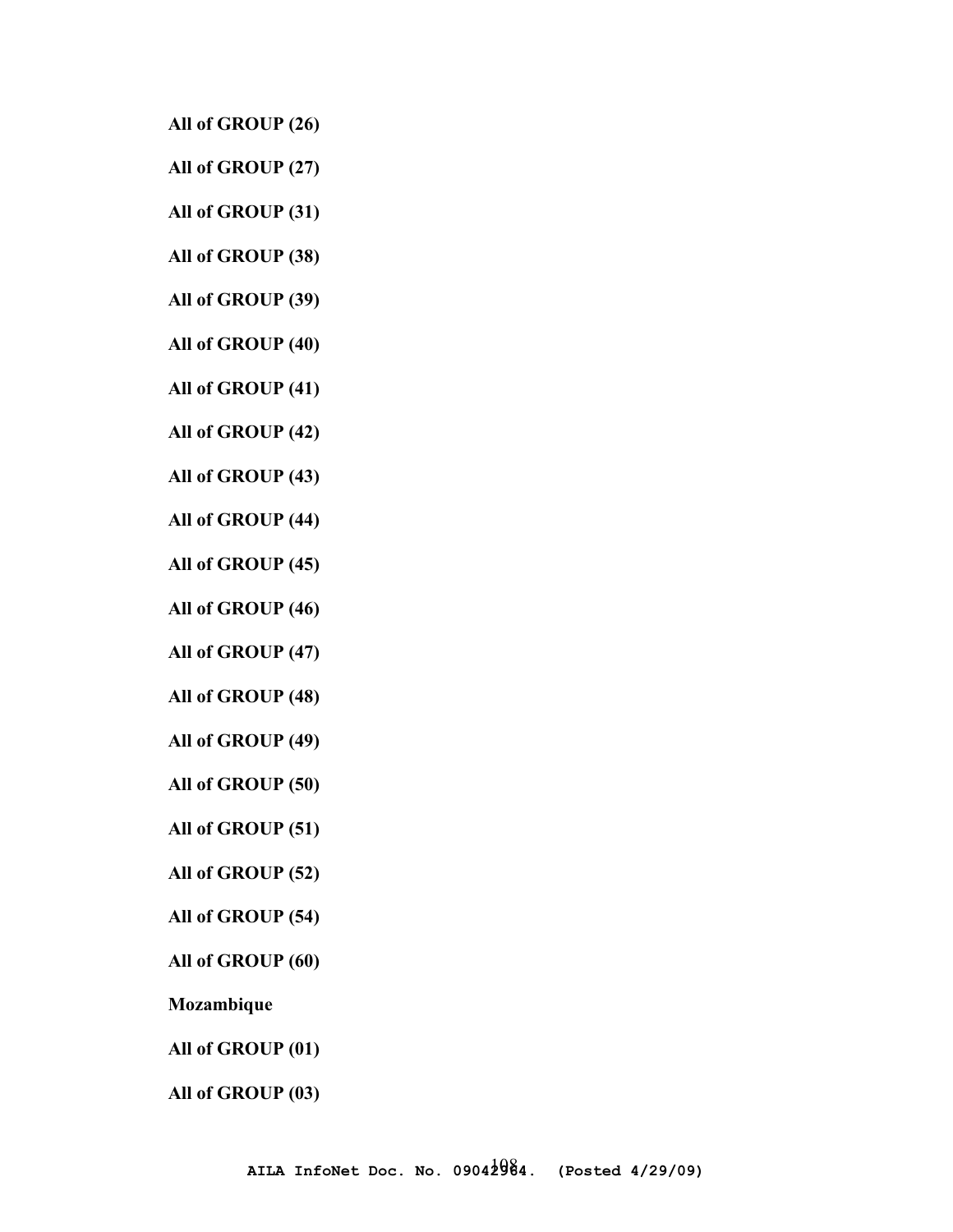**All of GROUP (04)** 

**All of GROUP (05)** 

**All of GROUP (09)** 

**All of GROUP (10)** 

**All of GROUP (11)** 

**All of GROUP (12)** 

**All of GROUP (13)** 

**All of GROUP (14)** 

**All of GROUP (16)** 

**All of GROUP (19)** 

**All of GROUP (22)** 

**All of GROUP (23)** 

**All of GROUP (24)** 

**All of GROUP (25)** 

**All of GROUP (26)** 

**All of GROUP (27)** 

**All of GROUP (31)** 

**All of GROUP (38)** 

**All of GROUP (39)** 

**All of GROUP (40)** 

**All of GROUP (41)** 

**All of GROUP (42)** 

**All of GROUP (43)**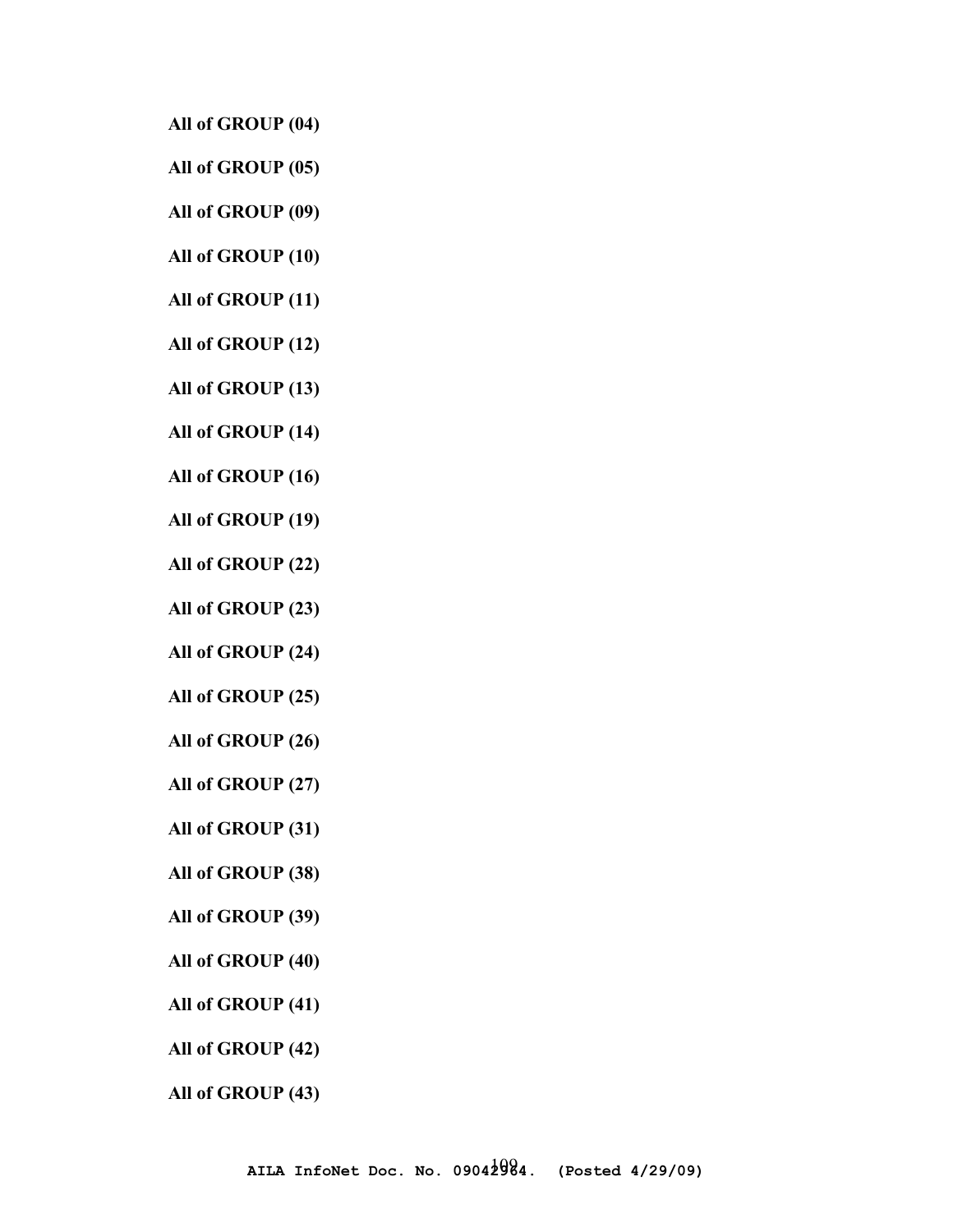**All of GROUP (44)** 

**All of GROUP (45)** 

**All of GROUP (46)** 

**All of GROUP (47)** 

**All of GROUP (48)** 

**All of GROUP (49)** 

**All of GROUP (50)** 

**All of GROUP (51)** 

**All of GROUP (52)** 

**All of GROUP (60)** 

**Namibia** 

**All of GROUP (01)** 

**All of GROUP (03)** 

**All of GROUP (04)** 

**All of GROUP (05)** 

**All of GROUP (09)** 

**All of GROUP (10)** 

**All of GROUP (11)** 

**All of GROUP (13)** 

**All of GROUP (14)** 

**All of GROUP (16)** 

**All of GROUP (19)** 

**All of GROUP (22)**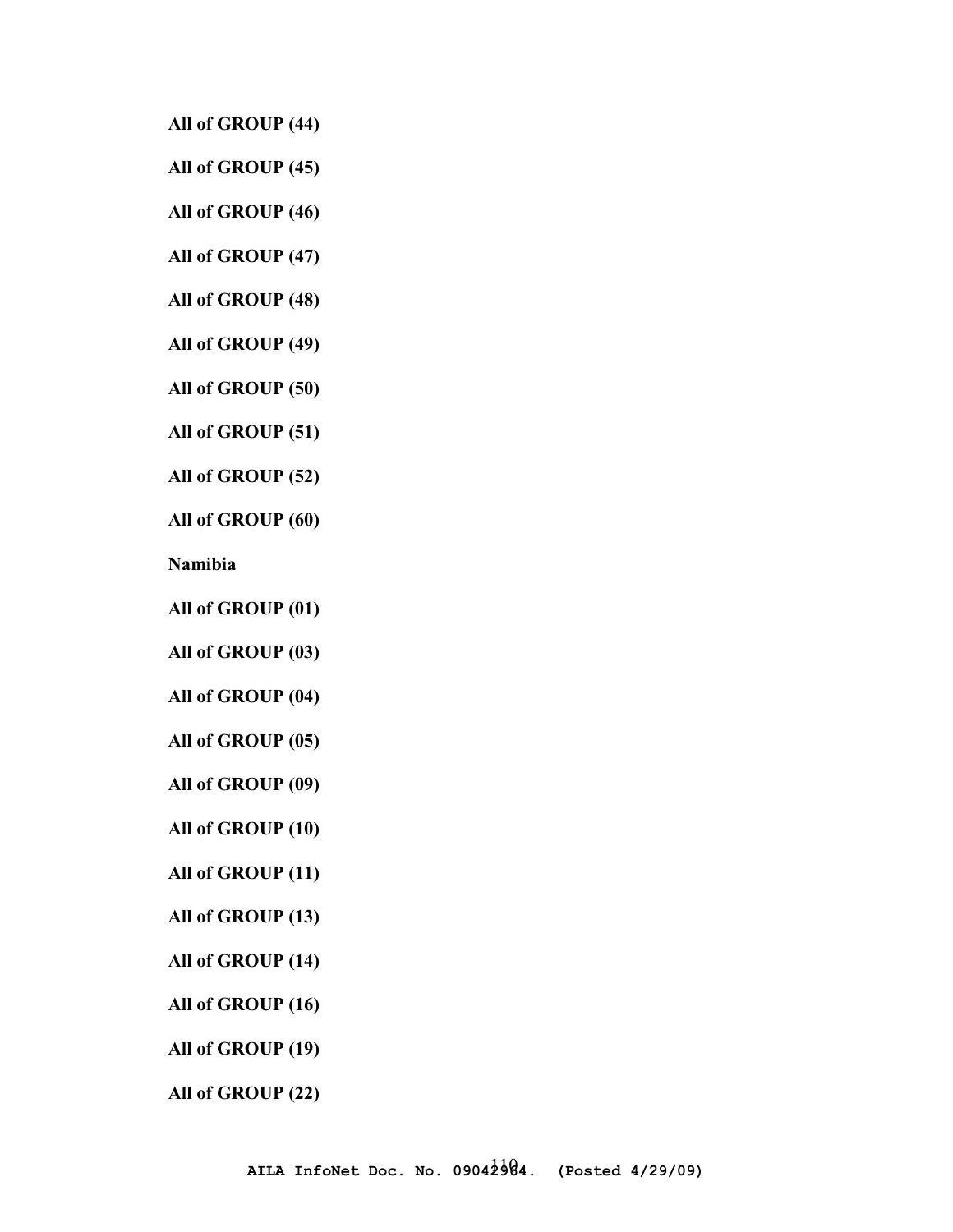**All of GROUP (23)** 

**All of GROUP (24)** 

**All of GROUP (25)** 

**All of GROUP (26)** 

**All of GROUP (27)** 

#### **GROUP (31)**

31.01 Parks, Recreation and Leisure Studies

31.05 Health and Physical Education/Fitness

#### **All of GROUP (38)**

**All of GROUP (39)** 

**All of GROUP (40)** 

**All of GROUP (41)** 

**All of GROUP (42)** 

**All of GROUP (43)** 

**All of GROUP (44)** 

**All of GROUP (45)** 

**All of GROUP (46)** 

**All of GROUP (47)** 

**All of GROUP (48)** 

**All of GROUP (49)** 

**All of GROUP (50)** 

**All of GROUP (51)** 

**All of GROUP (52)**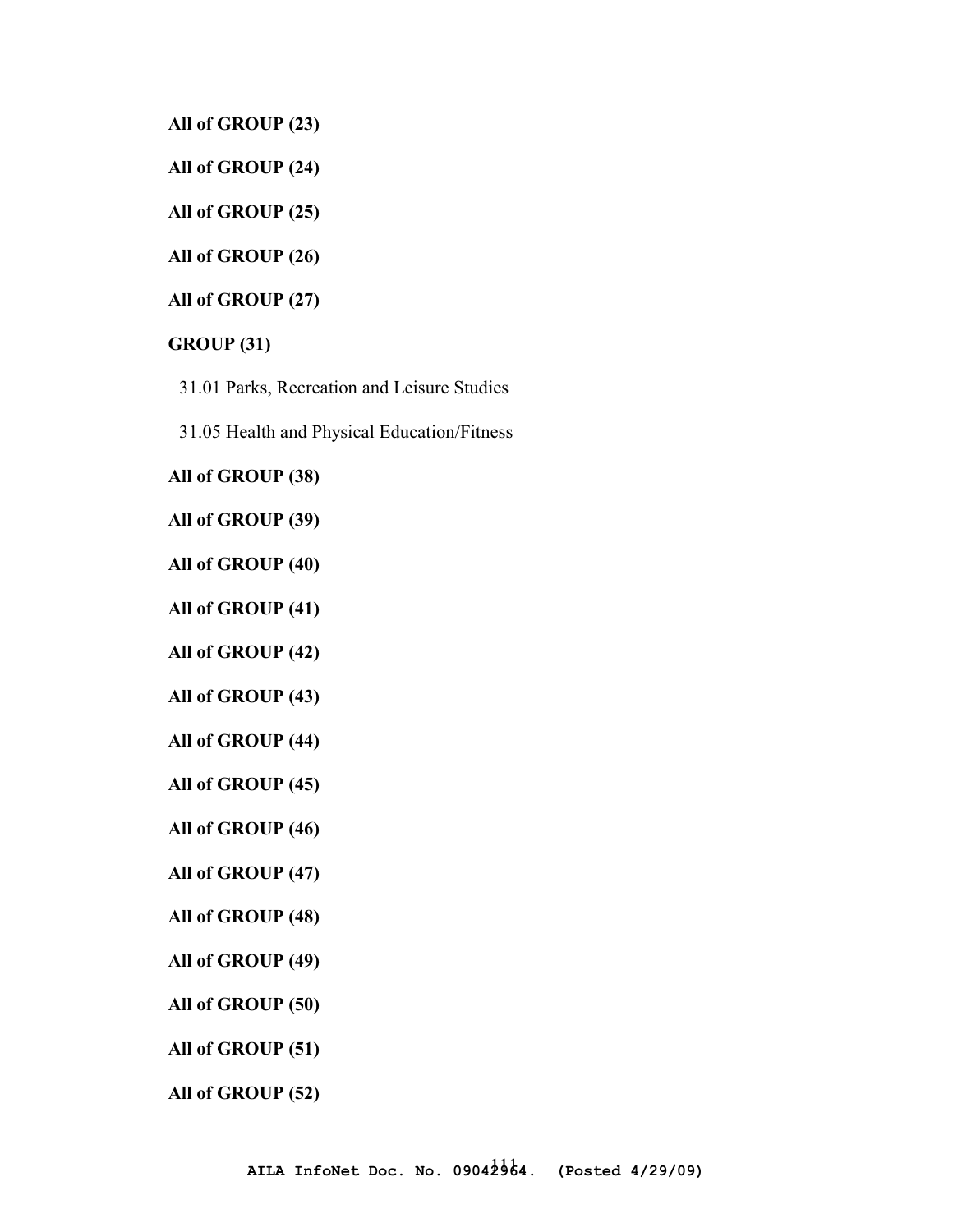**All of GROUP (54)** 

**All of GROUP (60)** 

**Nepal** 

**All of GROUP (01)** 

**All of GROUP (03)** 

**All of GROUP (04)** 

**All of GROUP (05)** 

**All of GROUP (09)** 

**All of GROUP (10)** 

**All of GROUP (11)** 

**All of GROUP (12)** 

**All of GROUP (13)** 

**All of GROUP (14)** 

**All of GROUP (16)** 

**All of GROUP (19)** 

**All of GROUP (23)** 

**All of GROUP (24)** 

**All of GROUP (25)** 

**All of GROUP (26)** 

**All of GROUP (27)** 

**All of GROUP (31)** 

**All of GROUP (38)** 

**All of GROUP (39)**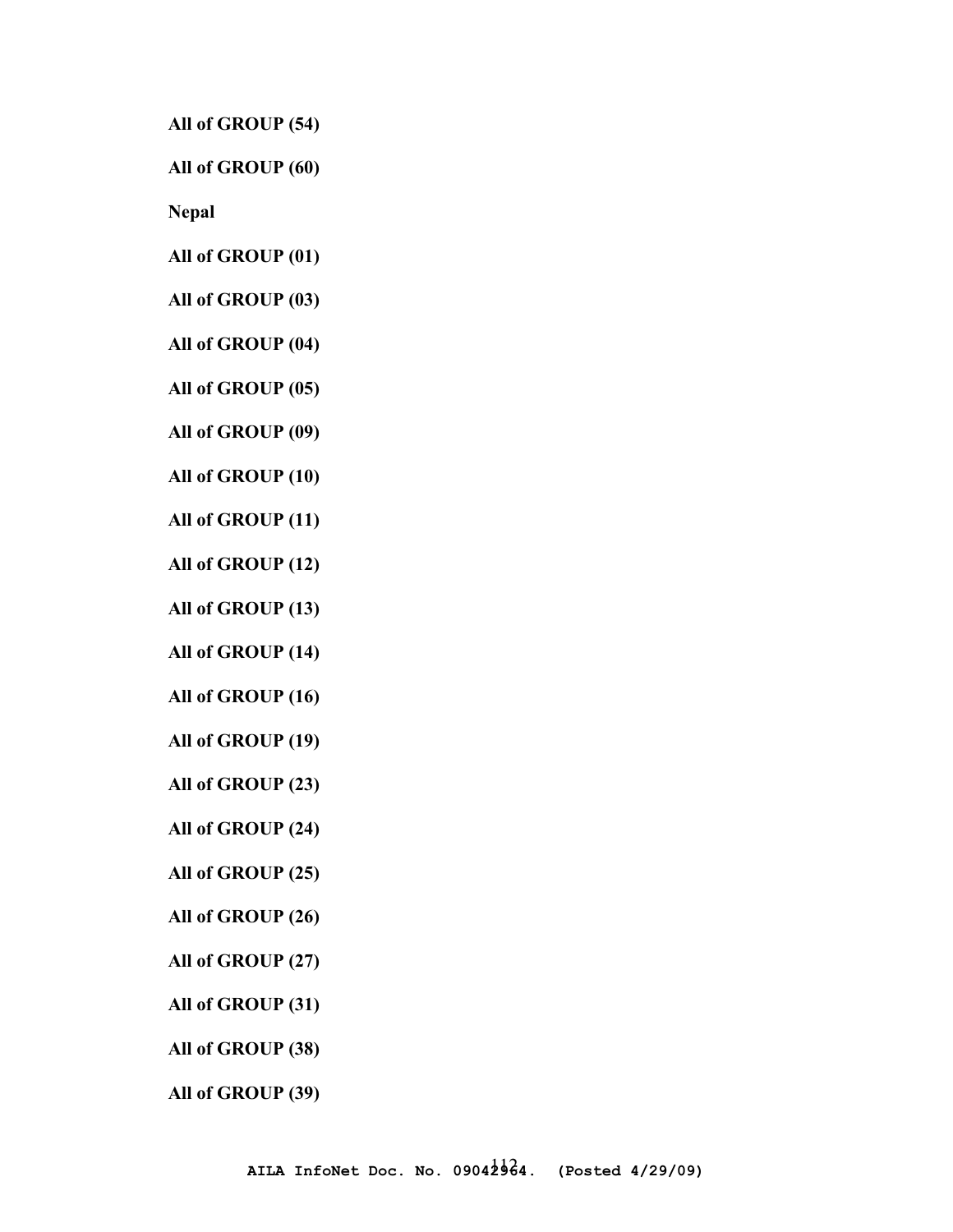**All of GROUP (40)** 

**All of GROUP (41)** 

**All of GROUP (42)** 

**All of GROUP (43)** 

**All of GROUP (44)** 

**All of GROUP (45)** 

**All of GROUP (46)** 

**All of GROUP (47)** 

**All of GROUP (48)** 

**All of GROUP (49)** 

**All of GROUP (50)** 

**All of GROUP (51)** 

**All of GROUP (52)** 

**All of GROUP (54)** 

**All of GROUP (60)** 

**Nicaragua**

**All of GROUP (01)** 

**All of GROUP (03)** 

**All of GROUP (04)** 

**All of GROUP (05)** 

**All of GROUP (09)** 

**All of GROUP (10)** 

**All of GROUP (11)**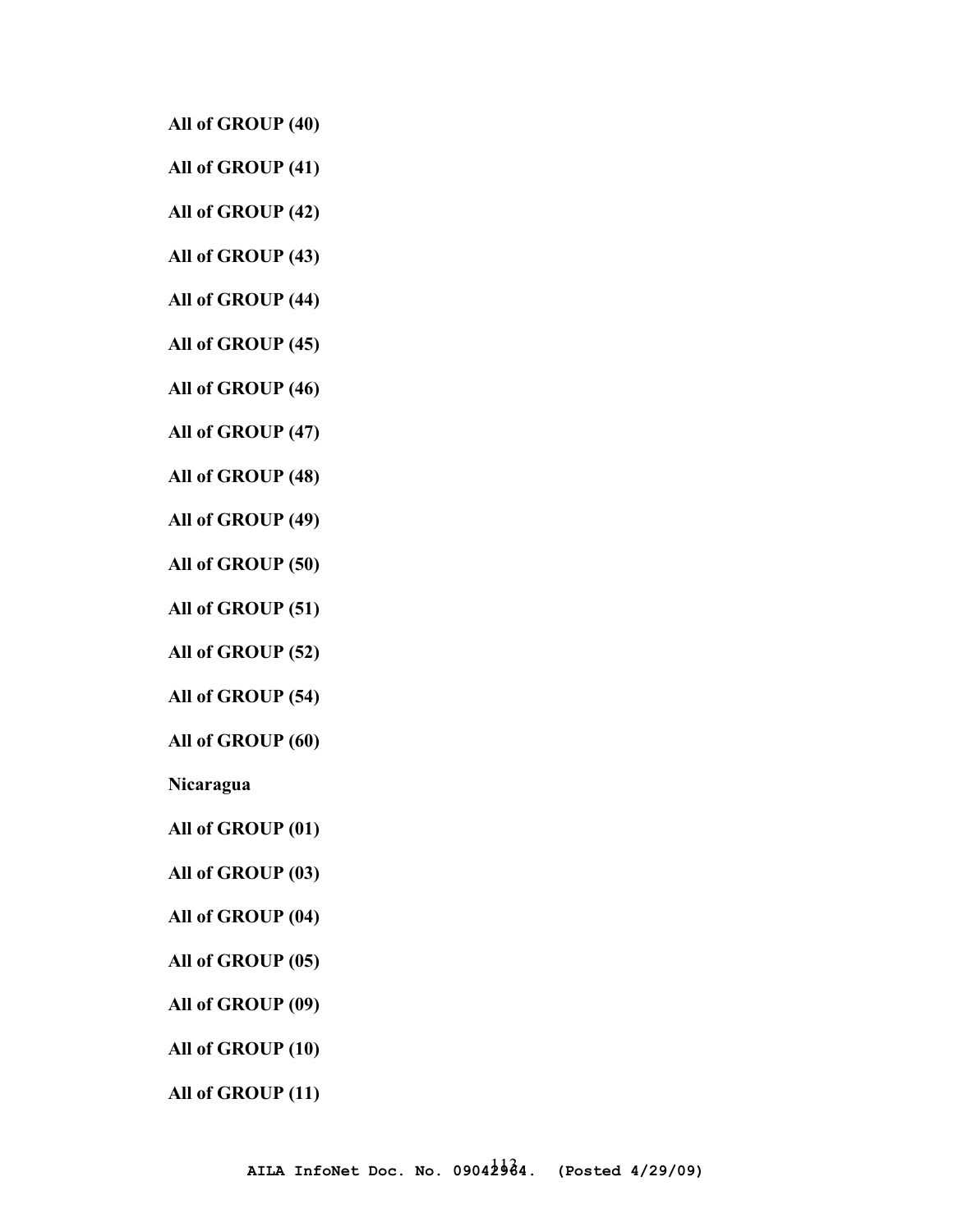**All of GROUP (12)** 

**All of GROUP (13)** 

**All of GROUP (14)** 

**All of GROUP (16)** 

**All of GROUP (19)** 

**All of GROUP (22)** 

**All of GROUP (23)** 

**All of GROUP (24)** 

**All of GROUP (25)** 

**All of GROUP (26)** 

**All of GROUP (27)** 

**All of GROUP (31)** 

**All of GROUP (38)** 

**All of GROUP (39)** 

**All of GROUP (40)** 

**All of GROUP (41)** 

**All of GROUP (42)** 

**All of GROUP (43)** 

**All of GROUP (44)** 

**All of GROUP (45)** 

**All of GROUP (46)** 

**All of GROUP (47)** 

**All of GROUP (48)**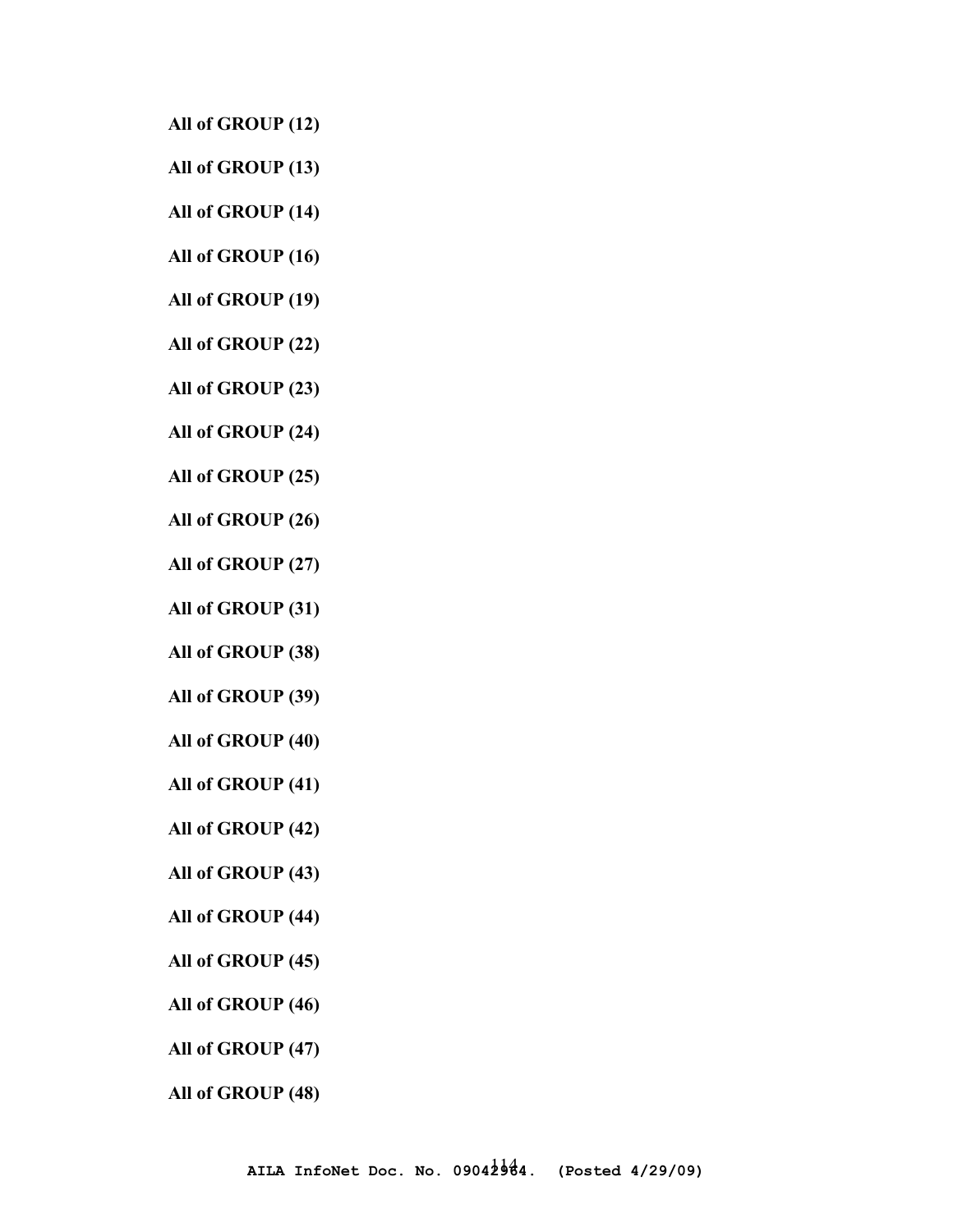**All of GROUP (49)** 

**All of GROUP (50)** 

**All of GROUP (51)** 

**All of GROUP (52)** 

**All of GROUP (54)** 

**All of GROUP (60)** 

**Niger** 

**All of GROUP (01)** 

**All of GROUP (03)** 

**All of GROUP (04)** 

**All of GROUP (05)** 

#### **GROUP (09)**

09.01 Communication and Media Studies

09.04 Journalism -

09.07 Radio, Television, and Digital Communication

09.09 Public Relations, Advertising, and Applied Communication

## **GROUP (10)**

10.01 Communications Technology/Technicians

10.02 Audiovisual Communications Technologies/Technicians

## **All of GROUP (11)**

## **All of GROUP (13)**

## **GROUP (14)**

14.01 Engineering, General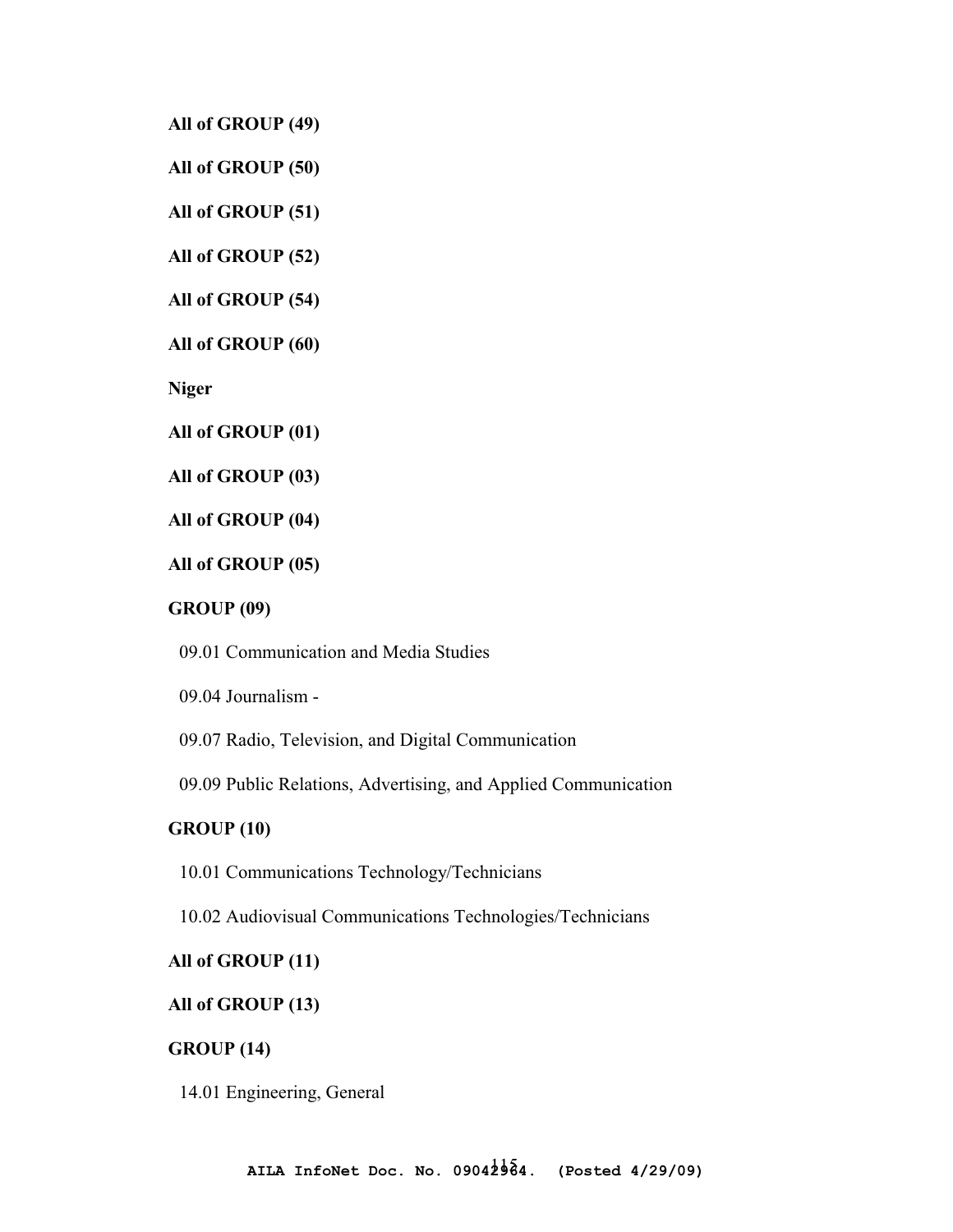- 14.03 Agricultural/Biological Engineering and Bioengineering
- 14.05 Biomedical/Medical Engineering
- 14.07 Chemical Engineering
- 14.08 Civil Engineering
- 14.09 Computer Hardware and Software Engineering
- 14.10 Electrical, Electronics and Communications Engineering
- 14.14 Environmental Engineering
- 14.18 Materials Engineering
- 14.19 Mechanical Engineering
- 14.20 Metallurgical Engineering
- 14.21 Mining and Mineral Engineering
- 14.23 Nuclear Engineering
- 14.25 Energy Engineering & Tech.
- 14.33 Construction Engineering
- 14.35 Industrial/Manufacturing Engineering
- 14.38 Surveying Engineering
- 14.39 Geological/Geophysical Engineering

# **All of GROUP (26)**

### **All of GROUP (27)**

**All of GROUP (40)** 

**All of GROUP (41)** 

## **All of GROUP (43)**

**All of GROUP (45)**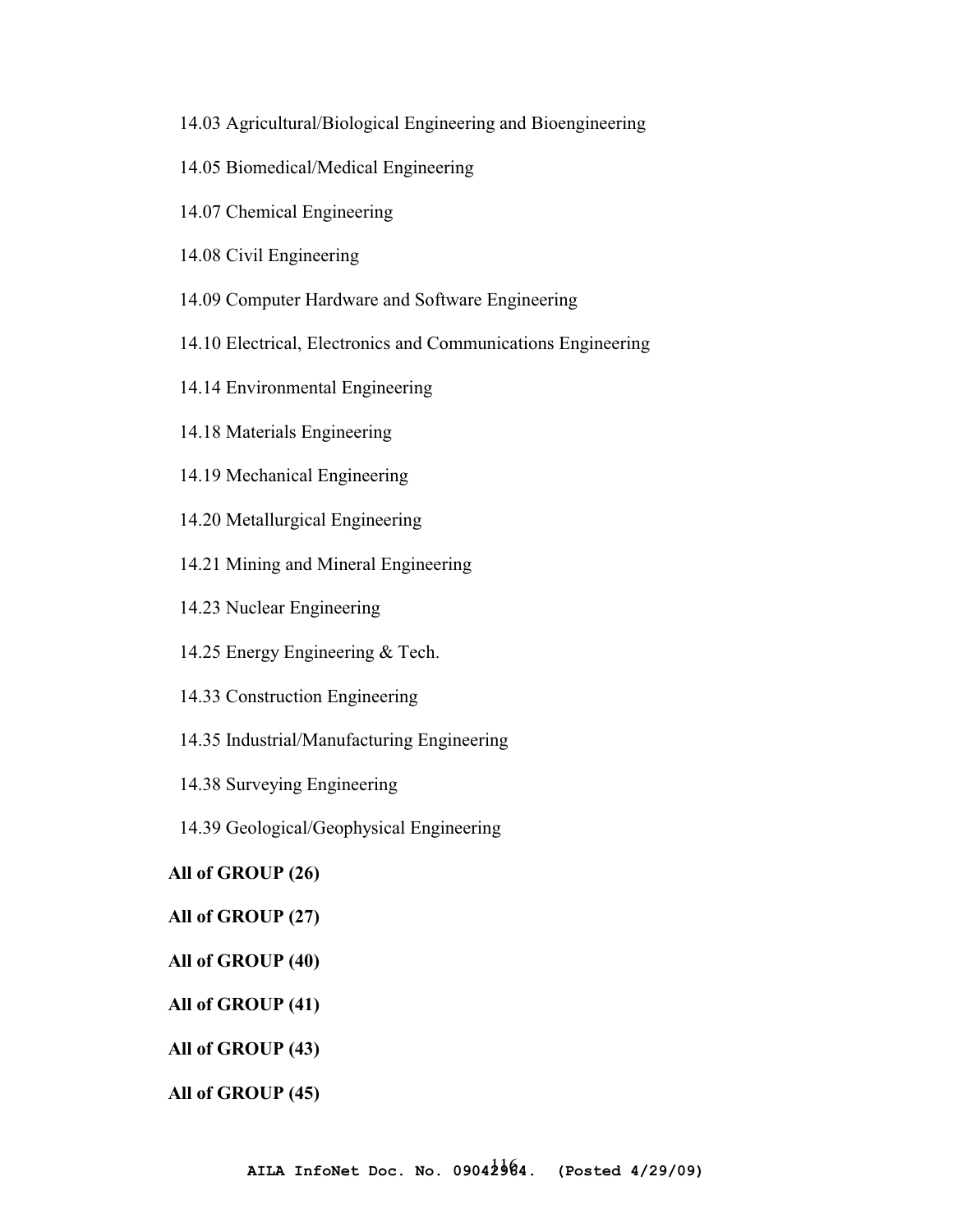#### **GROUP (49)**

49.01 Air Transportation

49.02 Ground Transportation

**All of GROUP (51)** 

**All of GROUP (52)** 

**All of GROUP (54)** 

**All of GROUP (60)** 

**Nigeria** 

**All of GROUP (01)** 

**All of GROUP (03)** 

**All of GROUP (04)** 

**All of GROUP (05)** 

**All of GROUP (09)** 

**All of GROUP (10)** 

**All of GROUP (11)** 

**All of GROUP (12)** 

**All of GROUP (13)** 

**All of GROUP (14)** 

**All of GROUP (16)** 

**All of GROUP (19)** 

**All of GROUP (22)** 

**All of GROUP (23)** 

**All of GROUP (24)**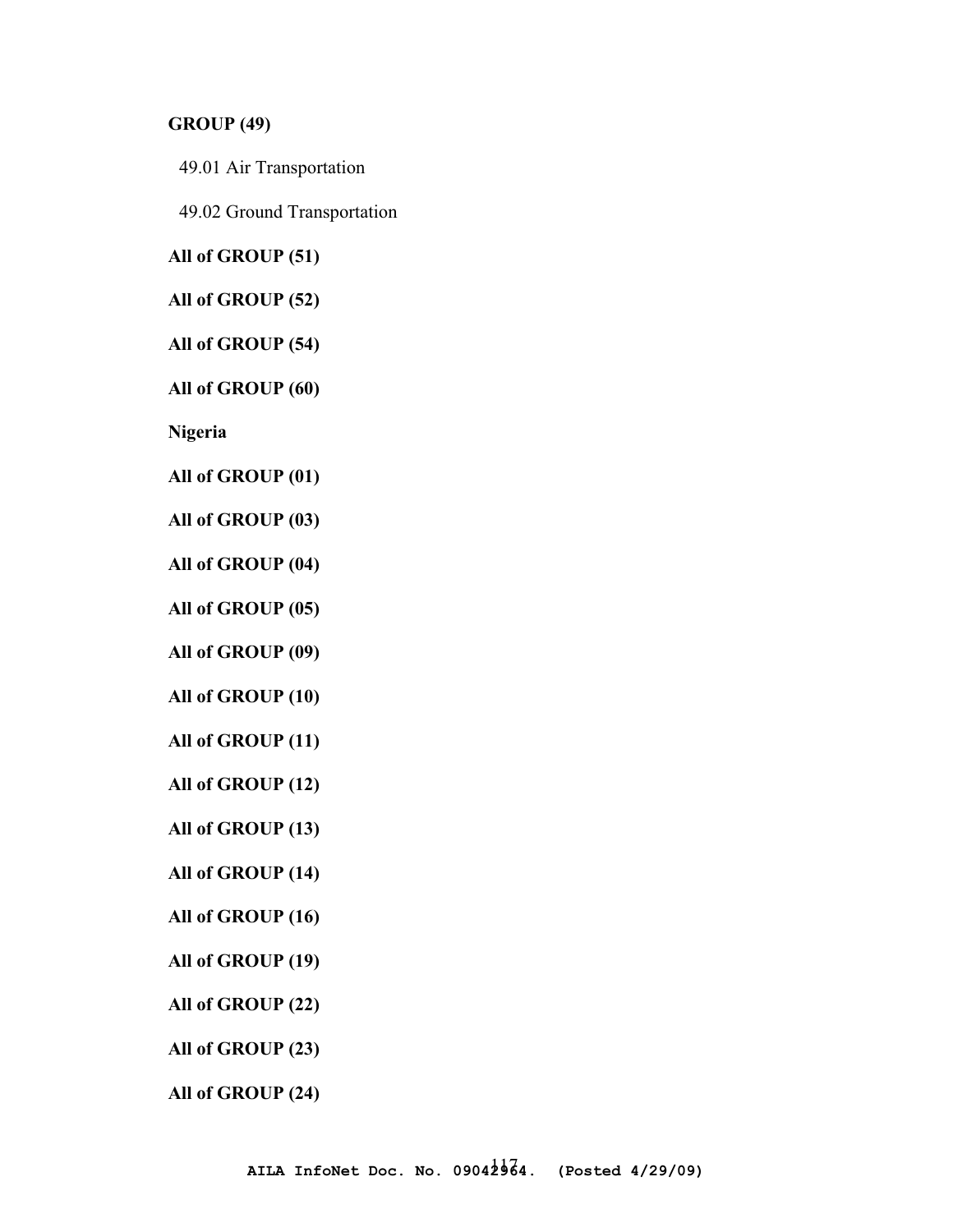**All of GROUP (25)** 

- **All of GROUP (26)**
- **All of GROUP (27)**
- **All of GROUP (31)**
- **All of GROUP (40)**
- **All of GROUP (41)**
- **All of GROUP (42)**
- **All of GROUP (43)**
- **All of GROUP (44)**
- **All of GROUP (45)**
- **All of GROUP (46)**
- **All of GROUP (47)**
- **All of GROUP (48)**
- **All of GROUP (49)**
- **All of GROUP (50)**
- **All of GROUP (51)**
- **All of GROUP (52)**
- **All of GROUP (60)**

# **Oman**

## **GROUP (01)**

- 01.00 Agriculture, General
- 01.01 Agricultural Business and Management

#### **GROUP (03)**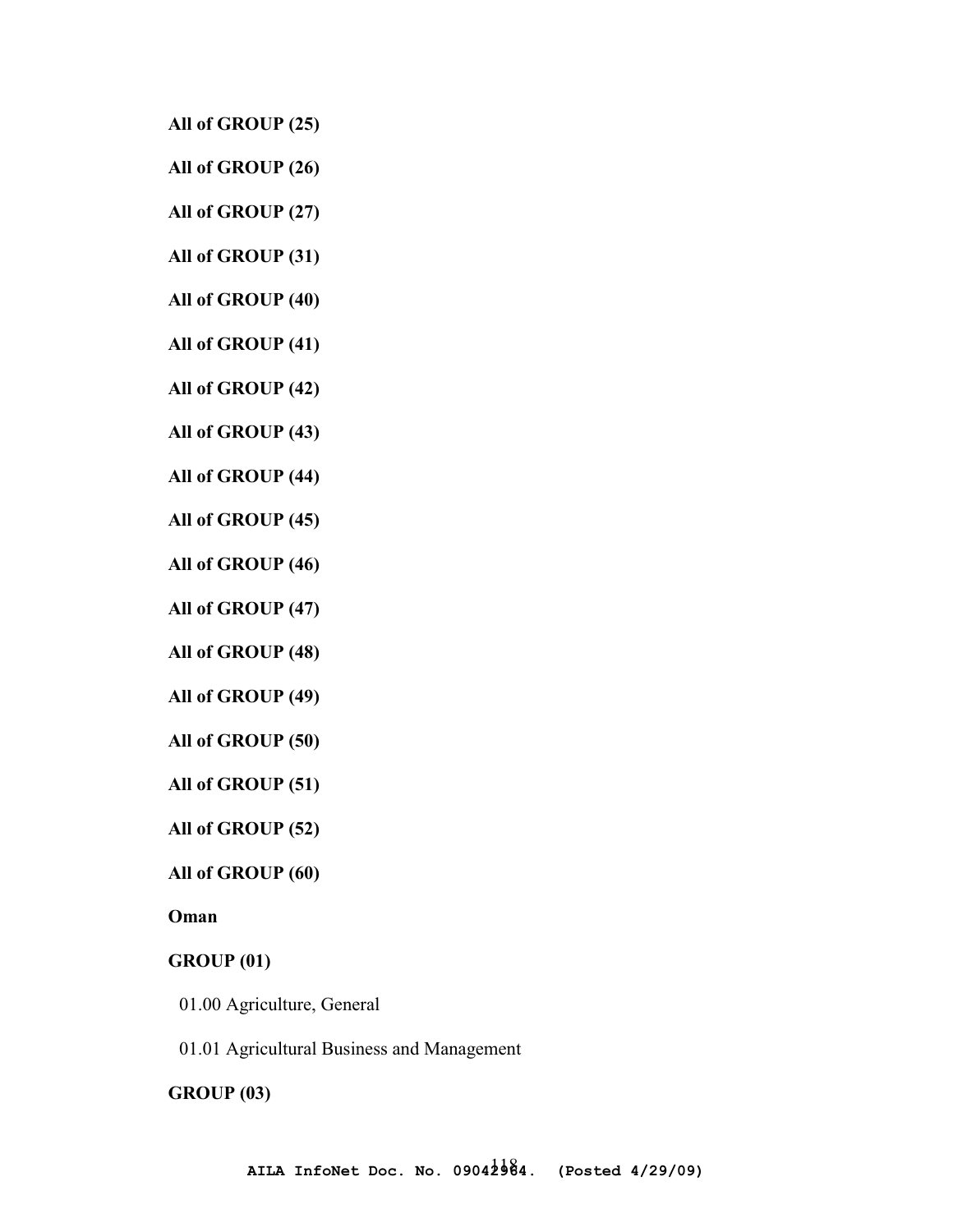03.03 Fishing and Fisheries Sciences and Management

# **GROUP (04)**

04.02 Architecture

# **GROUP (13)**

13.10 Special Education and Teaching

13.12 Teacher Education and Professional Development, Specific Levels and Methods

# **GROUP (14)**

14.08 Civil Engineering

14.10 Electrical, Electronics and Communications Engineering

14.19 Mechanical Engineering

14.20 Metallurgical Engineering

14.22 Naval Architecture and Marine Engineering

14.33 Construction Engineering

## **All of GROUP (22)**

#### **All of GROUP (26)**

## **All of GROUP (27)**

## **GROUP (40)**

40.05 Chemistry

40.06 Geological and Earth Sciences/Geosciences

40.08 Physics

## **All of GROUP (41)**

## **All of GROUP (44)**

**GROUP (45)**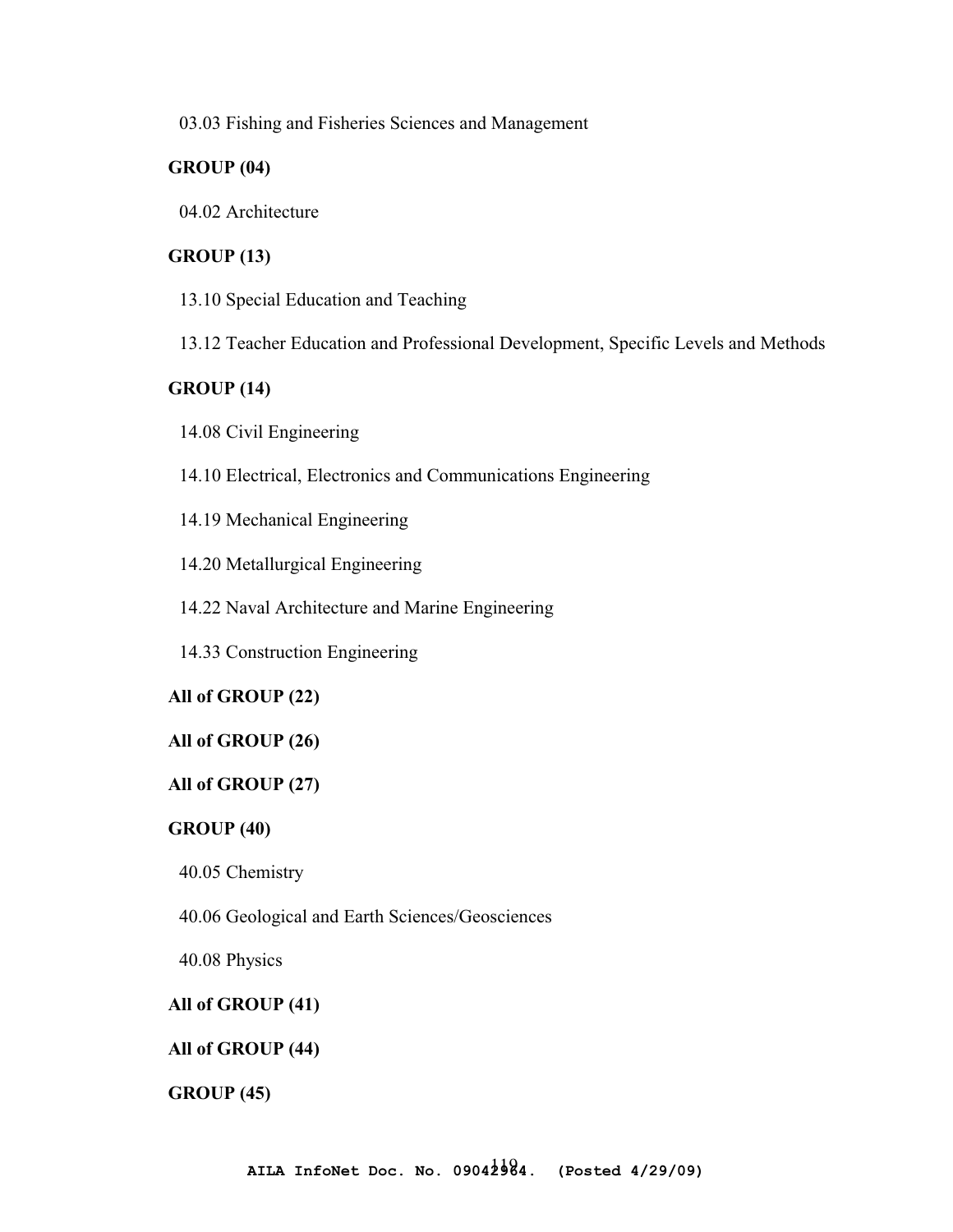45.06 Economics

## **All of GROUP (46)**

### **All of GROUP (47)**

### **GROUP (51)**

- 51.01 Chiropractic
- 51.04 Dentistry, Advanced/Graduate Dentistry, Oral Sciences, Dental Technology
- 51.06 Dental Support Services/Assistant
- 51.07 Health and Medical Administrative Services
- 51.09 Allied Health Diagnostic, Intervention, and Treatment Professions
- 51.10 Clinical/Medical Laboratory Science and Allied Professions
- 51.12 Medicine, Medical Research, including all specialties and fields
- 51.16 Nursing
- 51.17 Optometry
- 51.22 Public Health
- 51.23 Rehabilitation and Therapeutic Professions
- 51.33 Alternative Medicine

## **GROUP (52)**

52.20 Construction Management

### **Palestinian Authority (Gaza and West Bank), The**

#### **All of GROUP (01)**

### **GROUP (03)**

03.01 Natural Resources Conservation and Research &

Environmental/Wildlife/Wildlands Science/Studies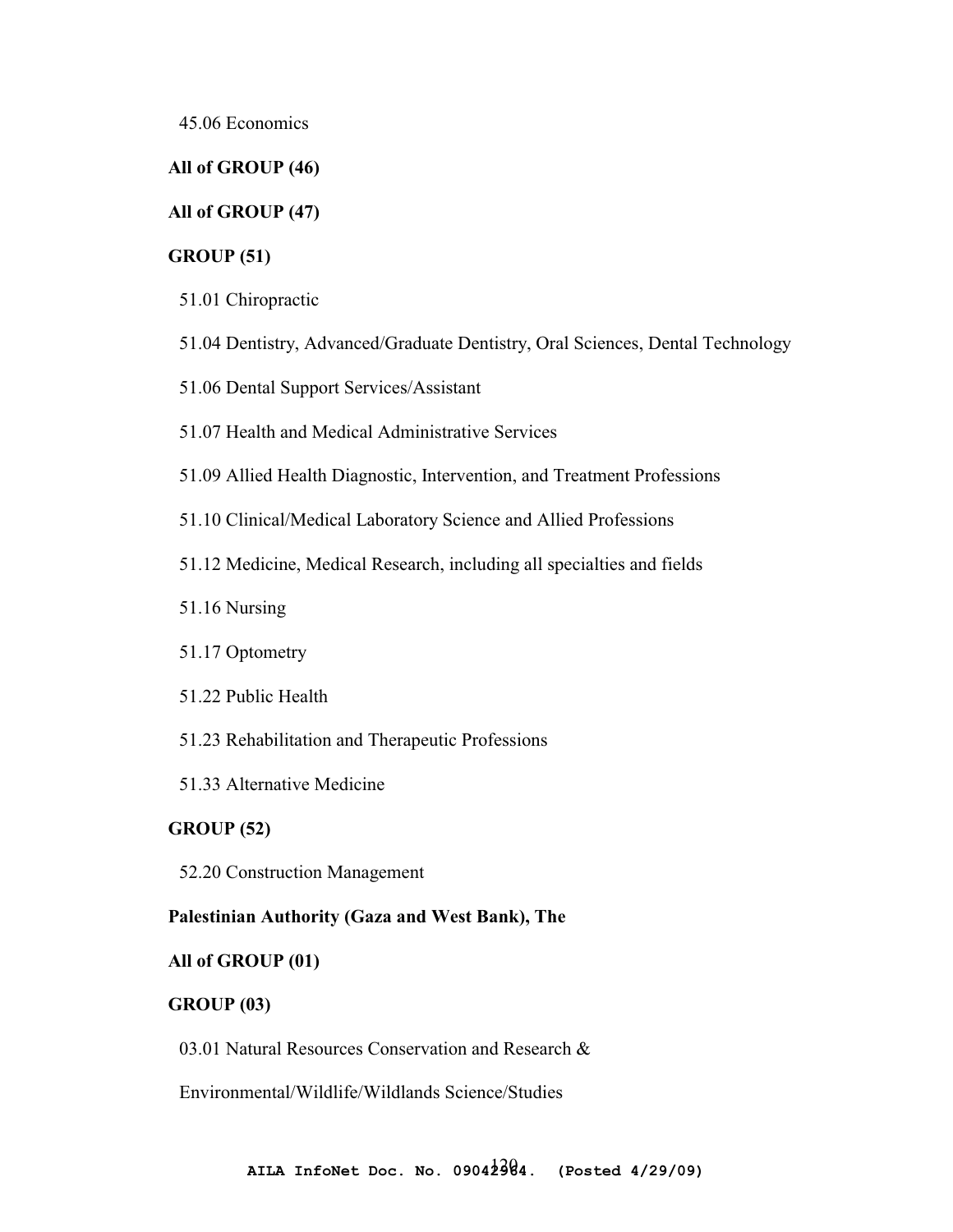03.02 Natural Resources Management and Policy

# **GROUP (04)**

04.03 City/Urban, Community and Regional Planning; Architectural Urban Design and

Planning

# **All of GROUP (05)**

# **GROUP (09)**

09.01 Communication and Media Studies

09.04 Journalism -

09.07 Radio, Television, and Digital Communication

09.09 Public Relations, Advertising, and Applied Communication

# **All of GROUP (10)**

# **All of GROUP (11)**

# **All of GROUP (13)**

## **GROUP (14)**

14.01 Engineering, General

## 14.05 Biomedical/Medical Engineering

14.07 Chemical Engineering

## 14.08 Civil Engineering

- 14.09 Computer Hardware and Software Engineering
- 14.10 Electrical, Electronics and Communications Engineering

## 14.14 Environmental Engineering

- 14.19 Mechanical Engineering
- 14.21 Mining and Mineral Engineering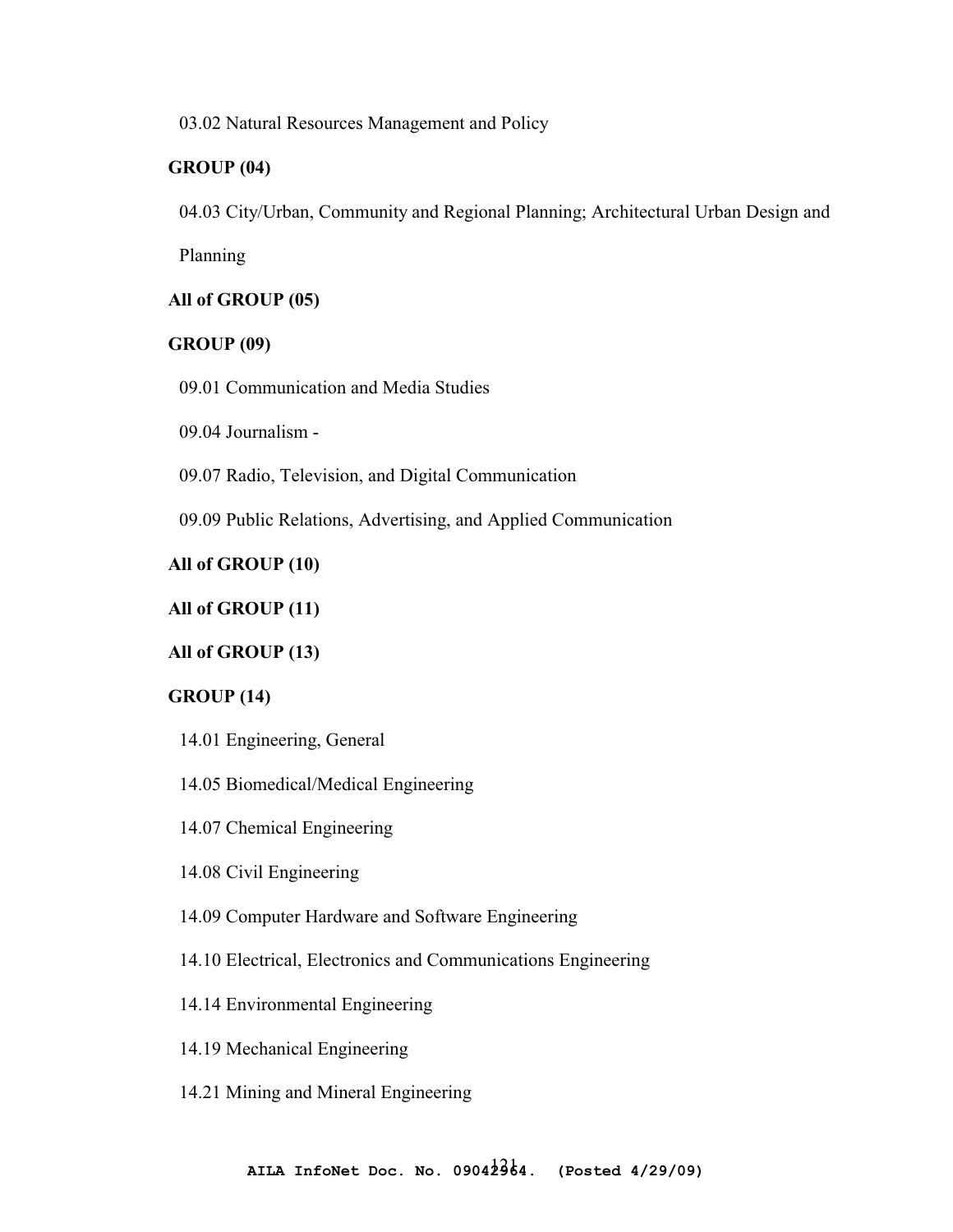14.25 Energy Engineering & Tech.

14.33 Construction Engineering

14.35 Industrial/Manufacturing Engineering

14.38 Surveying Engineering

14.39 Geological/Geophysical Engineering

### **All of GROUP (16)**

### **GROUP (19)**

19.09 Apparel and Textiles

## **All of GROUP (22)**

### **All of GROUP (23)**

# **All of GROUP (24)**

### **All of GROUP (25)**

## **GROUP (26)**

26.01 Biology

## **All of GROUP (27)**

## **All of GROUP (38)**

## **All of GROUP (39)**

# **GROUP (40)**

- 40.01 Physical Sciences
- 40.04 Atmospheric Sciences and Meteorology

#### 40.05 Chemistry

40.08 Physics

## **All of GROUP (41)**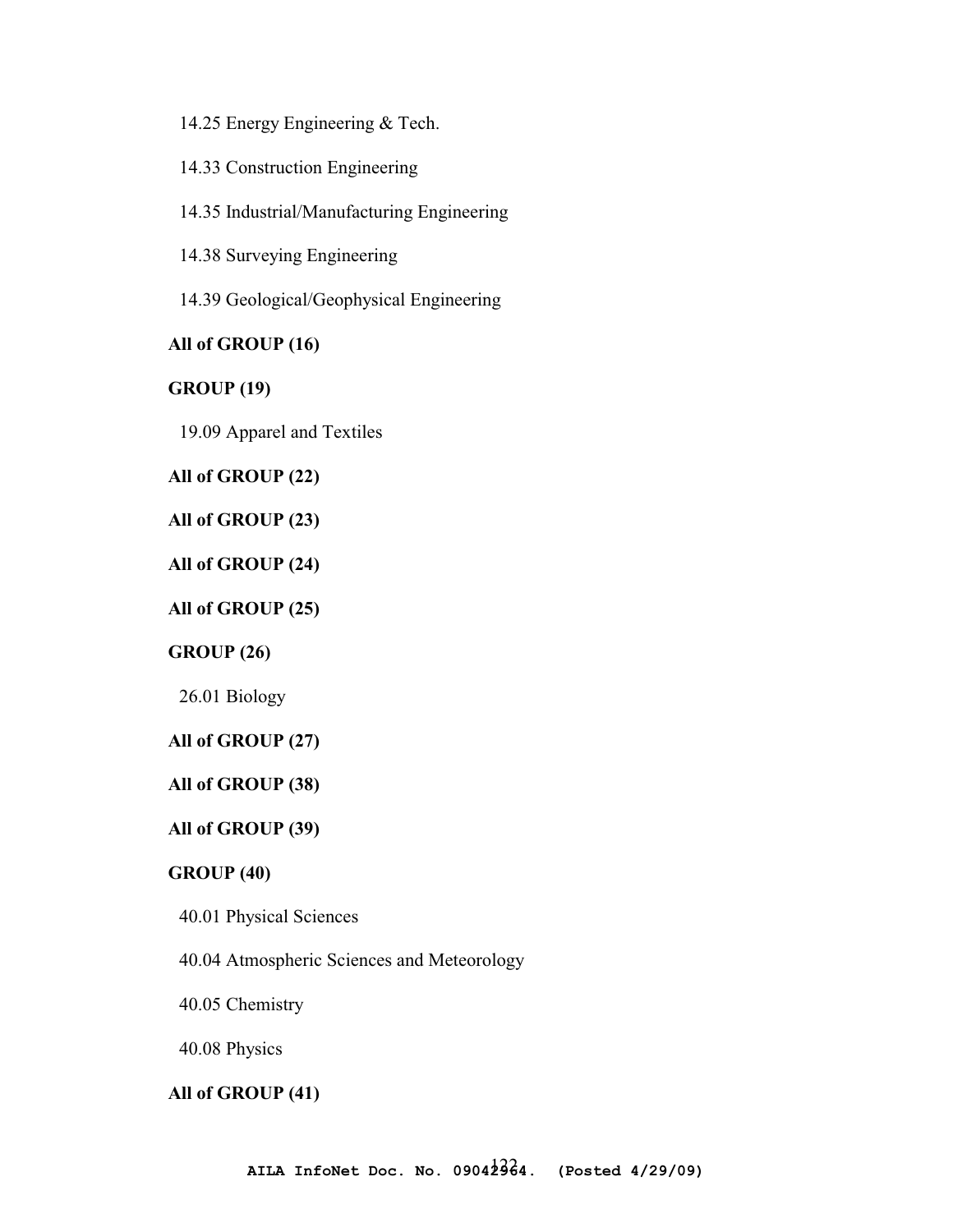**All of GROUP (42)** 

**All of GROUP (43)** 

**All of GROUP (44)** 

**All of GROUP (45)** 

**All of GROUP (46)** 

**All of GROUP (47)** 

**All of GROUP (48)** 

**GROUP (49)** 

49.02 Ground Transportation

**All of GROUP (50)** 

**All of GROUP (51)** 

**All of GROUP (52)** 

**All of GROUP (54)** 

## **GROUP (60)**

60.01 Dental Residency Programs

60.02 Medical Residency Programs

## **Paraguay**

## **GROUP (01)**

- 01.01 Agricultural Business and Management
- 01.09 Animal Sciences

01.10 Food Science

### **All of GROUP (03)**

#### **All of GROUP (05)**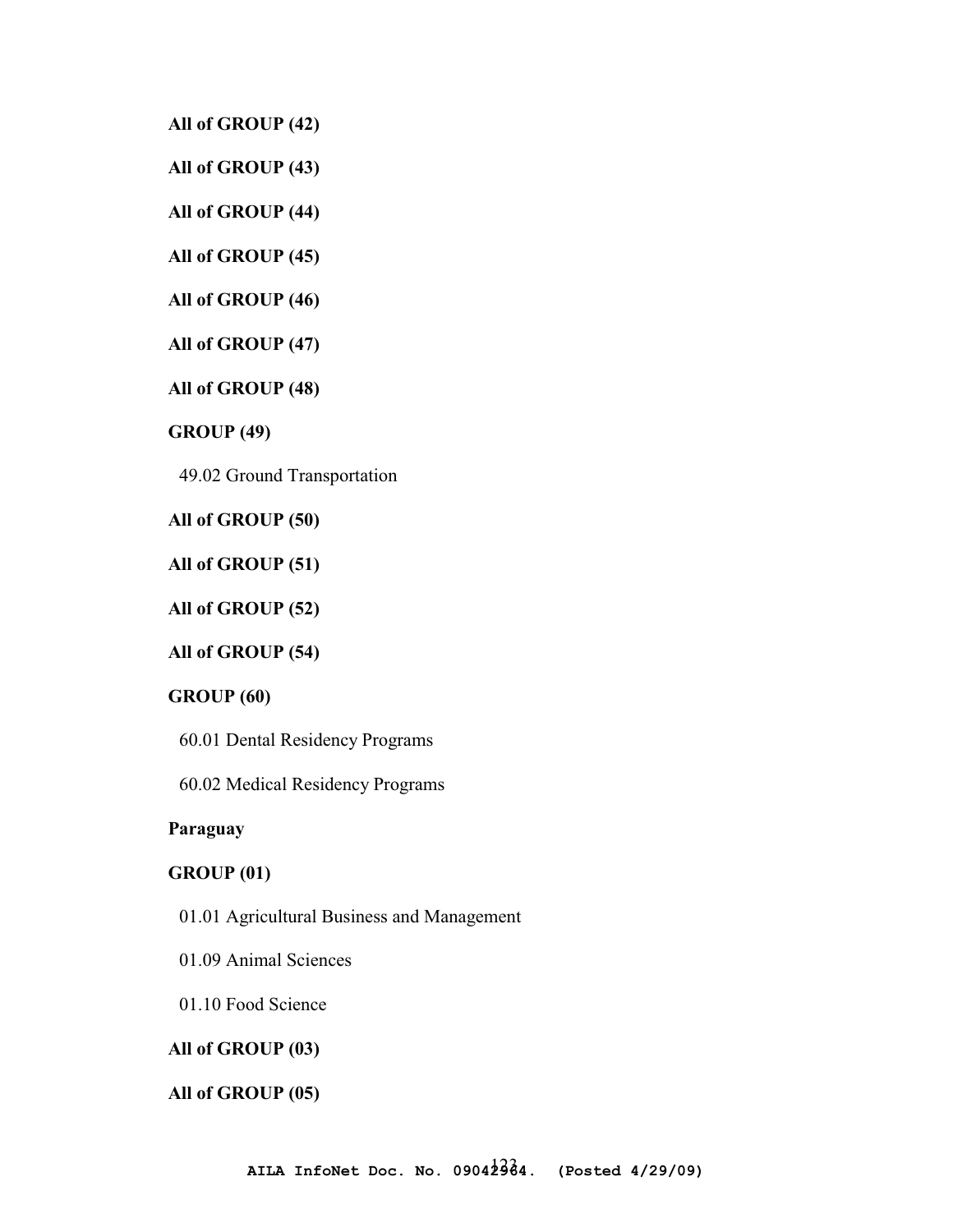### **GROUP (09)**

09.07 Radio, Television, and Digital Communication

09.09 Public Relations, Advertising, and Applied Communication

# **All of GROUP (11)**

### **All of GROUP (13)**

#### **GROUP (14)**

- 14.02 Aerospace, Aeronautical and Astronautical Engineering
- 14.05 Biomedical/Medical Engineering
- 14.07 Chemical Engineering
- 14.09 Computer Hardware and Software Engineering
- 14.18 Materials Engineering
- 14.21 Mining and Mineral Engineering
- 14.25 Energy Engineering & Tech.
- 14.35 Industrial/Manufacturing Engineering
- 14.39 Geological/Geophysical Engineering

#### **All of GROUP (16)**

### **All of GROUP (23)**

### **All of GROUP (24)**

#### **All of GROUP (26)**

### **GROUP (31)**

- 31.01 Parks, Recreation and Leisure Studies
- 31.05 Health and Physical Education/Fitness

#### **All of GROUP (38)**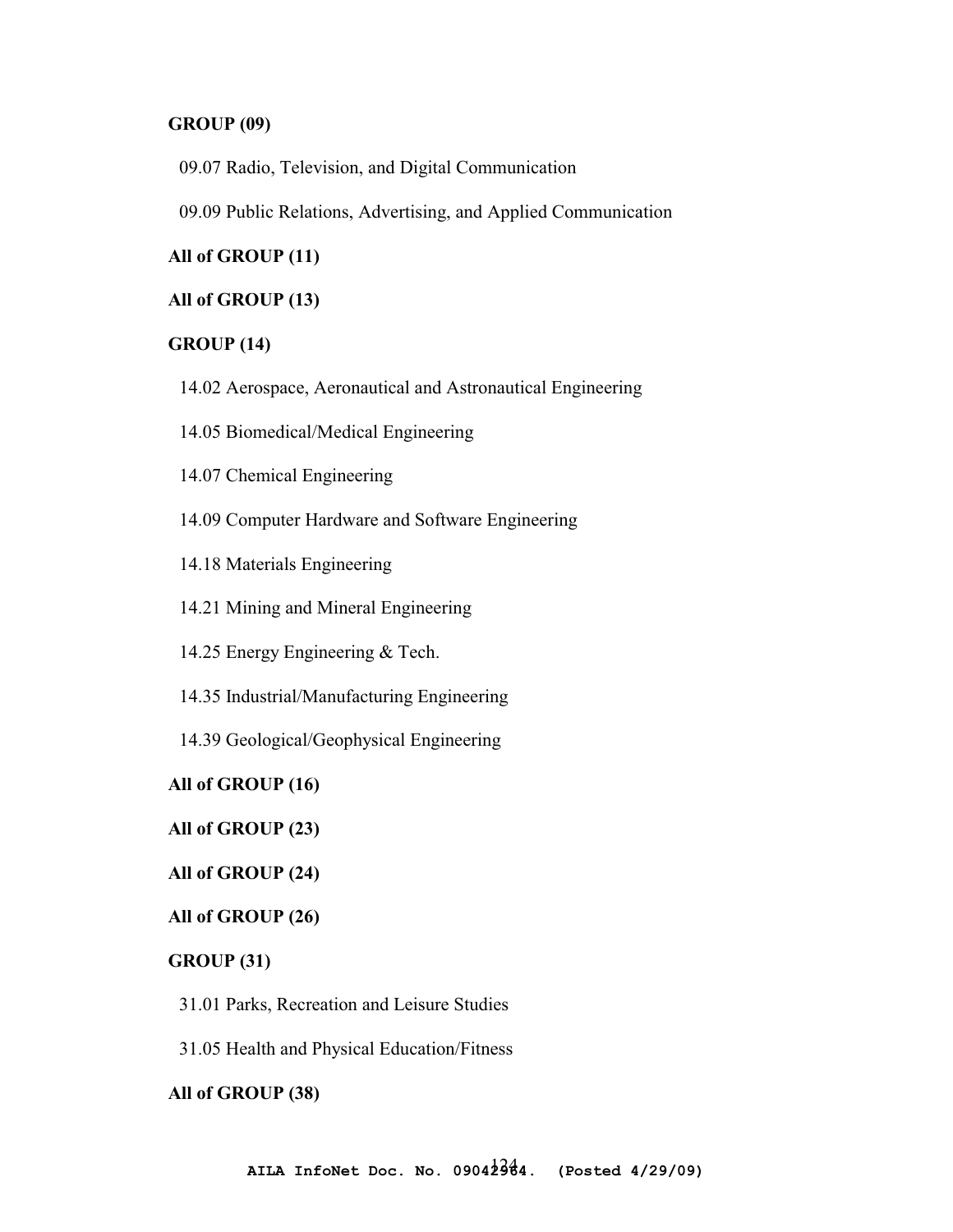## **All of GROUP (39)**

### **GROUP (40)**

40.04 Atmospheric Sciences and Meteorology

**All of GROUP (42)** 

**All of GROUP (43)** 

### **All of GROUP (44)**

### **GROUP (45)**

45.02 Anthropology

45.03 Archeology

45.07 Geography and Cartography

45.09 International Relations and Affairs

45.10 Political Science and Government

45.11 Sociology

### **All of GROUP (46)**

#### **All of GROUP (49)**

#### **All of GROUP (50)**

#### **GROUP (51)**

- 51.02 Communication Disorders Sciences & Services
- 51.04 Dentistry, Advanced/Graduate Dentistry, Oral Sciences, Dental Technology
- 51.06 Dental Support Services/Assistant
- 51.07 Health and Medical Administrative Services
- 51.08 Medical Support Services/Assistant
- 51.09 Allied Health Diagnostic, Intervention, and Treatment Professions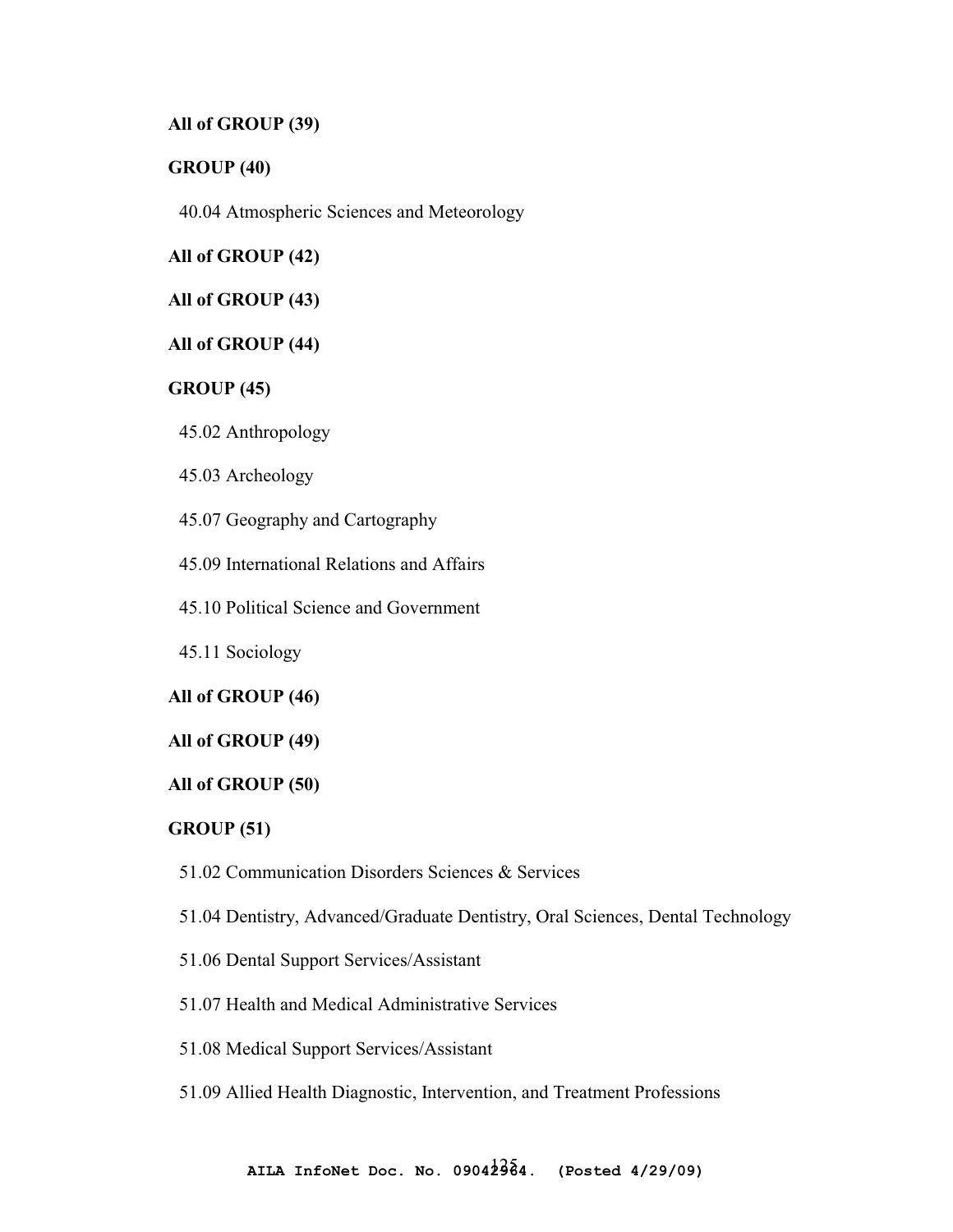- 51.10 Clinical/Medical Laboratory Science and Allied Professions 51.12 Medicine, Medical Research, including all specialties and fields 51.15 Mental and Social Health Services 51.16 Nursing 51.19 Osteopathic Medicine/Osteopathy 51.20 Pharmacy 51.22 Public Health 51.23 Rehabilitation and Therapeutic Professions 51.24 Veterinary Medicine 51.25 Veterinary Biomedical and Clinical Sciences 51.27 Medical Illustration and Informatics & Medical Photography
- 51.31 Dietetics and Clinical Nutrition

# **GROUP (52)**

- 52.02 Business Administration, Management and Operations
- 52.03 Accounting and Related Services
- 52.04 Business Operations Support and Assistant Services
- 52.06 Business/Managerial Economics
- 52.08 Finance, Banking and Financial Management Services
- 52.09 Hospitality Administration/Management
- 52.10 Human Resources Management and Services
- 52.11 International Business/Trade/Commerce
- 52.12 Management Information Systems and Services
- 52.13 Management Sciences and Quantitative Methods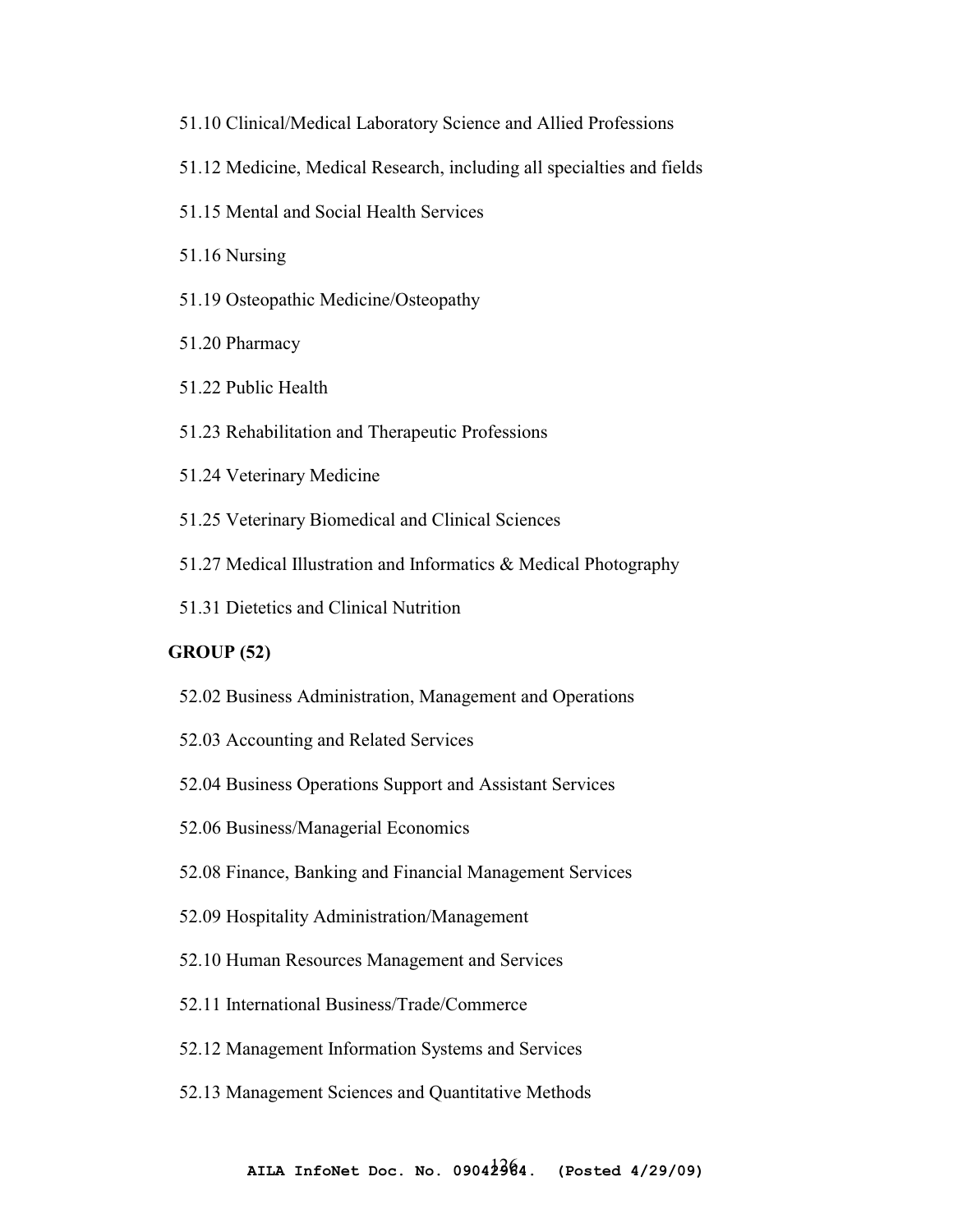52.20 Construction Management

## **All of GROUP (54)**

#### **GROUP (60)**

60.02 Medical Residency Programs

60.03 Veterinary Residency Programs

**Peru** 

**All of GROUP (03)** 

**All of GROUP (05)** 

**All of GROUP (09)** 

**All of GROUP (10)** 

**All of GROUP (11)** 

**All of GROUP (13)** 

**All of GROUP (14)** 

**All of GROUP (16)** 

**All of GROUP (19)** 

**All of GROUP (22)** 

**All of GROUP (23)** 

**All of GROUP (24)** 

**All of GROUP (25)** 

**All of GROUP (26)** 

**All of GROUP (27)** 

**All of GROUP (31)** 

**All of GROUP (40)**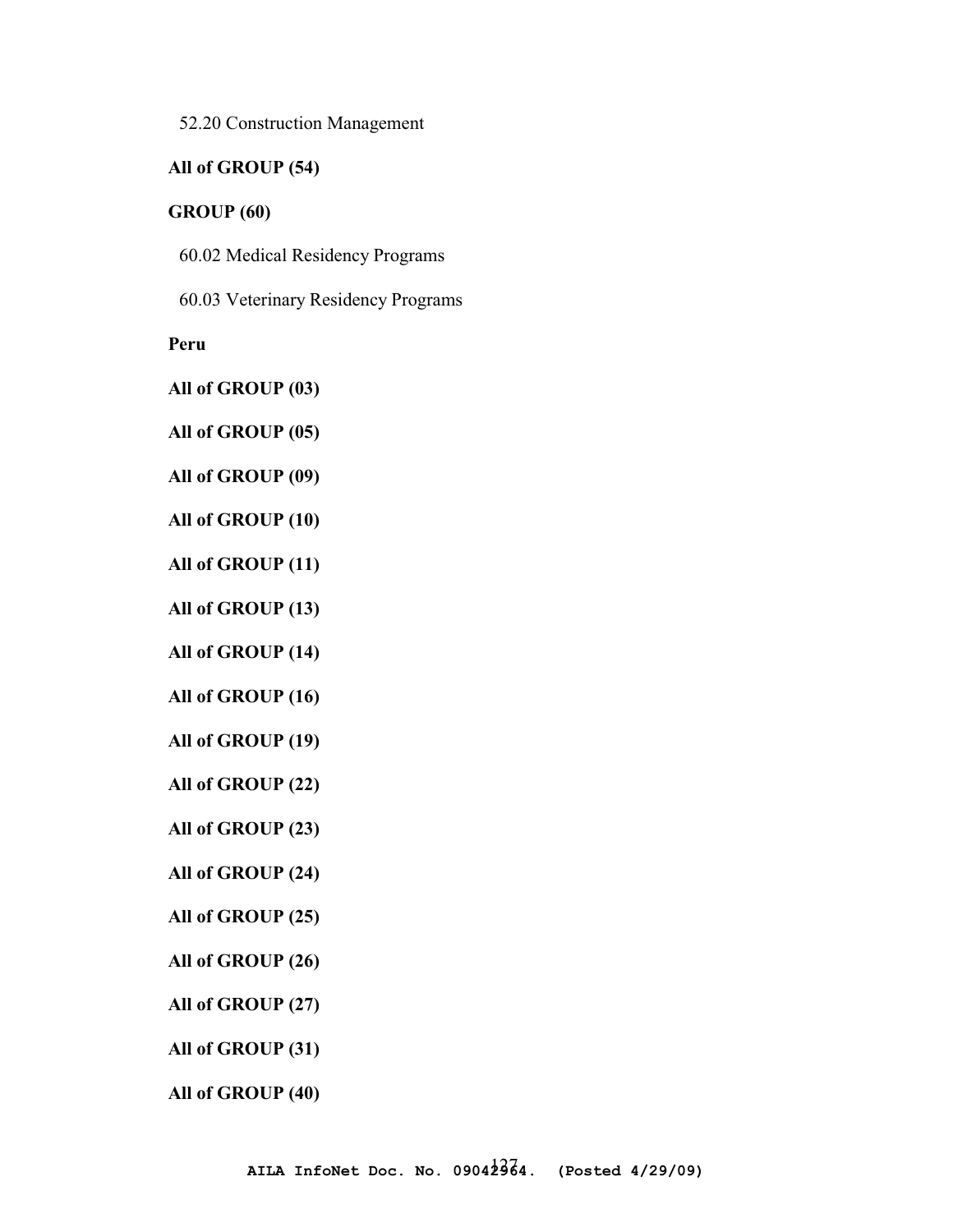**All of GROUP (41)** 

**All of GROUP (42)** 

**All of GROUP (43)** 

**All of GROUP (44)** 

**All of GROUP (45)** 

**All of GROUP (48)** 

**All of GROUP (50)** 

**All of GROUP (51)** 

**All of GROUP (52)** 

### **GROUP (60)**

60.01 Dental Residency Programs

60.02 Medical Residency Programs

### **Philippines**

#### **All of GROUP (01)**

#### **All of GROUP (03)**

#### **GROUP (04)**

04.03 City/Urban, Community and Regional Planning; Architectural Urban Design and

Planning

### **All of GROUP (05)**

#### **GROUP (09)**

09.01 Communication and Media Studies

09.09 Public Relations, Advertising, and Applied Communication

09.10 Publishing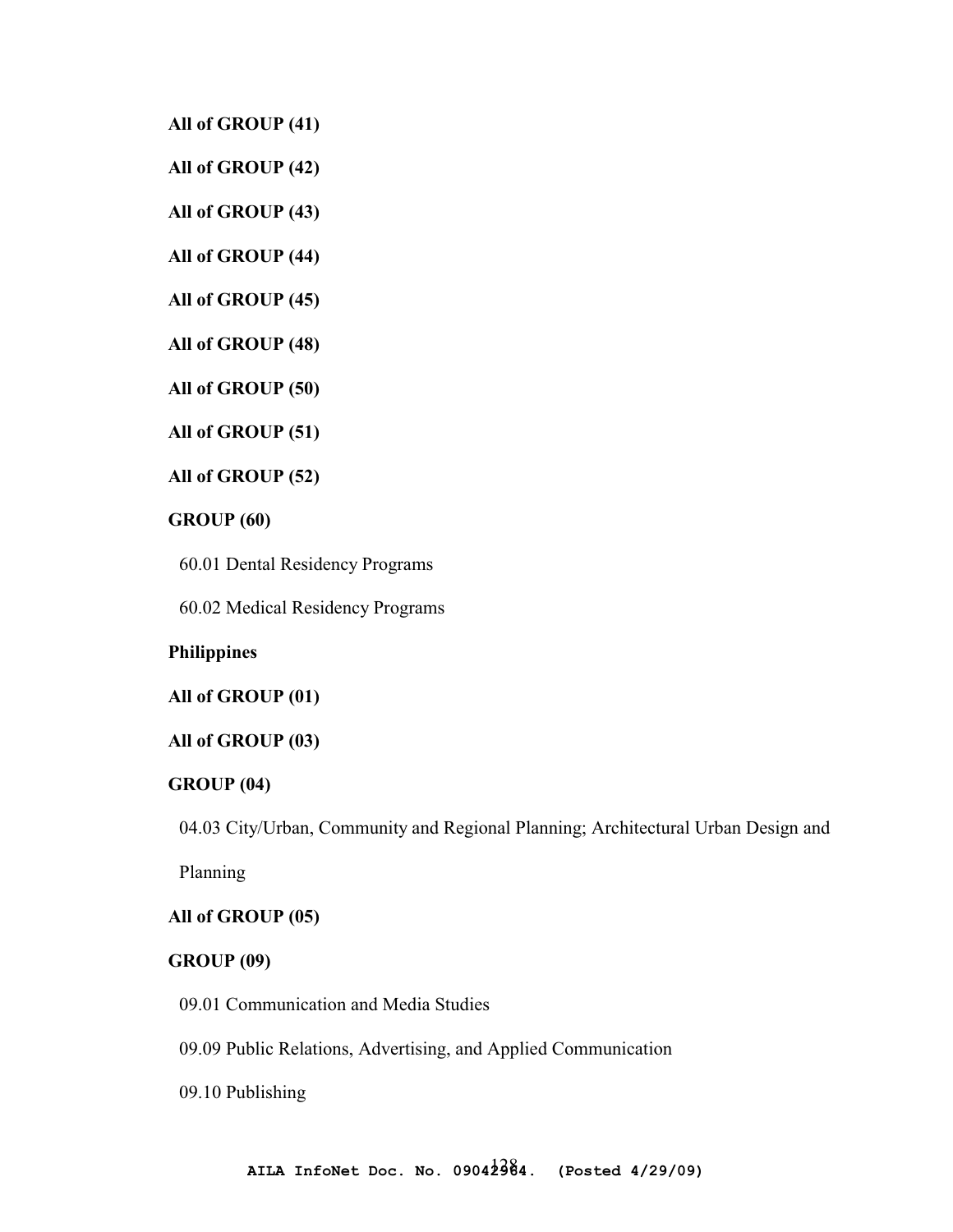### **All of GROUP (10)**

### **All of GROUP (11)**

#### **GROUP (13)**

- 13.02 Bilingual, Multilingual, and Multicultural
- 13.06 Educational Assessment, Evaluation, and Research
- 13.09 Social and Philosophical Foundations of Education
- 13.10 Special Education and Teaching
- 13.11 Student Counseling and Personnel Services
- 13.12 Teacher Education and Professional Development, Specific Levels and Methods
- 13.13 Teacher Education and Professional Development, Specific Subject Areas

**All of GROUP (14)** 

**All of GROUP (16)** 

**All of GROUP (19)** 

- **All of GROUP (23)**
- **All of GROUP (25)**
- **All of GROUP (26)**
- **All of GROUP (27)**
- **All of GROUP (31)**
- **All of GROUP (39)**
- **All of GROUP (40)**
- **All of GROUP (41)**
- **All of GROUP (42)**
- **All of GROUP (43)**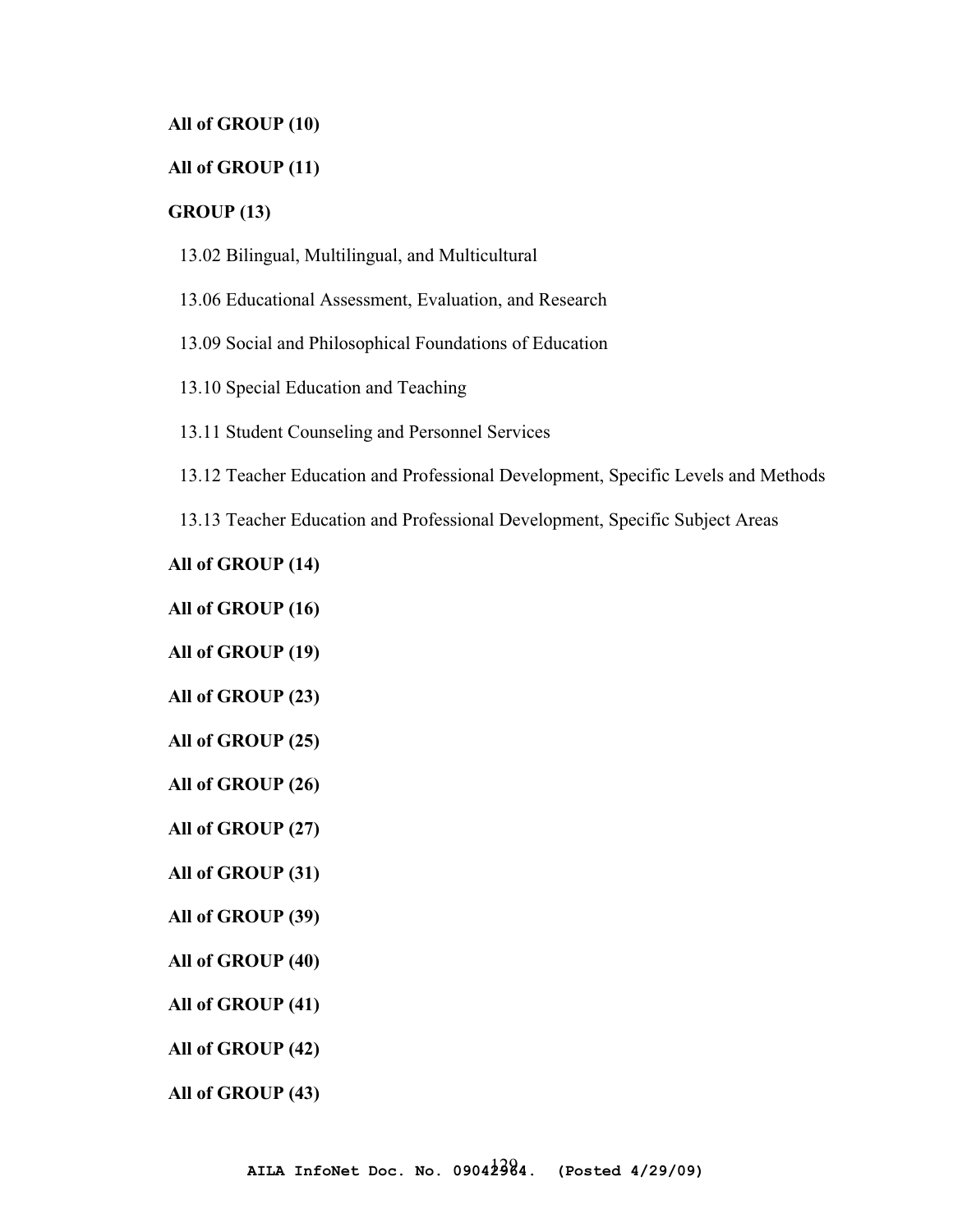### **GROUP (44)**

44.07 Social Work/Youth Services

#### **All of GROUP (45)**

# **All of GROUP (49)**

### **GROUP (51)**

- 51.01 Chiropractic
- 51.02 Communication Disorders Sciences & Services
- 51.04 Dentistry, Advanced/Graduate Dentistry, Oral Sciences, Dental Technology
- 51.06 Dental Support Services/Assistant
- 51.07 Health and Medical Administrative Services
- 51.08 Medical Support Services/Assistant
- 51.09 Allied Health Diagnostic, Intervention, and Treatment Professions
- 51.10 Clinical/Medical Laboratory Science and Allied Professions
- 51.12 Medicine, Medical Research, including all specialties and fields
- 51.15 Mental and Social Health Services
- 51.17 Optometry
- 51.19 Osteopathic Medicine/Osteopathy
- 51.22 Public Health
- 51.23 Rehabilitation and Therapeutic Professions
- 51.24 Veterinary Medicine
- 51.25 Veterinary Biomedical and Clinical Sciences
- 51.27 Medical Illustration and Informatics & Medical Photography
- 51.31 Dietetics and Clinical Nutrition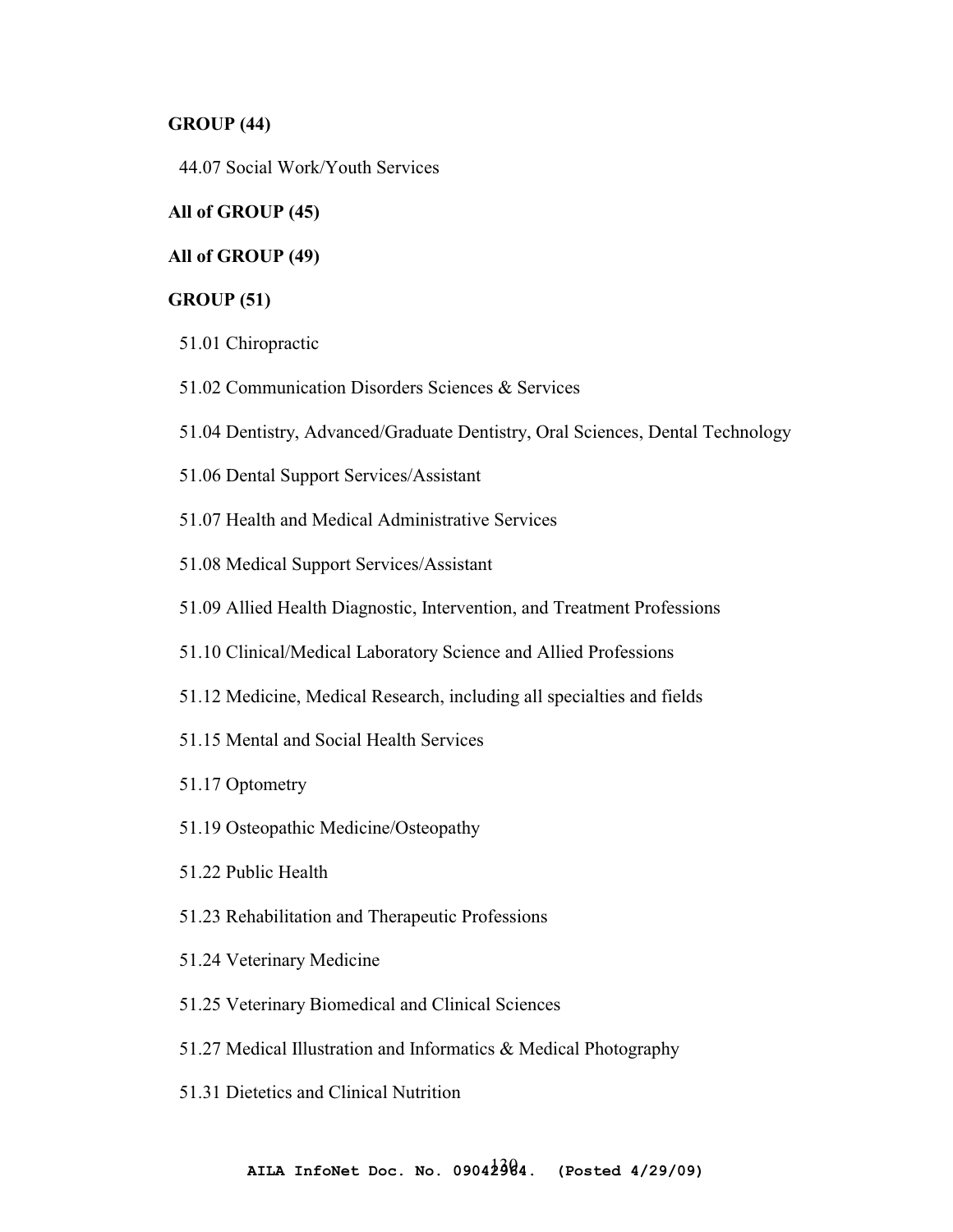## 51.33 Alternative Medicine

# **GROUP (52)**

- 52.04 Business Operations Support and Assistant Services
- 52.06 Business/Managerial Economics
- 52.10 Human Resources Management and Services
- 52.11 International Business/Trade/Commerce
- 52.13 Management Sciences and Quantitative Methods
- 52.14 Marketing/Marketing Management
- 52.17 Insurance
- 52.20 Construction Management

**All of GROUP (54)** 

#### **All of GROUP (60)**

**Romania** 

**All of GROUP (01)** 

- **All of GROUP (03)**
- **All of GROUP (04)**
- **All of GROUP (05)**
- **All of GROUP (09)**

### **All of GROUP (10)**

- **All of GROUP (11)**
- **All of GROUP (12)**
- **All of GROUP (13)**
- **All of GROUP (14)**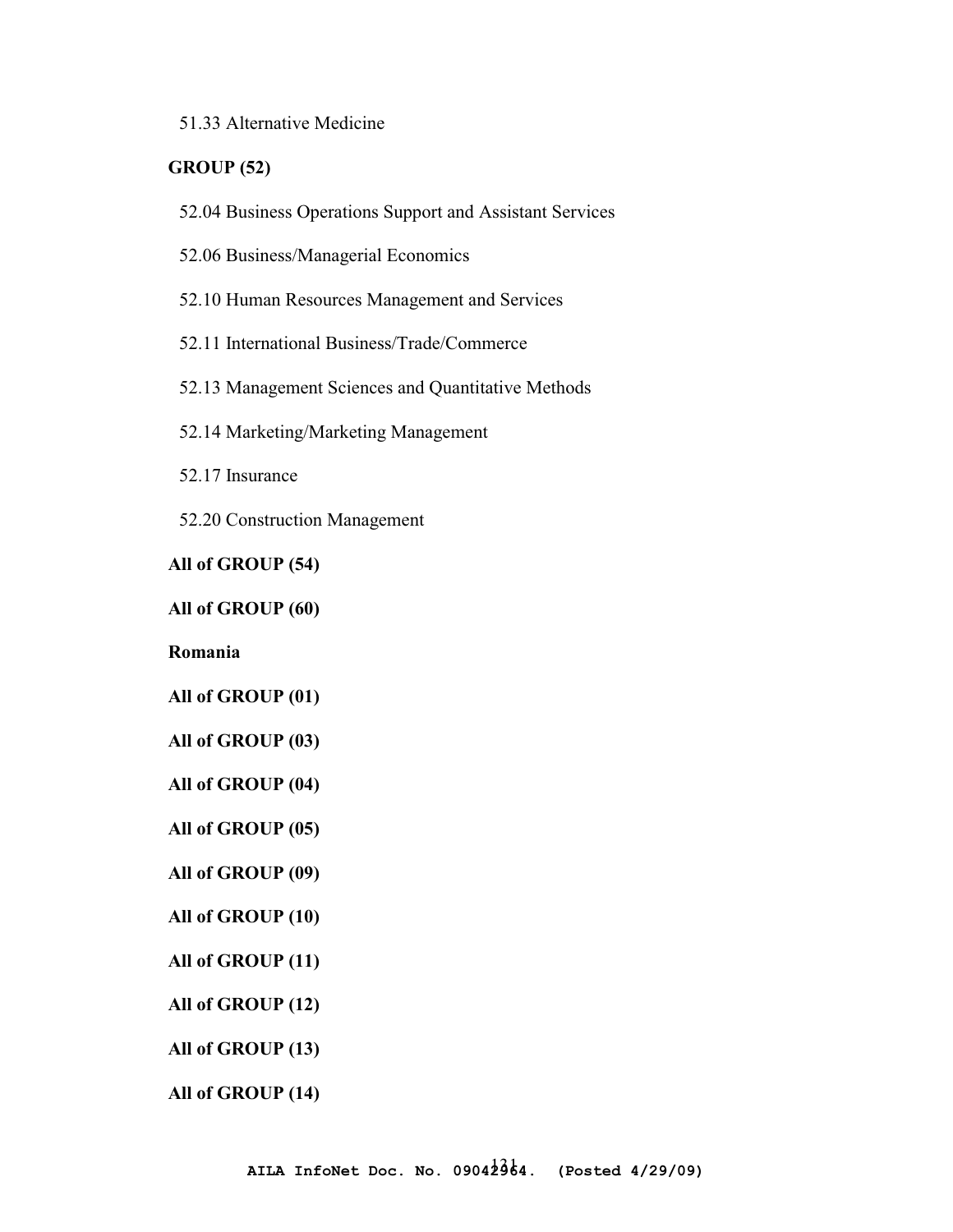**All of GROUP (16)** 

**All of GROUP (19)** 

**All of GROUP (22)** 

**All of GROUP (23)** 

**All of GROUP (24)** 

**All of GROUP (25)** 

**All of GROUP (26)** 

**All of GROUP (27)** 

**GROUP (31)** 

31.01 Parks, Recreation and Leisure Studies

31.05 Health and Physical Education/Fitness

**All of GROUP (38)** 

**All of GROUP (39)** 

**All of GROUP (40)** 

**All of GROUP (41)** 

**All of GROUP (42)** 

**All of GROUP (43)** 

**All of GROUP (44)** 

**All of GROUP (45)** 

**All of GROUP (46)** 

**All of GROUP (47)** 

**All of GROUP (48)** 

**All of GROUP (49)**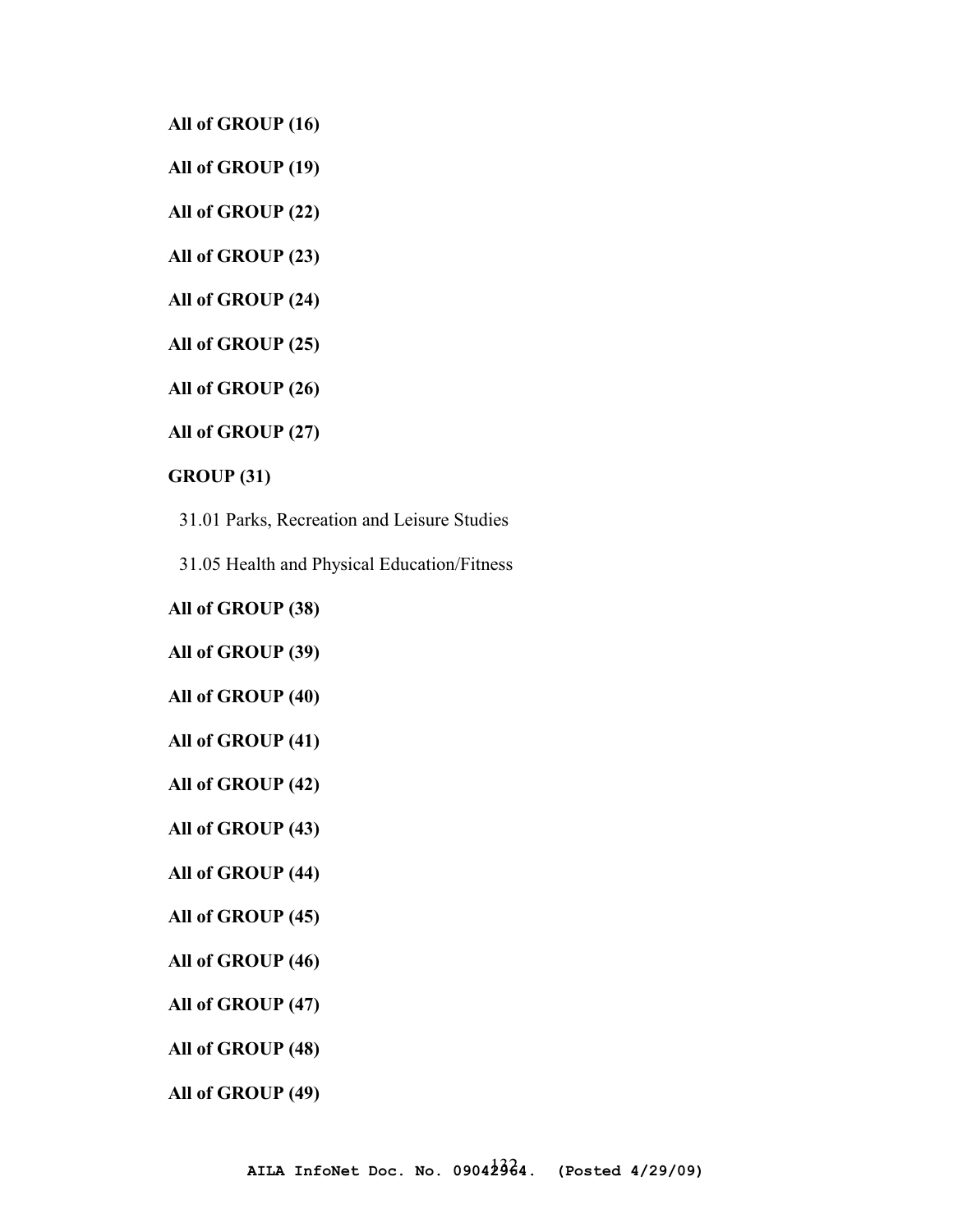**All of GROUP (50)** 

**All of GROUP (51)** 

**All of GROUP (52)** 

**All of GROUP (54)** 

**All of GROUP (60)** 

**Rwanda** 

**All of GROUP (01)** 

**All of GROUP (03)** 

**All of GROUP (04)** 

**All of GROUP (05)** 

**All of GROUP (09)** 

**All of GROUP (10)** 

**All of GROUP (11)** 

**All of GROUP (12)** 

**All of GROUP (13)** 

**All of GROUP (14)** 

**All of GROUP (16)** 

**All of GROUP (19)** 

**All of GROUP (22)** 

**All of GROUP (23)** 

**All of GROUP (24)** 

**All of GROUP (25)** 

**All of GROUP (26)**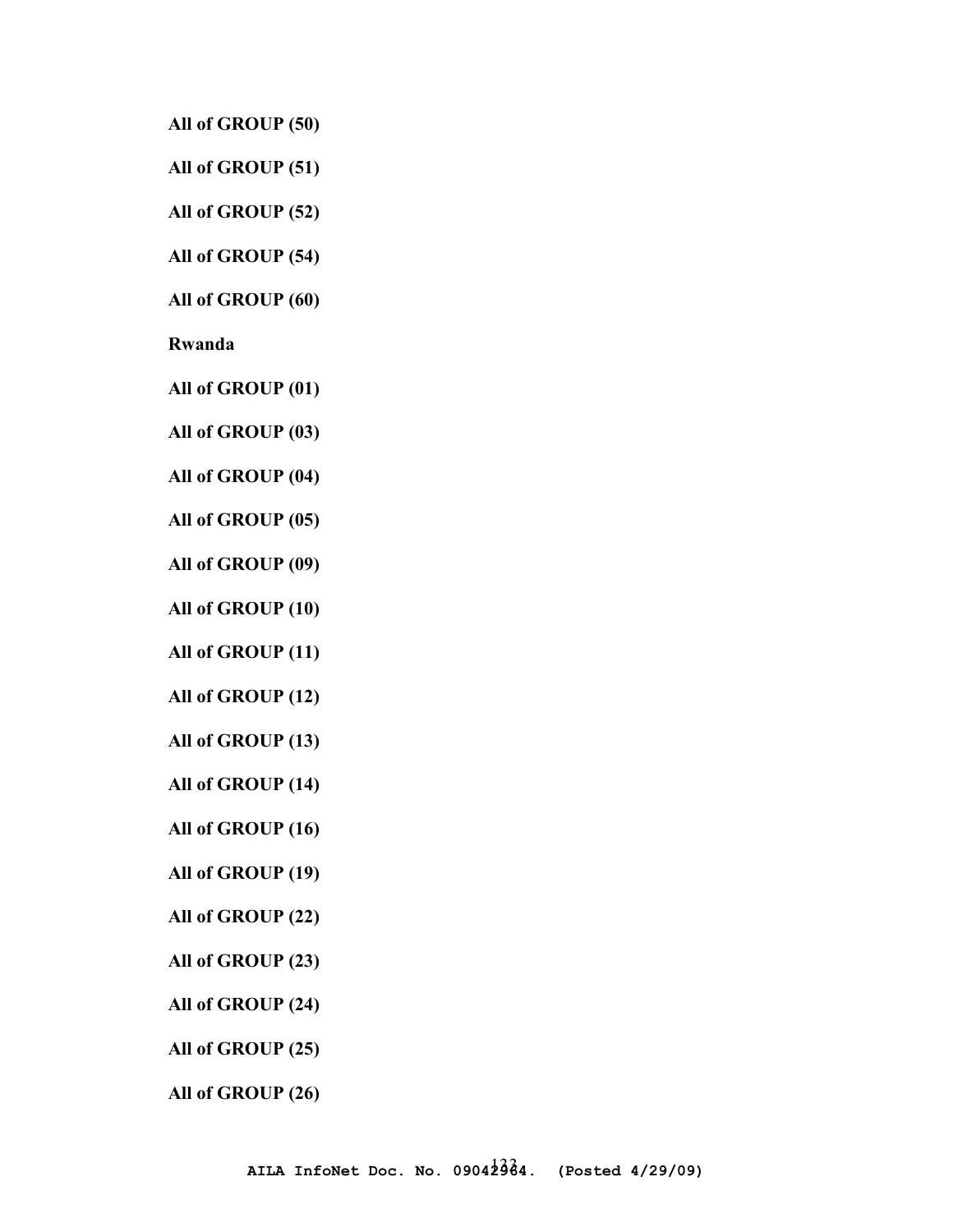- **All of GROUP (31)**
- **All of GROUP (38)**
- **All of GROUP (40)**
- **All of GROUP (41)**
- **All of GROUP (42)**
- **All of GROUP (43)**
- **All of GROUP (44)**
- **All of GROUP (45)**
- **All of GROUP (46)**
- **All of GROUP (47)**
- **All of GROUP (48)**
- **All of GROUP (49)**
- **All of GROUP (50)**
- **All of GROUP (51)**
- **All of GROUP (52)**
- **All of GROUP (54)**
- **All of GROUP (60)**
- **Saudi Arabia**
- **All of GROUP (01)**
- **All of GROUP (03)**
- **All of GROUP (04)**
- **All of GROUP (05)**
- **All of GROUP (09)**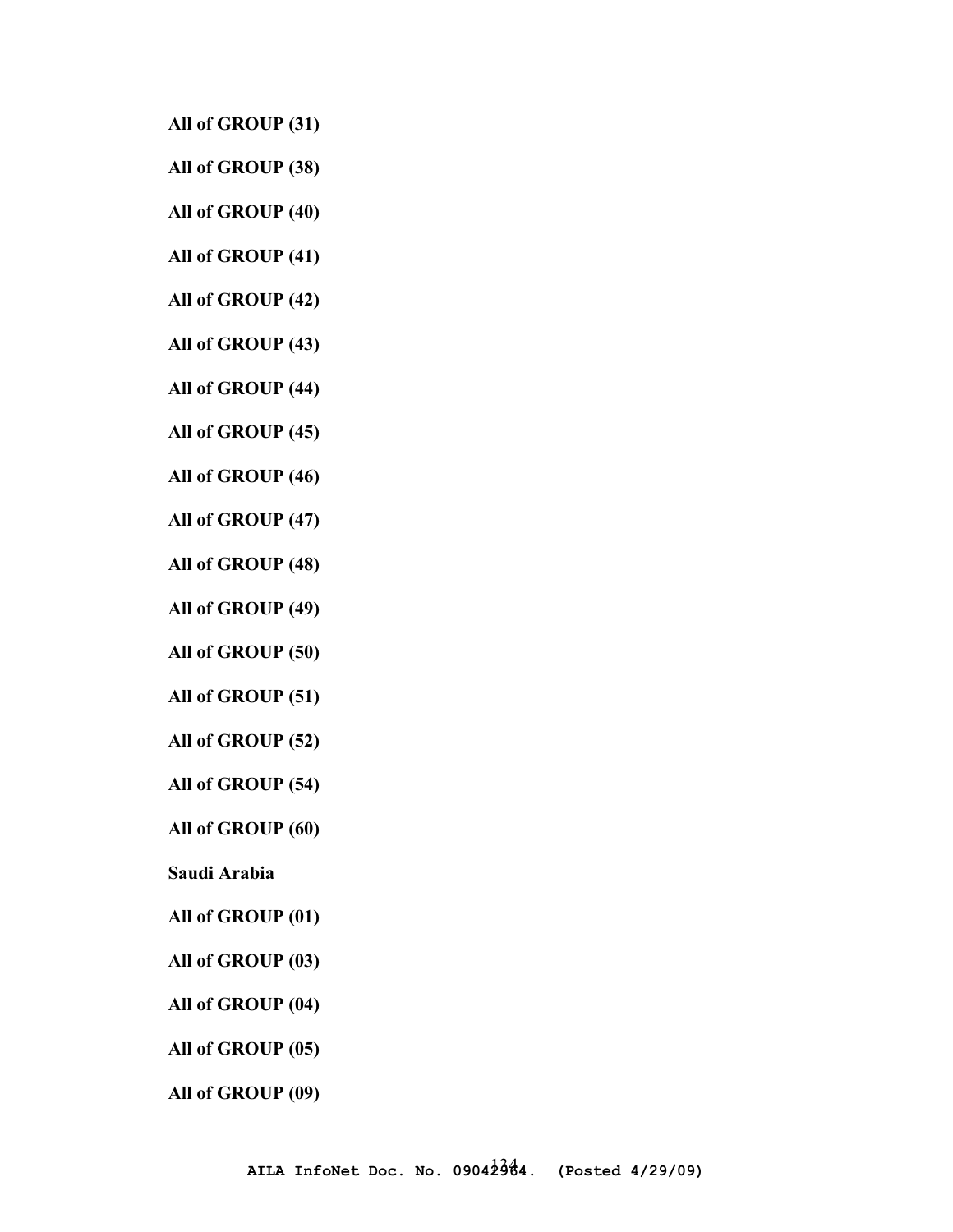## **All of GROUP (10)**

## **All of GROUP (11)**

### **All of GROUP (13)**

## **GROUP (14)**

- 14.01 Engineering, General
- 14.02 Aerospace, Aeronautical and Astronautical Engineering
- 14.03 Agricultural/Biological Engineering and Bioengineering
- 14.05 Biomedical/Medical Engineering
- 14.07 Chemical Engineering
- 14.09 Computer Hardware and Software Engineering
- 14.10 Electrical, Electronics and Communications Engineering
- 14.19 Mechanical Engineering
- 14.21 Mining and Mineral Engineering
- 14.25 Energy Engineering & Tech.
- 14.33 Construction Engineering
- 14.35 Industrial/Manufacturing Engineering
- 14.38 Surveying Engineering
- 14.39 Geological/Geophysical Engineering

## **All of GROUP (22)**

# **All of GROUP (23)**

### **GROUP (26)**

26.01 Biology

26.04 Anatomical Sciences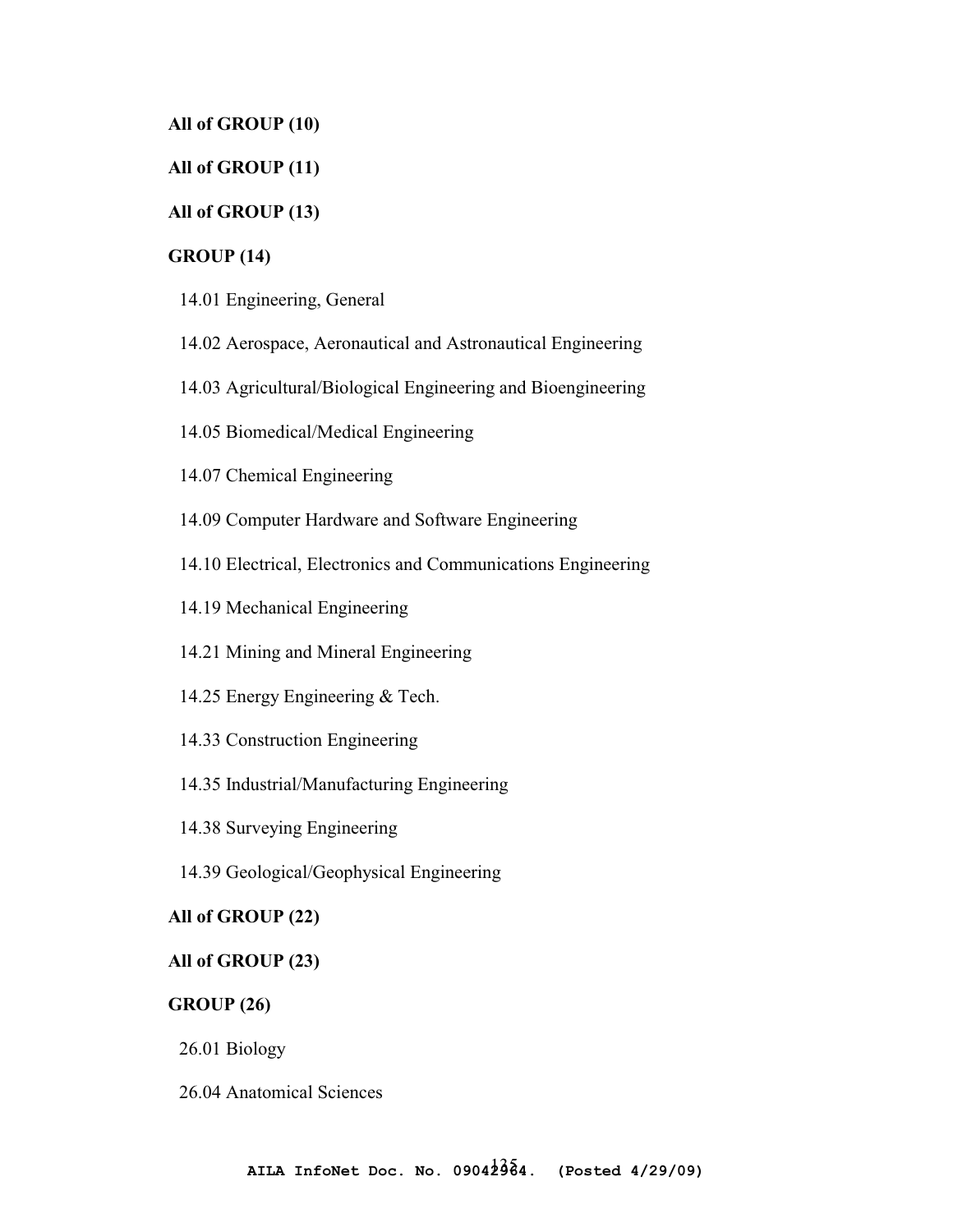26.05 Microbiological Sciences and Immunology

26.08 Genetics

## **All of GROUP (41)**

**All of GROUP (43)** 

### **GROUP (44)**

44.04 Public Administration

**All of GROUP (45)** 

**All of GROUP (46)** 

**All of GROUP (47)** 

**All of GROUP (49)** 

**All of GROUP (51)** 

#### **GROUP (52)**

52.02 Business Administration, Management and Operations

52.03 Accounting and Related Services

52.04 Business Operations Support and Assistant Services

52.06 Business/Managerial Economics

52.08 Finance, Banking and Financial Management Services

52.10 Human Resources Management and Services

52.11 International Business/Trade/Commerce

52.12 Management Information Systems and Services

52.13 Management Sciences and Quantitative Methods

52.14 Marketing/Marketing Management

52.20 Construction Management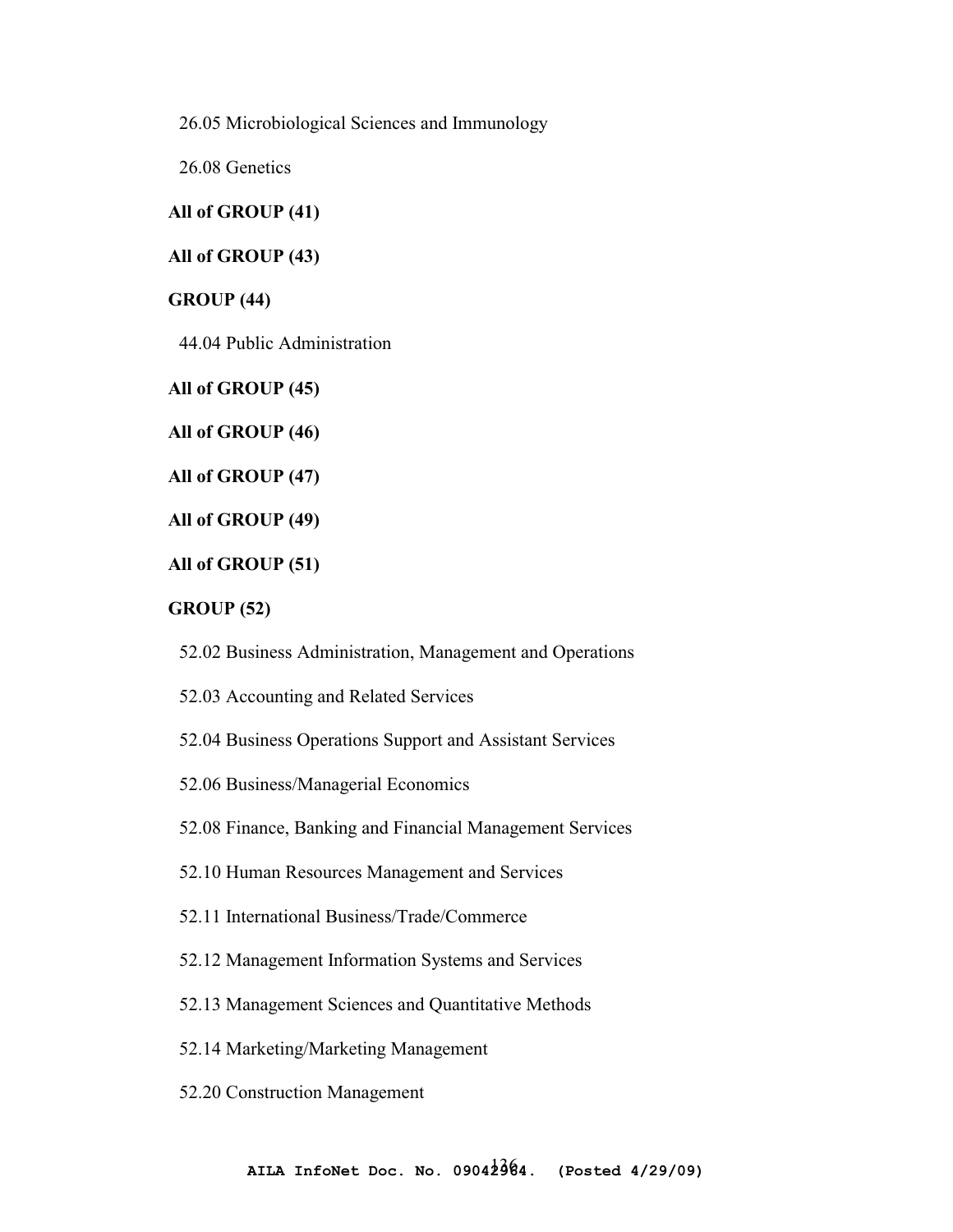### **GROUP (60)**

- 60.01 Dental Residency Programs
- 60.02 Medical Residency Programs

**Senegal** 

**All of GROUP (01)** 

**All of GROUP (03)** 

**All of GROUP (04)** 

**All of GROUP (09)** 

**All of GROUP (10)** 

**All of GROUP (11)** 

**All of GROUP (13)** 

**All of GROUP (14)** 

**All of GROUP (16)** 

**All of GROUP (22)** 

**All of GROUP (23)** 

**All of GROUP (24)** 

**All of GROUP (25)** 

**All of GROUP (26)** 

**All of GROUP (27)** 

**All of GROUP (38)** 

**All of GROUP (40)** 

**All of GROUP (41)** 

**All of GROUP (42)**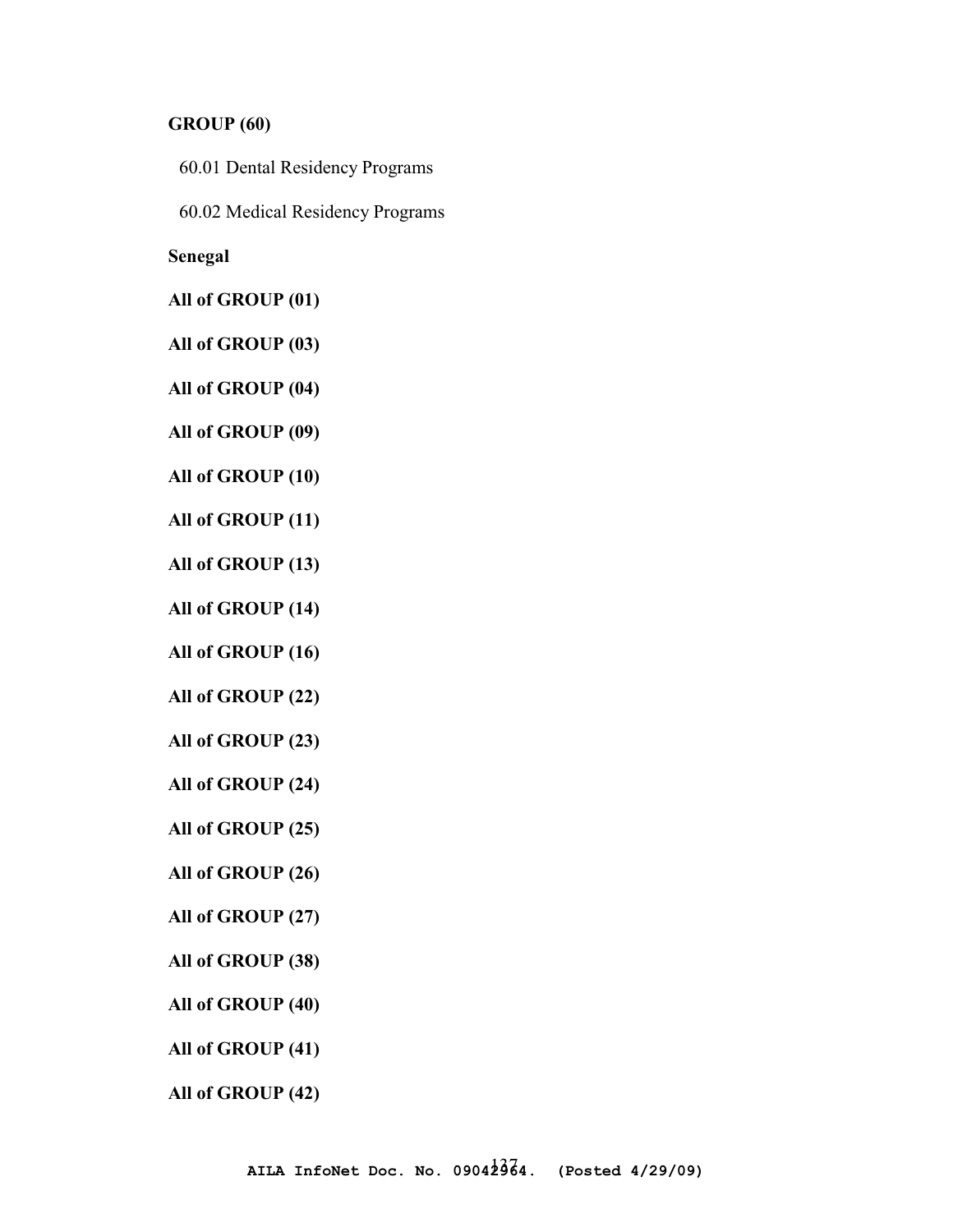**All of GROUP (43)** 

**All of GROUP (44)** 

**All of GROUP (45)** 

**All of GROUP (47)** 

**All of GROUP (48)** 

**All of GROUP (49)** 

**All of GROUP (50)** 

**All of GROUP (51)** 

**All of GROUP (52)** 

**All of GROUP (54)** 

**All of GROUP (60)** 

**South Africa** 

## **GROUP (01)**

- 01.10 Food Science
- 01.11 Plant Sciences
- 01.12 Soil Science and Agronomy

#### **GROUP (03)**

03.02 Natural Resources Management and Policy

# **All of GROUP (04)**

#### **GROUP (09)**

- 09.01 Communication and Media Studies
- 09.04 Journalism -
- 09.07 Radio, Television, and Digital Communication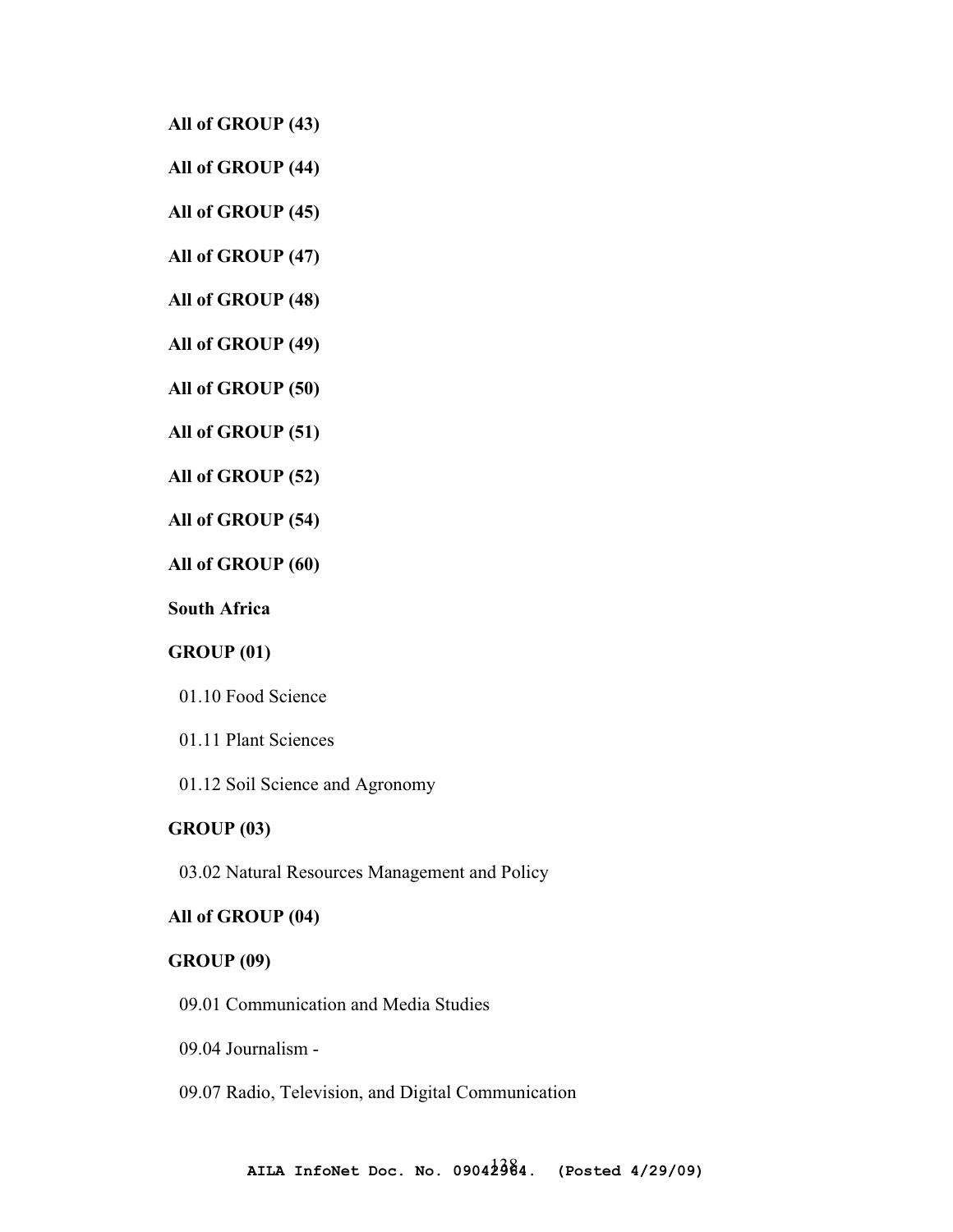## **GROUP (10)**

- 10.01 Communications Technology/Technicians
- 10.02 Audiovisual Communications Technologies/Technicians

# **GROUP (11)**

- 11.01 Computer and Information Sciences, General
- 11.02 Computer Programming
- 11.05 Computer Systems Analysis
- 11.07 Computer Science
- 11.10 Computer/Information Technology Administration and Management

### **GROUP (13)**

- 13.01 Education, General
- 13.02 Bilingual, Multilingual, and Multicultural

## **GROUP (14)**

- 14.01 Engineering, General
- 14.02 Aerospace, Aeronautical and Astronautical Engineering
- 14.03 Agricultural/Biological Engineering and Bioengineering
- 14.05 Biomedical/Medical Engineering
- 14.07 Chemical Engineering
- 14.08 Civil Engineering
- 14.10 Electrical, Electronics and Communications Engineering
- 14.14 Environmental Engineering
- 14.19 Mechanical Engineering
- 14.20 Metallurgical Engineering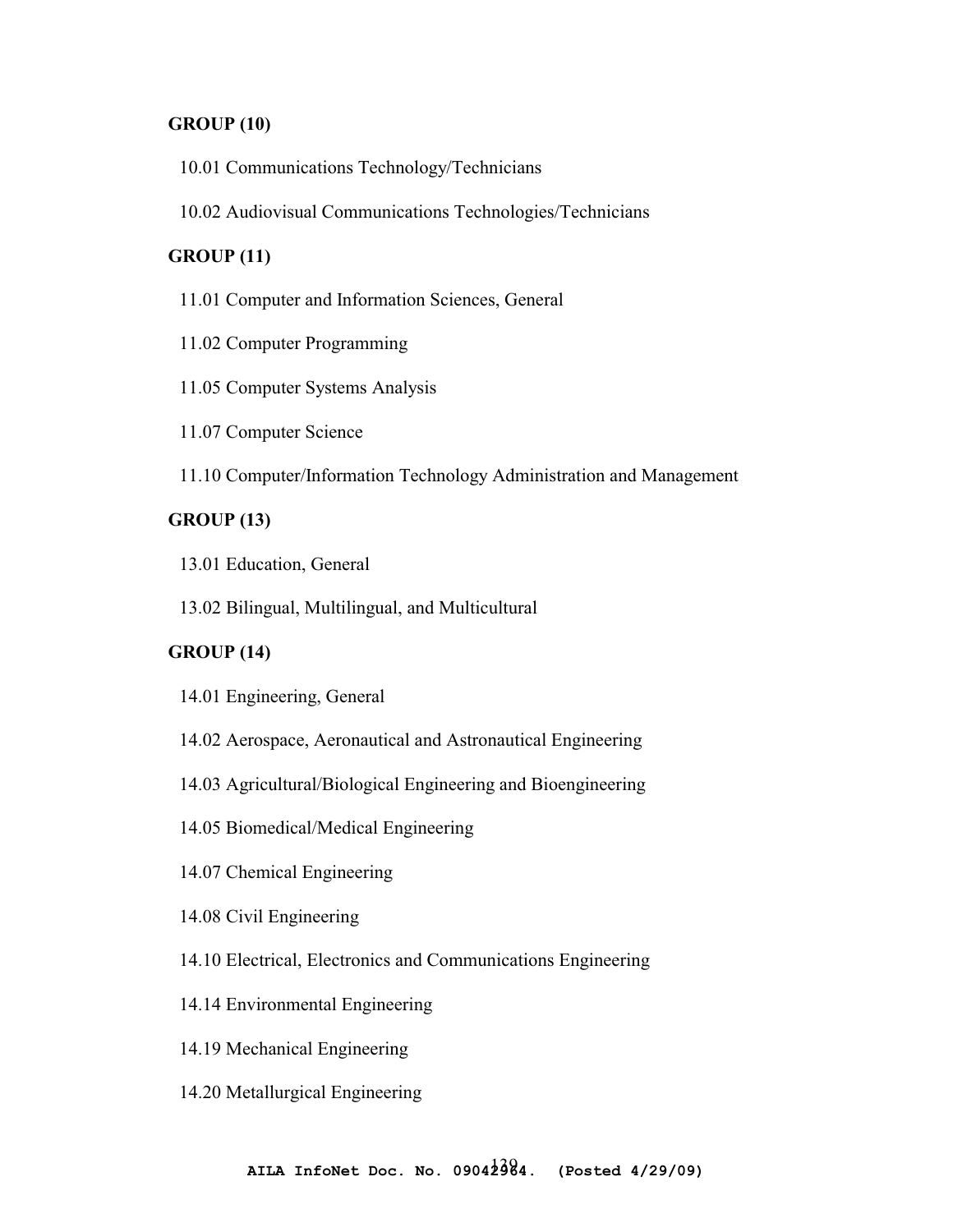### 14.21 Mining and Mineral Engineering

- 14.22 Naval Architecture and Marine Engineering
- 14.23 Nuclear Engineering
- 14.33 Construction Engineering
- 14.35 Industrial/Manufacturing Engineering
- 14.38 Surveying Engineering
- 14.39 Geological/Geophysical Engineering

## **All of GROUP (22)**

#### **GROUP (26)**

- 26.01 Biology
- 26.03 Botany/Plant Biology
- 26.05 Microbiological Sciences and Immunology
- 26.07 Zoology/Animal Biology

### **All of GROUP (27)**

#### **GROUP (40)**

40.01 Physical Sciences

40.02 Astronomy; Astrophysics; Planetary Astronomy and Science; and Space

Technology

40.05 Chemistry

40.06 Geological and Earth Sciences/Geosciences

40.08 Physics

### **All of GROUP (43)**

#### **GROUP (44)**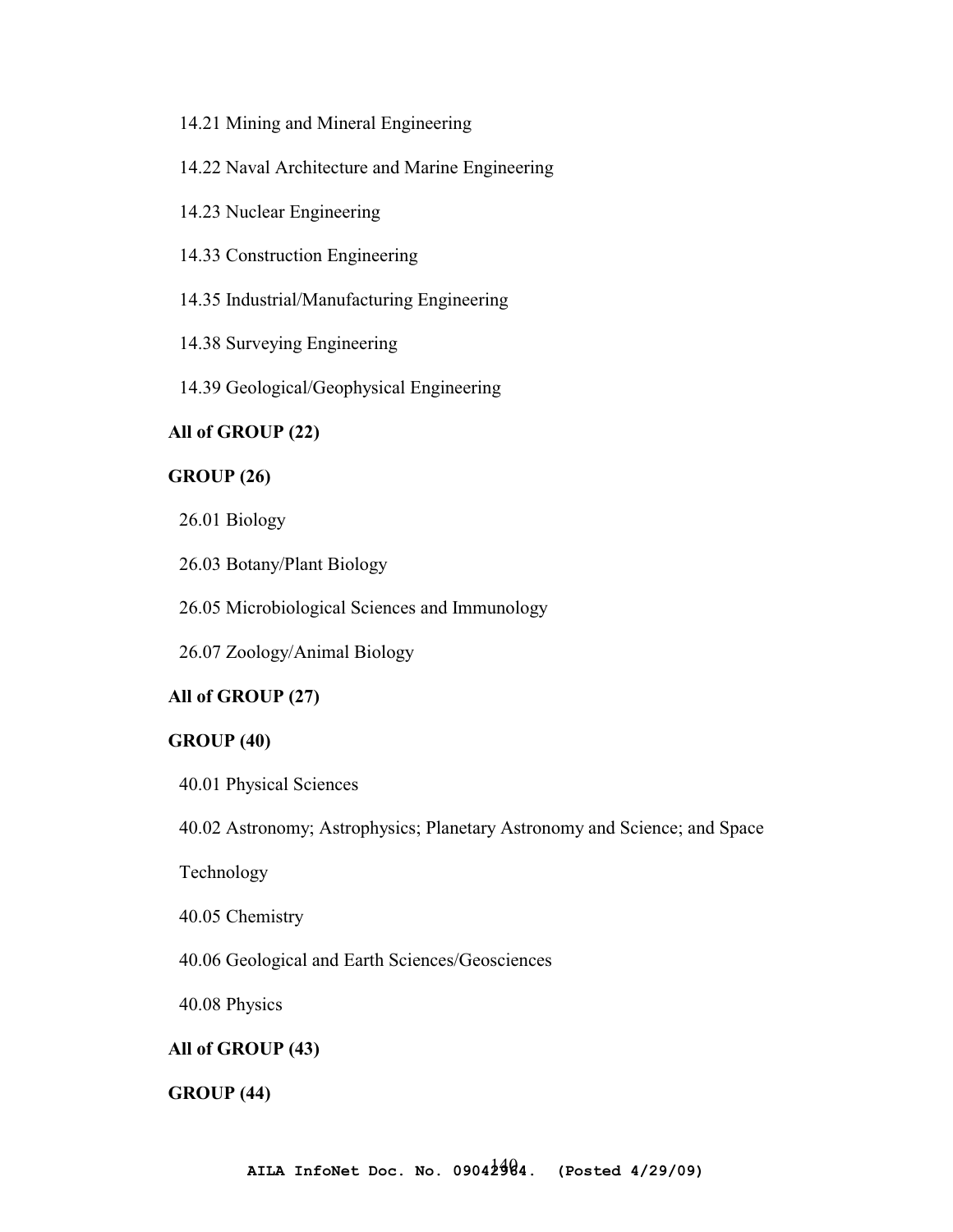44.04 Public Administration

**All of GROUP (46)** 

**All of GROUP (47)** 

**All of GROUP (48)** 

**All of GROUP (49)** 

### **GROUP (51)**

- 51.07 Health and Medical Administrative Services
- 51.08 Medical Support Services/Assistant
- 51.09 Allied Health Diagnostic, Intervention, and Treatment Professions
- 51.10 Clinical/Medical Laboratory Science and Allied Professions
- 51.12 Medicine, Medical Research, including all specialties and fields
- 51.16 Nursing
- 51.20 Pharmacy
- 51.22 Public Health
- 51.23 Rehabilitation and Therapeutic Professions

### **South Korea**

# **All of GROUP (14)**

**All of GROUP (26)** 

## **All of GROUP (27)**

- **All of GROUP (40)**
- **All of GROUP (41)**
- **All of GROUP (43)**
- **All of GROUP (44)**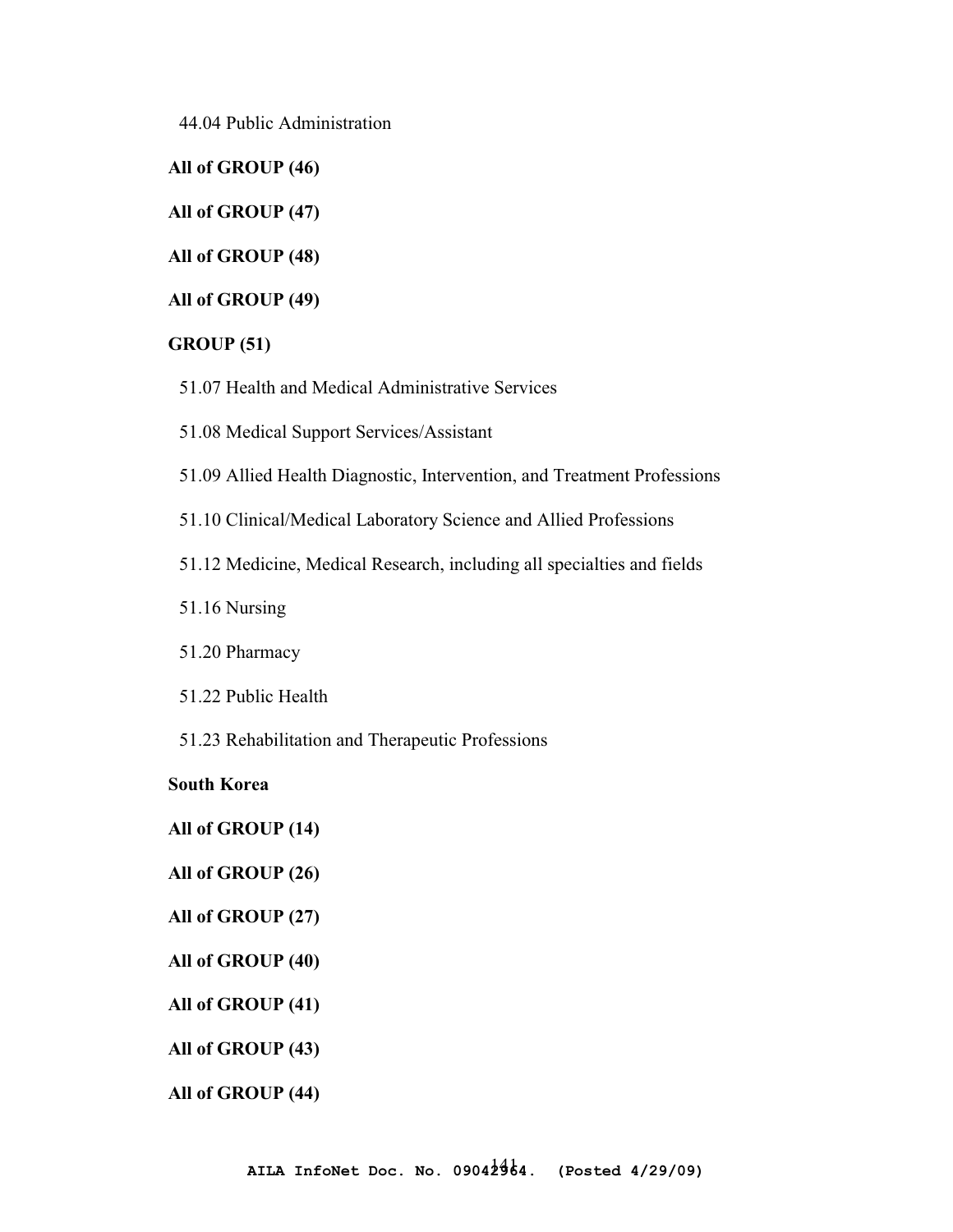**All of GROUP (47)** 

**All of GROUP (48)** 

**Sri Lanka** 

**All of GROUP (01)** 

**All of GROUP (03)** 

**All of GROUP (04)** 

**All of GROUP (05)** 

**All of GROUP (09)** 

**All of GROUP (10)** 

**All of GROUP (11)** 

**All of GROUP (12)** 

**All of GROUP (13)** 

**All of GROUP (14)** 

**All of GROUP (16)** 

**All of GROUP (19)** 

**All of GROUP (22)** 

**All of GROUP (23)** 

**All of GROUP (24)** 

**All of GROUP (25)** 

**All of GROUP (26)** 

**All of GROUP (27)** 

**All of GROUP (31)** 

**All of GROUP (38)**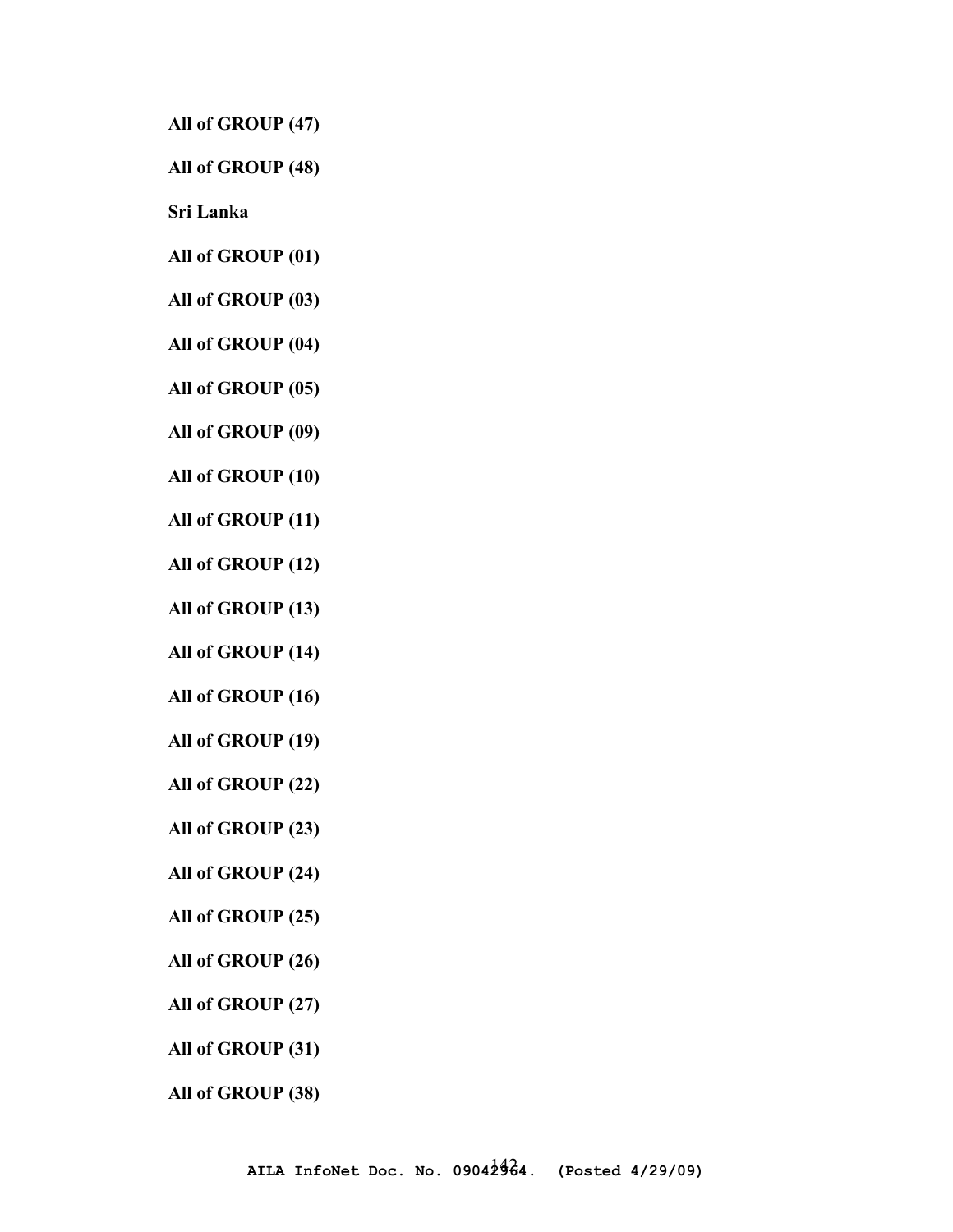**All of GROUP (39)** 

**All of GROUP (40)** 

**All of GROUP (41)** 

**All of GROUP (42)** 

**All of GROUP (43)** 

**All of GROUP (44)** 

**All of GROUP (45)** 

**All of GROUP (46)** 

**All of GROUP (47)** 

**All of GROUP (48)** 

**All of GROUP (49)** 

**All of GROUP (50)** 

**All of GROUP (51)** 

**All of GROUP (52)** 

**All of GROUP (54)** 

**All of GROUP (60)** 

**Swaziland** 

| All of GROUP (01) |  |  |  |  |
|-------------------|--|--|--|--|
|-------------------|--|--|--|--|

**All of GROUP (03)** 

#### **All of GROUP (04)**

**GROUP (09)** 

09.01 Communication and Media Studies

09.04 Journalism -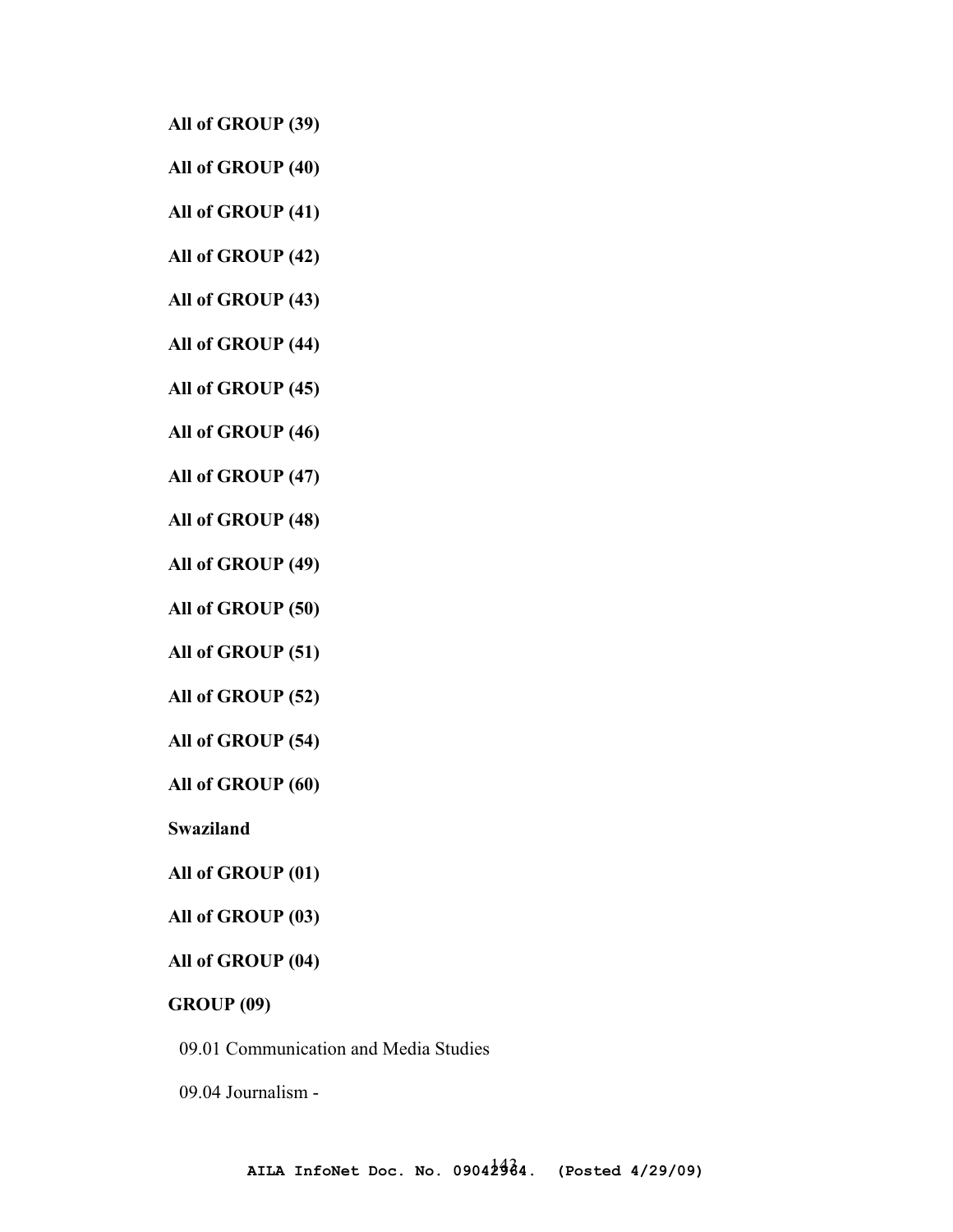09.07 Radio, Television, and Digital Communication

09.09 Public Relations, Advertising, and Applied Communication

## **All of GROUP (10)**

## **All of GROUP (11)**

## **All of GROUP (13)**

### **All of GROUP (14)**

## **GROUP (19)**

19.09 Apparel and Textiles

## **All of GROUP (22)**

### **All of GROUP (26)**

**All of GROUP (27)** 

## **All of GROUP (31)**

**All of GROUP (40)** 

## **All of GROUP (41)**

- **All of GROUP (42)**
- **All of GROUP (43)**

## **All of GROUP (44)**

## **All of GROUP (45)**

## **All of GROUP (46)**

**All of GROUP (47)** 

## **All of GROUP (48)**

## **GROUP (49)**

#### 49.01 Air Transportation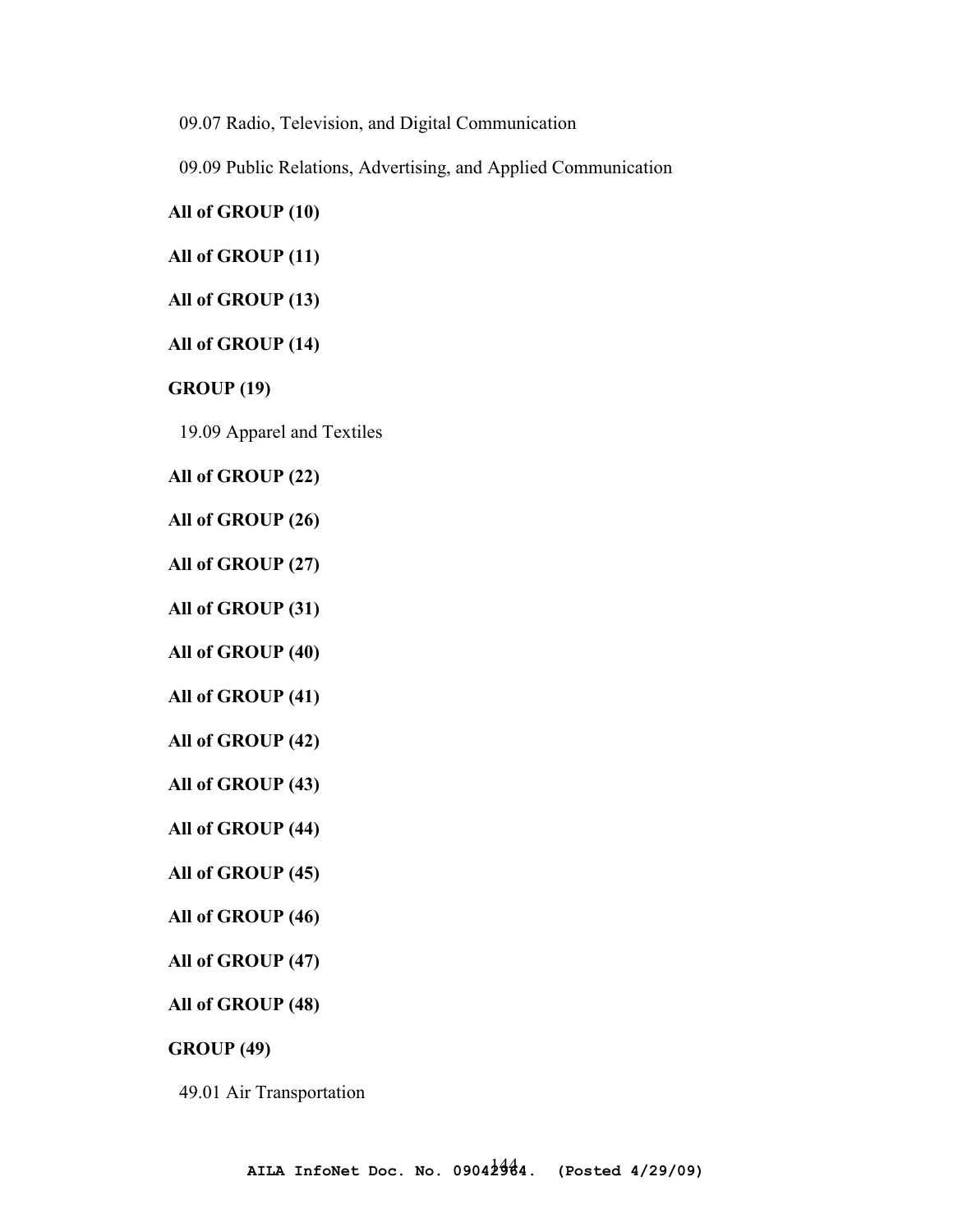49.02 Ground Transportation

**GROUP (50)** 

50.04 Design and Applied Arts

**All of GROUP (51)** 

**All of GROUP (52)** 

**All of GROUP (60)** 

**Tajikistan**

**All of GROUP (01)** 

**All of GROUP (04)** 

**All of GROUP (10)** 

**All of GROUP (11)** 

**All of GROUP (14)** 

**Tanzania**

**All of GROUP (01)** 

# **All of GROUP (03)**

#### **GROUP (04)**

04.02 Architecture

# **GROUP (09)**

09.01 Communication and Media Studies

09.04 Journalism -

#### **All of GROUP (11)**

# **All of GROUP (13)**

#### **All of GROUP (14)**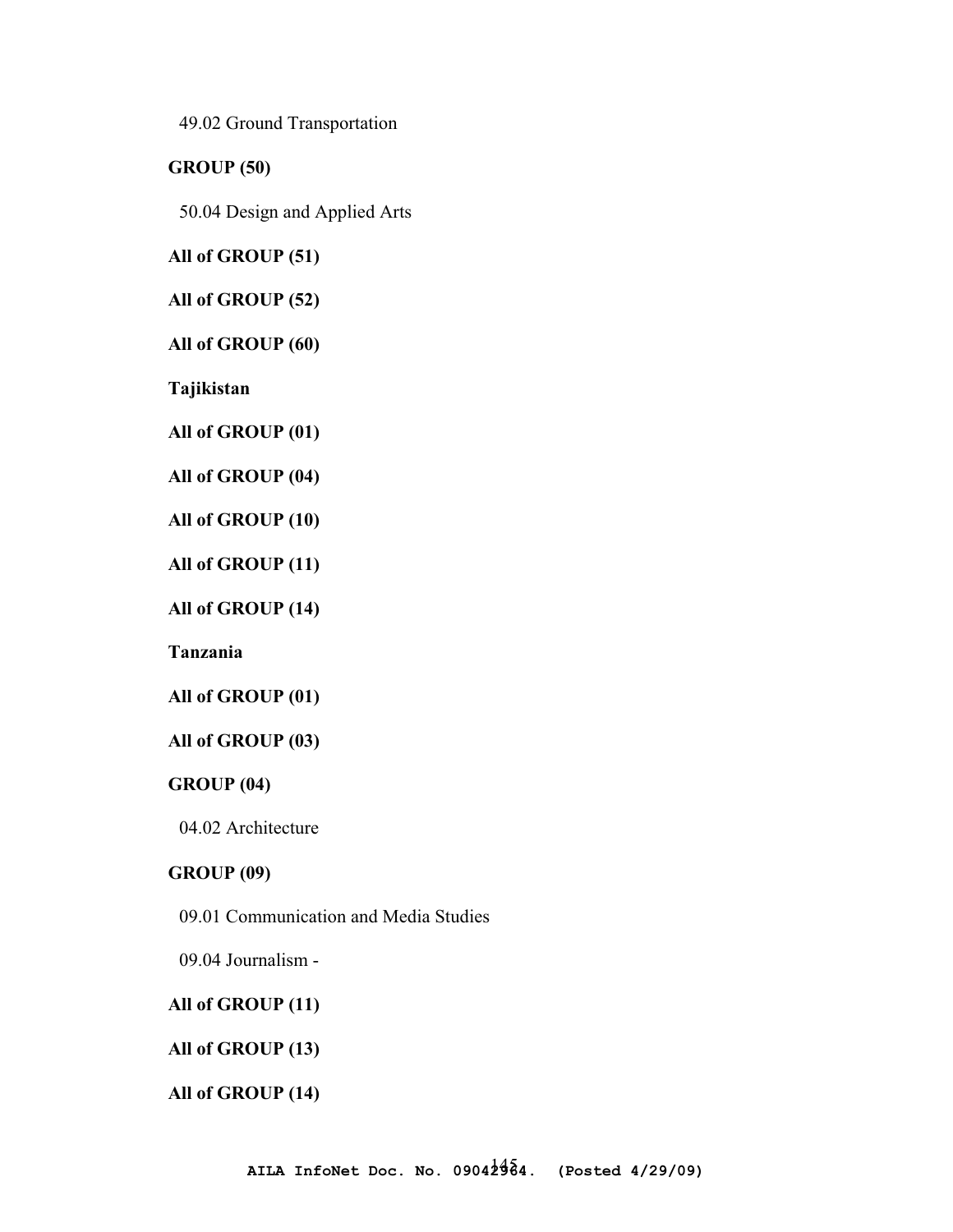**All of GROUP (16)** 

**All of GROUP (25)** 

**All of GROUP (26)** 

**All of GROUP (27)** 

**GROUP (31)** 

31.01 Parks, Recreation and Leisure Studies

**All of GROUP (40)** 

**All of GROUP (41)** 

**All of GROUP (42)** 

**All of GROUP (43)** 

**All of GROUP (44)** 

**All of GROUP (45)** 

**All of GROUP (46)** 

**All of GROUP (47)** 

**All of GROUP (51)** 

#### **GROUP (52)**

52.02 Business Administration, Management and Operations

52.03 Accounting and Related Services

52.08 Finance, Banking and Financial Management Services

52.09 Hospitality Administration/Management

52.10 Human Resources Management and Services

52.11 International Business/Trade/Commerce

52.20 Construction Management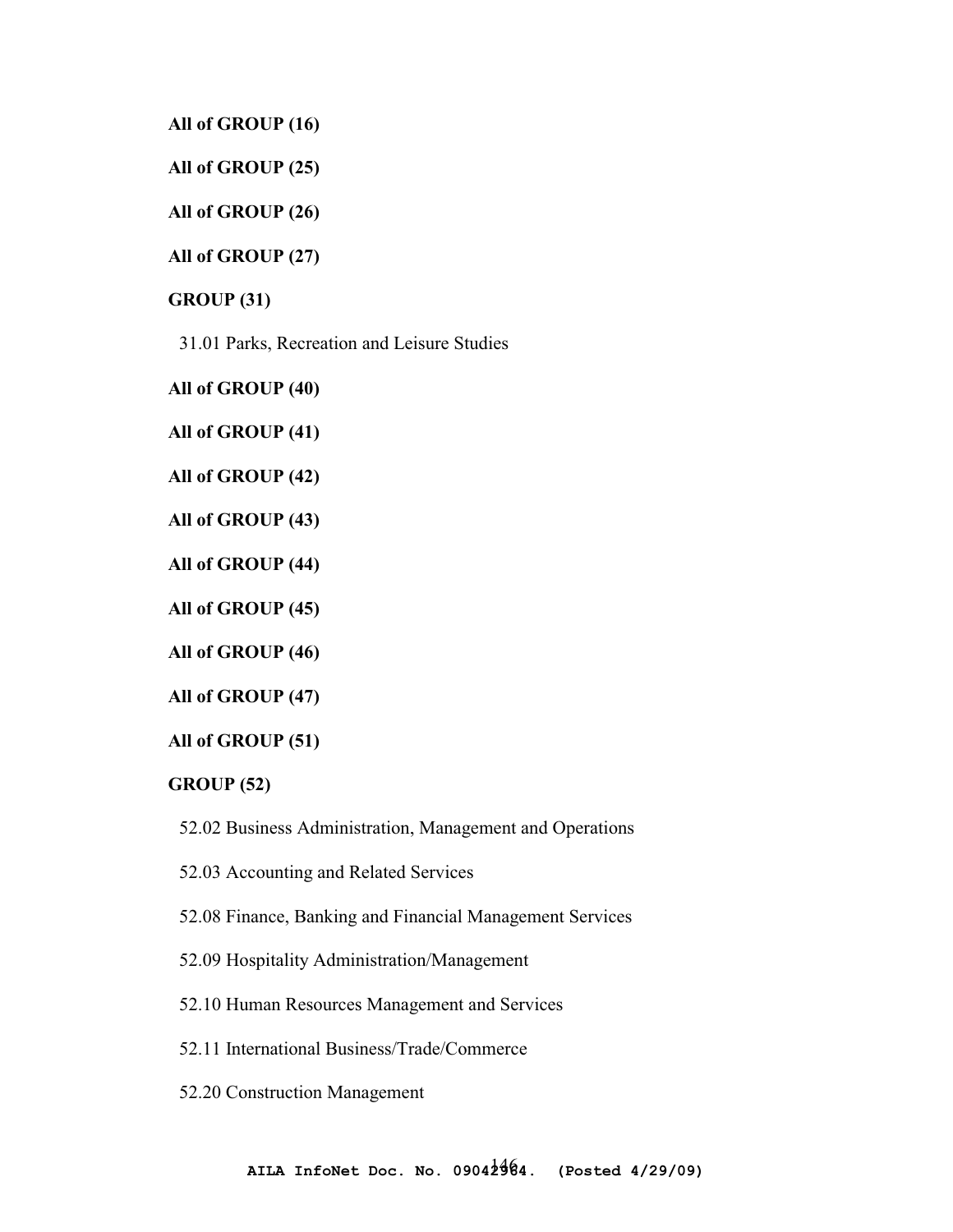**All of GROUP (60)** 

**Thailand**

- **All of GROUP (01)**
- **All of GROUP (03)**
- **All of GROUP (04)**
- **All of GROUP (05)**
- **All of GROUP (09)**
- **All of GROUP (10)**
- **All of GROUP (11)**
- **All of GROUP (12)**
- **All of GROUP (13)**
- **All of GROUP (14)**
- **All of GROUP (16)**
- **All of GROUP (19)**
- **All of GROUP (22)**
- **All of GROUP (23)**
- **All of GROUP (24)**
- **All of GROUP (25)**
- **All of GROUP (26)**
- **All of GROUP (27)**
- **All of GROUP (31)**
- **All of GROUP (38)**
- **All of GROUP (39)**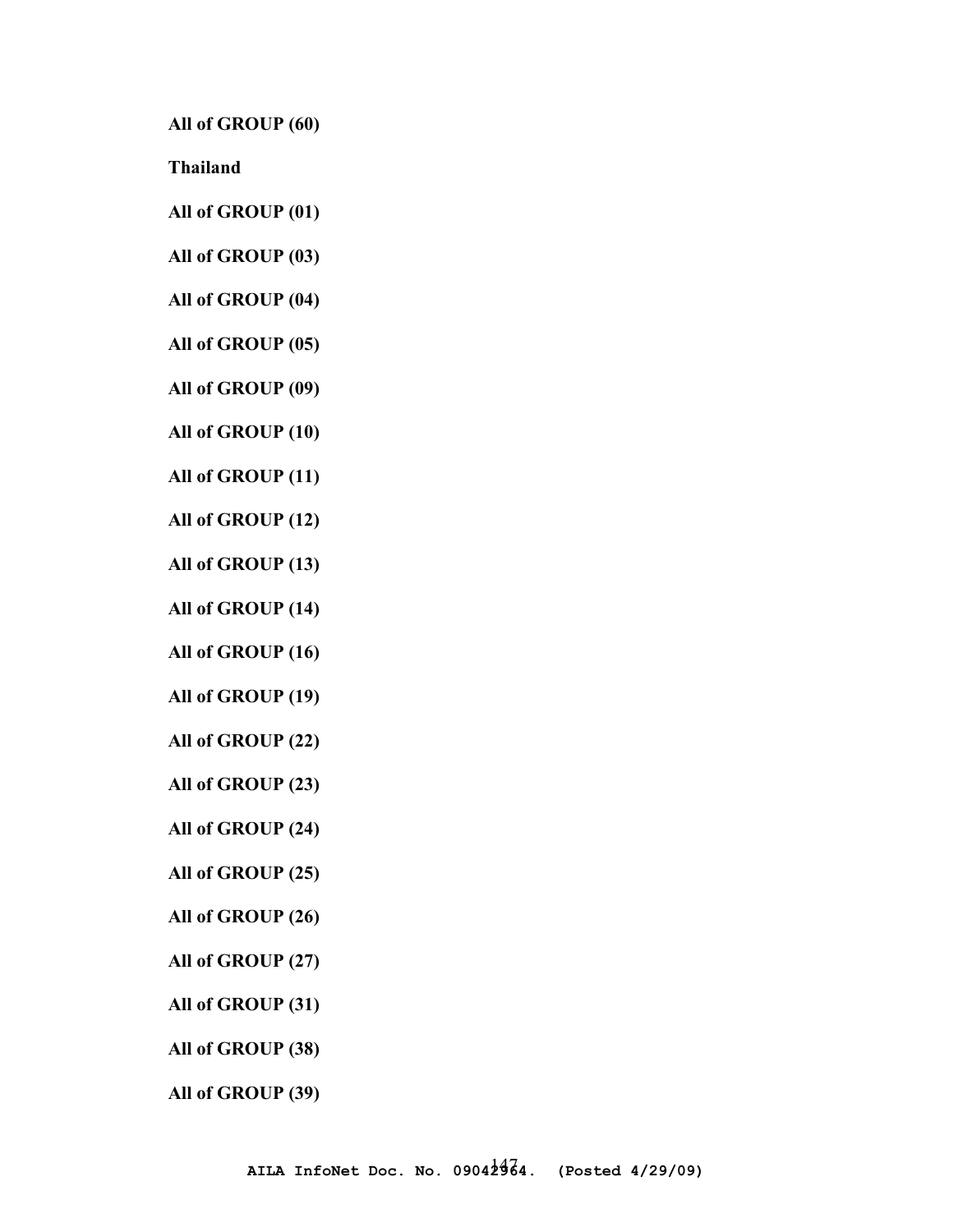**All of GROUP (40)** 

**All of GROUP (41)** 

**All of GROUP (42)** 

**All of GROUP (43)** 

**All of GROUP (44)** 

**All of GROUP (45)** 

**All of GROUP (46)** 

**All of GROUP (47)** 

**All of GROUP (48)** 

**All of GROUP (49)** 

**All of GROUP (50)** 

**All of GROUP (51)** 

**All of GROUP (52)** 

**All of GROUP (54)** 

**All of GROUP (60)** 

**Togo**

**All of GROUP (01)** 

**All of GROUP (03)** 

**All of GROUP (04)** 

**All of GROUP (05)** 

**All of GROUP (09)** 

**All of GROUP (10)** 

**All of GROUP (11)**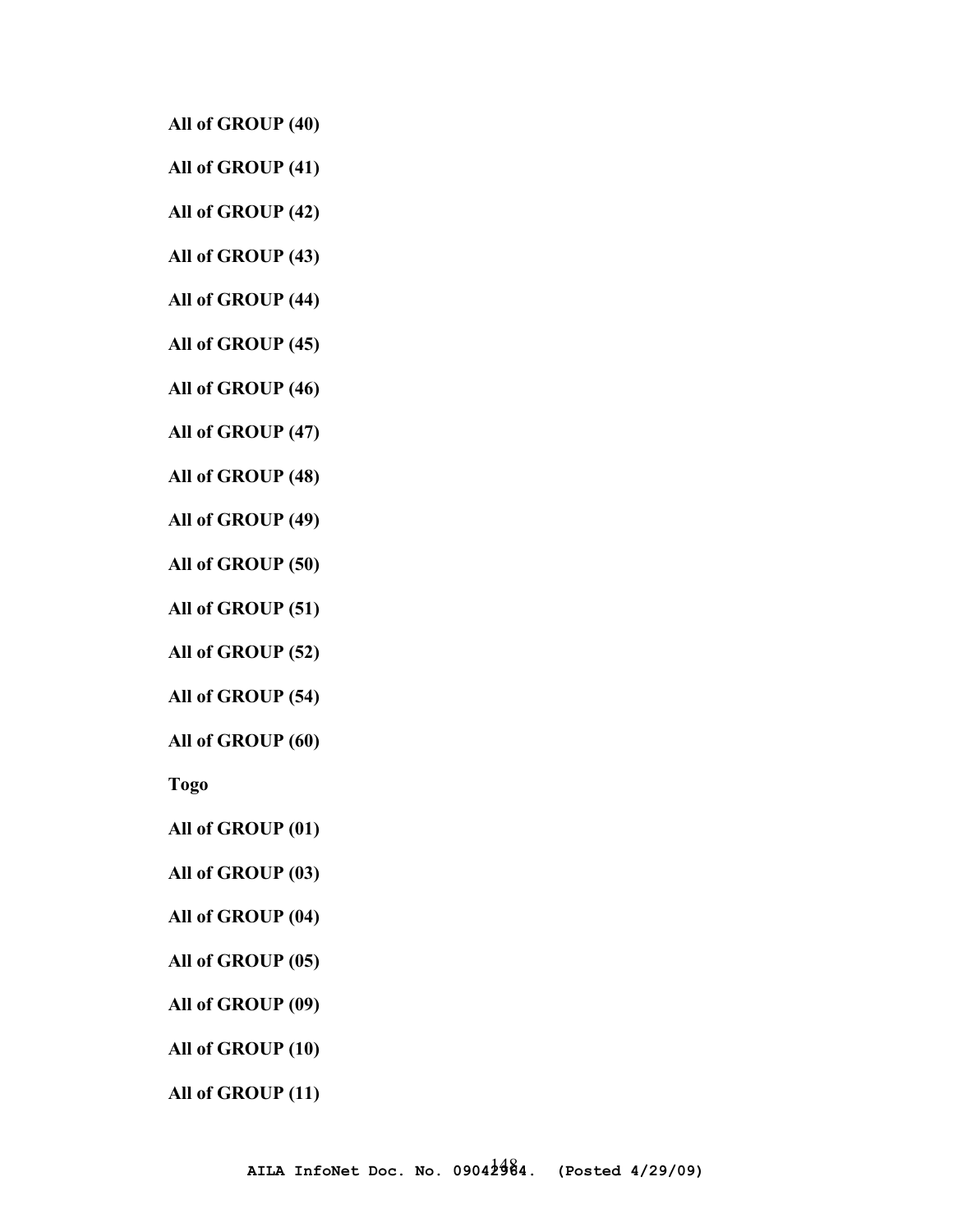# **GROUP (12)**

12.05 Cooking, Culinary Arts and Related Services

- **All of GROUP (13)**
- **All of GROUP (14)**
- **All of GROUP (16)**
- **All of GROUP (19)**
- **All of GROUP (22)**
- **All of GROUP (23)**
- **All of GROUP (24)**
- **All of GROUP (25)**
- **All of GROUP (26)**
- **All of GROUP (27)**
- **All of GROUP (31)**
- **All of GROUP (39)**
- **All of GROUP (40)**
- **All of GROUP (41)**
- **All of GROUP (43)**
- **All of GROUP (44)**
- **All of GROUP (45)**
- **All of GROUP (51)**
- **All of GROUP (52)**
- **All of GROUP (60)**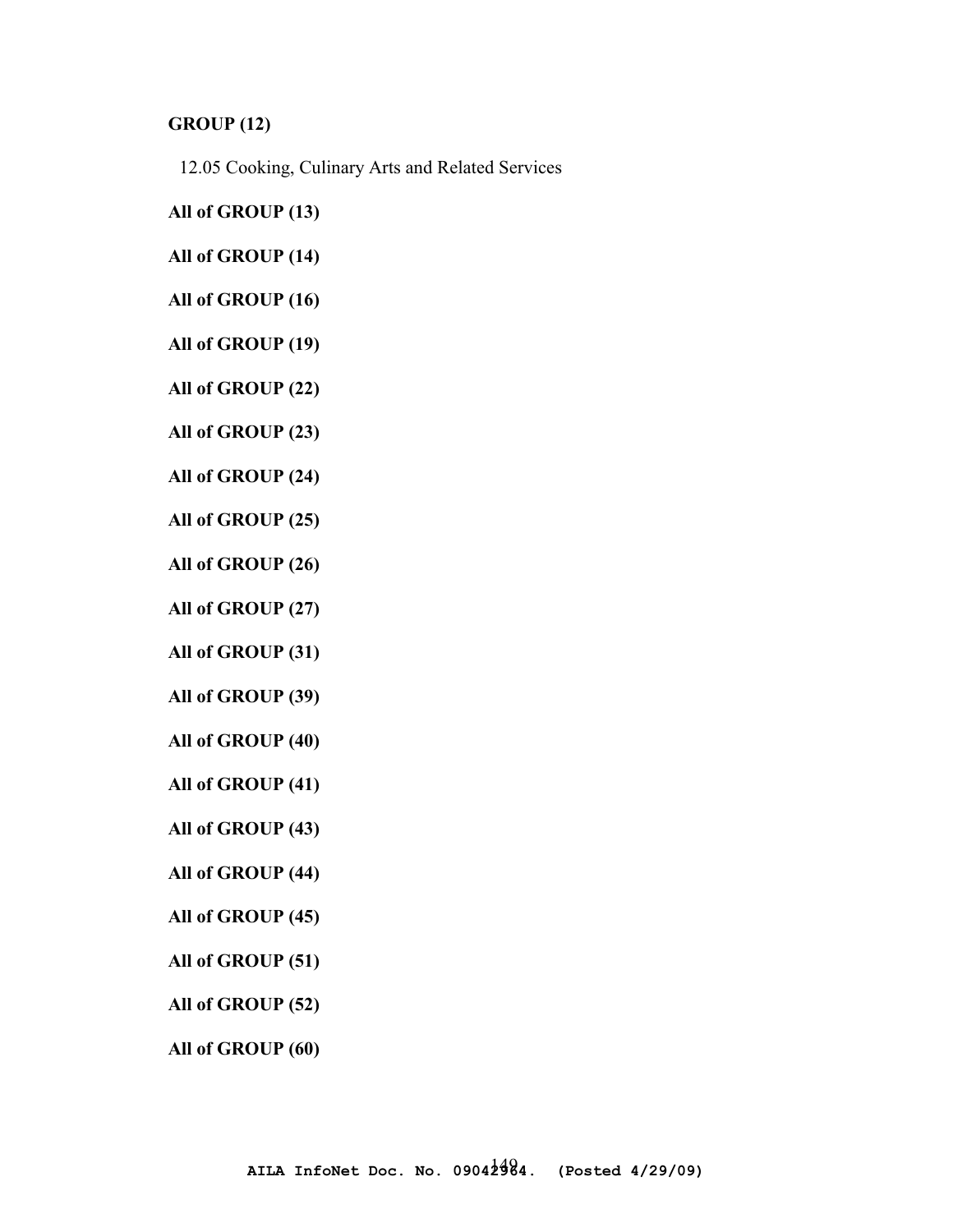**Tonga**

- **All of GROUP (01)**
- **All of GROUP (03)**
- **All of GROUP (04)**
- **All of GROUP (05)**
- **All of GROUP (09)**
- **All of GROUP (10)**
- **All of GROUP (11)**
- **All of GROUP (12)**
- **All of GROUP (13)**
- **All of GROUP (14)**
- **All of GROUP (16)**
- **All of GROUP (19)**
- **All of GROUP (22)**
- **All of GROUP (23)**
- **All of GROUP (24)**
- **All of GROUP (25)**
- **All of GROUP (26)**
- **All of GROUP (27)**
- **All of GROUP (31)**
- **All of GROUP (38)**
- **All of GROUP (39)**
- **All of GROUP (40)**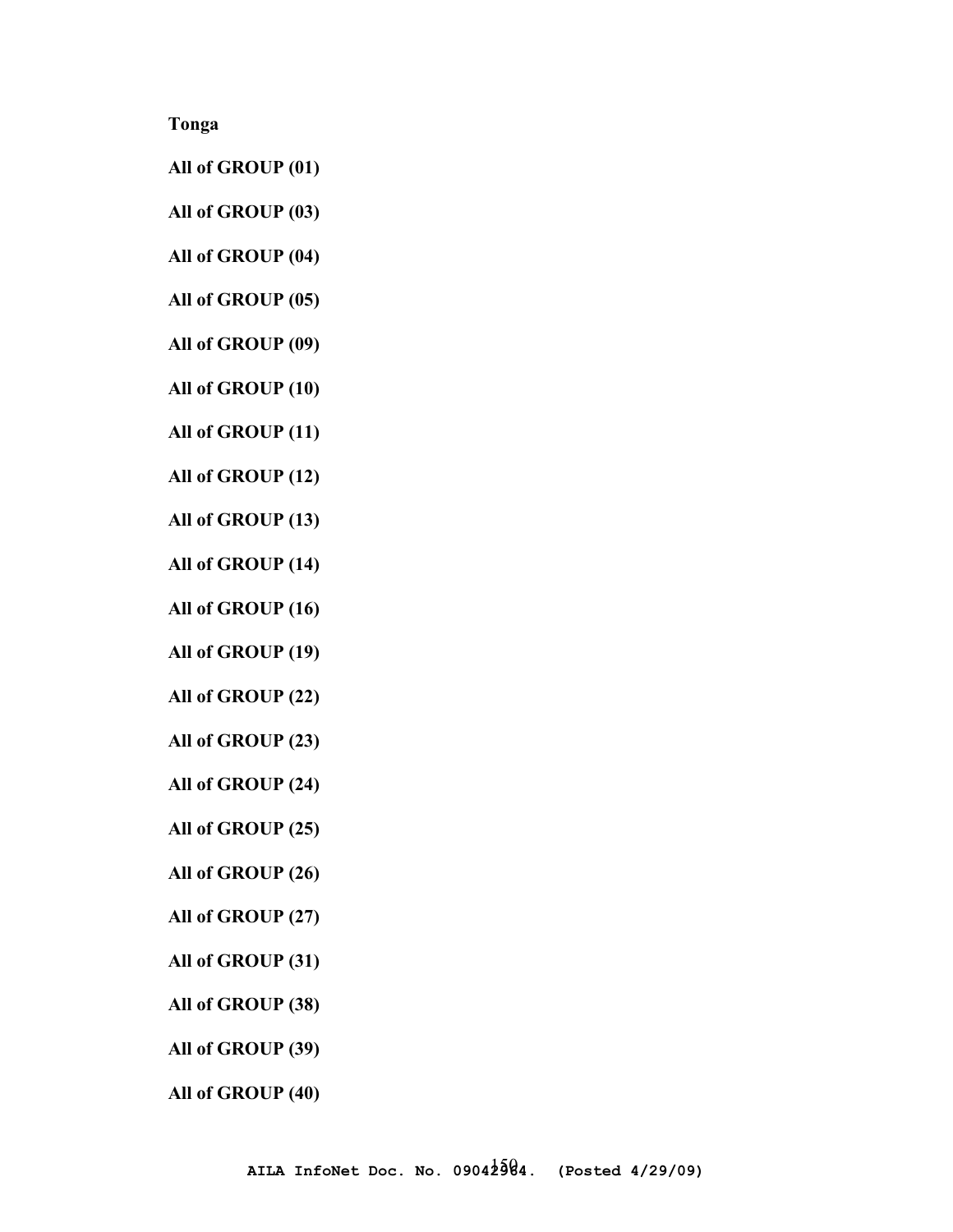**All of GROUP (41)** 

**All of GROUP (42)** 

**All of GROUP (43)** 

**All of GROUP (44)** 

**All of GROUP (45)** 

**All of GROUP (46)** 

**All of GROUP (47)** 

**All of GROUP (48)** 

**All of GROUP (49)** 

**All of GROUP (50)** 

**All of GROUP (51)** 

**All of GROUP (52)** 

**All of GROUP (54)** 

**All of GROUP (60)** 

**Trinidad and Tobago** 

**All of GROUP (01)** 

**GROUP (03)** 

03.01 Natural Resources Conservation and Research &

Environmental/Wildlife/Wildlands Science/Studies

03.02 Natural Resources Management and Policy

**All of GROUP (04)** 

**All of GROUP (05)** 

**All of GROUP (09)**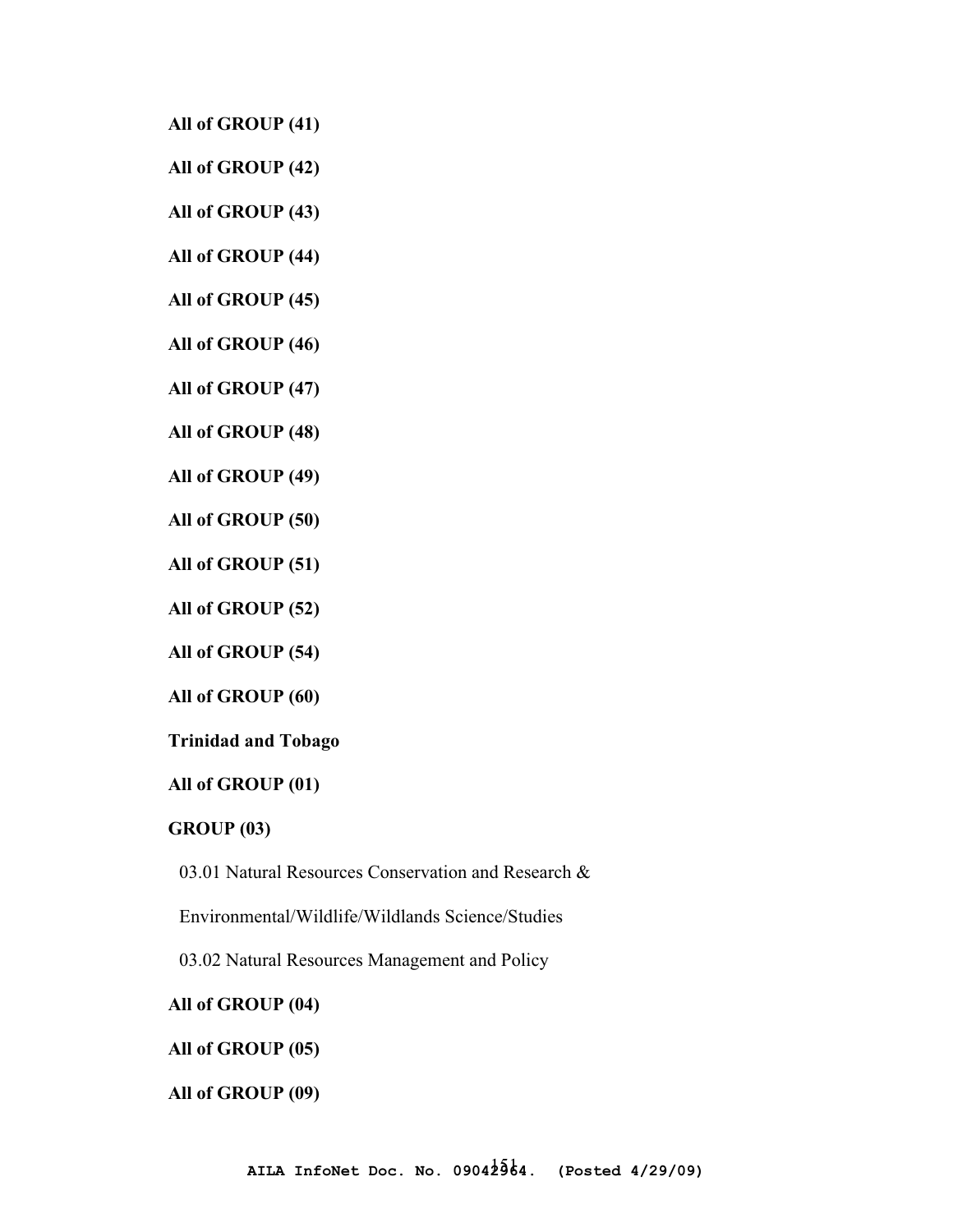# **All of GROUP (10)**

# **All of GROUP (11)**

#### **GROUP (13)**

- 13.03 Curriculum and Instruction
- 13.06 Educational Assessment, Evaluation, and Research
- 13.09 Social and Philosophical Foundations of Education
- 13.10 Special Education and Teaching
- 13.11 Student Counseling and Personnel Services

# **GROUP (14)**

- 14.02 Aerospace, Aeronautical and Astronautical Engineering
- 14.03 Agricultural/Biological Engineering and Bioengineering
- 14.05 Biomedical/Medical Engineering
- 14.14 Environmental Engineering
- 14.18 Materials Engineering
- 14.20 Metallurgical Engineering
- 14.21 Mining and Mineral Engineering
- 14.22 Naval Architecture and Marine Engineering
- 14.23 Nuclear Engineering
- 14.24 Ocean Engineering

# **All of GROUP (19)**

## **All of GROUP (22)**

#### **All of GROUP (25)**

#### **GROUP (26)**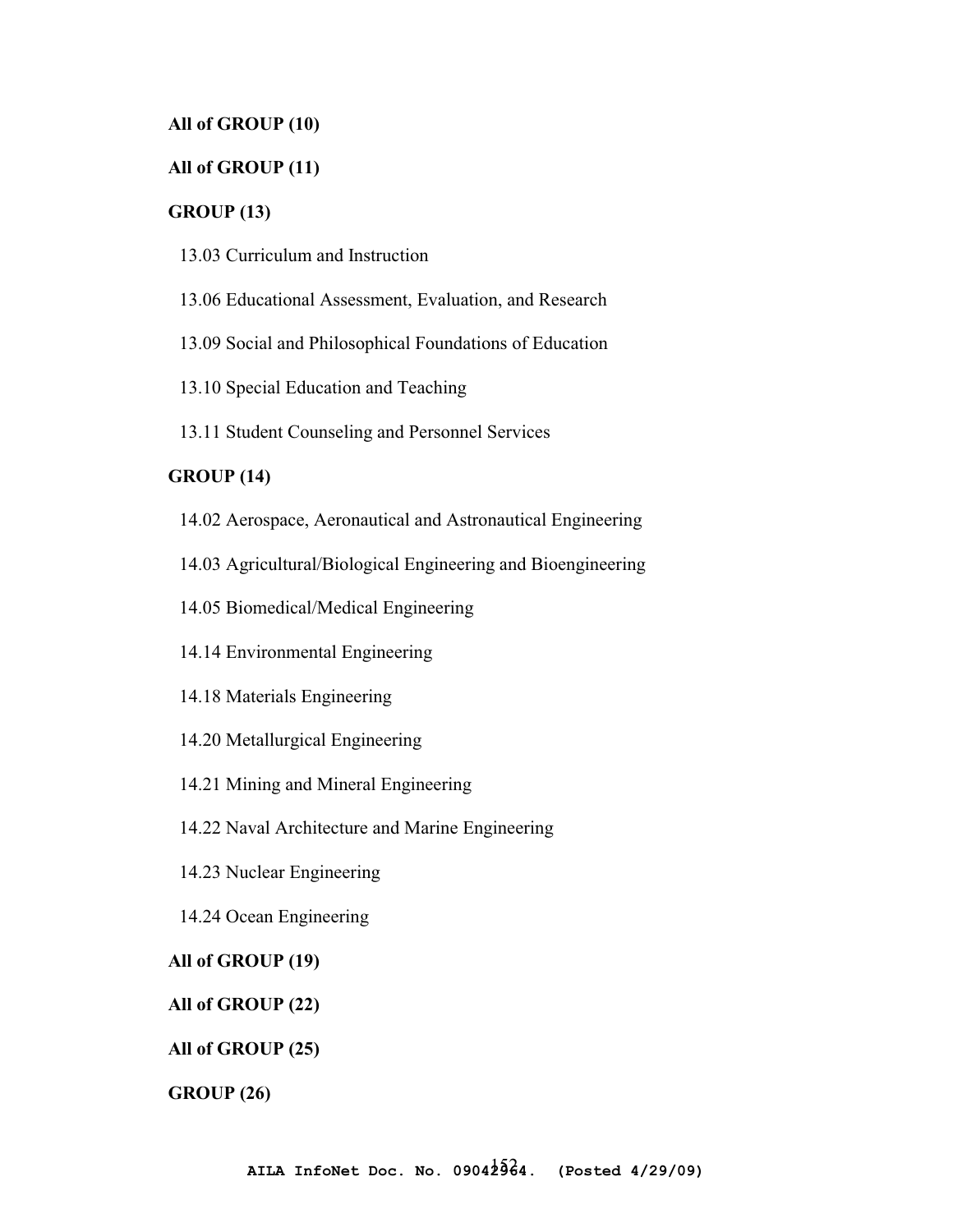26.05 Microbiological Sciences and Immunology

26.08 Genetics

26.11 Biomathematics and Bioinformatics

26.12 Biotechnology

26.13 Ecology, Population Biology

# **All of GROUP (27)**

# **GROUP (31)**

31.01 Parks, Recreation and Leisure Studies

#### **GROUP (40)**

40.04 Atmospheric Sciences and Meteorology

40.06 Geological and Earth Sciences/Geosciences

**All of GROUP (43)** 

**All of GROUP (45)** 

**All of GROUP (49)** 

#### **All of GROUP (50)**

#### **All of GROUP (51)**

### **GROUP (52)**

52.11 International Business/Trade/Commerce

52.15 Real Estate

52.16 Taxation

### 52.17 Insurance

#### **All of GROUP (60)**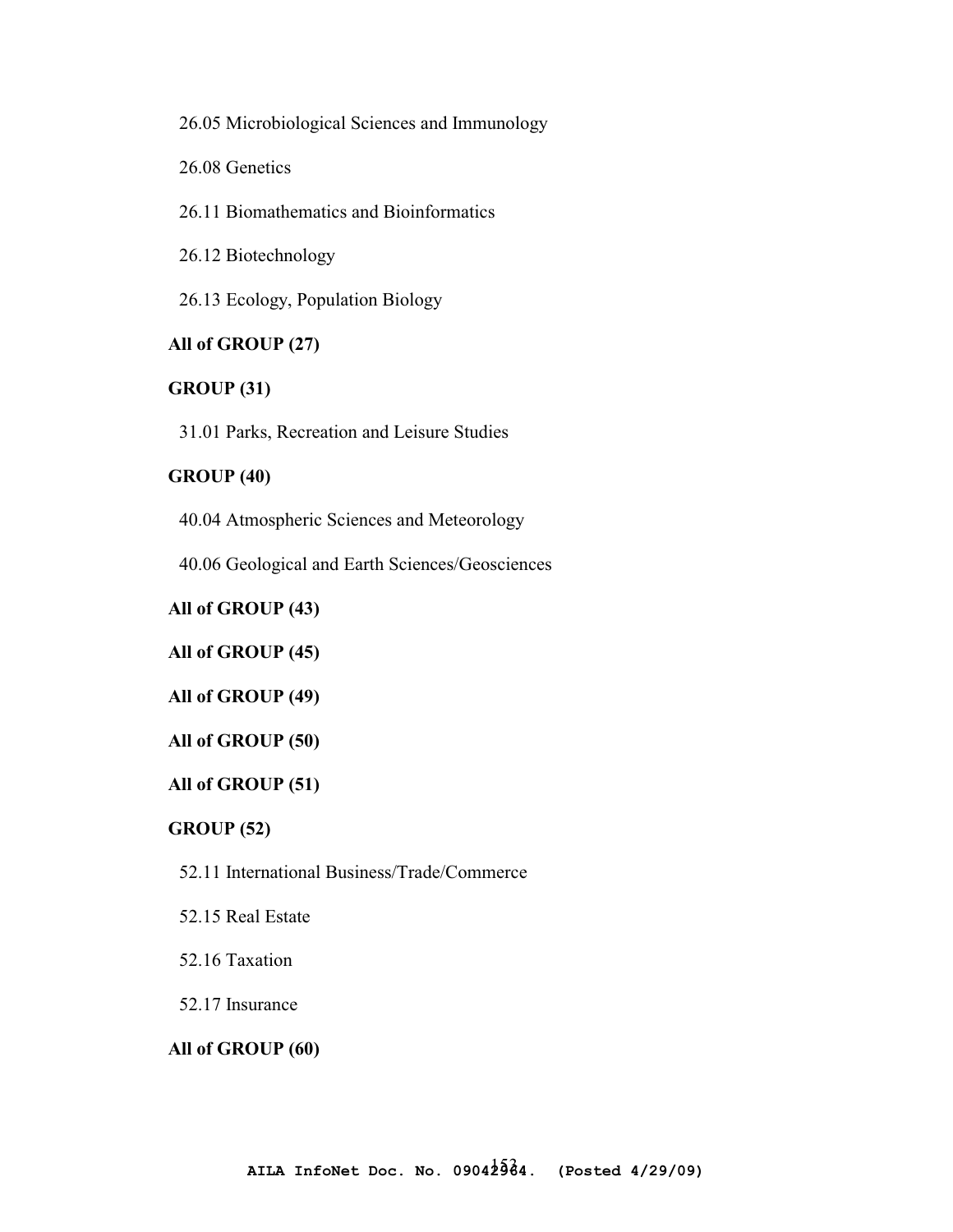**Turkey** 

- **All of GROUP (01)**
- **All of GROUP (03)**
- **All of GROUP (04)**
- **All of GROUP (05)**
- **All of GROUP (09)**
- **All of GROUP (10)**
- **All of GROUP (11)**
- **All of GROUP (12)**
- **All of GROUP (13)**
- **All of GROUP (14)**
- **All of GROUP (16)**
- **All of GROUP (19)**
- **All of GROUP (22)**
- **All of GROUP (23)**
- **All of GROUP (24)**
- **All of GROUP (25)**
- **All of GROUP (26)**
- **All of GROUP (27)**

### **GROUP (31)**

- 31.01 Parks, Recreation and Leisure Studies
- 31.05 Health and Physical Education/Fitness

#### **All of GROUP (38)**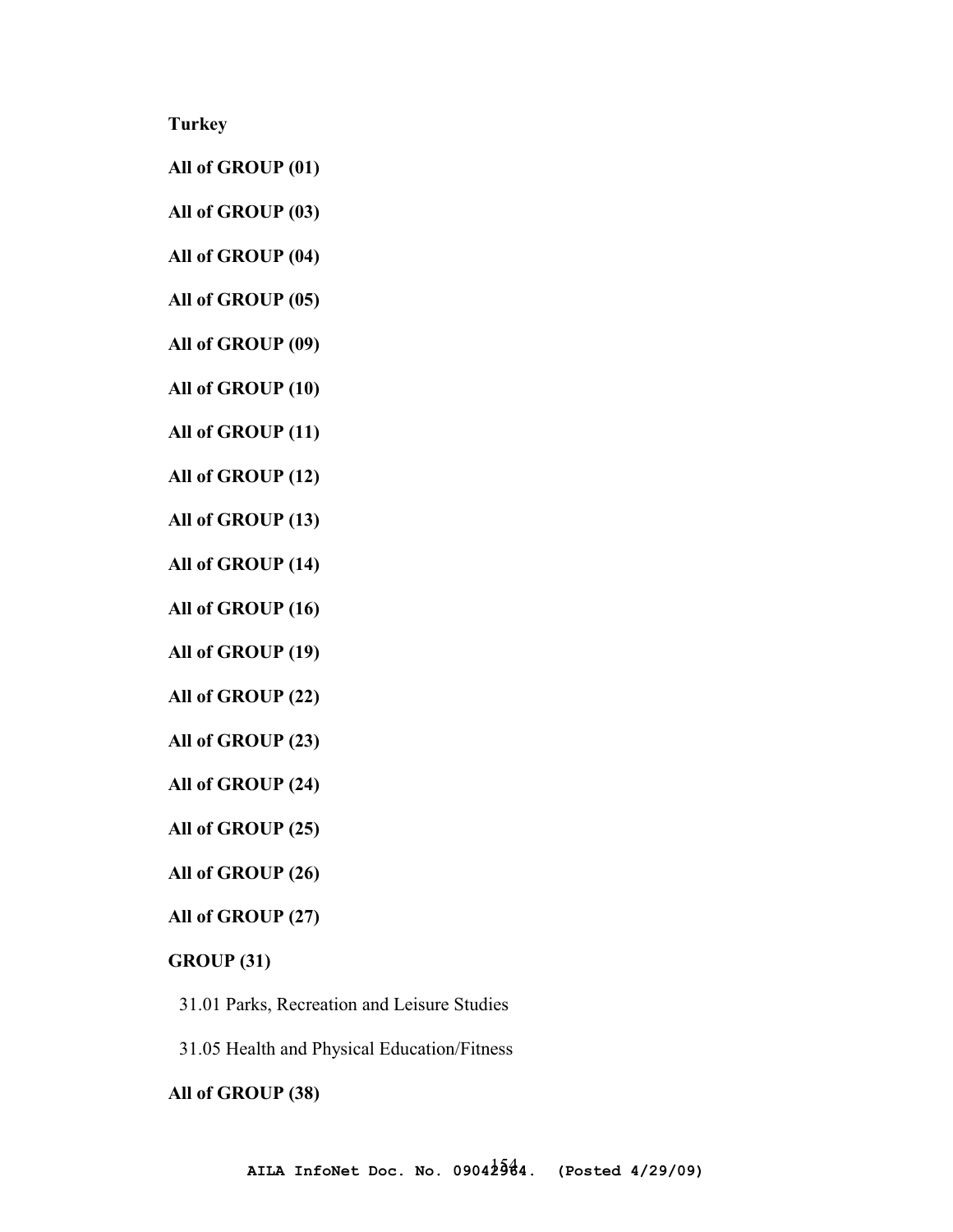**All of GROUP (39)** 

- **All of GROUP (40)**
- **All of GROUP (41)**
- **All of GROUP (42)**
- **All of GROUP (43)**
- **All of GROUP (44)**
- **All of GROUP (45)**
- **All of GROUP (46)**
- **All of GROUP (47)**
- **All of GROUP (48)**
- **All of GROUP (49)**
- **All of GROUP (50)**
- **All of GROUP (51)**
- **All of GROUP (52)**
- **All of GROUP (54)**
- **All of GROUP (60)**
- **United Arab Emirates**

# **GROUP (01)**

- 01.00 Agriculture, General
- 01.01 Agricultural Business and Management
- 01.09 Animal Sciences
- 01.10 Food Science
- 01.12 Soil Science and Agronomy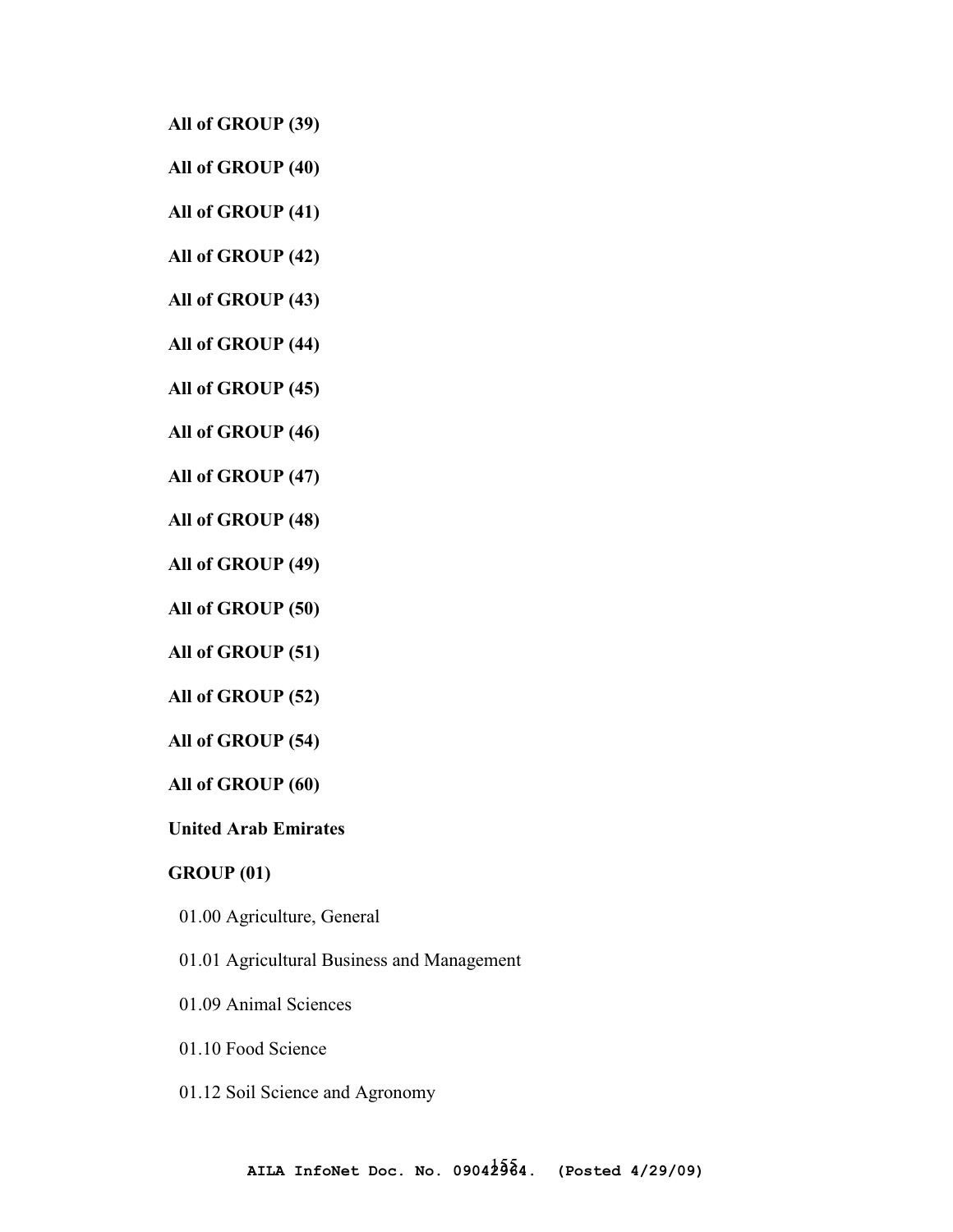# **GROUP (03)**

03.03 Fishing and Fisheries Sciences and Management

#### **GROUP (04)**

04.02 Architecture

# **GROUP (09)**

- 09.01 Communication and Media Studies
- 09.04 Journalism -
- 09.07 Radio, Television, and Digital Communication

# **All of GROUP (10)**

### **GROUP (11)**

- 11.01 Computer and Information Sciences, General
- 11.02 Computer Programming
- 11.03 Data Processing
- 11.04 Information Science/Studies
- 11.07 Computer Science

#### **GROUP (13)**

- 13.01 Education, General
- 13.06 Educational Assessment, Evaluation, and Research
- 13.10 Special Education and Teaching
- 13.11 Student Counseling and Personnel Services
- 13.12 Teacher Education and Professional Development, Specific Levels and Methods
- 13.13 Teacher Education and Professional Development, Specific Subject Areas

#### **GROUP (14)**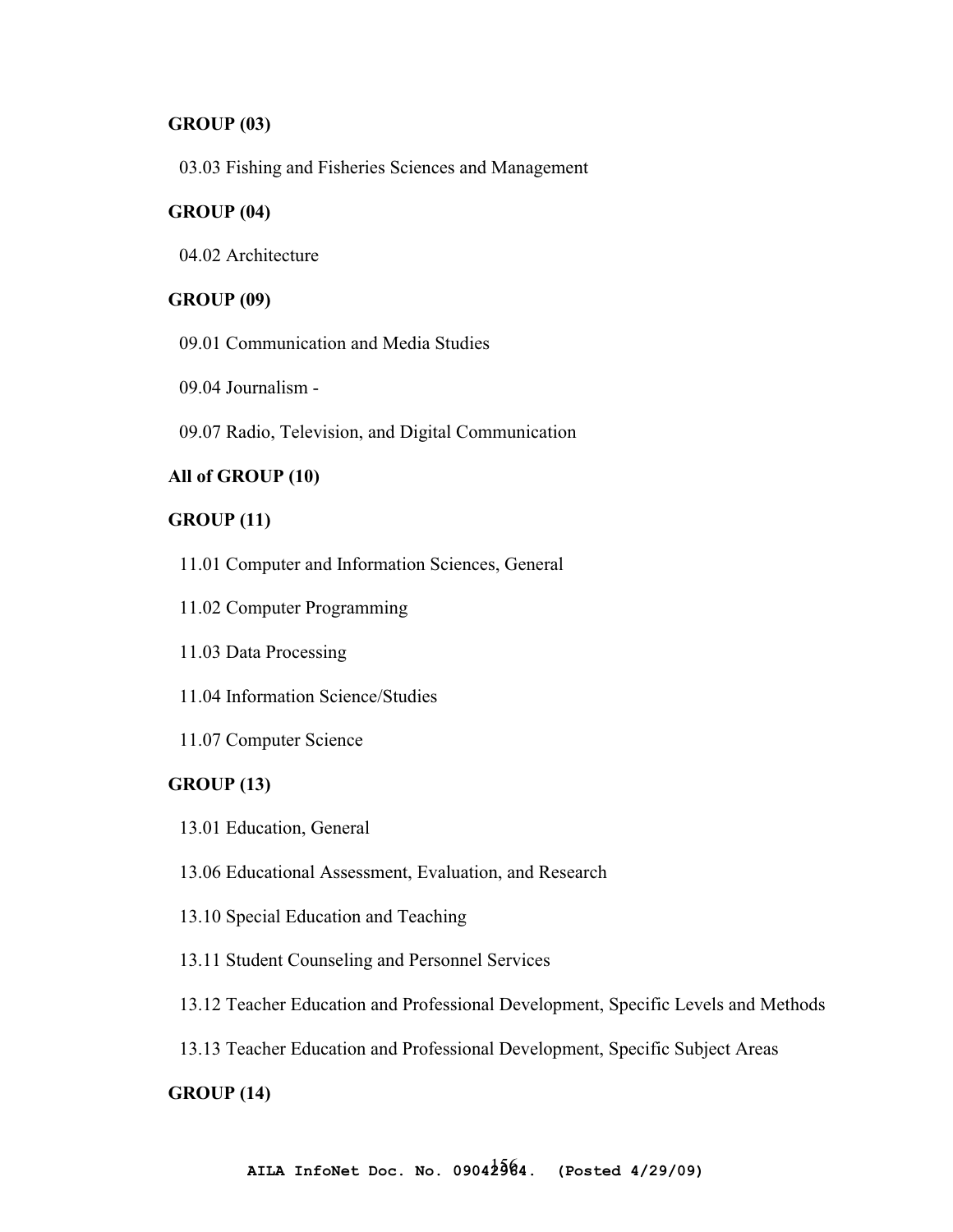- 14.01 Engineering, General
- 14.02 Aerospace, Aeronautical and Astronautical Engineering
- 14.05 Biomedical/Medical Engineering
- 14.07 Chemical Engineering
- 14.08 Civil Engineering
- 14.09 Computer Hardware and Software Engineering
- 14.10 Electrical, Electronics and Communications Engineering
- 14.14 Environmental Engineering
- 14.18 Materials Engineering
- 14.19 Mechanical Engineering
- 14.22 Naval Architecture and Marine Engineering
- 14.24 Ocean Engineering
- 14.25 Energy Engineering & Tech.
- 14.33 Construction Engineering
- 14.35 Industrial/Manufacturing Engineering
- 14.38 Surveying Engineering

### **All of GROUP (16)**

# **All of GROUP (22)**

#### **All of GROUP (24)**

# **All of GROUP (25)**

## **GROUP (26)**

26.01 Biology

26.03 Botany/Plant Biology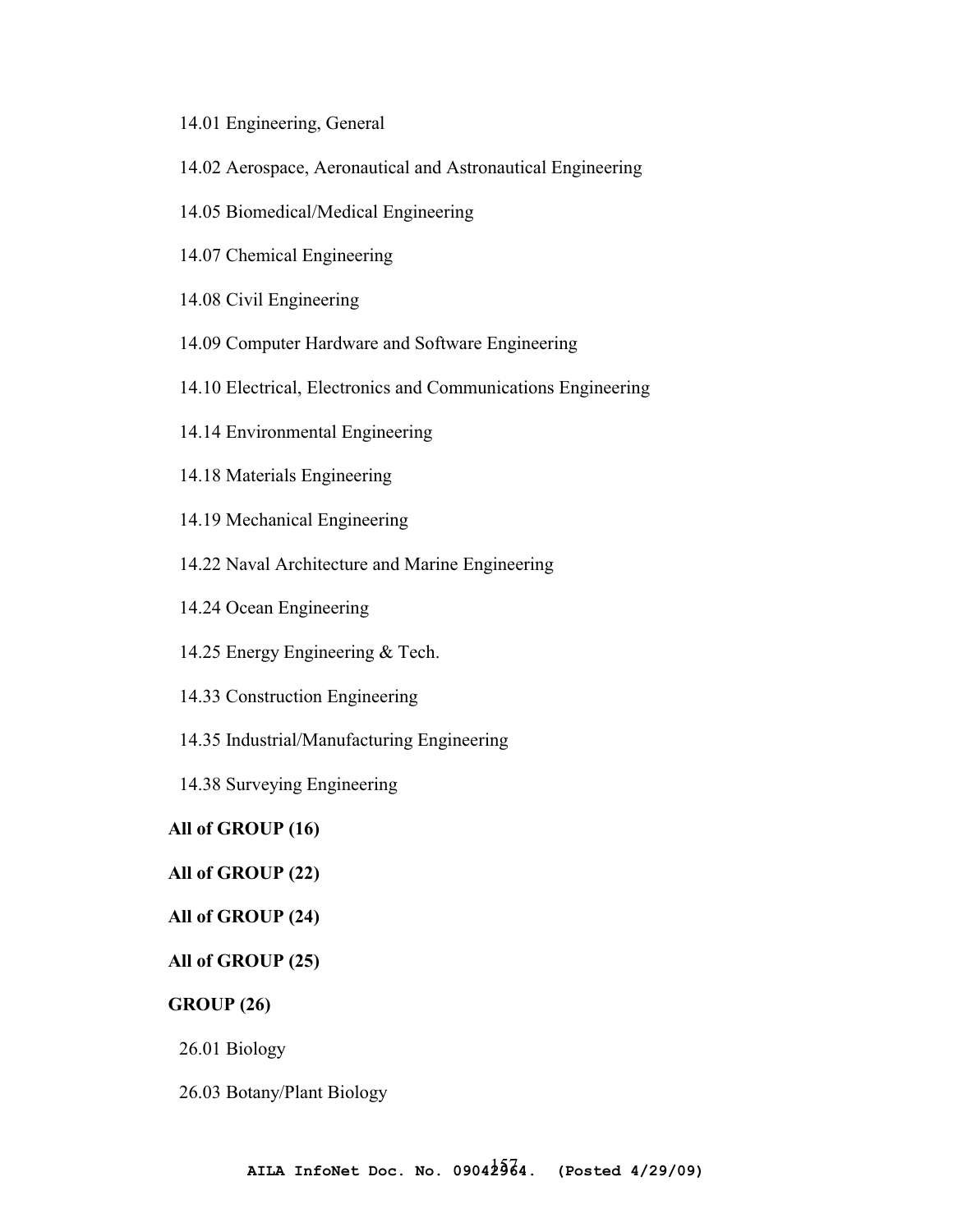26.07 Zoology/Animal Biology

26.08 Genetics

26.12 Biotechnology

26.13 Ecology, Population Biology

# **All of GROUP (27)**

# **GROUP (31)**

31.01 Parks, Recreation and Leisure Studies

31.05 Health and Physical Education/Fitness

# **All of GROUP (38)**

# **GROUP (40)**

40.01 Physical Sciences

40.02 Astronomy; Astrophysics; Planetary Astronomy and Science; and Space

Technology

40.05 Chemistry

40.06 Geological and Earth Sciences/Geosciences

40.08 Physics

# **All of GROUP (41)**

# **All of GROUP (42)**

#### **All of GROUP (43)**

**All of GROUP (44)** 

**All of GROUP (45)** 

**All of GROUP (48)** 

**All of GROUP (49)**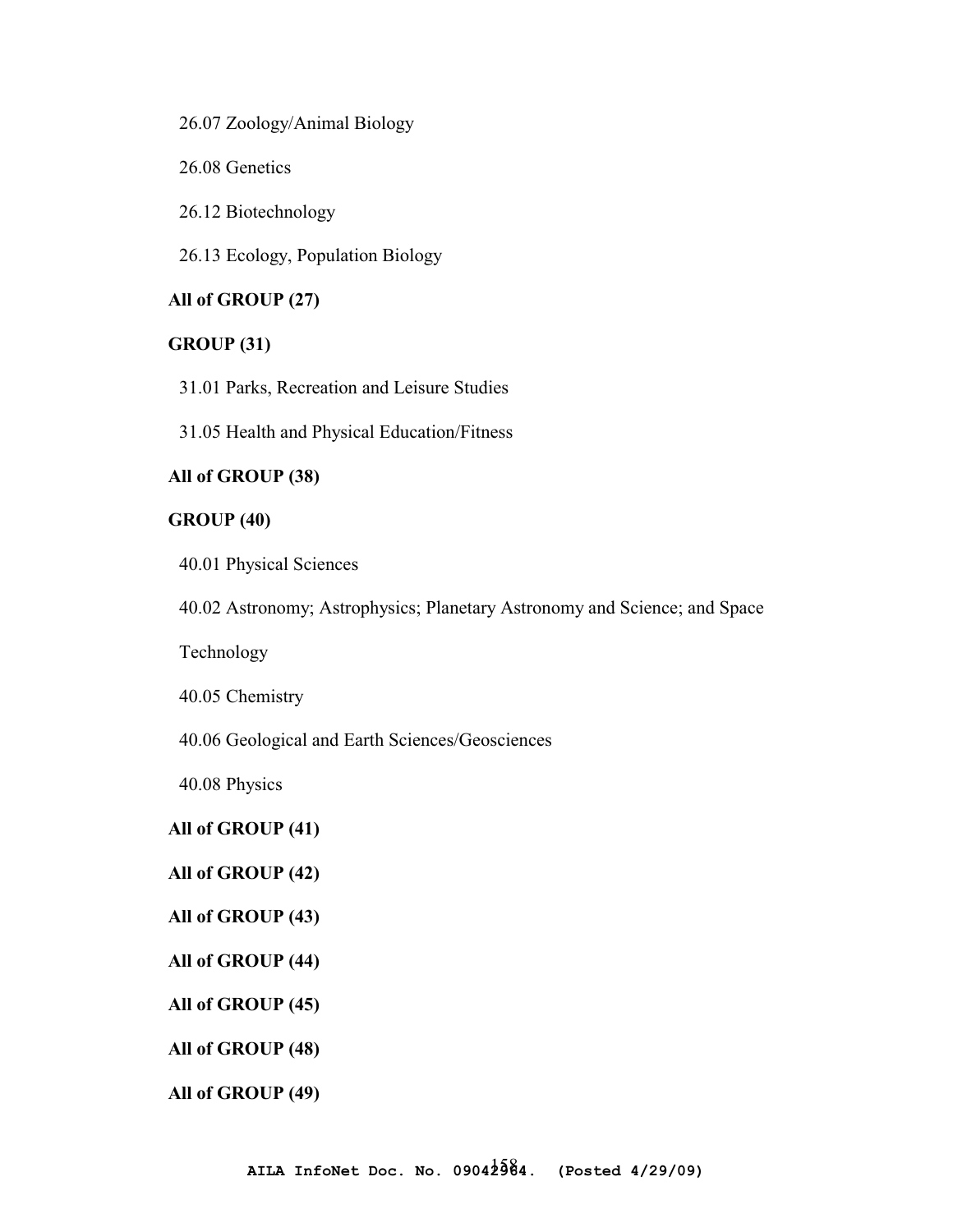### **GROUP (50)**

50.01 Visual and Performing Arts

### **GROUP (51)**

- 51.01 Chiropractic
- 51.04 Dentistry, Advanced/Graduate Dentistry, Oral Sciences, Dental Technology
- 51.06 Dental Support Services/Assistant
- 51.07 Health and Medical Administrative Services
- 51.10 Clinical/Medical Laboratory Science and Allied Professions
- 51.12 Medicine, Medical Research, including all specialties and fields

51.16 Nursing

- 51.17 Optometry
- 51.19 Osteopathic Medicine/Osteopathy
- 51.20 Pharmacy
- 51.22 Public Health
- 51.23 Rehabilitation and Therapeutic Professions
- 51.24 Veterinary Medicine
- 51.25 Veterinary Biomedical and Clinical Sciences
- 51.27 Medical Illustration and Informatics & Medical Photography

# **GROUP (52)**

- 52.02 Business Administration, Management and Operations
- 52.03 Accounting and Related Services
- 52.08 Finance, Banking and Financial Management Services
- 52.09 Hospitality Administration/Management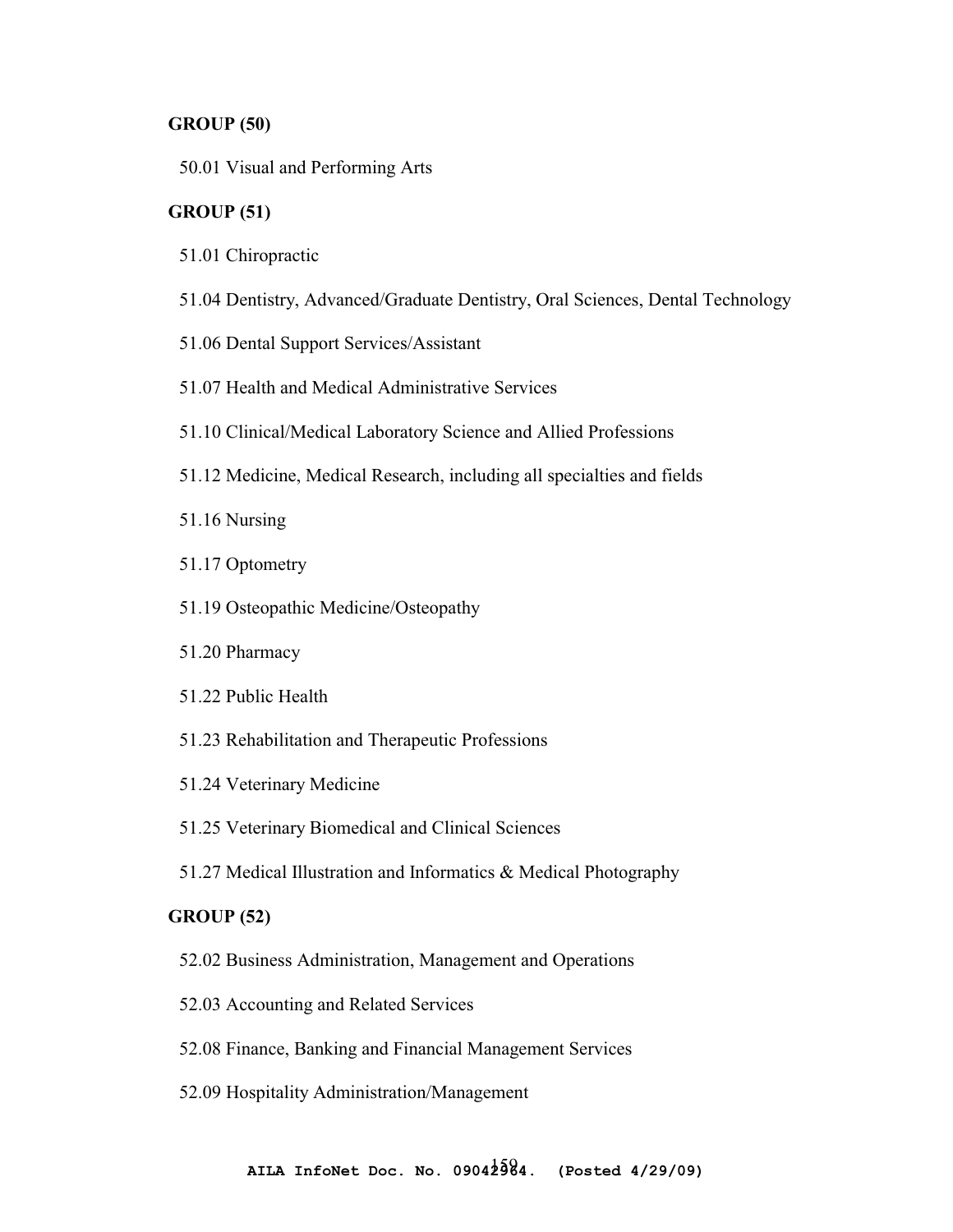52.10 Human Resources Management and Services

52.11 International Business/Trade/Commerce

52.12 Management Information Systems and Services

52.13 Management Sciences and Quantitative Methods

52.20 Construction Management

### **All of GROUP (54)**

# **All of GROUP (60)**

**Uruguay** 

#### **GROUP (01)**

- 01.00 Agriculture, General
- 01.09 Animal Sciences
- 01.10 Food Science
- 01.12 Soil Science and Agronomy

# **GROUP (03)**

03.01 Natural Resources Conservation and Research &

Environmental/Wildlife/Wildlands Science/Studies

03.03 Fishing and Fisheries Sciences and Management

# **GROUP (09)**

- 09.01 Communication and Media Studies
- 09.04 Journalism -

## **GROUP (10)**

10.01 Communications Technology/Technicians

#### **GROUP (11)**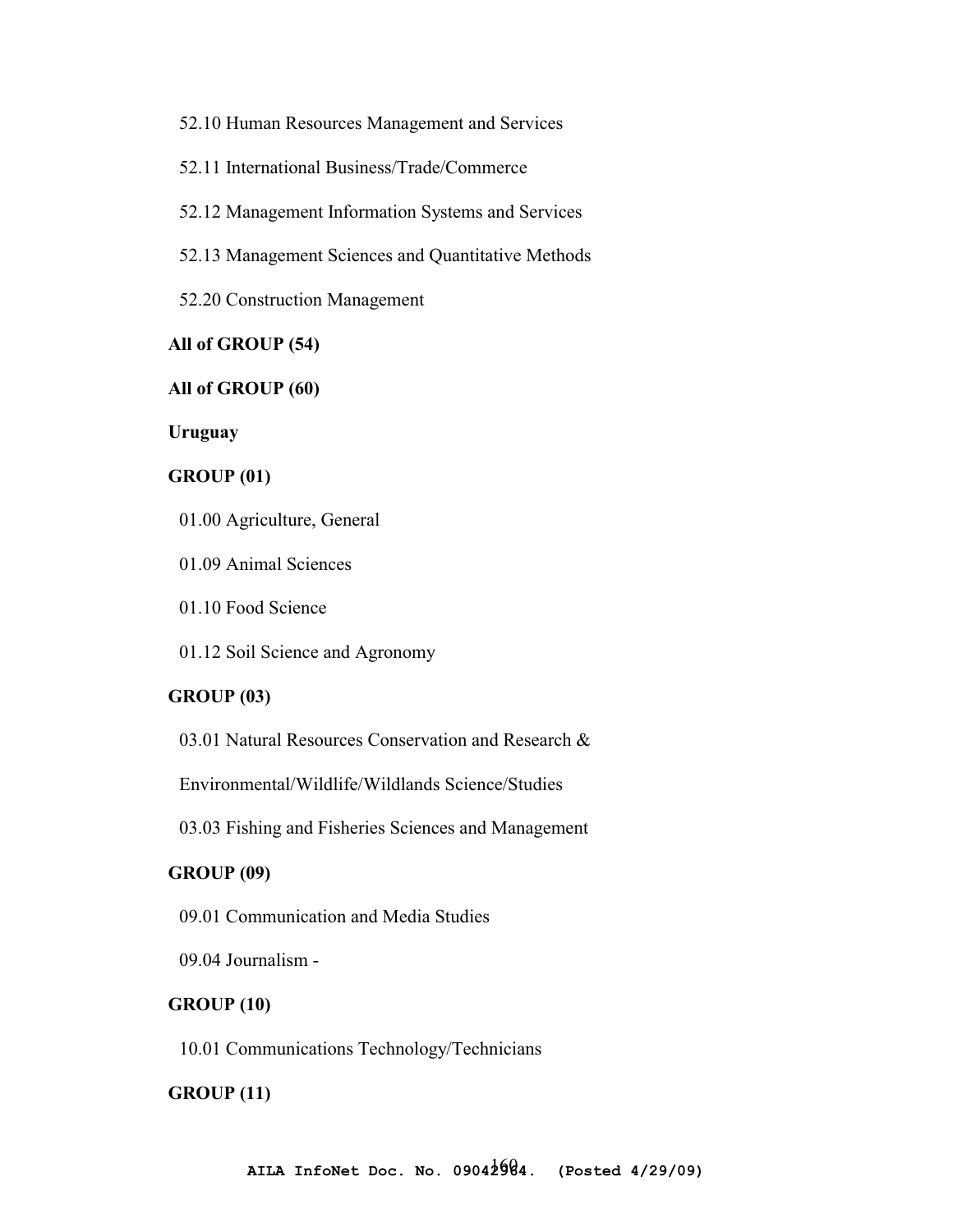- 11.01 Computer and Information Sciences, General
- 11.02 Computer Programming
- 11.03 Data Processing
- 11.04 Information Science/Studies
- 11.05 Computer Systems Analysis
- 11.07 Computer Science

# **GROUP (13)**

- 13.06 Educational Assessment, Evaluation, and Research
- 13.10 Special Education and Teaching
- 13.13 Teacher Education and Professional Development, Specific Subject Areas

# **GROUP (14)**

- 14.02 Aerospace, Aeronautical and Astronautical Engineering
- 14.05 Biomedical/Medical Engineering
- 14.07 Chemical Engineering
- 14.09 Computer Hardware and Software Engineering
- 14.10 Electrical, Electronics and Communications Engineering
- 14.14 Environmental Engineering
- 14.18 Materials Engineering
- 14.22 Naval Architecture and Marine Engineering
- 14.25 Energy Engineering & Tech.
- 14.35 Industrial/Manufacturing Engineering

# **All of GROUP (16)**

#### **GROUP (26)**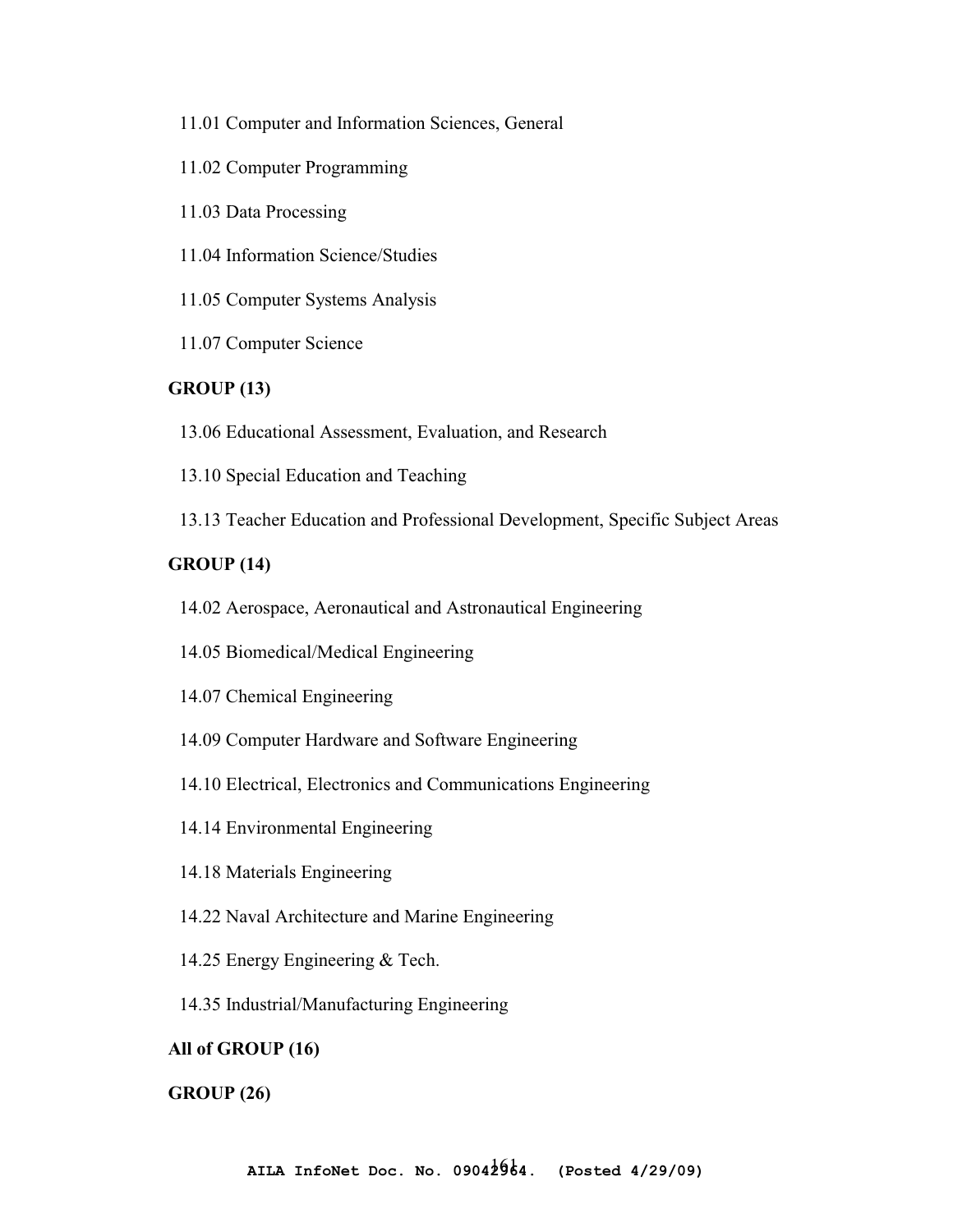26.07 Zoology/Animal Biology

26.08 Genetics

26.13 Ecology, Population Biology

# **GROUP (31)**

31.01 Parks, Recreation and Leisure Studies

31.05 Health and Physical Education/Fitness

# **All of GROUP (38)**

# **GROUP (40)**

40.02 Astronomy; Astrophysics; Planetary Astronomy and Science; and Space

Technology

40.04 Atmospheric Sciences and Meteorology

# **All of GROUP (43)**

### **All of GROUP (44)**

#### **GROUP (45)**

- 45.02 Anthropology
- 45.03 Archeology
- 45.05 Demography and Population Studies
- 45.06 Economics
- 45.07 Geography and Cartography
- 45.10 Political Science and Government

## **All of GROUP (46)**

#### **GROUP (49)**

49.01 Air Transportation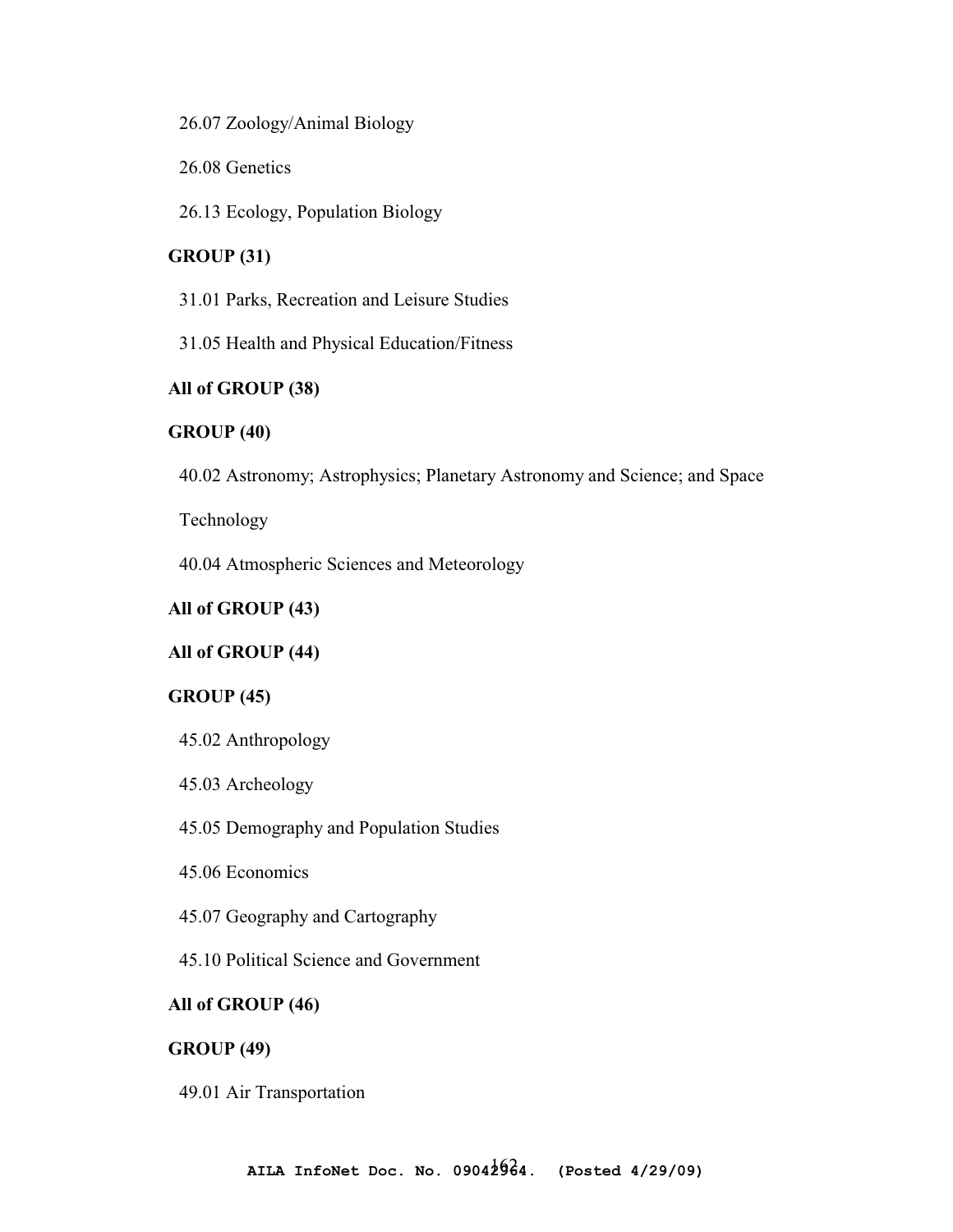49.03 Marine Transportation

## **GROUP (51)**

- 51.07 Health and Medical Administrative Services
- 51.09 Allied Health Diagnostic, Intervention, and Treatment Professions
- 51.10 Clinical/Medical Laboratory Science and Allied Professions
- 51.12 Medicine, Medical Research, including all specialties and fields
- 51.22 Public Health
- 51.24 Veterinary Medicine
- 51.25 Veterinary Biomedical and Clinical Sciences
- 51.27 Medical Illustration and Informatics & Medical Photography

# **GROUP (52)**

- 52.02 Business Administration, Management and Operations
- 52.03 Accounting and Related Services
- 52.04 Business Operations Support and Assistant Services
- 52.08 Finance, Banking and Financial Management Services
- 52.11 International Business/Trade/Commerce

# **All of GROUP (54)**

Venezuela

#### **All of GROUP (01)**

# **All of GROUP (03)**

#### **GROUP (04)**

04.03 City/Urban, Community and Regional Planning; Architectural Urban Design and Planning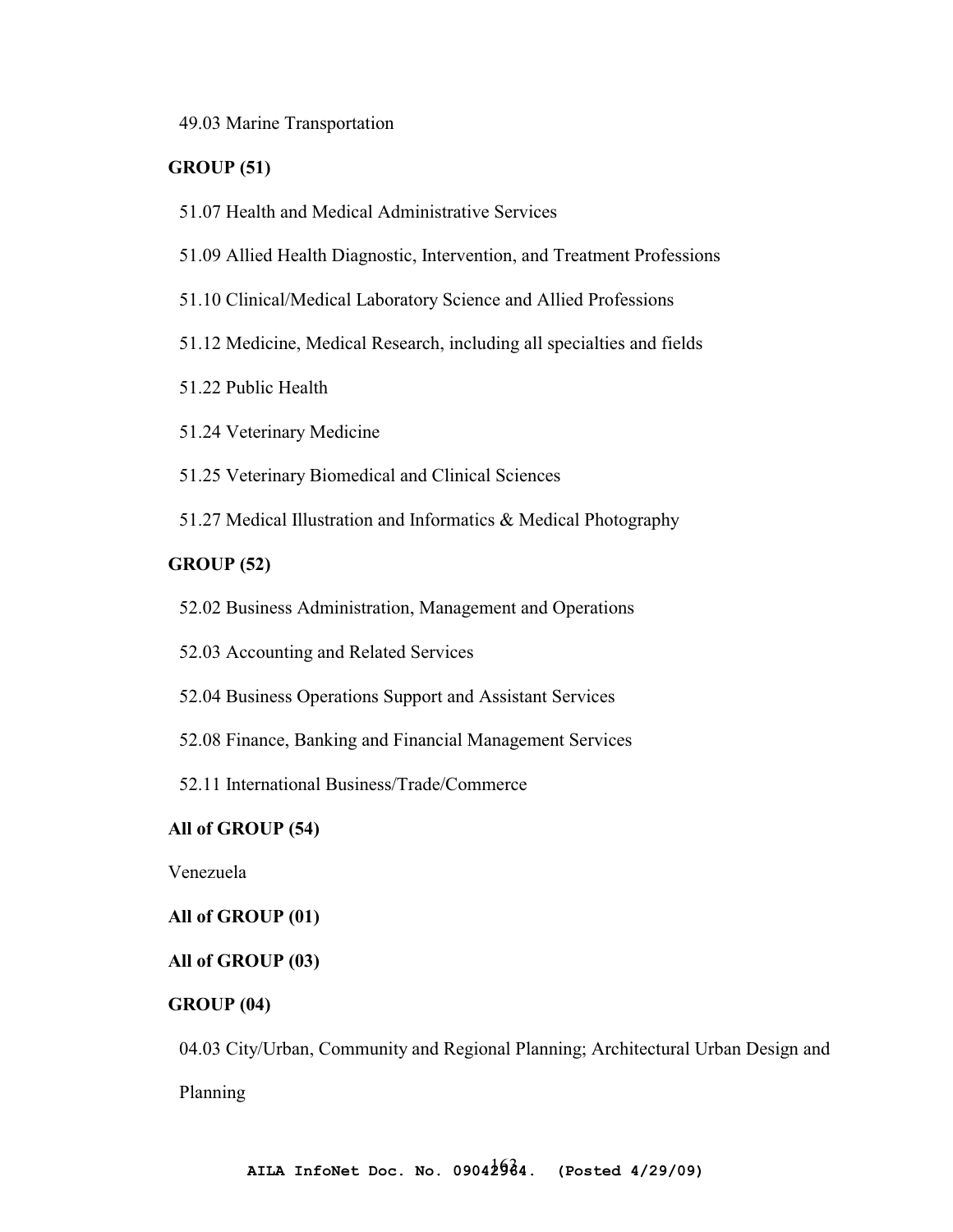# **All of GROUP (05)**

# **GROUP (09)**

09.01 Communication and Media Studies

09.07 Radio, Television, and Digital Communication

**All of GROUP (10)** 

**All of GROUP (11)** 

**All of GROUP (13)** 

**All of GROUP (14)** 

**All of GROUP (16)** 

### **GROUP (19)**

19.01 Family and Consumer Sciences/Human Sciences, General

19.05 Foods, Nutrition, and Related Services

# **All of GROUP (23)**

#### **All of GROUP (24)**

#### **All of GROUP (25)**

#### **All of GROUP (26)**

### **All of GROUP (27)**

# **GROUP (31)**

31.01 Parks, Recreation and Leisure Studies

31.05 Health and Physical Education/Fitness

## **All of GROUP (38)**

#### **All of GROUP (40)**

#### **All of GROUP (41)**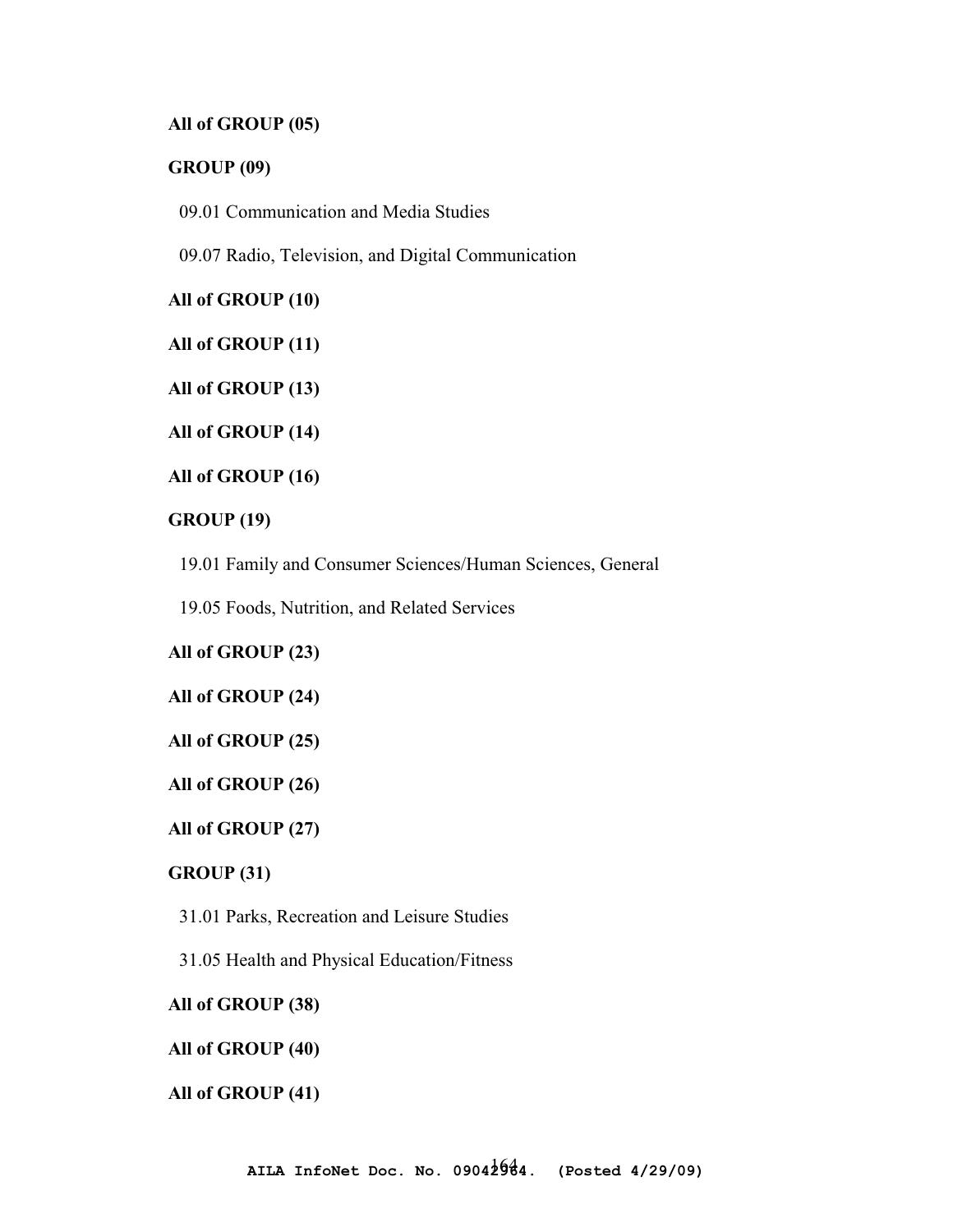**All of GROUP (42)** 

**All of GROUP (44)** 

**All of GROUP (45)** 

**All of GROUP (46)** 

**All of GROUP (47)** 

**All of GROUP (48)** 

**All of GROUP (49)** 

**All of GROUP (50)** 

**All of GROUP (51)** 

**All of GROUP (52)** 

**All of GROUP (54)** 

**All of GROUP (60)** 

**Yemen** 

**All of GROUP (01)** 

**All of GROUP (03)** 

**All of GROUP (04)** 

**All of GROUP (05)** 

**All of GROUP (09)** 

**All of GROUP (10)** 

**All of GROUP (11)** 

**All of GROUP (12)** 

**All of GROUP (13)** 

**All of GROUP (14)**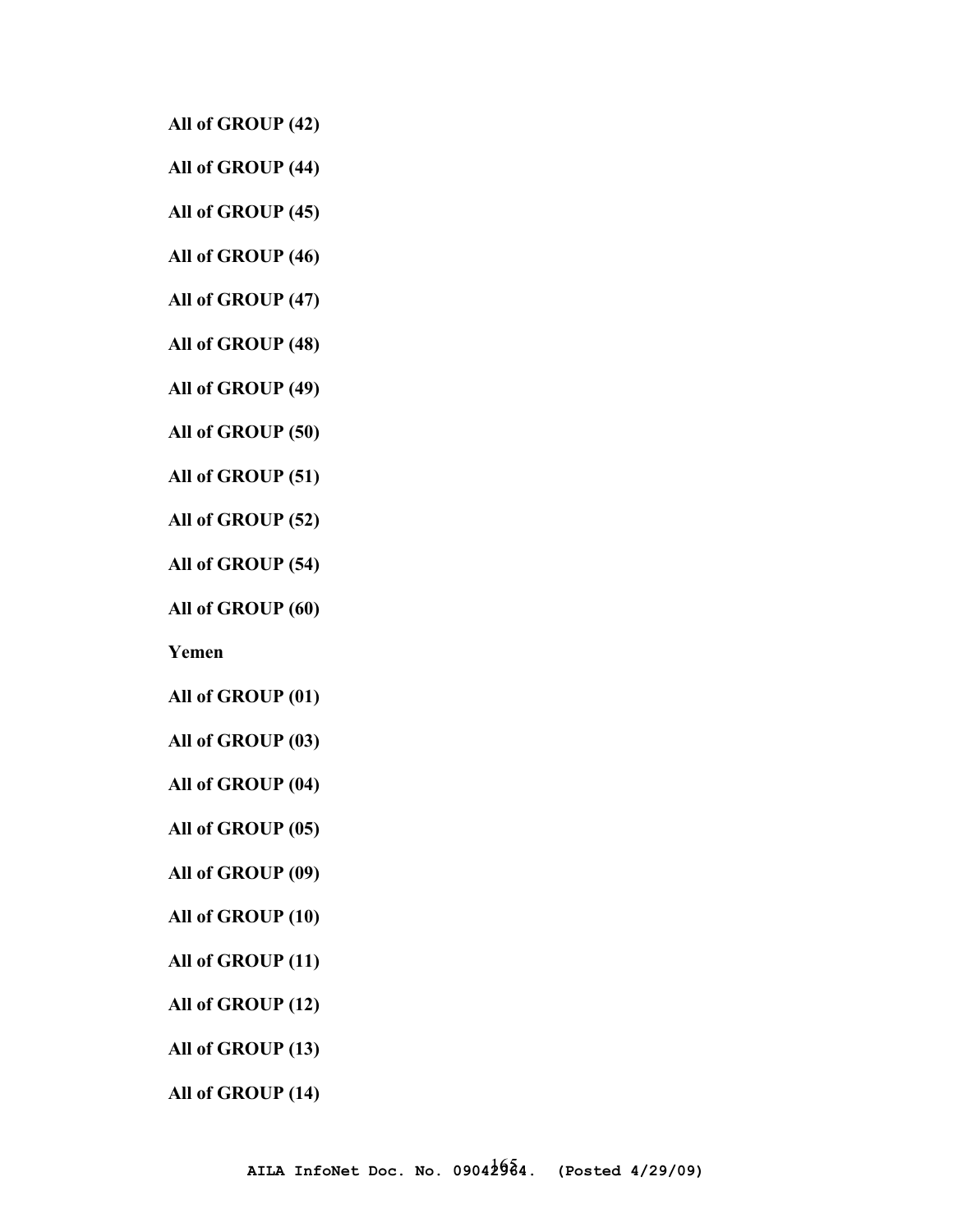- **All of GROUP (16)**
- **All of GROUP (19)**
- **All of GROUP (22)**
- **All of GROUP (23)**
- **All of GROUP (24)**
- **All of GROUP (25)**
- **All of GROUP (26)**
- **All of GROUP (27)**
- **All of GROUP (31)**
- **All of GROUP (38)**
- **All of GROUP (39)**
- **All of GROUP (40)**
- **All of GROUP (41)**
- **All of GROUP (42)**
- **All of GROUP (43)**
- **All of GROUP (44)**
- **All of GROUP (45)**
- **All of GROUP (46)**
- **All of GROUP (47)**
- **All of GROUP (48)**
- **All of GROUP (49)**
- **All of GROUP (50)**
- **All of GROUP (51)**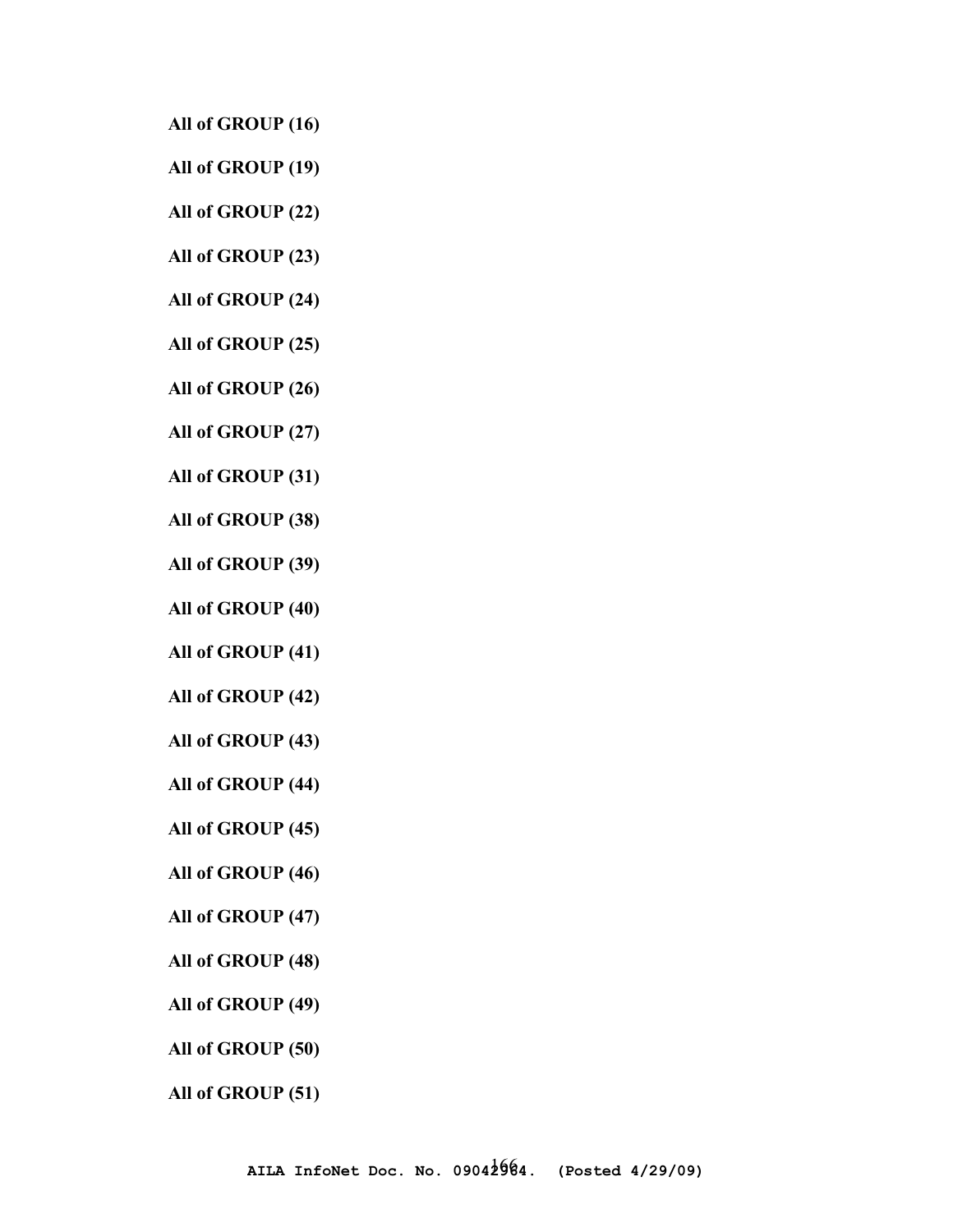**All of GROUP (52)** 

**All of GROUP (54)** 

**All of GROUP (60)** 

**Zambia** 

**All of GROUP (01)** 

**All of GROUP (03)** 

**All of GROUP (04)** 

**All of GROUP (05)** 

**All of GROUP (09)** 

**All of GROUP (10)** 

**All of GROUP (11)** 

**All of GROUP (12)** 

**All of GROUP (13)** 

**All of GROUP (14)** 

**All of GROUP (16)** 

**All of GROUP (19)** 

**All of GROUP (22)** 

**All of GROUP (23)** 

**All of GROUP (24)** 

**All of GROUP (25)** 

**All of GROUP (26)** 

**All of GROUP (27)** 

**All of GROUP (31)**